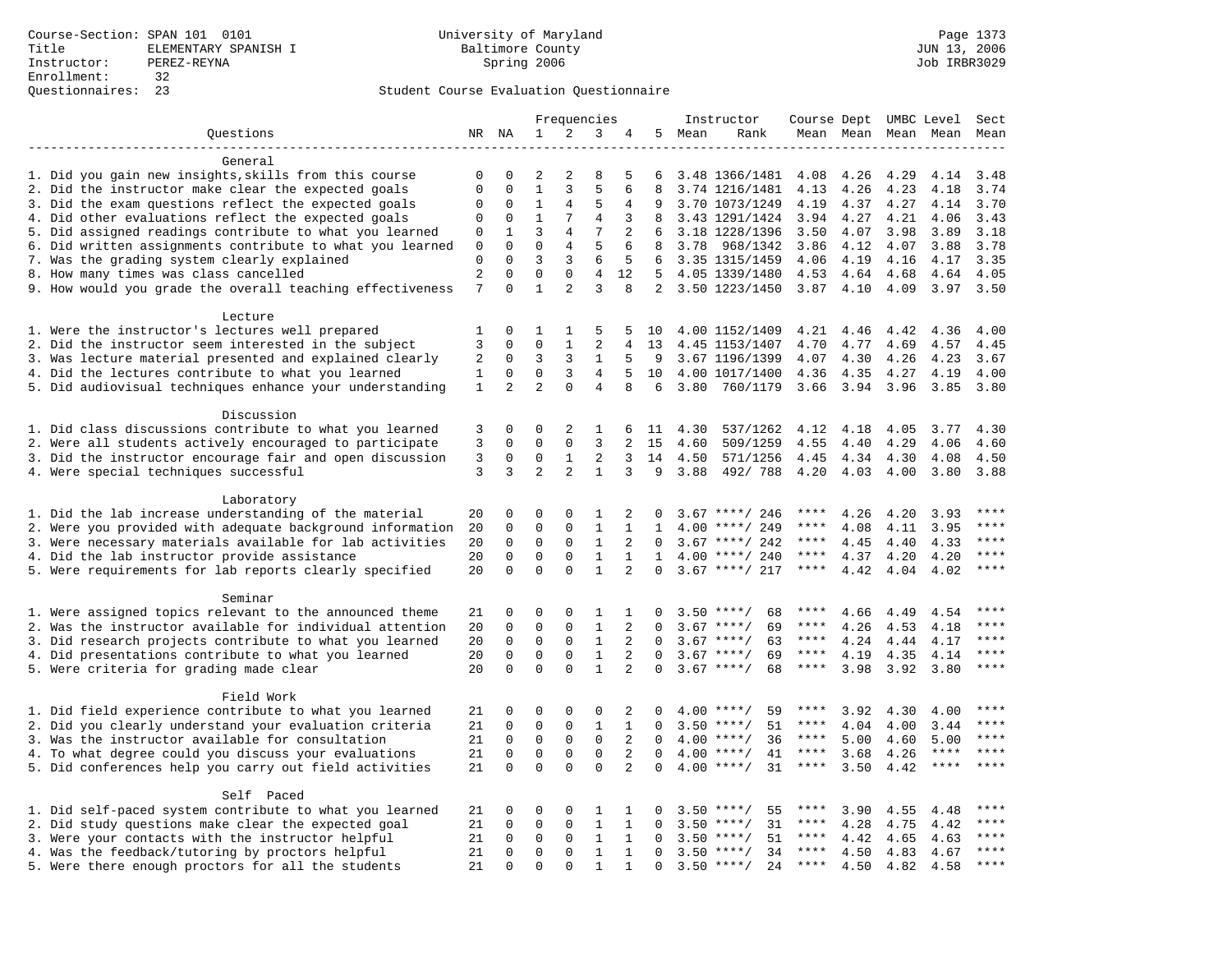| Course-Section: SPAN 101 0101 |                      | University of Maryland                  | Page 1373    |
|-------------------------------|----------------------|-----------------------------------------|--------------|
| Title                         | ELEMENTARY SPANISH I | Baltimore County                        | JUN 13, 2006 |
| Instructor:                   | PEREZ-REYNA          | Spring 2006                             | Job IRBR3029 |
| Enrollment:                   |                      |                                         |              |
| Ouestionnaires: 23            |                      | Student Course Evaluation Questionnaire |              |

| Credits Earned | Cum. GPA      |          | Expected Grades |          | Reasons                | Type                        |    | Majors                            |  |
|----------------|---------------|----------|-----------------|----------|------------------------|-----------------------------|----|-----------------------------------|--|
| $00 - 27$      | $0.00 - 0.99$ |          | Α               | -11      | Required for Majors 11 | Graduate                    | 0  | Major                             |  |
| $28 - 55$      | $1.00 - 1.99$ | $\Omega$ | В               | 3        |                        |                             |    |                                   |  |
| $56 - 83$      | $2.00 - 2.99$ | 4        | C               | 5        | General                | Under-grad                  | 23 | Non-major                         |  |
| $84 - 150$     | $3.00 - 3.49$ | 5        | D               | $\Omega$ |                        |                             |    |                                   |  |
| Grad.          | $3.50 - 4.00$ | 2        | F               | $\Omega$ | Electives              |                             |    | #### - Means there are not enough |  |
|                |               |          | Ρ               | 0        |                        | responses to be significant |    |                                   |  |
|                |               |          |                 | $\Omega$ | Other                  |                             |    |                                   |  |
|                |               |          |                 | $\Omega$ |                        |                             |    |                                   |  |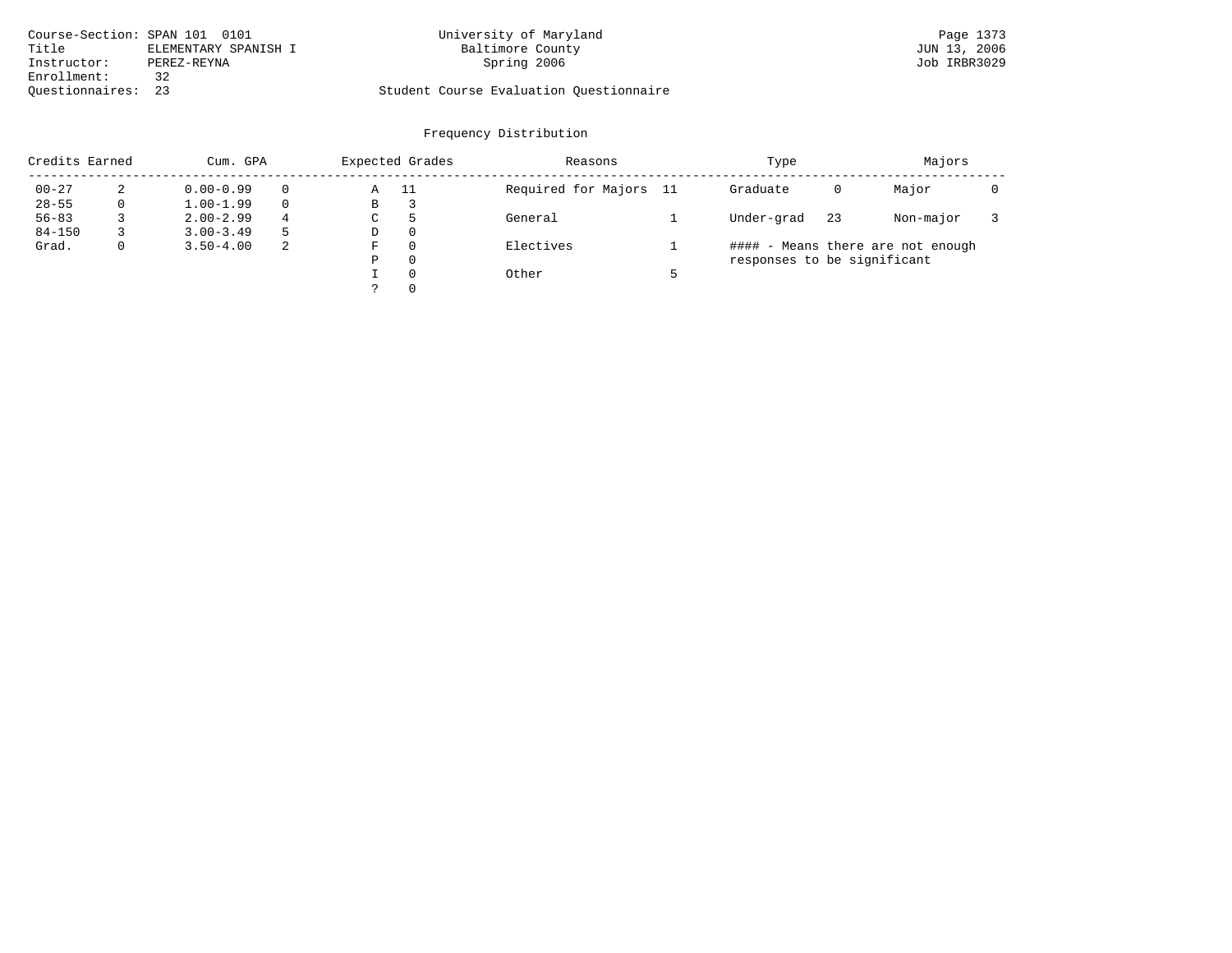|                                                           |              |             |              | Frequencies    |                |              |              |      | Instructor         | Course Dept |                |      | UMBC Level | Sect        |
|-----------------------------------------------------------|--------------|-------------|--------------|----------------|----------------|--------------|--------------|------|--------------------|-------------|----------------|------|------------|-------------|
| Ouestions                                                 | NR           | NA          | $\mathbf{1}$ | 2              | 3              |              | 5            | Mean | Rank               |             | Mean Mean Mean |      | Mean       | Mean        |
|                                                           |              |             |              |                |                |              |              |      |                    |             |                |      |            |             |
| General                                                   |              |             |              |                |                |              |              |      |                    |             |                |      |            |             |
| 1. Did you gain new insights, skills from this course     | $\Omega$     | U           |              |                |                |              | 13           | 4.33 | 749/1481           | 4.08        | 4.26           | 4.29 | 4.14       | 4.33        |
| 2. Did the instructor make clear the expected goals       | 0            | 0           | 0            |                | $\mathbf{1}$   | 4            | 14           | 4.43 | 632/1481           | 4.13        | 4.26           | 4.23 | 4.18       | 4.43        |
| 3. Did the exam questions reflect the expected goals      |              | 0           | $\mathbf{1}$ | $\Omega$       | 2              |              | 15           | 4.48 | 535/1249           | 4.19        | 4.37           | 4.27 | 4.14       | 4.48        |
| 4. Did other evaluations reflect the expected goals       | $\Omega$     | $\Omega$    | $\Omega$     |                |                | 9            | 8            | 4.14 | 863/1424           | 3.94        | 4.27           | 4.21 | 4.06       | 4.14        |
| 5. Did assigned readings contribute to what you learned   | $\mathbf 0$  | $\Omega$    | ζ            | $\overline{a}$ | 4              |              | 9            |      | 3.62 1018/1396     | 3.50        | 4.07           | 3.98 | 3.89       | 3.62        |
| 6. Did written assignments contribute to what you learned | $\mathbf{0}$ | $\Omega$    | $\Omega$     | $\overline{a}$ | 5              | 4            | 10           | 4.05 | 731/1342           | 3.86        | 4.12           | 4.07 | 3.88       | 4.05        |
| 7. Was the grading system clearly explained               | $\mathbf 0$  | $\Omega$    | $\Omega$     | $\mathbf{1}$   | $\overline{c}$ | 3            | 15           | 4.52 | 436/1459           | 4.06        | 4.19           | 4.16 | 4.17       | 4.52        |
| 8. How many times was class cancelled                     | $\mathbf 0$  | 0           | $\mathbf 0$  | $\overline{2}$ | $\mathbf{0}$   | 12           | 7            |      | 4.14 1295/1480     | 4.53        | 4.64           | 4.68 | 4.64       | 4.14        |
| 9. How would you grade the overall teaching effectiveness | 8            | O           | 1            | $\overline{a}$ | $\mathbf{1}$   | $\mathbf{1}$ | 8            | 4.00 | 836/1450           | 3.87        | 4.10           | 4.09 | 3.97       | 4.00        |
| Lecture                                                   |              |             |              |                |                |              |              |      |                    |             |                |      |            |             |
| 1. Were the instructor's lectures well prepared           | $\Omega$     | $\Omega$    |              |                |                |              | 11           |      | 4.14 1098/1409     | 4.21        | 4.46           | 4.42 | 4.36       | 4.14        |
| 2. Did the instructor seem interested in the subject      | 0            | $\Omega$    | $\Omega$     | 0              | $\mathbf{1}$   | 0            | 20           | 4.90 | 500/1407           | 4.70        | 4.77           | 4.69 | 4.57       | 4.90        |
| 3. Was lecture material presented and explained clearly   | 0            | $\mathbf 0$ | $\Omega$     | 4              | $\mathbf{1}$   |              | 15           | 4.29 | 801/1399           | 4.07        | 4.30           | 4.26 | 4.23       | 4.29        |
| 4. Did the lectures contribute to what you learned        | 0            |             | $\Omega$     | $\mathbf{1}$   | 3              | $\Omega$     | 16           | 4.55 | 541/1400           | 4.36        | 4.35           | 4.27 | 4.19       | 4.55        |
| 5. Did audiovisual techniques enhance your understanding  | $\mathbf 0$  | ς           | 1            | ঽ              | 4              |              | 9            | 3.78 | 780/1179           | 3.66        | 3.94           | 3.96 | 3.85       | 3.78        |
|                                                           |              |             |              |                |                |              |              |      |                    |             |                |      |            |             |
| Discussion                                                |              |             |              |                |                |              |              |      |                    |             |                |      |            |             |
| 1. Did class discussions contribute to what you learned   | 6            | $\Omega$    |              |                |                |              | 10           | 4.20 | 610/1262           | 4.12        | 4.18           | 4.05 | 3.77       | 4.20        |
| 2. Were all students actively encouraged to participate   | 6            | 0           | $\Omega$     | $\mathbf{1}$   | $\Omega$       |              | 12           | 4.67 | 451/1259           | 4.55        | 4.40           | 4.29 | 4.06       | 4.67        |
| 3. Did the instructor encourage fair and open discussion  | 6            | $\mathbf 0$ | $\mathbf{1}$ | 0              | $\mathbf{1}$   |              | 11           | 4.47 | 614/1256           | 4.45        | 4.34           | 4.30 | 4.08       | 4.47        |
| 4. Were special techniques successful                     | 6            | $\Omega$    | $\Omega$     | $\Omega$       | $\mathbf{1}$   |              | 13           | 4.80 | 89/788             | 4.20        | 4.03           | 4.00 | 3.80       | 4.80        |
| Laboratory                                                |              |             |              |                |                |              |              |      |                    |             |                |      |            |             |
| 1. Did the lab increase understanding of the material     | 19           | $\Omega$    | 1            | 0              | 0              |              |              |      | $3.00$ ****/ 246   | ****        | 4.26           | 4.20 | 3.93       | ****        |
|                                                           | 19           | 0           | $\mathbf 0$  | $\mathbf 0$    | $\mathbf{1}$   | $\Omega$     | $\mathbf{1}$ |      | $4.00$ ****/ 249   | ****        | 4.08           | 4.11 | 3.95       | ****        |
| 2. Were you provided with adequate background information | 20           | $\Omega$    | $\Omega$     | $\Omega$       | $\Omega$       | $\Omega$     |              |      | $5.00$ ****/ 242   | ****        | 4.45           | 4.40 | 4.33       | $***$ * * * |
| 3. Were necessary materials available for lab activities  |              |             |              |                |                |              |              |      |                    |             |                |      |            |             |
| Seminar                                                   |              |             |              |                |                |              |              |      |                    |             |                |      |            |             |
| 1. Were assigned topics relevant to the announced theme   | 20           | O           | O            | $\Omega$       | O              |              |              |      | 4.00 ****/<br>68   | ****        | 4.66           | 4.49 | 4.54       | ****        |
| 2. Was the instructor available for individual attention  | 20           | $\Omega$    | $\Omega$     | $\Omega$       | $\Omega$       | $\mathbf{1}$ | 0            |      | $4.00$ ****/<br>69 | ****        | 4.26           | 4.53 | 4.18       | ****        |
| 3. Did research projects contribute to what you learned   | 20           | ∩           | $\Omega$     | $\cap$         | $\cap$         | $\mathbf{1}$ | $\Omega$     |      | $4.00$ ****/<br>63 | ****        | 4.24           | 4.44 | 4.17       | ****        |

|            | Credits Earned | Cum. GPA      |          | Expected Grades |              | Reasons             | Type                        |     | Majors                            |    |
|------------|----------------|---------------|----------|-----------------|--------------|---------------------|-----------------------------|-----|-----------------------------------|----|
| $00 - 27$  |                | $0.00 - 0.99$ | $\Omega$ | А               | 9            | Required for Majors | Graduate                    | 0   | Major                             |    |
| $28 - 55$  |                | $1.00 - 1.99$ | $\Omega$ | B               |              |                     |                             |     |                                   |    |
| $56 - 83$  |                | $2.00 - 2.99$ | $\Omega$ | C               | 0            | General             | Under-grad                  | -21 | Non-major                         | 14 |
| $84 - 150$ |                | $3.00 - 3.49$ | 4        | D               | $\mathbf{0}$ |                     |                             |     |                                   |    |
| Grad.      | 0              | $3.50 - 4.00$ | -2       | F               | 0            | Electives           |                             |     | #### - Means there are not enough |    |
|            |                |               |          | Ρ               | 0            |                     | responses to be significant |     |                                   |    |
|            |                |               |          |                 | $\Omega$     | Other               |                             |     |                                   |    |
|            |                |               |          |                 |              |                     |                             |     |                                   |    |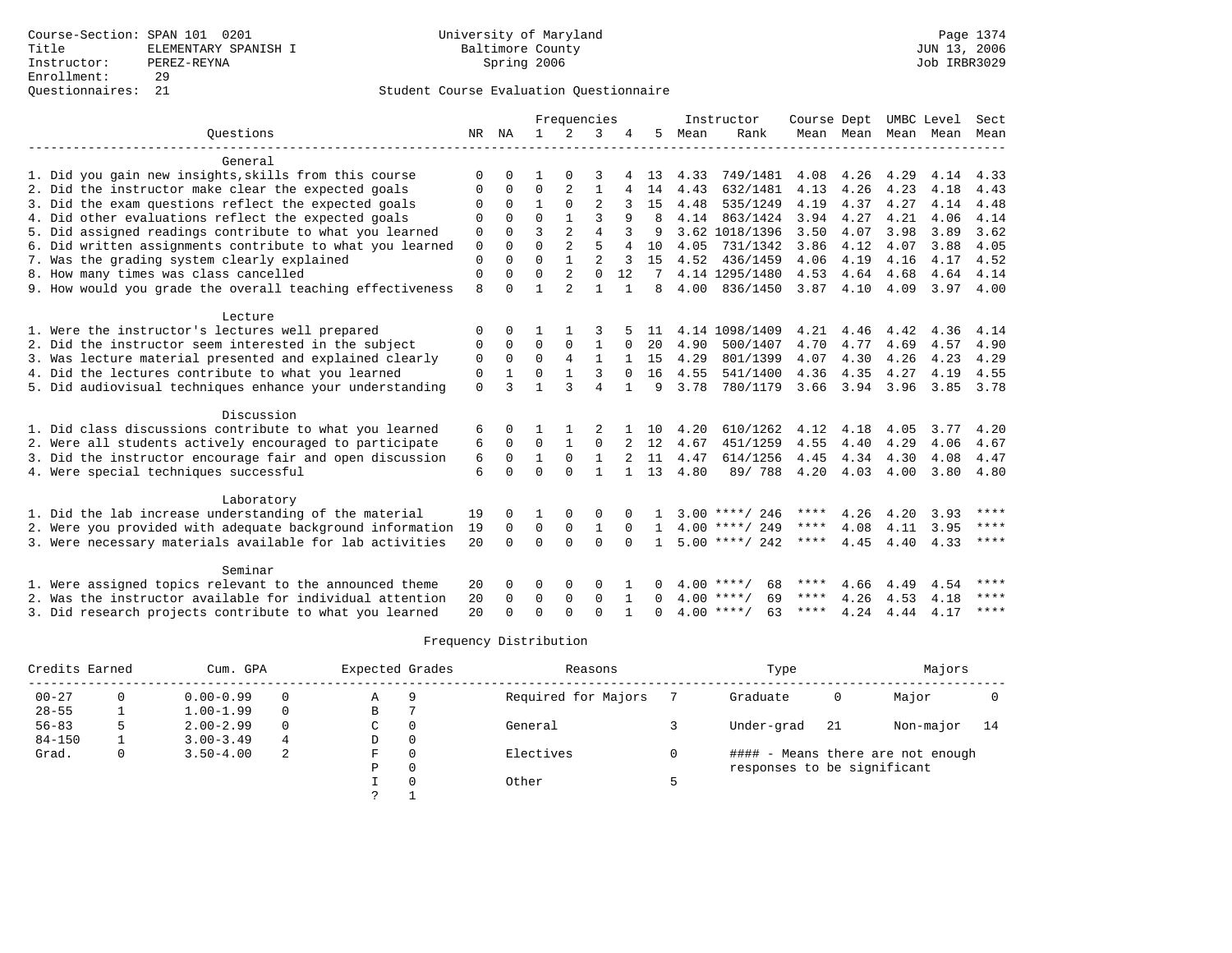|                                                           |              |                         |                         |                          | Frequencies                  |              |              |      | Instructor         | Course Dept UMBC Level |      |                     |                     | Sect        |
|-----------------------------------------------------------|--------------|-------------------------|-------------------------|--------------------------|------------------------------|--------------|--------------|------|--------------------|------------------------|------|---------------------|---------------------|-------------|
| Questions                                                 |              | NR NA                   | $\mathbf 1$             | 2                        | 3                            | 4            | 5            | Mean | Rank               |                        |      | Mean Mean Mean Mean |                     | Mean        |
|                                                           |              |                         |                         |                          |                              |              |              |      |                    |                        |      |                     |                     |             |
| General                                                   |              |                         |                         |                          |                              |              |              |      |                    |                        |      |                     |                     |             |
| 1. Did you gain new insights, skills from this course     | 0            | 0                       | 0                       | 1                        | 8                            | 5            | 12           |      | 4.08 1024/1481     | 4.08                   | 4.26 | 4.29                | 4.14                | 4.08        |
| 2. Did the instructor make clear the expected goals       | $\mathbf 0$  | $\mathbf 0$             | $\Omega$                | 3                        | 7                            | 7            | 9            |      | 3.85 1154/1481     | 4.13                   | 4.26 | 4.23                | 4.18                | 3.85        |
| 3. Did the exam questions reflect the expected goals      | $\mathbf 0$  | 0                       | $\Omega$                | 3                        | 4                            | 12           | 7            | 3.88 | 988/1249           | 4.19                   | 4.37 | 4.27                | 4.14                | 3.88        |
| 4. Did other evaluations reflect the expected goals       | $\mathbf 0$  | 1                       | 2                       | $\overline{a}$           | 5                            | 7            | 9            |      | 3.76 1181/1424     | 3.94                   | 4.27 | 4.21                | 4.06                | 3.76        |
| 5. Did assigned readings contribute to what you learned   | $\mathsf 0$  | 6                       | $\mathbf{1}$            | 5                        | 3                            | 4            | 7            |      | 3.55 1054/1396     | 3.50                   | 4.07 | 3.98                | 3.89                | 3.55        |
| 6. Did written assignments contribute to what you learned | $\mathbf 0$  | $\overline{a}$          | $\mathbf 0$             | 6                        | 5                            | 4            | 9            |      | 3.67 1039/1342     | 3.86                   | 4.12 | 4.07                | 3.88                | 3.67        |
| 7. Was the grading system clearly explained               | $\mathbf 0$  | $\Omega$                | $\mathbf{1}$            | $\mathbf 0$              | 7                            | 8            | 10           | 4.00 | 961/1459           | 4.06                   | 4.19 | 4.16                | 4.17                | 4.00        |
| 8. How many times was class cancelled                     | $\mathbf 0$  | $\mathbf 0$             | $\mathbf 0$             | $\mathbf 0$              | $\mathbf 0$                  | 2            | 24           | 4.92 | 561/1480           | 4.53                   | 4.64 | 4.68                | 4.64                | 4.92        |
| 9. How would you grade the overall teaching effectiveness | 7            | $\Omega$                | $\Omega$                | $\mathbf{1}$             | 7                            | 7            | 4            |      | 3.74 1115/1450     | $3.87$ 4.10            |      | 4.09                | 3.97                | 3.74        |
| Lecture                                                   |              |                         |                         |                          |                              |              |              |      |                    |                        |      |                     |                     |             |
| 1. Were the instructor's lectures well prepared           | 1            | $\Omega$                | $\Omega$                | 2                        | 3                            | 9            | 11           |      | 4.16 1086/1409     | 4.21                   | 4.46 | 4.42                | 4.36                | 4.16        |
| 2. Did the instructor seem interested in the subject      | $\mathbf{1}$ | $\mathbf 0$             | $\mathbf 0$             | $\mathbf{1}$             | $\mathbf 1$                  | 5            | 18           |      | 4.60 1031/1407     | 4.70                   | 4.77 | 4.69                | 4.57                | 4.60        |
| 3. Was lecture material presented and explained clearly   | 1            | 0                       | $\mathbf 1$             | $\mathbf{1}$             | 7                            | 6            | 10           |      | 3.92 1077/1399     | 4.07                   | 4.30 | 4.26                | 4.23                | 3.92        |
| 4. Did the lectures contribute to what you learned        | 2            | $\mathbf 0$             | $\mathbf{1}$            | $\mathbf{1}$             | $\overline{2}$               | 6            | 14           | 4.29 | 836/1400           | 4.36                   | 4.35 | 4.27                | 4.19                | 4.29        |
| 5. Did audiovisual techniques enhance your understanding  | 2            | 2                       | $\overline{4}$          | $\overline{a}$           | 6                            | 7            | 3            |      | 3.14 1029/1179     | 3.66                   | 3.94 | 3.96                | 3.85                | 3.14        |
|                                                           |              |                         |                         |                          |                              |              |              |      |                    |                        |      |                     |                     |             |
| Discussion                                                |              |                         |                         |                          |                              |              |              |      |                    |                        |      |                     |                     |             |
| 1. Did class discussions contribute to what you learned   | 5            | 0                       | $\mathbf 0$             | 2                        | 7                            | 6            | 6            | 3.76 | 882/1262           | 4.12                   | 4.18 | 4.05                | 3.77                | 3.76        |
| 2. Were all students actively encouraged to participate   | 5            | $\Omega$                | 3                       | $\Omega$                 | $\mathbf{1}$                 |              | 15           | 4.24 | 796/1259           | 4.55                   | 4.40 | 4.29                | 4.06                | 4.24        |
| 3. Did the instructor encourage fair and open discussion  | 5            | $\mathbf 0$             | $\mathbf{1}$            | $\mathsf 0$              | $\overline{4}$               | 5            | 11           | 4.19 | 809/1256           | 4.45                   | 4.34 | 4.30                | 4.08                | 4.19        |
| 4. Were special techniques successful                     | 5            | $\mathbf{1}$            | $\mathbf{1}$            | $\mathbf{1}$             | 6                            | 7            | 5            | 3.70 | 552/788            | 4.20                   | 4.03 | 4.00                | 3.80                | 3.70        |
|                                                           |              |                         |                         |                          |                              |              |              |      |                    |                        |      |                     |                     |             |
| Laboratory                                                |              |                         |                         |                          |                              |              |              |      |                    |                        |      |                     |                     |             |
| 1. Did the lab increase understanding of the material     | 23           | 1                       | $\mathbf 0$             | $\mathbf 0$              | 0                            | 1            | 1            |      | $4.50$ ****/ 246   | ****                   | 4.26 | 4.20                | 3.93                |             |
| 2. Were you provided with adequate background information | 23           | 0                       | $\mathbf{0}$            | 1                        | 0                            | 1            | 1            | 3.67 | ****/ 249          | ****                   | 4.08 | 4.11                | 3.95                | ****        |
| 3. Were necessary materials available for lab activities  | 23           | $\mathbf{1}$            | $\Omega$                | $\Omega$                 | $\mathbf 0$                  | $\mathbf{1}$ | $\mathbf{1}$ | 4.50 | ****/ 242          | $***$ * * *            | 4.45 | 4.40                | 4.33                | $***$       |
| 4. Did the lab instructor provide assistance              | 23           | $\mathbf{1}$            | $\Omega$                | $\Omega$                 | $\Omega$                     | $\mathbf{1}$ | $\mathbf{1}$ |      | 4.50 ****/ 240     | $***$ * *              | 4.37 | 4.20                | 4.20                | $***$ * * * |
| 5. Were requirements for lab reports clearly specified    | 23           | $\mathbf{1}$            | $\mathbf 0$             | $\mathbf 0$              | $\mathbf{1}$                 | $\Omega$     | $\mathbf{1}$ |      | $4.00$ ****/ 217   | $***$ * *              | 4.42 | 4.04                | 4.02                | $***$       |
|                                                           |              |                         |                         |                          |                              |              |              |      |                    |                        |      |                     |                     |             |
| Seminar                                                   |              |                         |                         |                          |                              |              |              |      |                    |                        |      |                     |                     |             |
| 1. Were assigned topics relevant to the announced theme   | 23           | 1                       | $\mathbf 0$             | $\mathbf 0$              | 0                            | 1            | -1.          |      | $4.50$ ****/<br>68 | ****                   | 4.66 | 4.49                | 4.54                | $***$       |
| 2. Was the instructor available for individual attention  | 23           | $\mathbf 0$             | $\mathbf{1}$            | $\mathbf 0$              | $\mathbf{1}$                 | $\mathbf 0$  | 1            |      | $3.00$ ****/<br>69 | ****                   | 4.26 | 4.53                | 4.18                | ****        |
| 3. Did research projects contribute to what you learned   | 23           | $\mathbf{1}$            | $\mathbf 0$             | $\mathbf{1}$             | $\mathbf{0}$                 | $\Omega$     | 1            |      | $3.50$ ****/<br>63 | $***$ * *              | 4.24 | 4.44                | 4.17                | ****        |
| 4. Did presentations contribute to what you learned       | 23           | $\mathbf{1}$            | $\mathbf 0$             | $\mathbf{1}$             | $\mathbf 0$                  | $\Omega$     | $\mathbf{1}$ |      | $3.50$ ****/<br>69 | $***$ * * *            | 4.19 | 4.35                | 4.14                | $***$       |
| 5. Were criteria for grading made clear                   | 23           | $\Omega$                | $\Omega$                | $\overline{a}$           | $\Omega$                     | $\Omega$     | $\mathbf{1}$ |      | $3.00$ ****/<br>68 | $***$ * * *            | 3.98 | 3.92                | 3.80                | ****        |
|                                                           |              |                         |                         |                          |                              |              |              |      |                    |                        |      |                     |                     |             |
| Field Work                                                |              |                         |                         |                          |                              |              |              |      |                    | ****                   |      |                     |                     | ****        |
| 1. Did field experience contribute to what you learned    | 23           | 0<br>$\Omega$           | 0                       | $\mathbf 0$<br>$\Omega$  | 2                            | 0            | 1            |      | 59<br>$3.67$ ****/ | ****                   | 3.92 | 4.30                | 4.00                | ****        |
| 2. Did you clearly understand your evaluation criteria    | 23           |                         | $\mathbf{1}$            |                          | $\mathbf{0}$                 | 1            | $\mathbf{1}$ |      | 51<br>$3.33$ ****/ | ****                   | 4.04 | 4.00                | 3.44                | ****        |
| 3. Was the instructor available for consultation          | 23           | $\mathbf 0$             | $\mathbf{1}$            | $\mathbf 0$              | $\mathbf{1}$                 | $\Omega$     | $\mathbf{1}$ |      | $3.00$ ****/<br>36 | $***$ * *              | 5.00 | 4.60                | 5.00<br>$***$ * * * | ****        |
| 4. To what degree could you discuss your evaluations      | 23           | $\mathbf 0$<br>$\Omega$ | $\mathbf 0$<br>$\Omega$ | $\mathbf{1}$<br>$\Omega$ | $\mathbf{1}$<br>$\mathbf{1}$ | $\mathbf 0$  | 1            |      | $3.33$ ****/<br>41 | $***$ * *              | 3.68 | 4.26                | $***$ * * *         | $***$       |
| 5. Did conferences help you carry out field activities    | 23           |                         |                         |                          |                              | $\mathbf{1}$ | $\mathbf{1}$ |      | $4.00$ ****/<br>31 |                        | 3.50 | 4.42                |                     |             |
| Self Paced                                                |              |                         |                         |                          |                              |              |              |      |                    |                        |      |                     |                     |             |
| 1. Did self-paced system contribute to what you learned   | 23           | 0                       | 1                       | $\mathsf 0$              | 1                            | 0            | 1            | 3.00 | $***$ /<br>55      |                        | 3.90 | 4.55                | 4.48                | $***$       |
| 2. Did study questions make clear the expected goal       | 23           | $\mathbf 0$             | $\mathbf{1}$            | 1                        | $\mathbf{0}$                 | 0            | 1            | 2.67 | $***/$<br>31       | ****                   | 4.28 | 4.75                | 4.42                | $***$       |
| 3. Were your contacts with the instructor helpful         | 23           | $\Omega$                | $\mathbf 0$             | 2                        | $\Omega$                     | $\Omega$     | 1            | 3.00 | $***$ /<br>51      | $***$ * *              | 4.42 | 4.65                | 4.63                | ****        |
| 4. Was the feedback/tutoring by proctors helpful          | 23           | $\Omega$                | $\mathbf 0$             | $\mathbf 0$              | $\overline{2}$               | $\Omega$     | $\mathbf{1}$ |      | $3.67$ ****/<br>34 | ****                   | 4.50 | 4.83                | 4.67                | $***$       |
| 5. Were there enough proctors for all the students        | 23           | $\Omega$                | $\Omega$                | 1                        | $\mathbf{1}$                 | $\Omega$     | 1            |      | $3.33$ ****/<br>24 | $***$ * *              | 4.50 | 4.82                | 4.58                | $***$       |
|                                                           |              |                         |                         |                          |                              |              |              |      |                    |                        |      |                     |                     |             |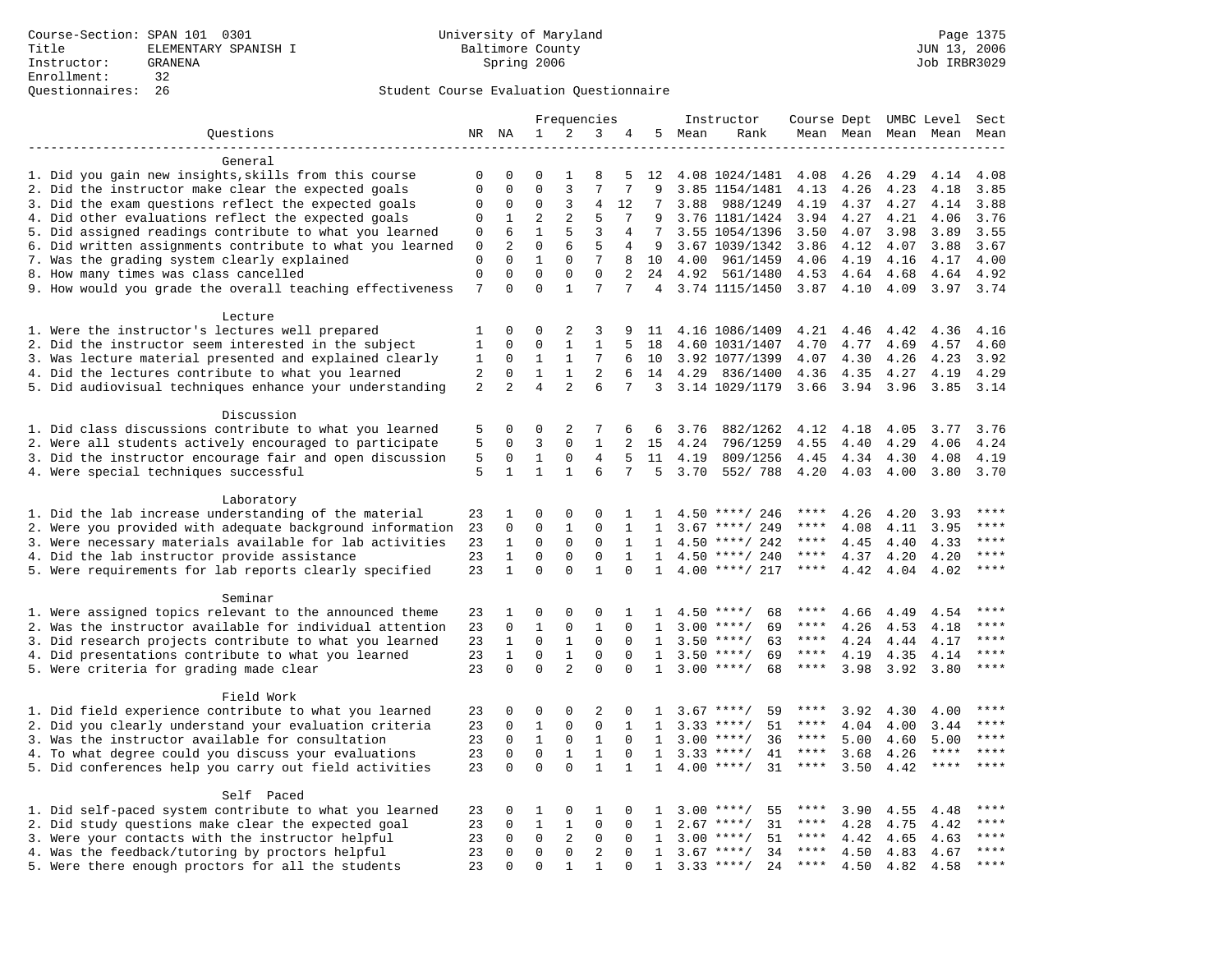| Course-Section: SPAN 101 0301 |                      | University of Maryland                  | Page 1375    |
|-------------------------------|----------------------|-----------------------------------------|--------------|
| Title                         | ELEMENTARY SPANISH I | Baltimore County                        | JUN 13, 2006 |
| Instructor:                   | GRANENA              | Spring 2006                             | Job IRBR3029 |
| Enrollment:                   |                      |                                         |              |
| Ouestionnaires: 26            |                      | Student Course Evaluation Ouestionnaire |              |

| Credits Earned |              | Cum. GPA      |    |   | Expected Grades | Reasons                | Type                        |    | Majors                            |  |
|----------------|--------------|---------------|----|---|-----------------|------------------------|-----------------------------|----|-----------------------------------|--|
| $00 - 27$      |              | $0.00 - 0.99$ |    | Α | 12              | Required for Majors 13 | Graduate                    | 0  | Major                             |  |
| $28 - 55$      |              | $1.00 - 1.99$ |    | В | 11              |                        |                             |    |                                   |  |
| $56 - 83$      |              | $2.00 - 2.99$ | 2  | C |                 | General                | Under-grad                  | 26 | Non-major                         |  |
| $84 - 150$     |              | $3.00 - 3.49$ | -8 | D |                 |                        |                             |    |                                   |  |
| Grad.          | $\mathbf{0}$ | $3.50 - 4.00$ | 4  | F | $\Omega$        | Electives              |                             |    | #### - Means there are not enough |  |
|                |              |               |    | Ρ | $\Omega$        |                        | responses to be significant |    |                                   |  |
|                |              |               |    |   | $\Omega$        | Other                  |                             |    |                                   |  |
|                |              |               |    |   | $\Omega$        |                        |                             |    |                                   |  |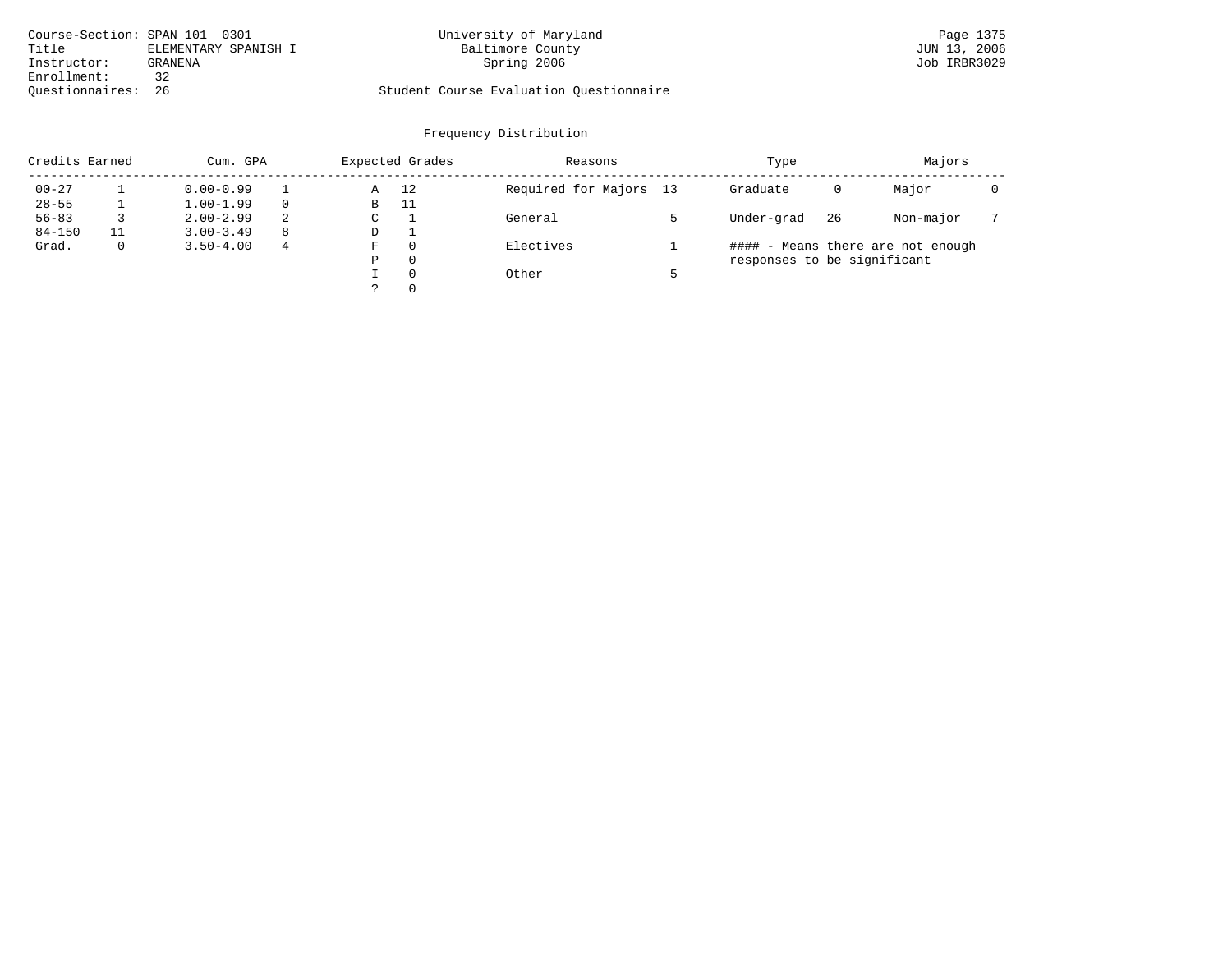|                                                                                                          |                   |                         |                         |                         | Frequencies                      |                |              |              | Instructor           | Course Dept UMBC Level     |                     |              |                     | Sect          |
|----------------------------------------------------------------------------------------------------------|-------------------|-------------------------|-------------------------|-------------------------|----------------------------------|----------------|--------------|--------------|----------------------|----------------------------|---------------------|--------------|---------------------|---------------|
| Ouestions                                                                                                |                   | NR NA                   | 1                       | 2                       | 3                                | 4              |              | 5 Mean       | Rank                 |                            | Mean Mean Mean Mean |              |                     | Mean          |
|                                                                                                          |                   |                         |                         |                         |                                  |                |              |              |                      |                            |                     |              |                     |               |
| General                                                                                                  |                   |                         |                         |                         |                                  |                |              |              |                      |                            |                     |              |                     |               |
| 1. Did you gain new insights, skills from this course                                                    | $\mathbf 0$       | $\mathbf 0$             | $\Omega$                | $\Omega$                | 3                                | 3              | 10           | 4.44         | 639/1481             | 4.08                       | 4.26                | 4.29         | 4.14                | 4.44          |
| 2. Did the instructor make clear the expected goals                                                      | $\mathbf{0}$      | $\Omega$                | $\mathbf 0$             | $\Omega$                | $\overline{2}$                   | 4              | 10           | 4.50         | 517/1481             | 4.13                       | 4.26                | 4.23         | 4.18                | 4.50          |
| 3. Did the exam questions reflect the expected goals                                                     | $\mathbf 0$       | $\mathbf 0$             | 0                       | $\mathbf 0$             | 2                                | $\mathbf{1}$   | 13           | 4.69         | 310/1249             | 4.19                       | 4.37                | 4.27         | 4.14                | 4.69          |
| 4. Did other evaluations reflect the expected goals                                                      | 0                 | $\mathbf 0$             | $\mathbf 0$             | $\mathbf 0$             | 3                                | 3              | 10           | 4.44         | 521/1424             | 3.94                       | 4.27                | 4.21         | 4.06                | 4.44          |
| 5. Did assigned readings contribute to what you learned                                                  | 0                 | 1<br>$\Omega$           | 1<br>$\overline{a}$     | 2<br>$\mathbf{1}$       | $\overline{4}$<br>$\overline{2}$ | 2<br>2         | 6<br>9       | 3.67<br>3.94 | 985/1396             | 3.50                       | 4.07                | 3.98         | 3.89<br>3.88        | 3.67<br>3.94  |
| 6. Did written assignments contribute to what you learned<br>7. Was the grading system clearly explained | 0<br>$\mathbf{0}$ | $\Omega$                | $\Omega$                | $\mathbf{1}$            | 2                                | 3              | 10           | 4.38         | 845/1342<br>647/1459 | 3.86<br>4.06               | 4.12<br>4.19        | 4.07<br>4.16 | 4.17                | 4.38          |
| 8. How many times was class cancelled                                                                    | $\mathbf 0$       | $\Omega$                | $\Omega$                | $\Omega$                | $\Omega$                         | $\Omega$       | 16           | 5.00         | 1/1480               | 4.53                       | 4.64                | 4.68         | 4.64                | 5.00          |
| 9. How would you grade the overall teaching effectiveness                                                | $\overline{3}$    | $\mathbf{1}$            | $\Omega$                | $\Omega$                | $\overline{a}$                   | 5              | 5            | 4.25         | 630/1450             | $3.87$ 4.10                |                     | 4.09         | 3.97                | 4.25          |
|                                                                                                          |                   |                         |                         |                         |                                  |                |              |              |                      |                            |                     |              |                     |               |
| Lecture                                                                                                  |                   |                         |                         |                         |                                  |                |              |              |                      |                            |                     |              |                     |               |
| 1. Were the instructor's lectures well prepared                                                          | 1                 | $\Omega$                | $\Omega$                | $\Omega$                | 2                                | 3              | 10           | 4.53         | 727/1409             | 4.21                       | 4.46                | 4.42         | 4.36                | 4.53          |
| 2. Did the instructor seem interested in the subject                                                     | 2                 | $\mathbf 0$             | $\mathbf 0$             | $\Omega$                | $\mathbf{1}$                     | $\Omega$       | 13           | 4.86         | 614/1407             | 4.70                       | 4.77                | 4.69         | 4.57                | 4.86          |
| 3. Was lecture material presented and explained clearly                                                  | 1                 | 0                       | 0                       | 0                       | 4                                | $\mathbf{1}$   | 10           | 4.40         | 683/1399             | 4.07                       | 4.30                | 4.26         | 4.23                | 4.40          |
| 4. Did the lectures contribute to what you learned                                                       | $\mathbf{1}$      | $\mathbf 0$             | $\mathbf 0$             | $\mathbf{1}$            | $\mathbf{1}$                     | $\mathbf{1}$   | 12           | 4.60         | 492/1400             | 4.36                       | 4.35                | 4.27         | 4.19                | 4.60          |
| 5. Did audiovisual techniques enhance your understanding                                                 | 1                 | $\Omega$                | $\mathbf{1}$            | $\mathbf{1}$            | 4                                | $\mathbf{1}$   | 8            | 3.93         | 661/1179             | 3.66                       | 3.94                | 3.96         | 3.85                | 3.93          |
|                                                                                                          |                   |                         |                         |                         |                                  |                |              |              |                      |                            |                     |              |                     |               |
| Discussion                                                                                               |                   |                         |                         |                         |                                  |                |              |              |                      |                            |                     |              |                     |               |
| 1. Did class discussions contribute to what you learned                                                  | 2                 | 0                       | 1                       | 1                       | 1                                | 2              | 9            | 4.21         | 596/1262             | 4.12                       | 4.18                | 4.05         | 3.77                | 4.21          |
| 2. Were all students actively encouraged to participate                                                  | $\overline{2}$    | $\mathbf 0$             | $\mathbf 0$             | $\mathbf 0$             | $\mathbf{1}$                     | $\overline{a}$ | 11           | 4.71         | 402/1259             | 4.55                       | 4.40                | 4.29         | 4.06                | 4.71          |
| 3. Did the instructor encourage fair and open discussion                                                 | 2                 | 0                       | 0                       | 0                       | $\overline{2}$                   | $\mathbf{1}$   | 11           | 4.64         | 477/1256             | 4.45                       | 4.34                | 4.30         | 4.08                | 4.64          |
| 4. Were special techniques successful                                                                    | 2                 | $\Omega$                | $\Omega$                | $\mathbf{1}$            | $\overline{2}$                   | $\mathbf{1}$   | 10           | 4.43         | 209/788              | 4.20                       | 4.03                | 4.00         | 3.80                | 4.43          |
|                                                                                                          |                   |                         |                         |                         |                                  |                |              |              |                      |                            |                     |              |                     |               |
| Laboratory<br>1. Did the lab increase understanding of the material                                      | 15                | 0                       | $\mathbf 0$             | 0                       | 0                                | 0              | 1            |              | $5.00$ ****/ 246     | ****                       | 4.26                |              | 3.93                |               |
| 2. Were you provided with adequate background information                                                | 15                | $\mathbf 0$             | 0                       | $\mathbf{0}$            | $\mathbf 0$                      | 0              | 1            | 5.00         | ****/ 249            | ****                       | 4.08                | 4.20<br>4.11 | 3.95                | ****          |
| 3. Were necessary materials available for lab activities                                                 | 15                | $\mathbf 0$             | 0                       | $\mathbf 0$             | 0                                | $\mathbf 0$    | 1            |              | $5.00$ ****/ 242     | ****                       | 4.45                | 4.40         | 4.33                | ****          |
| 4. Did the lab instructor provide assistance                                                             | 15                | $\Omega$                | $\Omega$                | $\Omega$                | $\Omega$                         | $\Omega$       | $\mathbf{1}$ |              | $5.00$ ****/ 240     | ****                       | 4.37                | 4.20         | 4.20                | ****          |
| 5. Were requirements for lab reports clearly specified                                                   | 15                | $\Omega$                | $\Omega$                | $\Omega$                | $\Omega$                         | $\Omega$       | 1            |              | $5.00$ ****/ 217     | $***$ * *                  | 4.42                | 4.04         | 4.02                | ****          |
|                                                                                                          |                   |                         |                         |                         |                                  |                |              |              |                      |                            |                     |              |                     |               |
| Seminar                                                                                                  |                   |                         |                         |                         |                                  |                |              |              |                      |                            |                     |              |                     |               |
| 1. Were assigned topics relevant to the announced theme                                                  | 15                | 0                       | 0                       | 0                       | $\Omega$                         | 0              | 1            |              | $5.00$ ****/<br>68   | ****                       | 4.66                | 4.49         | 4.54                | $***$         |
| 2. Was the instructor available for individual attention                                                 | 15                | $\mathbf 0$             | $\mathbf 0$             | $\mathbf 0$             | 0                                | 0              | 1            |              | $5.00$ ****/<br>69   | ****                       | 4.26                | 4.53         | 4.18                |               |
| 3. Did research projects contribute to what you learned                                                  | 15                | $\mathbf{0}$            | $\mathbf 0$             | $\mathbf{0}$            | $\mathbf 0$                      | $\Omega$       | 1            |              | 63<br>$5.00$ ****/   | $***$ * * *                | 4.24                | 4.44         | 4.17                | ****          |
| 4. Did presentations contribute to what you learned                                                      | 15                | $\Omega$                | $\mathbf 0$             | $\mathbf 0$             | $\mathbf 0$                      | $\Omega$       | $\mathbf{1}$ |              | $5.00$ ****/<br>69   | $***$ * * *                | 4.19                | 4.35         | 4.14                | $***$         |
| 5. Were criteria for grading made clear                                                                  | 15                | $\mathbf 0$             | $\mathbf 0$             | $\Omega$                | $\Omega$                         | $\Omega$       | 1            |              | $5.00$ ****/<br>68   | $***$ * * *                | 3.98                | 3.92         | 3.80                | ****          |
|                                                                                                          |                   |                         |                         |                         |                                  |                |              |              |                      |                            |                     |              |                     |               |
| Field Work                                                                                               |                   |                         |                         |                         |                                  |                |              |              |                      |                            |                     |              |                     |               |
| 1. Did field experience contribute to what you learned                                                   | 15                | $\mathbf 0$             | 0                       | 0                       | 0                                | $\Omega$       | -1.          |              | $5.00$ ****/<br>59   | ****                       | 3.92                | 4.30         | 4.00                |               |
| 2. Did you clearly understand your evaluation criteria                                                   | 15                | $\Omega$                | $\mathbf 0$             | $\mathbf 0$             | $\Omega$                         | $\Omega$       | $\mathbf{1}$ | 5.00         | $***$ /<br>51        | ****                       | 4.04                | 4.00         | 3.44                | ****<br>$***$ |
| 3. Was the instructor available for consultation                                                         | 15                | $\mathbf 0$             | 0                       | $\mathsf 0$             | $\mathbf 0$                      | $\Omega$       | $\mathbf{1}$ |              | $5.00$ ****/<br>36   | $***$ * *                  | 5.00                | 4.60         | 5.00<br>$***$ * * * | $***$         |
| 4. To what degree could you discuss your evaluations                                                     | 15                | $\mathbf 0$<br>$\Omega$ | $\mathbf 0$<br>$\Omega$ | $\mathbf 0$<br>$\Omega$ | $\mathbf 0$<br>$\Omega$          | $\mathbf 0$    | $\mathbf{1}$ |              | $5.00$ ****/<br>41   | $***$ * * *<br>$***$ * * * | 3.68                | 4.26         | ****                | ****          |
| 5. Did conferences help you carry out field activities                                                   | 15                |                         |                         |                         |                                  | $\Omega$       | $\mathbf{1}$ | 5.00         | 31<br>$***$ /        |                            | 3.50                | 4.42         |                     |               |
| Self Paced                                                                                               |                   |                         |                         |                         |                                  |                |              |              |                      |                            |                     |              |                     |               |
| 1. Did self-paced system contribute to what you learned                                                  | 15                | $\mathbf 0$             | 0                       | 0                       | $\Omega$                         | $\Omega$       | $\mathbf{1}$ |              | 55<br>$5.00$ ****/   | ****                       | 3.90                | 4.55         | 4.48                | $***$ * * *   |
| 2. Did study questions make clear the expected goal                                                      | 15                | $\mathbf 0$             | 0                       | $\mathbf 0$             | $\mathbf 0$                      | $\mathbf{0}$   | 1            | 5.00         | $***/$<br>31         | $***$ * * *                | 4.28                | 4.75         | 4.42                | $***$ * * *   |
| 3. Were your contacts with the instructor helpful                                                        | 15                | $\mathbf 0$             | $\mathbf 0$             | $\mathbf 0$             | $\mathbf 0$                      | 0              | 1            | 5.00         | 51<br>$***/$         | ****                       | 4.42                | 4.65         | 4.63                | ****          |
| 4. Was the feedback/tutoring by proctors helpful                                                         | 15                | $\mathbf 0$             | $\mathbf 0$             | $\mathbf 0$             | $\mathbf 0$                      | $\Omega$       | 1            | 5.00         | $***/$<br>34         | ****                       | 4.50                | 4.83         | 4.67                | ****          |
| 5. Were there enough proctors for all the students                                                       | 15                | $\Omega$                | $\Omega$                | $\Omega$                | $\Omega$                         |                | $\mathbf{1}$ |              | $5.00$ ****/<br>24   | $***$ * * *                | 4.50                | 4.82         | 4.58                | ****          |
|                                                                                                          |                   |                         |                         |                         |                                  |                |              |              |                      |                            |                     |              |                     |               |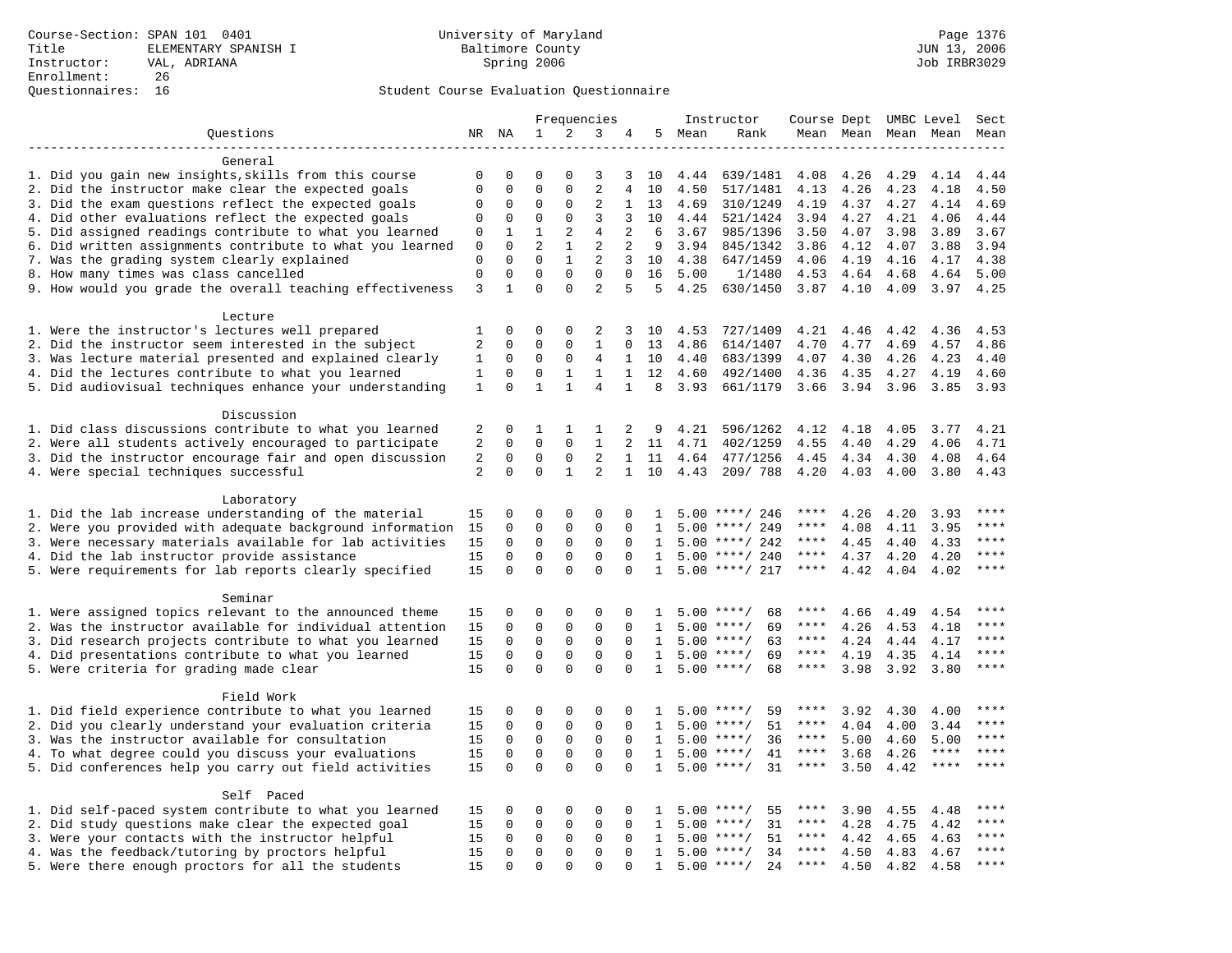|                    | Course-Section: SPAN 101 0401 | University of Maryland                  | Page 1376    |
|--------------------|-------------------------------|-----------------------------------------|--------------|
| Title              | ELEMENTARY SPANISH I          | Baltimore County                        | JUN 13, 2006 |
| Instructor:        | VAL, ADRIANA                  | Spring 2006                             | Job IRBR3029 |
| Enrollment:        | 26                            |                                         |              |
| Ouestionnaires: 16 |                               | Student Course Evaluation Ouestionnaire |              |

| Credits Earned |              | Cum. GPA      |    | Expected Grades |          | Reasons                |        | Type                        |    | Majors                            |  |
|----------------|--------------|---------------|----|-----------------|----------|------------------------|--------|-----------------------------|----|-----------------------------------|--|
| $00 - 27$      |              | $0.00 - 0.99$ |    | Α               |          | Required for Majors 10 |        | Graduate                    | 0  | Major                             |  |
| $28 - 55$      | 0            | $1.00 - 1.99$ |    | В               | 6        |                        |        |                             |    |                                   |  |
| $56 - 83$      |              | $2.00 - 2.99$ |    | C               |          | General                |        | Under-grad                  | 16 | Non-major                         |  |
| $84 - 150$     | 2            | $3.00 - 3.49$ |    | D               | 0        |                        |        |                             |    |                                   |  |
| Grad.          | $\mathbf{0}$ | $3.50 - 4.00$ | -2 | F               | $\Omega$ | Electives              |        |                             |    | #### - Means there are not enough |  |
|                |              |               |    | P               | $\Omega$ |                        |        | responses to be significant |    |                                   |  |
|                |              |               |    |                 | $\Omega$ | Other                  | $\sim$ |                             |    |                                   |  |
|                |              |               |    |                 | $\Omega$ |                        |        |                             |    |                                   |  |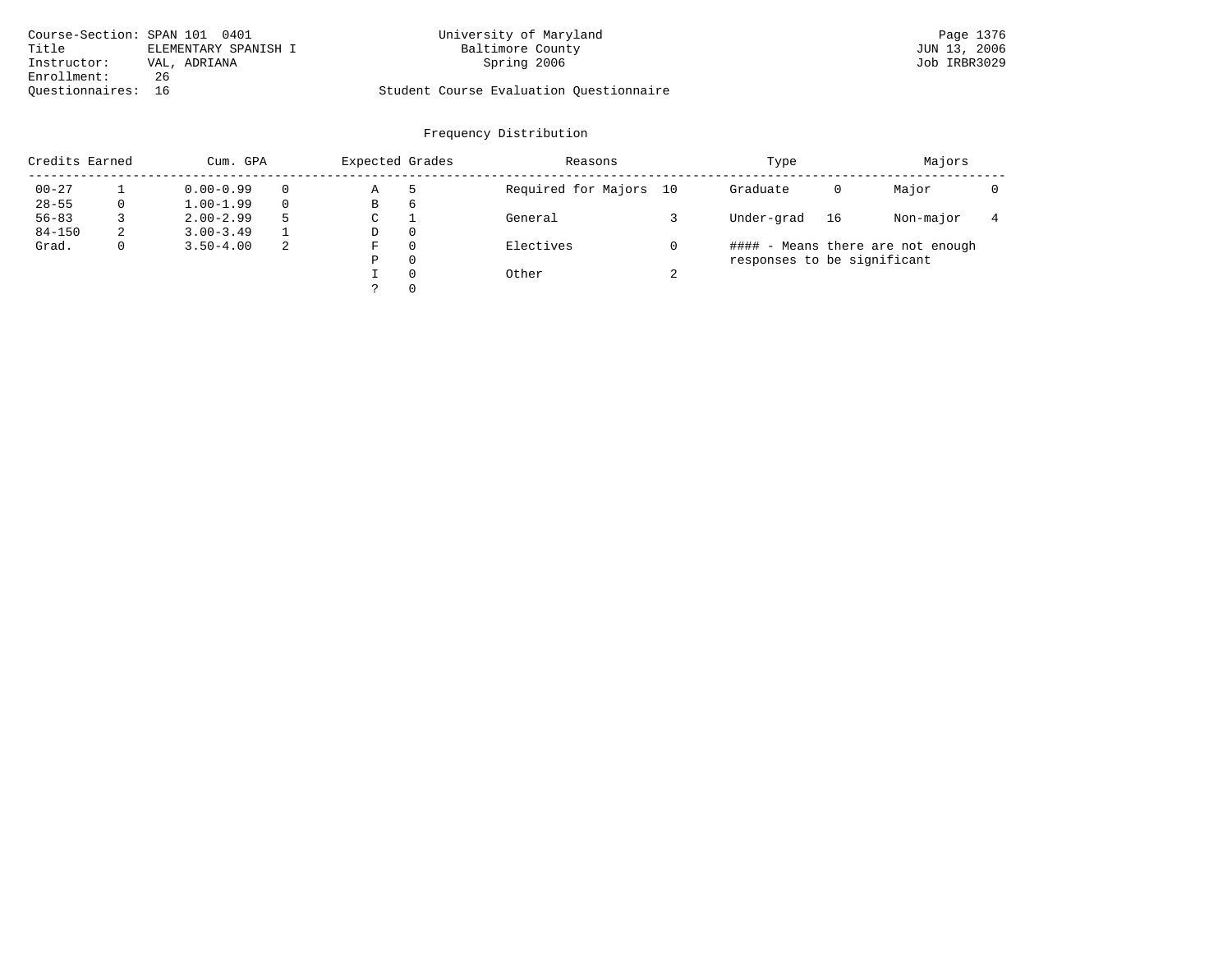| Ouestions |                                                           |                |                |                |                | Frequencies    |   |   |      | Instructor     | Course Dept |           | UMBC Level |      | Sect |
|-----------|-----------------------------------------------------------|----------------|----------------|----------------|----------------|----------------|---|---|------|----------------|-------------|-----------|------------|------|------|
|           |                                                           | NR             | ΝA             |                |                | 3              | 4 | 5 | Mean | Rank           | Mean        | Mean      | Mean       | Mean | Mean |
|           | General                                                   |                |                |                |                |                |   |   |      |                |             |           |            |      |      |
|           | 1. Did you gain new insights, skills from this course     |                |                |                |                |                |   |   |      | 3.20 1426/1481 |             | 3.73 4.26 | 4.29       | 4.14 | 3.20 |
|           | 2. Did the instructor make clear the expected goals       |                | $\Omega$       |                |                |                |   |   |      | 3.14 1404/1481 | 3.96        | 4.26      | 4.23       | 4.18 | 3.14 |
|           | 3. Did the exam questions reflect the expected goals      |                | $\Omega$       |                |                | 4              |   | 4 |      | 3.40 1136/1249 | 3.97        | 4.37      | 4.27       | 4.14 | 3.40 |
|           | 4. Did other evaluations reflect the expected goals       | U              | $\Omega$       |                |                | 5              |   |   |      | 3.27 1331/1424 | 3.94        | 4.27      | 4.21       | 4.06 | 3.27 |
|           | 5. Did assigned readings contribute to what you learned   | 0              | $\mathfrak{D}$ | $\mathfrak{D}$ |                |                |   |   |      | 3.00 1292/1396 | 3.49        | 4.07      | 3.98       | 3.89 | 3.00 |
|           | 6. Did written assignments contribute to what you learned | 0              |                |                |                |                |   |   |      | 2.86 1310/1342 | 3.74        | 4.12      | 4.07       | 3.88 | 2.86 |
|           | 7. Was the grading system clearly explained               | 0              |                | 4              |                | $\mathfrak{D}$ |   | 4 |      | 3.07 1373/1459 | 4.06        | 4.19      | 4.16       | 4.17 | 3.07 |
|           | 8. How many times was class cancelled                     | 0              | $\Omega$       | 0              | $\Omega$       | $\Omega$       | 8 | 7 |      | 4.47 1072/1480 | 4.33        | 4.64      | 4.68       | 4.64 | 4.47 |
|           | 9. How would you grade the overall teaching effectiveness | 5              |                |                | $\mathcal{D}$  | г,             |   |   |      | 3.20 1320/1450 | 3.93        | 4.10      | 4.09       | 3.97 | 3.20 |
|           |                                                           |                |                |                |                |                |   |   |      |                |             |           |            |      |      |
|           | Lecture                                                   |                |                |                |                |                |   |   |      |                |             |           |            |      |      |
|           | 1. Were the instructor's lectures well prepared           |                |                |                |                |                |   |   |      | 3.54 1289/1409 | 4.23        | 4.46      | 4.42       | 4.36 | 3.54 |
|           | 2. Did the instructor seem interested in the subject      | 2              | $\Omega$       | $\Omega$       | 0              |                |   |   |      | 4.46 1137/1407 | 4.66        | 4.77      | 4.69       | 4.57 | 4.46 |
|           | 3. Was lecture material presented and explained clearly   | 2              | $\Omega$       |                | $\mathfrak{D}$ |                |   | 0 |      | 2.92 1343/1399 | 4.03        | 4.30      | 4.26       | 4.23 | 2.92 |
|           | 4. Did the lectures contribute to what you learned        |                |                |                | $\mathfrak{D}$ |                |   | 3 |      | 3.46 1240/1400 | 4.21        | 4.35      | 4.27       | 4.19 | 3.46 |
|           | 5. Did audiovisual techniques enhance your understanding  | $\overline{a}$ | $\mathfrak{D}$ |                |                |                |   |   |      | 2.91 1087/1179 | 3.35        | 3.94      | 3.96       | 3.85 | 2.91 |
|           |                                                           |                |                |                |                |                |   |   |      |                |             |           |            |      |      |
|           | Discussion                                                |                |                |                |                |                |   |   |      |                |             |           |            |      |      |
|           | 1. Did class discussions contribute to what you learned   | б.             | $\Omega$       | 0              |                | 4              |   |   | 3.33 | 1059/1262      | 4.00        | 4.18      | 4.05       | 3.77 | 3.33 |
|           | 2. Were all students actively encouraged to participate   | 6              | $\mathbf 0$    | 0              | $\Omega$       | 3              |   |   | 4.22 | 803/1259       | 4.52        | 4.40      | 4.29       | 4.06 | 4.22 |
|           | 3. Did the instructor encourage fair and open discussion  | 6              | 0              |                |                | 2              |   |   | 3.78 | 1035/1256      | 4.35        | 4.34      | 4.30       | 4.08 | 3.78 |
|           | 4. Were special techniques successful                     | 5              |                |                |                |                |   |   | 3.43 | 640/788        | 3.83        | 4.03      | 4.00       | 3.80 | 3.43 |

|            | Credits Earned |               | Expected Grades<br>Cum. GPA |   |              | Reasons             | Type                        | Majors |                                   |  |
|------------|----------------|---------------|-----------------------------|---|--------------|---------------------|-----------------------------|--------|-----------------------------------|--|
| $00 - 27$  |                | $0.00 - 0.99$ | $\Omega$                    | Α | 4            | Required for Majors | Graduate                    | 0      | Major                             |  |
| $28 - 55$  | 0              | $1.00 - 1.99$ | $\Omega$                    | В | כ            |                     |                             |        |                                   |  |
| $56 - 83$  |                | $2.00 - 2.99$ |                             | С | 4            | General             | Under-grad                  | - 15   | Non-major                         |  |
| $84 - 150$ | 4              | $3.00 - 3.49$ | 3                           | D | ᅩ            |                     |                             |        |                                   |  |
| Grad.      | 0              | $3.50 - 4.00$ | 3                           | F | $\mathbf{0}$ | Electives           |                             |        | #### - Means there are not enough |  |
|            |                |               |                             | Ρ | $\mathbf{0}$ |                     | responses to be significant |        |                                   |  |
|            |                |               |                             |   | 0            | Other               |                             |        |                                   |  |
|            |                |               |                             |   | 0            |                     |                             |        |                                   |  |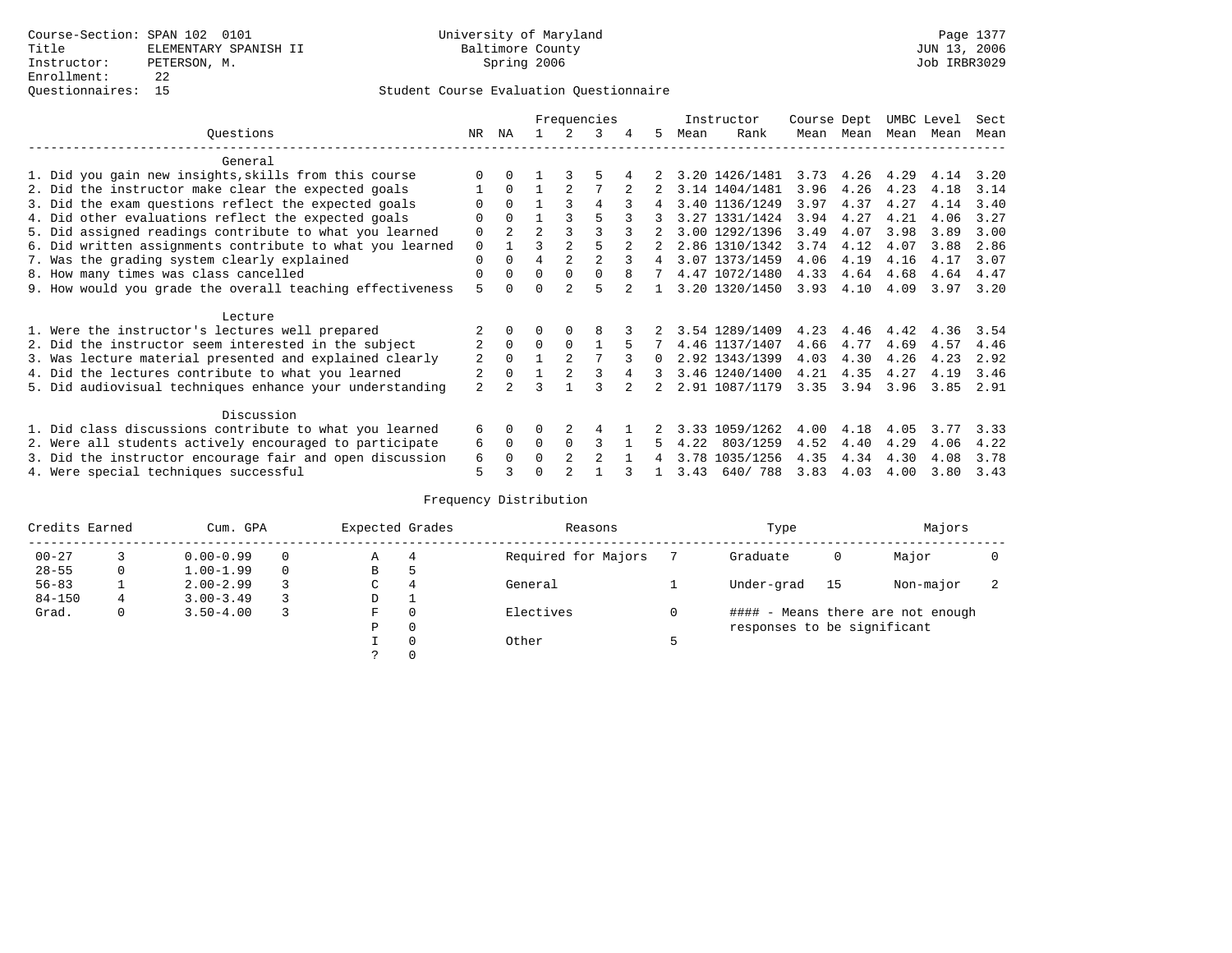## Questionnaires: 21 Student Course Evaluation Questionnaire

|                                                           |              |          |                | Frequencies |                |     |          |      | Instructor     | Course Dept |           | UMBC Level |      | Sect |
|-----------------------------------------------------------|--------------|----------|----------------|-------------|----------------|-----|----------|------|----------------|-------------|-----------|------------|------|------|
| Ouestions                                                 | NR.          | ΝA       |                |             | 3              |     | 5.       | Mean | Rank           |             | Mean Mean | Mean       | Mean | Mean |
| General                                                   |              |          |                |             |                |     |          |      |                |             |           |            |      |      |
| 1. Did you gain new insights, skills from this course     |              |          |                |             |                | 11  |          |      | 3.43 1380/1481 | 3.73        | 4.26      | 4.29       | 4.14 | 3.43 |
| 2. Did the instructor make clear the expected goals       | $\Omega$     | $\Omega$ |                |             | 4              | 10  |          |      | 3.52 1313/1481 | 3.96        | 4.26      | 4.23       | 4.18 | 3.52 |
| 3. Did the exam questions reflect the expected goals      |              | $\Omega$ |                |             |                |     | 5        |      | 3.57 1102/1249 | 3.97        | 4.37      | 4.27       | 4.14 | 3.57 |
| 4. Did other evaluations reflect the expected goals       |              |          | ς              |             | $\mathfrak{D}$ |     |          |      | 3.32 1321/1424 | 3.94        | 4.27      | 4.21       | 4.06 | 3.32 |
| 5. Did assigned readings contribute to what you learned   | $\mathbf 0$  |          |                | 6           | $\mathfrak{D}$ |     |          |      | 3.40 1136/1396 | 3.49        | 4.07      | 3.98       | 3.89 | 3.40 |
| 6. Did written assignments contribute to what you learned | $\mathbf 0$  | $\Omega$ | $\mathfrak{D}$ |             |                |     |          |      | 3.29 1200/1342 | 3.74        | 4.12      | 4.07       | 3.88 | 3.29 |
| 7. Was the grading system clearly explained               |              |          | $\Omega$       |             |                |     |          | 4.33 | 695/1459       | 4.06        | 4.19      | 4.16       | 4.17 | 4.33 |
| 8. How many times was class cancelled                     |              |          | $\Omega$       | $\Omega$    |                | 19  | $\Omega$ |      | 3.90 1420/1480 | 4.33        | 4.64      | 4.68       | 4.64 | 3.90 |
| 9. How would you grade the overall teaching effectiveness |              |          | ∩              |             | 4              | q   | 4        | 3.89 | 989/1450       | 3.93        | 4.10      | 4.09       | 3.97 | 3.89 |
| Lecture                                                   |              |          |                |             |                |     |          |      |                |             |           |            |      |      |
| 1. Were the instructor's lectures well prepared           |              |          |                |             |                | 1 N |          |      | 4.00 1152/1409 | 4.23        | 4.46      | 4.42       | 4.36 | 4.00 |
| 2. Did the instructor seem interested in the subject      |              | $\Omega$ | $\Omega$       | $\Omega$    |                |     | 14       | 4.65 | 975/1407       | 4.66        | 4.77      | 4.69       | 4.57 | 4.65 |
| 3. Was lecture material presented and explained clearly   | 0            | $\Omega$ |                | $\Omega$    | 4              |     | 10       | 4.14 | 929/1399       | 4.03        | 4.30      | 4.26       | 4.23 | 4.14 |
| 4. Did the lectures contribute to what you learned        | 0            | $\Omega$ | $\Omega$       | $\Omega$    | 4              |     | 11       | 4.33 | 791/1400       | 4.21        | 4.35      | 4.27       | 4.19 | 4.33 |
| 5. Did audiovisual techniques enhance your understanding  | $\mathbf{1}$ |          |                |             |                |     |          |      | 3.00 1041/1179 | 3.35        | 3.94      | 3.96       | 3.85 | 3.00 |
| Discussion                                                |              |          |                |             |                |     |          |      |                |             |           |            |      |      |
| 1. Did class discussions contribute to what you learned   |              | $\Omega$ | U              |             |                |     |          | 4.36 | 487/1262       | 4.00        | 4.18      | 4.05       | 3.77 | 4.36 |
| 2. Were all students actively encouraged to participate   |              | $\Omega$ | $\Omega$       | $\Omega$    |                |     | 12       | 4.79 | 325/1259       | 4.52        | 4.40      | 4.29       | 4.06 | 4.79 |
| 3. Did the instructor encourage fair and open discussion  |              | $\Omega$ | O              | $\Omega$    |                |     |          | 4.31 | 742/1256       | 4.35        | 4.34      | 4.30       | 4.08 | 4.31 |
| 4. Were special techniques successful                     | 8            |          |                |             |                |     | 6        | 3.91 | 487/788        | 3.83        | 4.03      | 4.00       | 3.80 | 3.91 |

|            | Credits Earned<br>Cum. GPA |               | Expected Grades |             | Reasons  |                        | Type | Majors                      |     |                                   |  |
|------------|----------------------------|---------------|-----------------|-------------|----------|------------------------|------|-----------------------------|-----|-----------------------------------|--|
| $00 - 27$  | $\Omega$                   | $0.00 - 0.99$ |                 | А           | -2       | Required for Majors 12 |      | Graduate                    | 0   | Major                             |  |
| $28 - 55$  | 2                          | $1.00 - 1.99$ |                 | В           | 6        |                        |      |                             |     |                                   |  |
| $56 - 83$  | 5                          | $2.00 - 2.99$ | 2               | $\sim$<br>◡ | 8        | General                |      | Under-grad                  | -21 | Non-major                         |  |
| $84 - 150$ |                            | $3.00 - 3.49$ | 4               | D           | 0        |                        |      |                             |     |                                   |  |
| Grad.      | 0                          | $3.50 - 4.00$ | 2               | F           | 0        | Electives              | 0    |                             |     | #### - Means there are not enough |  |
|            |                            |               |                 | Ρ           | 0        |                        |      | responses to be significant |     |                                   |  |
|            |                            |               |                 |             | $\Omega$ | Other                  |      |                             |     |                                   |  |
|            |                            |               |                 |             |          |                        |      |                             |     |                                   |  |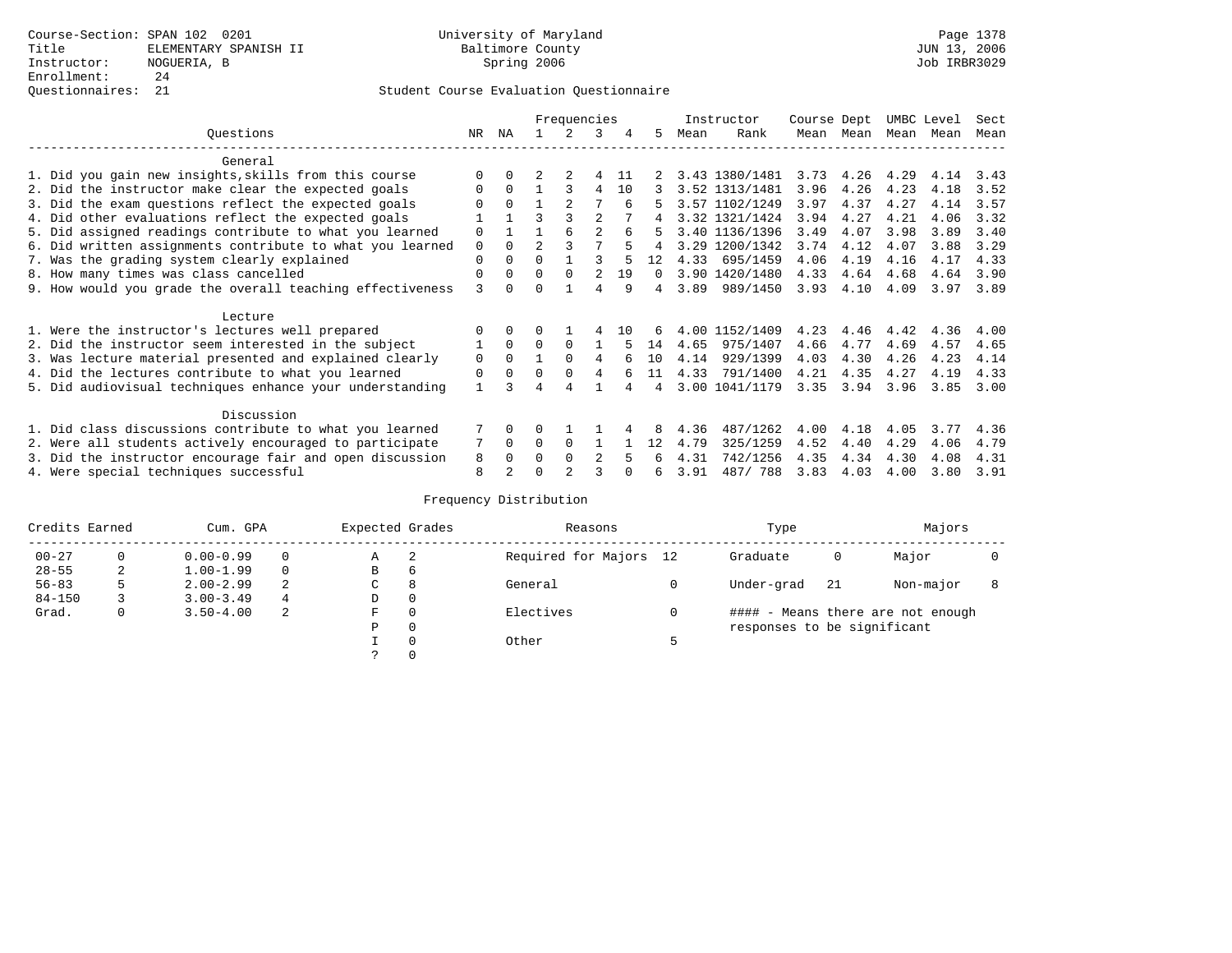|                                                           | Frequencies  |                         |                             |                             | Instructor       | Course Dept UMBC Level |                   |      |                                 | Sect         |              |              |              |         |
|-----------------------------------------------------------|--------------|-------------------------|-----------------------------|-----------------------------|------------------|------------------------|-------------------|------|---------------------------------|--------------|--------------|--------------|--------------|---------|
| Questions                                                 |              | NR NA                   | $\mathbf{1}$                | 2                           | 3                | 4                      | 5                 | Mean | Rank                            |              | Mean Mean    |              | Mean Mean    | Mean    |
|                                                           |              |                         |                             |                             |                  |                        |                   |      |                                 |              |              |              |              |         |
| General                                                   |              |                         |                             |                             |                  |                        |                   |      |                                 |              |              |              |              |         |
| 1. Did you gain new insights, skills from this course     | 0            | 0                       | $\Omega$                    | 2                           | 6                | 9                      | 7                 |      | 3.88 1180/1481                  | 3.73         | 4.26         | 4.29         | 4.14         | 3.88    |
| 2. Did the instructor make clear the expected goals       | $\mathbf{0}$ | $\mathbf 0$             | $\mathbf{1}$                | $\mathbf{1}$                | 3                | 11                     | 8                 |      | 4.00 1000/1481                  | 3.96         | 4.26         | 4.23         | 4.18         | 4.00    |
| 3. Did the exam questions reflect the expected goals      | $\mathbf 0$  | $\mathbf 0$             | $\Omega$                    | 1                           | 2                | 10                     | 11                | 4.29 | 710/1249                        | 3.97         | 4.37         | 4.27         | 4.14         | 4.29    |
| 4. Did other evaluations reflect the expected goals       | 1            | $\mathbf 0$             | $\mathbf 0$                 | 2                           | $\overline{4}$   | 7                      | 10                | 4.09 | 918/1424                        | 3.94         | 4.27         | 4.21         | 4.06         | 4.09    |
| 5. Did assigned readings contribute to what you learned   | 1            | 2                       | $\mathbf 0$                 | 2                           | 8                | 6                      | 5                 | 3.67 | 985/1396                        | 3.49         | 4.07         | 3.98         | 3.89         | 3.67    |
| 6. Did written assignments contribute to what you learned | 1            | $\Omega$                | $\overline{a}$              | 2                           | 6                | 4                      | 9                 |      | 3.70 1023/1342                  | 3.74         | 4.12         | 4.07         | 3.88         | 3.70    |
| 7. Was the grading system clearly explained               | 1            | $\Omega$<br>$\mathbf 0$ | $\mathbf{1}$<br>$\mathbf 0$ | $\mathbf{1}$<br>$\mathbf 0$ | 2<br>$\mathbf 0$ | $\overline{4}$         | 15                |      | 4.35 683/1459                   | 4.06         | 4.19         | 4.16         | 4.17         | 4.35    |
| 8. How many times was class cancelled                     | $1\,$<br>9   | $\Omega$                | $\Omega$                    | $\mathbf{1}$                | $\overline{2}$   | 22<br>6                | $\mathbf{1}$<br>6 |      | 4.04 1339/1480<br>4.13 751/1450 | 4.33<br>3.93 | 4.64<br>4.10 | 4.68<br>4.09 | 4.64<br>3.97 | 4.04    |
| 9. How would you grade the overall teaching effectiveness |              |                         |                             |                             |                  |                        |                   |      |                                 |              |              |              |              | 4.13    |
| Lecture                                                   |              |                         |                             |                             |                  |                        |                   |      |                                 |              |              |              |              |         |
| 1. Were the instructor's lectures well prepared           | 2            | $\mathbf 0$             | 0                           | 1                           | 3                | 6                      | 12                | 4.32 | 990/1409                        | 4.23         | 4.46         | 4.42         | 4.36         | 4.32    |
| 2. Did the instructor seem interested in the subject      | 2            | $\mathbf 0$             | $\Omega$                    | $\mathbf{1}$                | $\mathbf{1}$     | 5                      | 15                |      | 4.55 1076/1407                  | 4.66         | 4.77         | 4.69         | 4.57         | 4.55    |
| 3. Was lecture material presented and explained clearly   | 2            | $\mathbf 0$             | $\mathbf 0$                 | 2                           | 3                | 6                      | 11                | 4.18 | 892/1399                        | 4.03         | 4.30         | 4.26         | 4.23         | 4.18    |
| 4. Did the lectures contribute to what you learned        | 2            | $\Omega$                | $\Omega$                    | $\mathbf{1}$                | 2                | 7                      | 12                | 4.36 | 754/1400                        | 4.21         | 4.35         | 4.27         | 4.19         | 4.36    |
| 5. Did audiovisual techniques enhance your understanding  | 2            | $\overline{4}$          | $\overline{a}$              | 5                           | 3                | 5                      | $\mathcal{L}$     |      | 3.11 1035/1179                  | 3.35         | 3.94         | 3.96         | 3.85         | 3.11    |
|                                                           |              |                         |                             |                             |                  |                        |                   |      |                                 |              |              |              |              |         |
| Discussion                                                |              |                         |                             |                             |                  |                        |                   |      |                                 |              |              |              |              |         |
| 1. Did class discussions contribute to what you learned   | 8            | 0                       | 0                           | 1                           | 3                | 3                      | 9                 | 4.25 | 570/1262                        | 4.00         | 4.18         | 4.05         | 3.77         | 4.25    |
| 2. Were all students actively encouraged to participate   | 8            | $\mathbf 0$             | $\mathbf 0$                 | $\mathbf{1}$                | $\overline{4}$   | $\mathbf{1}$           | 10                | 4.25 | 783/1259                        | 4.52         | 4.40         | 4.29         | 4.06         | 4.25    |
| 3. Did the instructor encourage fair and open discussion  | 8            | 0                       | 2                           | $\mathbf 0$                 | 3                | 2                      | 9                 | 4.00 | 901/1256                        | 4.35         | 4.34         | 4.30         | 4.08         | 4.00    |
| 4. Were special techniques successful                     | 8            | 3                       | $\overline{2}$              | $\Omega$                    | 3                | 3                      | 5                 | 3.69 | 555/788                         | 3.83         | 4.03         | 4.00         | 3.80         | 3.69    |
|                                                           |              |                         |                             |                             |                  |                        |                   |      |                                 |              |              |              |              |         |
| Laboratory                                                |              |                         |                             |                             |                  |                        |                   |      |                                 |              |              |              |              |         |
| 1. Did the lab increase understanding of the material     | 23           | 0                       | 0                           | $\Omega$                    | $\Omega$         | $\Omega$               | $\mathbf{1}$      |      | $5.00$ ****/ 246                | ****         | 4.26         | 4.20         | 3.93         |         |
| 2. Were you provided with adequate background information | 23           | 0                       | 0                           | $\mathsf 0$                 | $\mathsf 0$      | 0                      | 1                 | 5.00 | ****/ 249                       | ****         | 4.08         | 4.11         | 3.95         | ****    |
| 3. Were necessary materials available for lab activities  | 23           | $\mathbf 0$             | $\mathbf 0$                 | $\mathbf 0$                 | $\mathbf 0$      | $\mathbf{0}$           | 1                 |      | $5.00$ ****/ 242                | $***$ * * *  | 4.45         | 4.40         | 4.33         | $***$   |
| 4. Did the lab instructor provide assistance              | 23           | $\Omega$                | $\mathbf 0$                 | $\mathbf{0}$                | $\mathbf 0$      | $\Omega$               | 1                 |      | $5.00$ ****/ 240                | ****         | 4.37         | 4.20         | 4.20         | $***$   |
| 5. Were requirements for lab reports clearly specified    | 23           | $\mathbf 0$             | $\Omega$                    | $\Omega$                    | $\Omega$         | $\Omega$               | $\mathbf{1}$      |      | $5.00$ ****/ 217                | ****         | 4.42         | 4.04         | 4.02         | ****    |
| Seminar                                                   |              |                         |                             |                             |                  |                        |                   |      |                                 |              |              |              |              |         |
| 1. Were assigned topics relevant to the announced theme   | 23           | $\mathbf 0$             | 0                           | $\Omega$                    | $\Omega$         | $\Omega$               | -1.               |      | $5.00$ ****/<br>68              | ****         | 4.66         | 4.49         | 4.54         | * * * * |
| 2. Was the instructor available for individual attention  | 23           | $\mathbf 0$             | $\mathbf 0$                 | $\mathbf 0$                 | $\mathbf{0}$     | $\Omega$               | $\mathbf{1}$      |      | $5.00$ ****/<br>69              | ****         | 4.26         | 4.53         | 4.18         | ****    |
| 3. Did research projects contribute to what you learned   | 23           | $\mathbf 0$             | $\mathbf 0$                 | $\mathsf 0$                 | $\mathbf 0$      | $\mathbf 0$            | $\mathbf{1}$      |      | $5.00$ ****/<br>63              | $***$ * *    | 4.24         | 4.44         | 4.17         | ****    |
| 4. Did presentations contribute to what you learned       | 23           | $\mathbf 0$             | $\mathbf 0$                 | $\mathbf 0$                 | $\mathbf 0$      | $\mathbf 0$            | 1                 |      | 69<br>$5.00$ ****/              | $***$ * * *  | 4.19         | 4.35         | 4.14         | $***$   |
| 5. Were criteria for grading made clear                   | 23           | $\Omega$                | $\Omega$                    | $\Omega$                    | $\Omega$         | $\Omega$               | $\mathbf{1}$      |      | $5.00$ ****/<br>68              | $***$ * * *  | 3.98         | 3.92         | 3.80         | ****    |
|                                                           |              |                         |                             |                             |                  |                        |                   |      |                                 |              |              |              |              |         |
| Field Work                                                |              |                         |                             |                             |                  |                        |                   |      |                                 |              |              |              |              |         |
| 1. Did field experience contribute to what you learned    | 23           | $\mathbf 0$             | 0                           | 0                           | 0                | 0                      | 1                 |      | 59<br>$5.00$ ****/              | ****         | 3.92         | 4.30         | 4.00         | ****    |
| 2. Did you clearly understand your evaluation criteria    | 23           | $\Omega$                | $\mathbf 0$                 | $\mathbf 0$                 | $\mathbf 0$      | $\Omega$               | $\mathbf{1}$      |      | 51<br>$5.00$ ****/              | ****         | 4.04         | 4.00         | 3.44         | ****    |
| 3. Was the instructor available for consultation          | 23           | $\mathbf 0$             | $\mathbf 0$                 | $\mathbf 0$                 | $\mathbf 0$      | $\Omega$               | 1                 |      | 36<br>$5.00$ ****/              | ****         | 5.00         | 4.60         | 5.00         | ****    |
| 4. To what degree could you discuss your evaluations      | 23           | $\mathbf 0$             | $\mathbf 0$                 | $\mathbf 0$                 | $\mathbf 0$      | $\Omega$               | $\mathbf{1}$      | 5.00 | $***/$<br>41                    | $***$ * * *  | 3.68         | 4.26         | $***$ * * *  | ****    |
| 5. Did conferences help you carry out field activities    |              | $\Omega$                | $\Omega$                    | $\Omega$                    | $\Omega$         | $\Omega$               | $\mathbf{1}$      |      | 31<br>$5.00$ ****/              | $***$ * *    | 3.50         | 4.42         | ****         | ****    |
|                                                           |              |                         |                             |                             |                  |                        |                   |      |                                 |              |              |              |              |         |
| Self Paced                                                |              |                         |                             |                             |                  |                        |                   |      |                                 |              |              |              |              |         |
| 1. Did self-paced system contribute to what you learned   | 23           | 0                       | 0                           | 0                           | 0                | 0                      | 1                 |      | $5.00$ ****/<br>55              | ****         | 3.90         | 4.55         | 4.48         | $***$   |
| 2. Did study questions make clear the expected goal       | 23           | $\mathbf 0$             | $\mathbf 0$                 | $\mathbf 0$                 | $\mathbf{0}$     | 0                      | 1                 | 5.00 | 31<br>$***$ /                   | ****         | 4.28         | 4.75         | 4.42         | $***$   |
| 3. Were your contacts with the instructor helpful         | 23           | $\Omega$                | $\mathbf 0$                 | $\mathbf 0$                 | $\Omega$         | $\Omega$               | 1                 | 5.00 | $***/$<br>51                    | $***$ * *    | 4.42         | 4.65         | 4.63         | ****    |
| 4. Was the feedback/tutoring by proctors helpful          | 23           | $\Omega$                | $\mathbf 0$                 | $\mathbf 0$                 | $\Omega$         | $\Omega$               | $\mathbf{1}$      |      | $5.00$ ****/<br>34              | ****         | 4.50         | 4.83         | 4.67         | $***$   |
| 5. Were there enough proctors for all the students        | 23           | $\Omega$                | $\Omega$                    | $\Omega$                    | $\Omega$         | $\Omega$               | $\mathbf{1}$      |      | $5.00$ ****/<br>24              | $***$ * *    | 4.50         | 4.82         | 4.58         | $***$   |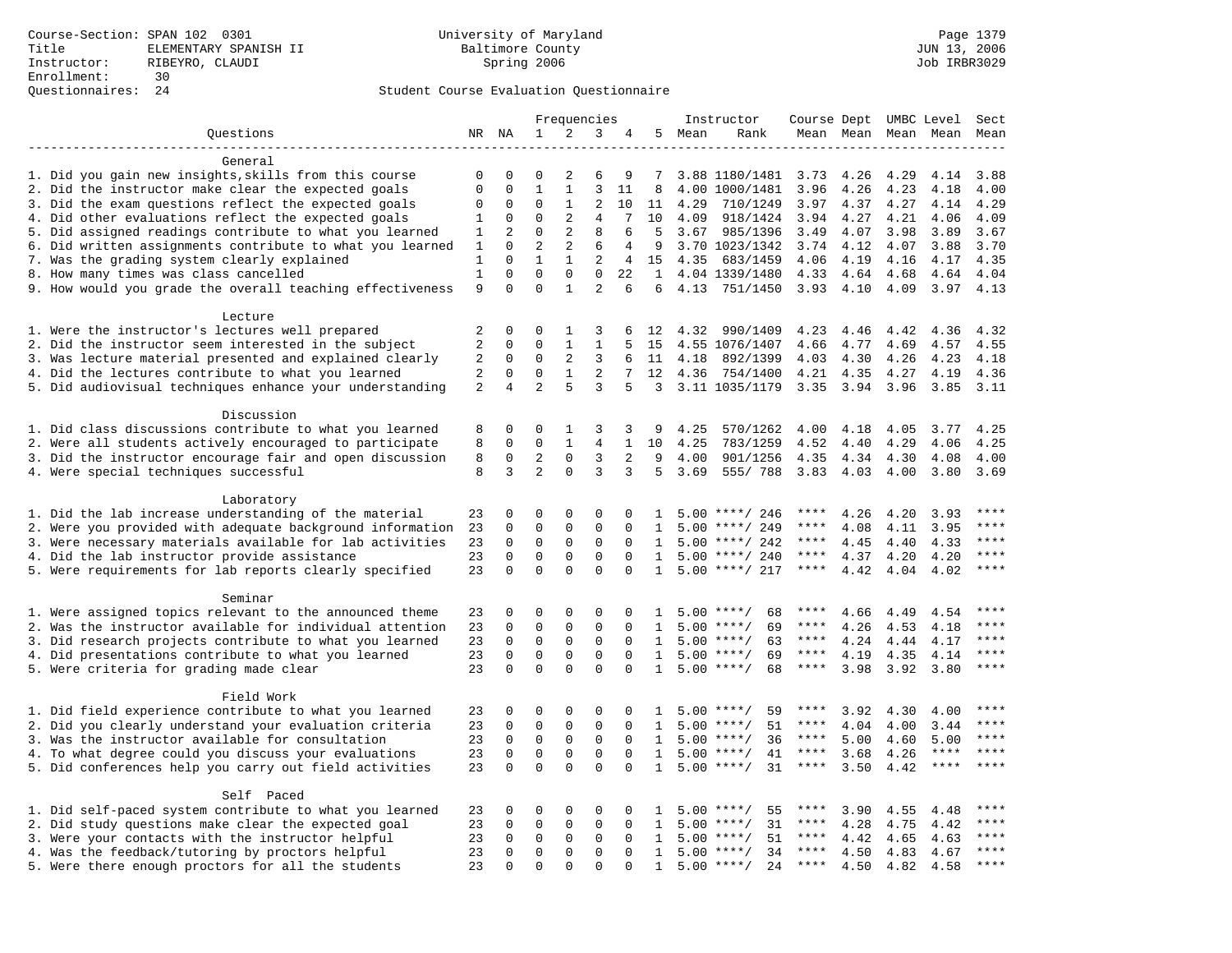| Course-Section: SPAN 102 0301 |                       | University of Maryland                  | Page 1379    |
|-------------------------------|-----------------------|-----------------------------------------|--------------|
| Title                         | ELEMENTARY SPANISH II | Baltimore County                        | JUN 13, 2006 |
| Instructor:                   | RIBEYRO, CLAUDI       | Spring 2006                             | Job IRBR3029 |
| Enrollment:                   | 30                    |                                         |              |
| Ouestionnaires: 24            |                       | Student Course Evaluation Questionnaire |              |

| Credits Earned |   | Cum. GPA      |    |             | Expected Grades | Reasons                | Type                        |    | Majors                            |  |
|----------------|---|---------------|----|-------------|-----------------|------------------------|-----------------------------|----|-----------------------------------|--|
| $00 - 27$      | 2 | $0.00 - 0.99$ |    | Α           |                 | Required for Majors 13 | Graduate                    | 0  | Major                             |  |
| $28 - 55$      | 0 | $1.00 - 1.99$ |    | В           |                 |                        |                             |    |                                   |  |
| $56 - 83$      | 6 | $2.00 - 2.99$ | 4  | $\sim$<br>◡ |                 | General                | Under-grad                  | 24 | Non-major                         |  |
| $84 - 150$     | 4 | $3.00 - 3.49$ | -5 | D           | 0               |                        |                             |    |                                   |  |
| Grad.          | 0 | $3.50 - 4.00$ |    | F           | 0               | Electives              |                             |    | #### - Means there are not enough |  |
|                |   |               |    | P           |                 |                        | responses to be significant |    |                                   |  |
|                |   |               |    |             | $\Omega$        | Other                  |                             |    |                                   |  |
|                |   |               |    | っ           | 2               |                        |                             |    |                                   |  |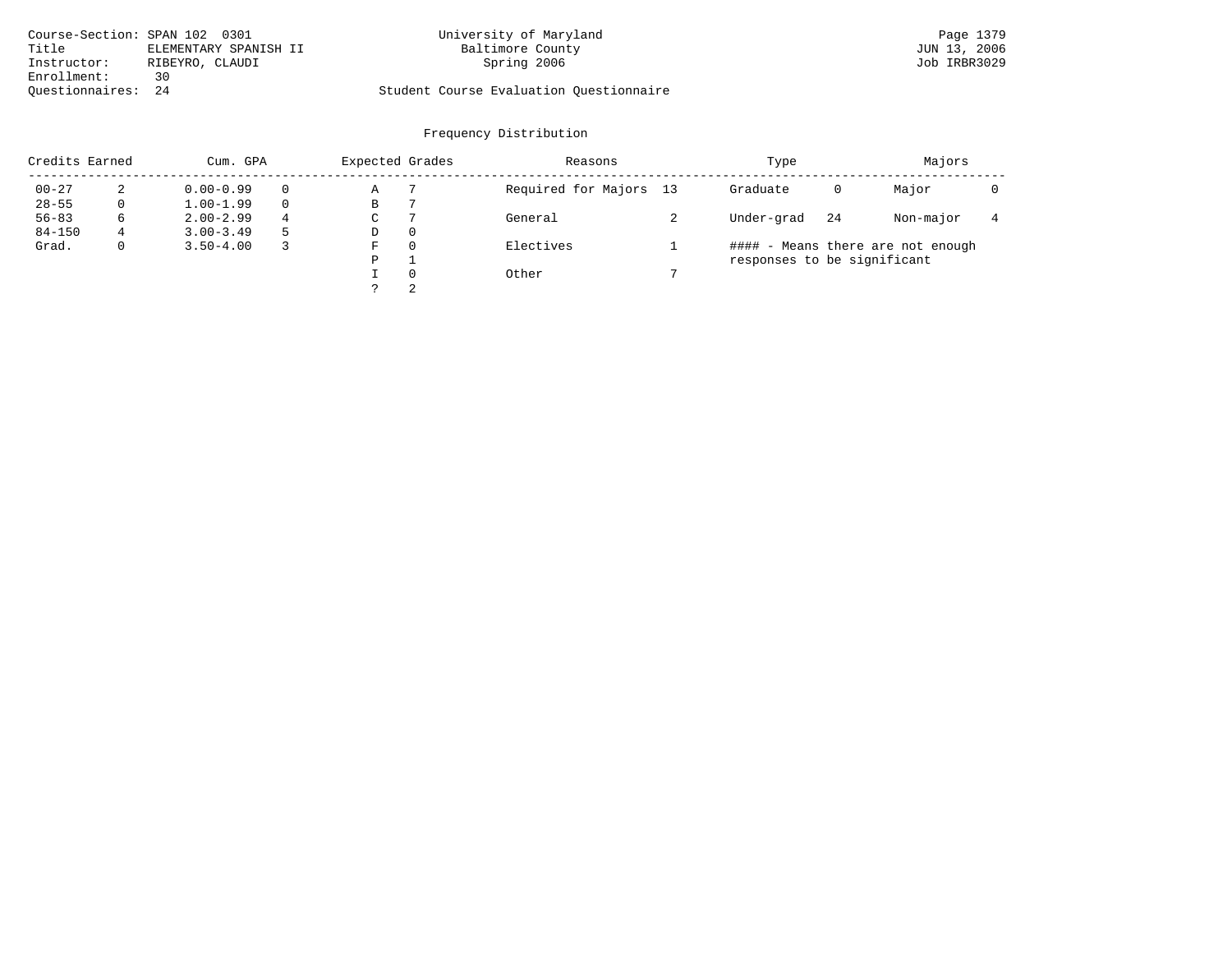|                                                           |                                                           |    |          |                |          | Frequencies    |   |    |      | Instructor     | Course Dept |             | UMBC Level |      | Sect |
|-----------------------------------------------------------|-----------------------------------------------------------|----|----------|----------------|----------|----------------|---|----|------|----------------|-------------|-------------|------------|------|------|
|                                                           | Ouestions                                                 | NR | ΝA       |                |          | 3              | 4 | 5  | Mean | Rank           | Mean        | Mean        | Mean       | Mean | Mean |
|                                                           | General                                                   |    |          |                |          |                |   |    |      |                |             |             |            |      |      |
|                                                           | 1. Did you gain new insights, skills from this course     |    | 0        |                |          |                |   |    |      | 3.54 1347/1481 |             | $3.73$ 4.26 | 4.29       | 4.14 | 3.54 |
|                                                           | 2. Did the instructor make clear the expected goals       |    | $\Omega$ | $\Omega$       |          | 4              | 4 | 4  |      | 3.85 1154/1481 | 3.96        | 4.26        | 4.23       | 4.18 | 3.85 |
|                                                           | 3. Did the exam questions reflect the expected goals      |    | $\Omega$ | $\Omega$       | $\Omega$ | 5              |   |    |      | 3.85 1005/1249 | 3.97        | 4.37        | 4.27       | 4.14 | 3.85 |
|                                                           | 4. Did other evaluations reflect the expected goals       | O  | $\Omega$ | O              | $\Omega$ | 4              |   |    |      | 3.92 1061/1424 | 3.94        | 4.27        | 4.21       | 4.06 | 3.92 |
|                                                           | 5. Did assigned readings contribute to what you learned   | 0  |          |                |          | $\mathfrak{D}$ |   |    |      | 2.83 1337/1396 | 3.49        | 4.07        | 3.98       | 3.89 | 2.83 |
|                                                           | 6. Did written assignments contribute to what you learned |    |          |                |          |                |   |    |      | 3.50 1115/1342 | 3.74        | 4.12        | 4.07       | 3.88 | 3.50 |
|                                                           | 7. Was the grading system clearly explained               |    |          |                |          |                | 4 |    |      | 3.69 1187/1459 | 4.06        | 4.19        | 4.16       | 4.17 | 3.69 |
|                                                           | 8. How many times was class cancelled                     |    |          | 0              | $\Omega$ |                |   | 6  |      | 4.45 1079/1480 | 4.33        | 4.64        | 4.68       | 4.64 | 4.45 |
| 9. How would you grade the overall teaching effectiveness |                                                           |    |          |                |          |                |   | 3  | 4.00 | 836/1450       | 3.93        | 4.10        | 4.09       | 3.97 | 4.00 |
|                                                           | Lecture                                                   |    |          |                |          |                |   |    |      |                |             |             |            |      |      |
|                                                           | 1. Were the instructor's lectures well prepared           |    |          |                |          |                |   |    |      | 4.23 1043/1409 | 4.23        | 4.46        | 4.42       | 4.36 | 4.23 |
|                                                           | 2. Did the instructor seem interested in the subject      | 0  | $\Omega$ | $\Omega$       | $\Omega$ |                |   | 9  |      | 4.62 1019/1407 | 4.66        | 4.77        | 4.69       | 4.57 | 4.62 |
|                                                           |                                                           |    | $\Omega$ | O              |          | $\mathfrak{D}$ |   | 6  | 4.15 | 920/1399       | 4.03        | 4.30        | 4.26       | 4.23 | 4.15 |
|                                                           | 3. Was lecture material presented and explained clearly   | 0  |          | O              |          |                |   | б. |      |                |             |             |            |      |      |
|                                                           | 4. Did the lectures contribute to what you learned        | 0  |          |                |          |                |   |    | 4.33 | 791/1400       | 4.21        | 4.35        | 4.27       | 4.19 | 4.33 |
|                                                           | 5. Did audiovisual techniques enhance your understanding  |    |          | $\mathfrak{D}$ |          |                |   |    | 3.50 | 894/1179       | 3.35        | 3.94        | 3.96       | 3.85 | 3.50 |
|                                                           | Discussion                                                |    |          |                |          |                |   |    |      |                |             |             |            |      |      |
|                                                           | 1. Did class discussions contribute to what you learned   | 5. | $\Omega$ | U              |          |                |   |    | 3.88 | 816/1262       | 4.00        | 4.18        | 4.05       | 3.77 | 3.88 |
|                                                           | 2. Were all students actively encouraged to participate   | 5  | 0        | 0              | $\Omega$ | $\Omega$       |   |    | 4.88 | 238/1259       | 4.52        | 4.40        | 4.29       | 4.06 | 4.88 |
|                                                           | 3. Did the instructor encourage fair and open discussion  |    |          |                | $\Omega$ | 2              |   | б. | 4.50 | 571/1256       | 4.35        | 4.34        | 4.30       | 4.08 | 4.50 |
|                                                           | 4. Were special techniques successful                     | 5  |          |                |          |                |   |    | 3.71 | 548/788        | 3.83        | 4.03        | 4.00       | 3.80 | 3.71 |

|            | Credits Earned |               | Cum. GPA |   |          | Expected Grades     |   | Reasons                     |    | Type                              |  | Majors |  |
|------------|----------------|---------------|----------|---|----------|---------------------|---|-----------------------------|----|-----------------------------------|--|--------|--|
| $00 - 27$  | 2              | $0.00 - 0.99$ |          | Α | $\Omega$ | Required for Majors | 8 | Graduate                    | 0  | Major                             |  |        |  |
| $28 - 55$  |                | $1.00 - 1.99$ |          | B | 3        |                     |   |                             |    |                                   |  |        |  |
| $56 - 83$  | 2              | $2.00 - 2.99$ | 2        | C | 5        | General             |   | Under-grad                  | 13 | Non-major                         |  |        |  |
| $84 - 150$ | 2              | $3.00 - 3.49$ |          | D | 0        |                     |   |                             |    |                                   |  |        |  |
| Grad.      | 0              | $3.50 - 4.00$ |          | F |          | Electives           |   |                             |    | #### - Means there are not enough |  |        |  |
|            |                |               |          | Ρ | 0        |                     |   | responses to be significant |    |                                   |  |        |  |
|            |                |               |          |   | $\Omega$ | Other               |   |                             |    |                                   |  |        |  |
|            |                |               |          |   |          |                     |   |                             |    |                                   |  |        |  |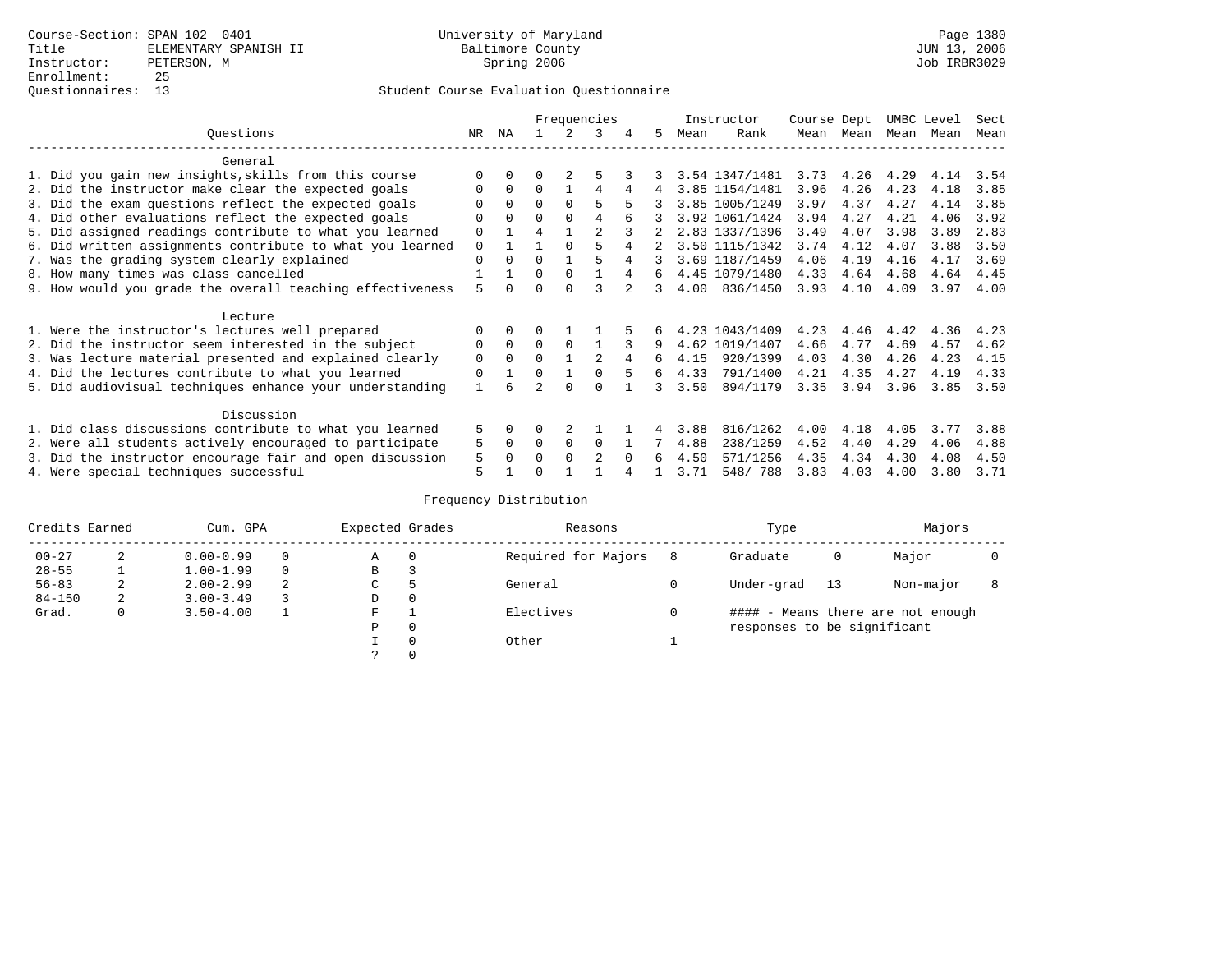|                                                                                                                     | Frequencies                 |                          |                          |                          | Instructor          | Course Dept UMBC Level |              |      |                                          | Sect         |              |              |              |              |
|---------------------------------------------------------------------------------------------------------------------|-----------------------------|--------------------------|--------------------------|--------------------------|---------------------|------------------------|--------------|------|------------------------------------------|--------------|--------------|--------------|--------------|--------------|
| Questions                                                                                                           |                             | NR NA                    | $\mathbf{1}$             | 2                        | 3                   | 4                      | 5            | Mean | Rank                                     |              | Mean Mean    |              | Mean Mean    | Mean         |
|                                                                                                                     |                             |                          |                          |                          |                     |                        |              |      |                                          |              |              |              |              |              |
| General                                                                                                             |                             |                          |                          |                          |                     |                        |              |      |                                          |              |              |              |              |              |
| 1. Did you gain new insights, skills from this course                                                               | 0                           | 0                        | 2                        | $\Omega$                 | 5                   | 8                      | 3            |      | 3.56 1341/1481                           | 3.73         | 4.26         | 4.29         | 4.14         | 3.56         |
| 2. Did the instructor make clear the expected goals                                                                 | $\mathbf{0}$                | $\mathbf 0$              | $\mathbf{1}$             | $\mathbf{1}$             | $\overline{3}$      | 7                      | 6            |      | 3.89 1130/1481                           | 3.96         | 4.26         | 4.23         | 4.18         | 3.89         |
| 3. Did the exam questions reflect the expected goals                                                                | 0                           | $\mathbf 0$              | $\overline{2}$           | 1                        | 1                   | 7                      | 7            | 3.89 | 988/1249                                 | 3.97         | 4.37         | 4.27         | 4.14         | 3.89         |
| 4. Did other evaluations reflect the expected goals                                                                 | $\mathbf 0$                 | 1                        | $\Omega$                 | $\mathbf{1}$             | $\overline{4}$      | 8                      | 4            |      | 3.88 1101/1424                           | 3.94         | 4.27         | 4.21         | 4.06         | 3.88         |
| 5. Did assigned readings contribute to what you learned                                                             | $\mathbf 0$                 | $\mathbf{0}$             | $\mathbf{1}$             | $\mathbf 0$              | 6                   | 7                      | 4            | 3.72 | 942/1396                                 | 3.49         | 4.07         | 3.98         | 3.89         | 3.72         |
| 6. Did written assignments contribute to what you learned                                                           | 2                           | $\mathbf 0$              | $\mathbf{1}$<br>$\Omega$ | $\mathbf{1}$<br>$\Omega$ | 2                   | 7                      | 5            | 3.88 | 905/1342                                 | 3.74         | 4.12         | 4.07         | 3.88         | 3.88         |
| 7. Was the grading system clearly explained                                                                         | $\mathbf 0$<br>$\mathbf{0}$ | $\Omega$<br>$\mathbf{0}$ | $\mathbf 0$              | $\mathbf 0$              | 1<br>$\overline{3}$ | 11<br>13               | 6            | 4.28 | 757/1459                                 | 4.06         | 4.19         | 4.16         | 4.17         | 4.28         |
| 8. How many times was class cancelled<br>9. How would you grade the overall teaching effectiveness                  | 2                           | $\mathbf{1}$             | $\mathbf{1}$             | $\Omega$                 | 3                   | 9                      | 2            |      | 3.94 1391/1480<br>2 3.73 1115/1450       | 4.33<br>3.93 | 4.64<br>4.10 | 4.68<br>4.09 | 4.64<br>3.97 | 3.94<br>3.73 |
|                                                                                                                     |                             |                          |                          |                          |                     |                        |              |      |                                          |              |              |              |              |              |
| Lecture                                                                                                             |                             |                          |                          |                          |                     |                        |              |      |                                          |              |              |              |              |              |
| 1. Were the instructor's lectures well prepared                                                                     | $\mathbf 0$                 | $\mathbf 0$              | $\mathbf 0$              | 2                        | 2                   | 7                      |              |      | 4.06 1137/1409                           | 4.23         | 4.46         | 4.42         | 4.36         | 4.06         |
| 2. Did the instructor seem interested in the subject                                                                | $\mathbf{0}$                | $\mathbf 0$              | $\mathbf 0$              | $\mathbf 0$              | $\mathbf{0}$        | 4                      | 14           | 4.78 | 785/1407                                 | 4.66         | 4.77         | 4.69         | 4.57         | 4.78         |
| 3. Was lecture material presented and explained clearly                                                             | 0                           | 0                        | 1                        | 1                        | 4                   | 6                      | 6            |      | 3.83 1130/1399                           | 4.03         | 4.30         | 4.26         | 4.23         | 3.83         |
| 4. Did the lectures contribute to what you learned                                                                  | $\mathbf 0$                 | $\mathbf 0$              | $\mathbf{1}$             | $\mathbf 0$              | 2                   | 7                      | 8            |      | 4.17 937/1400                            | 4.21         | 4.35         | 4.27         | 4.19         | 4.17         |
| 5. Did audiovisual techniques enhance your understanding                                                            | $\mathbf 0$                 | $\overline{4}$           | 3                        | $\overline{a}$           | $\overline{4}$      | 3                      | 2            |      | 2.93 1077/1179                           | 3.35         | 3.94         | 3.96         | 3.85         | 2.93         |
|                                                                                                                     |                             |                          |                          |                          |                     |                        |              |      |                                          |              |              |              |              |              |
| Discussion                                                                                                          |                             |                          |                          |                          |                     |                        |              |      |                                          |              |              |              |              |              |
| 1. Did class discussions contribute to what you learned                                                             | 4                           | $\mathbf 0$              | 1                        | 1                        | 1                   | 4                      | 7            | 4.07 | 684/1262                                 | 4.00         | 4.18         | 4.05         | 3.77         | 4.07         |
| 2. Were all students actively encouraged to participate                                                             | $\overline{4}$              | $\mathbf 0$              | $\mathbf 0$              | $\mathbf{1}$             | $\mathbf{1}$        | $\overline{a}$         | 10           | 4.50 | 588/1259                                 | 4.52         | 4.40         | 4.29         | 4.06         | 4.50         |
| 3. Did the instructor encourage fair and open discussion                                                            | $\overline{4}$              | 0                        | $\mathbf 0$              | $\mathbf 0$              | $\overline{2}$      | 4                      | 8            | 4.43 | 658/1256                                 | 4.35         | 4.34         | 4.30         | 4.08         | 4.43         |
| 4. Were special techniques successful                                                                               | $\overline{4}$              | $\mathbf{1}$             | $\mathbf{1}$             | $\Omega$                 | 5                   | $\mathbf{1}$           | 6            | 3.85 | 503/788                                  | 3.83         | 4.03         | 4.00         | 3.80         | 3.85         |
|                                                                                                                     |                             |                          |                          |                          |                     |                        |              |      |                                          |              |              |              |              |              |
| Laboratory                                                                                                          |                             |                          |                          |                          |                     |                        |              |      |                                          |              |              |              |              |              |
| 1. Did the lab increase understanding of the material                                                               | 17                          | $\Omega$                 | 0                        | $\Omega$                 | 0                   | $\Omega$               | $\mathbf{1}$ |      | $5.00$ ****/ 246                         |              | 4.26         | 4.20         | 3.93         | $***$        |
| 2. Were you provided with adequate background information                                                           | 17                          | $\mathbf 0$              | $\mathbf 0$              | $\mathbf 0$              | $\mathbf 0$         | $\mathbf 0$            | 1            |      | $5.00$ ****/ 249                         | ****         | 4.08         | 4.11         | 3.95         | ****         |
| 3. Were necessary materials available for lab activities                                                            | 17                          | $\mathbf 0$              | $\mathbf 0$              | $\mathbf 0$              | $\mathbf 0$         | $\Omega$               | 1            |      | $5.00$ ****/ 242                         | $***$ * * *  | 4.45         | 4.40         | 4.33         | $***$ * * *  |
| 4. Did the lab instructor provide assistance                                                                        | 17                          | $\mathbf 0$              | $\mathbf 0$              | $\mathbf{0}$             | $\mathbf 0$         | $\Omega$               | $\mathbf{1}$ |      | $5.00$ ****/ 240                         | ****         | 4.37         | 4.20         | 4.20         | $***$ *      |
| 5. Were requirements for lab reports clearly specified                                                              | 17                          | $\Omega$                 | $\Omega$                 | $\Omega$                 | $\Omega$            | $\Omega$               | 1            |      | $5.00$ ****/ 217                         | ****         | 4.42         | 4.04         | 4.02         | ****         |
|                                                                                                                     |                             |                          |                          |                          |                     |                        |              |      |                                          |              |              |              |              |              |
| Seminar                                                                                                             |                             |                          | 0                        | $\mathsf 0$              | $\Omega$            | $\Omega$               |              |      |                                          | ****         |              |              |              | ****         |
| 1. Were assigned topics relevant to the announced theme<br>2. Was the instructor available for individual attention | 17<br>17                    | 0<br>$\mathbf 0$         | 0                        | $\mathsf 0$              | $\mathbf 0$         | 0                      | 1            |      | $5.00$ ****/<br>68<br>$5.00$ ****/<br>69 | $***$ * *    | 4.66<br>4.26 | 4.49<br>4.53 | 4.54<br>4.18 | ****         |
| 3. Did research projects contribute to what you learned                                                             | 17                          | $\mathbf 0$              | $\mathbf 0$              | $\mathsf 0$              | $\mathbf 0$         | $\mathbf 0$            | 1            |      | $5.00$ ****/<br>63                       | ****         | 4.24         | 4.44         | 4.17         | ****         |
| 4. Did presentations contribute to what you learned                                                                 | 17                          | $\Omega$                 | $\mathbf 0$              | $\mathbf 0$              | 0                   | $\Omega$               | 1            | 5.00 | $***$ /<br>69                            | $***$ * *    | 4.19         | 4.35         | 4.14         | $***$ * * *  |
| 5. Were criteria for grading made clear                                                                             | 17                          | $\mathbf 0$              | $\Omega$                 | $\Omega$                 | $\Omega$            | $\Omega$               | $\mathbf{1}$ |      | $5.00$ ****/<br>68                       | $***$ * * *  | 3.98         | 3.92         | 3.80         | ****         |
|                                                                                                                     |                             |                          |                          |                          |                     |                        |              |      |                                          |              |              |              |              |              |
| Field Work                                                                                                          |                             |                          |                          |                          |                     |                        |              |      |                                          |              |              |              |              |              |
| 1. Did field experience contribute to what you learned                                                              | 17                          | $\Omega$                 | $\Omega$                 | $\Omega$                 | $\Omega$            | $\Omega$               | 1            |      | $5.00$ ****/<br>59                       | ****         | 3.92         | 4.30         | 4.00         | ****         |
| 2. Did you clearly understand your evaluation criteria                                                              | 17                          | $\mathbf 0$              | $\mathbf 0$              | $\mathbf 0$              | $\mathbf 0$         | $\mathbf 0$            | 1            | 5.00 | 51<br>$***/$                             | ****         | 4.04         | 4.00         | 3.44         | $***$        |
| 3. Was the instructor available for consultation                                                                    | 17                          | $\mathbf 0$              | $\mathbf 0$              | 0                        | 0                   | $\mathbf 0$            | 1            |      | $5.00$ ****/<br>36                       | ****         | 5.00         | 4.60         | 5.00         | ****         |
| 4. To what degree could you discuss your evaluations                                                                | 17                          | $\mathbf 0$              | $\mathbf 0$              | $\mathbf{0}$             | $\mathbf 0$         | $\Omega$               | 1            |      | $5.00$ ****/<br>41                       | $***$ * *    | 3.68         | 4.26         | $***$ * * *  | $***$        |
| 5. Did conferences help you carry out field activities                                                              |                             | $\Omega$                 | $\Omega$                 | $\Omega$                 | $\Omega$            | $\Omega$               | $\mathbf{1}$ | 5.00 | 31<br>$***/$                             | $***$ * *    | 3.50         | 4.42         | $***$ * * *  | ****         |
|                                                                                                                     |                             |                          |                          |                          |                     |                        |              |      |                                          |              |              |              |              |              |
| Self Paced                                                                                                          |                             |                          |                          |                          |                     |                        |              |      |                                          |              |              |              |              |              |
| 1. Did self-paced system contribute to what you learned                                                             | 17                          | 0                        | 0                        | $\mathsf 0$              | 0                   | $\Omega$               | $\mathbf{1}$ |      | 55<br>$5.00$ ****/                       | ****         | 3.90         | 4.55         | 4.48         | $***$ * * *  |
| 2. Did study questions make clear the expected goal                                                                 | 17                          | $\mathbf 0$              | $\mathbf 0$              | $\mathbf 0$              | $\mathbf 0$         | $\mathbf 0$            | 1            | 5.00 | $***/$<br>31                             | $***$ * *    | 4.28         | 4.75         | 4.42         | ****         |
| 3. Were your contacts with the instructor helpful                                                                   | 17                          | $\mathbf 0$              | $\mathbf 0$              | $\mathbf 0$              | 0                   | $\Omega$               | 1            | 5.00 | 51<br>$***/$                             | ****         | 4.42         | 4.65         | 4.63         | ****         |
| 4. Was the feedback/tutoring by proctors helpful                                                                    | 17                          | $\mathbf 0$              | $\mathbf 0$              | $\mathbf 0$              | $\mathbf 0$         | $\Omega$               | 1            | 5.00 | $***/$<br>34                             | ****         | 4.50         | 4.83         | 4.67         | ****         |
| 5. Were there enough proctors for all the students                                                                  | 17                          | $\Omega$                 | $\Omega$                 | $\Omega$                 | $\Omega$            |                        | $\mathbf{1}$ |      | $5.00$ ****/<br>24                       | $***$ * * *  | 4.50         | 4.82         | 4.58         | ****         |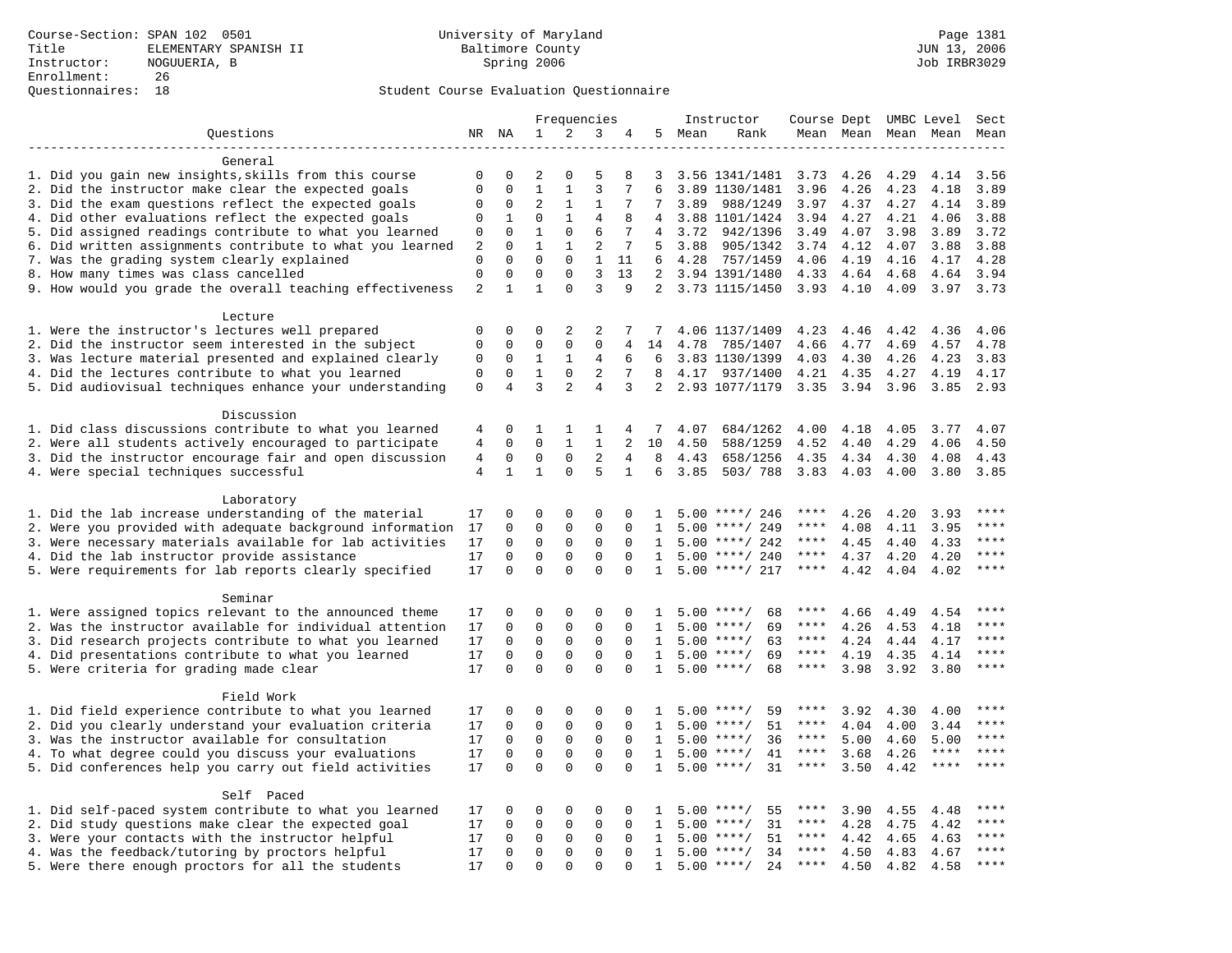| Course-Section: SPAN 102 0501 |                       | University of Maryland                  | Page 1381    |
|-------------------------------|-----------------------|-----------------------------------------|--------------|
| Title                         | ELEMENTARY SPANISH II | Baltimore County                        | JUN 13, 2006 |
| Instructor:                   | NOGUUERIA, B          | Spring 2006                             | Job IRBR3029 |
| Enrollment:                   | 26                    |                                         |              |
| Ouestionnaires: 18            |                       | Student Course Evaluation Ouestionnaire |              |

| Credits Earned |   | Cum. GPA      |          |   | Expected Grades | Reasons             |        | Type                        |    | Majors                            |  |
|----------------|---|---------------|----------|---|-----------------|---------------------|--------|-----------------------------|----|-----------------------------------|--|
| $00 - 27$      |   | $0.00 - 0.99$ | $\Omega$ | Α | 6               | Required for Majors | 8      | Graduate                    |    | Major                             |  |
| $28 - 55$      |   | $1.00 - 1.99$ |          | В | 6               |                     |        |                             |    |                                   |  |
| $56 - 83$      | ∠ | $2.00 - 2.99$ | 2        | C | $\overline{4}$  | General             |        | Under-grad                  | 17 | Non-major                         |  |
| $84 - 150$     |   | $3.00 - 3.49$ |          | D | $\Omega$        |                     |        |                             |    |                                   |  |
| Grad.          |   | $3.50 - 4.00$ | 4        | F | $\Omega$        | Electives           |        |                             |    | #### - Means there are not enough |  |
|                |   |               |          | Ρ | 0               |                     |        | responses to be significant |    |                                   |  |
|                |   |               |          |   | $\Omega$        | Other               | $\sim$ |                             |    |                                   |  |
|                |   |               |          |   | $\Omega$        |                     |        |                             |    |                                   |  |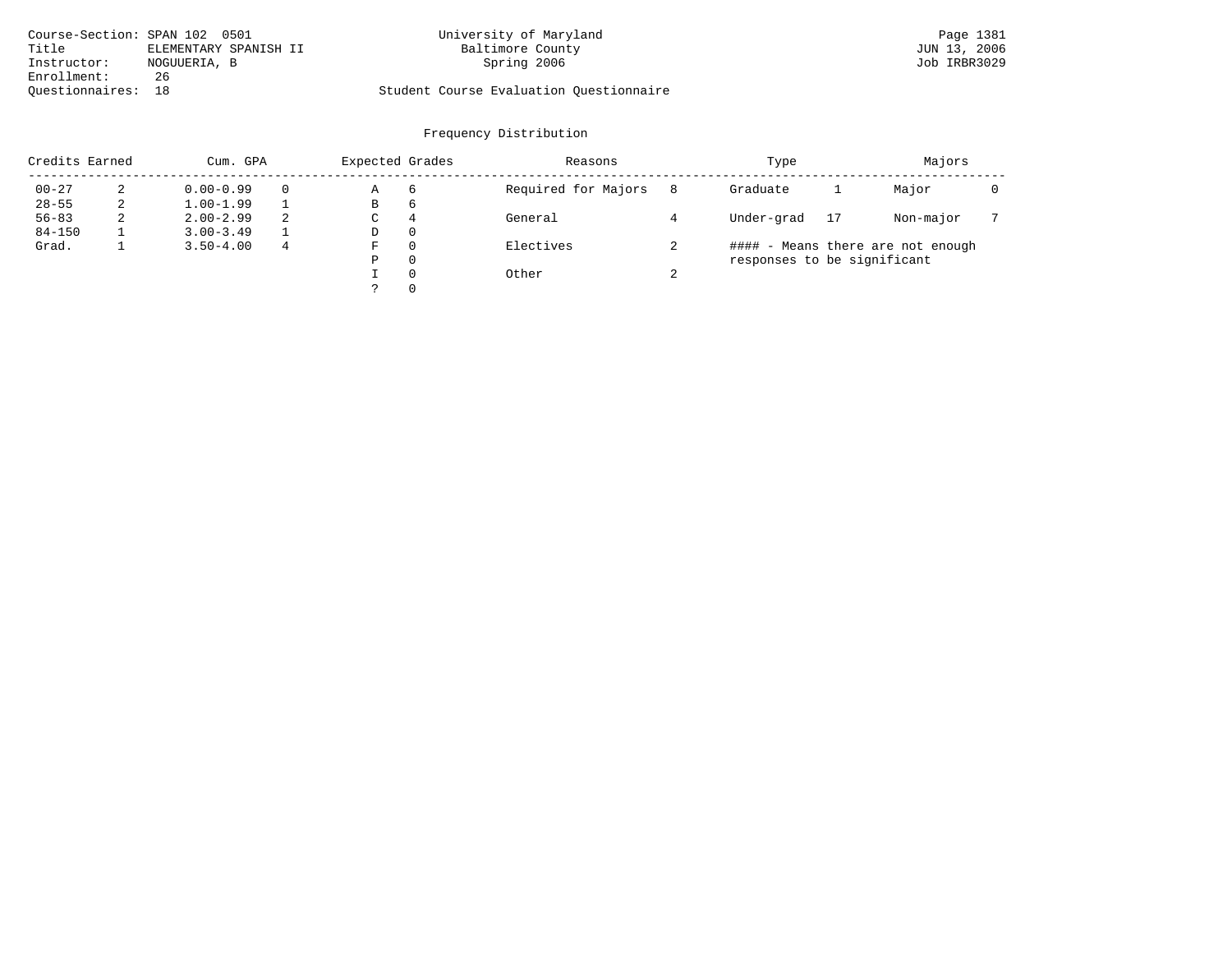|                                                           | Frequencies             |                         |                         |                         | Instructor       | Course Dept UMBC Level |              |              |                      | Sect         |              |              |              |              |
|-----------------------------------------------------------|-------------------------|-------------------------|-------------------------|-------------------------|------------------|------------------------|--------------|--------------|----------------------|--------------|--------------|--------------|--------------|--------------|
| Questions                                                 |                         | NR NA                   | $\mathbf{1}$            | 2                       | 3                | 4                      | 5            | Mean         | Rank                 |              | Mean Mean    |              | Mean Mean    | Mean         |
|                                                           |                         |                         |                         |                         |                  |                        |              |              |                      |              |              |              |              |              |
| General                                                   |                         |                         |                         |                         |                  |                        |              |              |                      |              |              |              |              |              |
| 1. Did you gain new insights, skills from this course     | 0                       | 0                       | 3                       | 2                       | 2                | 8                      | 8            |              | 3.70 1287/1481       | 3.73         | 4.26         | 4.29         | 4.14         | 3.70         |
| 2. Did the instructor make clear the expected goals       | $\mathbf{0}$            | $\mathbf 0$             | $\mathbf 0$             | 4                       | $\overline{2}$   | 5                      | 12           | 4.09         | 967/1481             | 3.96         | 4.26         | 4.23         | 4.18         | 4.09         |
| 3. Did the exam questions reflect the expected goals      | 0                       | $\mathbf 0$             | 0                       | 4                       | 5                | 6                      | 8            |              | 3.78 1031/1249       | 3.97         | 4.37         | 4.27         | 4.14         | 3.78         |
| 4. Did other evaluations reflect the expected goals       | $\mathbf 0$             | $\mathbf 0$             | 2                       | $\mathbf{1}$            | 3                | 8                      | 9            |              | 3.91 1074/1424       | 3.94         | 4.27         | 4.21         | 4.06         | 3.91         |
| 5. Did assigned readings contribute to what you learned   | 1                       | 2                       | $\overline{2}$          | 4                       | $\mathbf{0}$     | 6                      | 8            | 3.70         | 959/1396             | 3.49         | 4.07         | 3.98         | 3.89         | 3.70         |
| 6. Did written assignments contribute to what you learned | 2                       | $\Omega$                | $\overline{a}$          | $\Omega$                | 3                | 9                      | 7            | 3.90         | 884/1342             | 3.74         | 4.12         | 4.07         | 3.88         | 3.90         |
| 7. Was the grading system clearly explained               | $\Omega$<br>$\mathbf 0$ | $\Omega$<br>$\mathbf 0$ | $\Omega$<br>$\mathbf 0$ | $\Omega$<br>$\mathbf 0$ | 7<br>$\mathbf 0$ | 7<br>3                 | 9<br>20      | 4.09         | 919/1459             | 4.06         | 4.19         | 4.16         | 4.17         | 4.09         |
| 8. How many times was class cancelled                     | $\overline{2}$          | $\mathbf{1}$            | $\mathbf{1}$            | $\mathbf{1}$            | $\overline{3}$   | 6                      | 9            | 4.87<br>4.05 | 756/1480<br>808/1450 | 4.33<br>3.93 | 4.64<br>4.10 | 4.68<br>4.09 | 4.64<br>3.97 | 4.87<br>4.05 |
| 9. How would you grade the overall teaching effectiveness |                         |                         |                         |                         |                  |                        |              |              |                      |              |              |              |              |              |
| Lecture                                                   |                         |                         |                         |                         |                  |                        |              |              |                      |              |              |              |              |              |
| 1. Were the instructor's lectures well prepared           | 3                       | $\mathbf 0$             | 1                       | 3                       | 1                | 5                      | 10           |              | 4.00 1152/1409       | 4.23         | 4.46         | 4.42         | 4.36         | 4.00         |
| 2. Did the instructor seem interested in the subject      | 3                       | $\mathbf 0$             | $\Omega$                | $\mathbf{1}$            | 2                | $\mathbf{1}$           | 16           |              | 4.60 1031/1407       | 4.66         | 4.77         | 4.69         | 4.57         | 4.60         |
| 3. Was lecture material presented and explained clearly   | 3                       | $\mathbf 0$             | $\mathbf{1}$            | 4                       | $\mathbf{0}$     | 6                      | 9            |              | 3.90 1096/1399       | 4.03         | 4.30         | 4.26         | 4.23         | 3.90         |
| 4. Did the lectures contribute to what you learned        | $\overline{4}$          | $\Omega$                | $\overline{3}$          | $\Omega$                | $\mathbf{1}$     | $\overline{4}$         | 11           |              | 4.05 1001/1400       | 4.21         | 4.35         | 4.27         | 4.19         | 4.05         |
| 5. Did audiovisual techniques enhance your understanding  | 5                       | $\Omega$                | $\mathbf{1}$            | $\overline{a}$          | 5                | 4                      | 6            | 3.67         | 840/1179             | 3.35         | 3.94         | 3.96         | 3.85         | 3.67         |
|                                                           |                         |                         |                         |                         |                  |                        |              |              |                      |              |              |              |              |              |
| Discussion                                                |                         |                         |                         |                         |                  |                        |              |              |                      |              |              |              |              |              |
| 1. Did class discussions contribute to what you learned   | 6                       | 0                       | 0                       | 3                       | 2                | 9                      | 3            | 3.71         | 913/1262             | 4.00         | 4.18         | 4.05         | 3.77         | 3.71         |
| 2. Were all students actively encouraged to participate   | 7                       | $\mathbf 0$             | $\mathbf 0$             | 2                       | $\mathbf{1}$     | 4                      | 9            | 4.25         | 783/1259             | 4.52         | 4.40         | 4.29         | 4.06         | 4.25         |
| 3. Did the instructor encourage fair and open discussion  | 6                       | $\mathbf 0$             | 0                       | 2                       | $\mathbf{1}$     | 3                      | 11           | 4.35         | 711/1256             | 4.35         | 4.34         | 4.30         | 4.08         | 4.35         |
| 4. Were special techniques successful                     | 6                       | $\overline{2}$          | 3                       | $\Omega$                | $\overline{2}$   | 4                      | 6            | 3.67         | 564/788              | 3.83         | 4.03         | 4.00         | 3.80         | 3.67         |
|                                                           |                         |                         |                         |                         |                  |                        |              |              |                      |              |              |              |              |              |
| Laboratory                                                |                         |                         |                         |                         |                  |                        |              |              |                      |              |              |              |              |              |
| 1. Did the lab increase understanding of the material     | 21                      | 1                       | 0                       | $\Omega$                | 1                | $\Omega$               | $\Omega$     |              | $3.00$ ****/ 246     | ****         | 4.26         | 4.20         | 3.93         |              |
| 2. Were you provided with adequate background information | 22                      | $\mathbf 0$             | 0                       | $\mathbf{0}$            | $\mathbf{1}$     | 0                      | $\mathbf 0$  | 3.00         | ****/ 249            | ****         | 4.08         | 4.11         | 3.95         | ****         |
| 3. Were necessary materials available for lab activities  | 22                      | $\mathbf 0$             | $\mathbf 0$             | $\mathbf 0$             | $\mathbf 0$      | $\mathbf{1}$           | $\Omega$     |              | $4.00$ ****/ 242     | $***$ * * *  | 4.45         | 4.40         | 4.33         | $***$        |
| 4. Did the lab instructor provide assistance              | 22                      | $\Omega$                | $\mathbf 0$             | $\mathbf{0}$            | $\mathbf{1}$     | $\Omega$               | $\Omega$     |              | $3.00$ ****/ 240     | ****         | 4.37         | 4.20         | 4.20         | $***$        |
| 5. Were requirements for lab reports clearly specified    | 22                      | $\mathbf 0$             | $\Omega$                | $\Omega$                | $\mathbf{1}$     | $\Omega$               | $\Omega$     |              | $3.00$ ****/ 217     | ****         | 4.42         | 4.04         | 4.02         | ****         |
| Seminar                                                   |                         |                         |                         |                         |                  |                        |              |              |                      |              |              |              |              |              |
| 1. Were assigned topics relevant to the announced theme   | 22                      | $\mathbf 0$             | 0                       | $\Omega$                | 1                | $\Omega$               | $\Omega$     |              | $3.00$ ****/<br>68   | ****         | 4.66         | 4.49         | 4.54         | * * * *      |
| 2. Was the instructor available for individual attention  | 22                      | $\mathbf 0$             | $\mathbf 0$             | $\mathbf 0$             | $\mathbf{1}$     | 0                      | $\Omega$     |              | $3.00$ ****/<br>69   | ****         | 4.26         | 4.53         | 4.18         | ****         |
| 3. Did research projects contribute to what you learned   | 22                      | $\mathbf 0$             | $\mathbf 0$             | $\mathsf 0$             | $\mathbf 0$      | 1                      | $\mathbf 0$  |              | $4.00$ ****/<br>63   | $***$ * *    | 4.24         | 4.44         | 4.17         | ****         |
| 4. Did presentations contribute to what you learned       | 22                      | $\mathbf 0$             | $\mathbf 0$             | $\mathbf 0$             | $\mathbf 0$      | $\mathbf{1}$           | $\mathbf 0$  |              | $4.00$ ****/<br>69   | $***$ * * *  | 4.19         | 4.35         | 4.14         | $***$        |
| 5. Were criteria for grading made clear                   | 22                      | $\Omega$                | $\Omega$                | $\Omega$                | $\mathbf{1}$     | $\Omega$               | $\Omega$     |              | $3.00$ ****/<br>68   | $***$ * * *  | 3.98         | 3.92         | 3.80         | ****         |
|                                                           |                         |                         |                         |                         |                  |                        |              |              |                      |              |              |              |              |              |
| Field Work                                                |                         |                         |                         |                         |                  |                        |              |              |                      |              |              |              |              |              |
| 1. Did field experience contribute to what you learned    | 22                      | $\mathbf 0$             | 0                       | $\mathbf 0$             | $\Omega$         | 0                      | 1            |              | 59<br>$5.00$ ****/   | ****         | 3.92         | 4.30         | 4.00         | ****         |
| 2. Did you clearly understand your evaluation criteria    | 22                      | $\Omega$                | $\mathbf 0$             | $\mathbf 0$             | $\mathbf 0$      | $\mathbf{1}$           | $\Omega$     |              | 51<br>$4.00$ ****/   | ****         | 4.04         | 4.00         | 3.44         | ****         |
| 3. Was the instructor available for consultation          | 22                      | $\mathbf 0$             | $\mathbf 0$             | $\mathbf 0$             | $\mathbf 0$      | $\mathbf{1}$           | $\Omega$     |              | $4.00$ ****/<br>36   | ****         | 5.00         | 4.60         | 5.00         | ****         |
| 4. To what degree could you discuss your evaluations      | 22                      | $\mathbf 0$             | $\mathbf 0$             | $\mathbf{0}$            | $\mathbf 0$      | $\Omega$               | $\mathbf{1}$ | 5.00         | $***/$<br>41         | $***$ * * *  | 3.68         | 4.26         | $***$ * * *  | ****         |
| 5. Did conferences help you carry out field activities    |                         | $\Omega$                | $\Omega$                | $\Omega$                | $\mathbf{1}$     | $\Omega$               | $\Omega$     |              | 31<br>$3.00$ ****/   | $***$ * *    | 3.50         | 4.42         | ****         | ****         |
|                                                           |                         |                         |                         |                         |                  |                        |              |              |                      |              |              |              |              |              |
| Self Paced                                                |                         |                         |                         |                         |                  |                        |              |              |                      |              |              |              |              |              |
| 1. Did self-paced system contribute to what you learned   | 22                      | 0                       | 0                       | 0                       | 1                | 0                      | 0            |              | $3.00$ ****/<br>55   | ****         | 3.90         | 4.55         | 4.48         |              |
| 2. Did study questions make clear the expected goal       | 22                      | $\mathbf 0$             | $\mathbf 0$             | $\mathbf{0}$            | $\mathbf{0}$     | 1                      | $\Omega$     | 4.00         | 31<br>$***$ /        | ****         | 4.28         | 4.75         | 4.42         | $***$        |
| 3. Were your contacts with the instructor helpful         | 22                      | $\Omega$                | 0                       | $\mathbf 0$             | 1                | $\Omega$               | $\Omega$     | 3.00         | $***/$<br>51         | $***$ * *    | 4.42         | 4.65         | 4.63         | ****         |
| 4. Was the feedback/tutoring by proctors helpful          | 22                      | $\Omega$                | $\mathbf 0$             | $\mathbf 0$             | $\Omega$         | $\Omega$               | $\mathbf{1}$ |              | $5.00$ ****/<br>34   | ****         | 4.50         | 4.83         | 4.67         | $***$        |
| 5. Were there enough proctors for all the students        | 22                      | $\Omega$                | $\Omega$                | $\mathbf{1}$            | $\Omega$         | $\Omega$               | $\Omega$     |              | $2.00$ ****/<br>24   | $***$ * * *  | 4.50         | 4.82         | 4.58         | $***$        |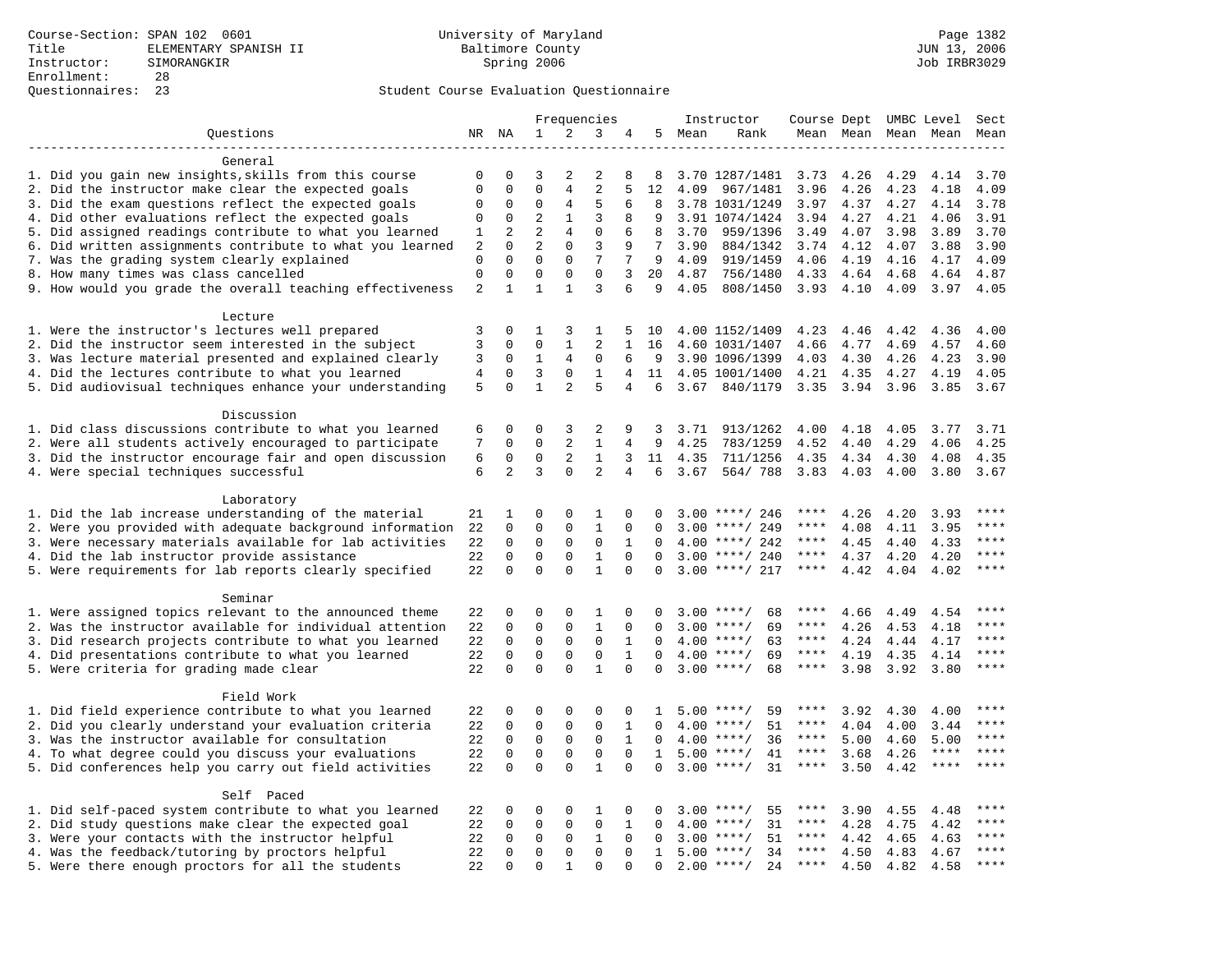| Course-Section: SPAN 102 0601 |                       | University of Maryland                  | Page 1382    |
|-------------------------------|-----------------------|-----------------------------------------|--------------|
| Title                         | ELEMENTARY SPANISH II | Baltimore County                        | JUN 13, 2006 |
| Instructor:                   | SIMORANGKIR           | Spring 2006                             | Job IRBR3029 |
| Enrollment:                   | 28                    |                                         |              |
| Ouestionnaires:               | 23                    | Student Course Evaluation Questionnaire |              |

| Credits Earned<br>Cum. GPA |    |               | Expected Grades |   | Reasons  | Type                   | Majors                      |    |                                   |  |
|----------------------------|----|---------------|-----------------|---|----------|------------------------|-----------------------------|----|-----------------------------------|--|
| $00 - 27$                  |    | $0.00 - 0.99$ | $\Omega$        | Α | -5       | Required for Majors 11 | Graduate                    | 0  | Major                             |  |
| $28 - 55$                  |    | $1.00 - 1.99$ |                 | В | 6        |                        |                             |    |                                   |  |
| $56 - 83$                  | z. | $2.00 - 2.99$ |                 | C | 9        | General                | Under-grad                  | 23 | Non-major                         |  |
| $84 - 150$                 | 2  | $3.00 - 3.49$ |                 | D |          |                        |                             |    |                                   |  |
| Grad.                      |    | $3.50 - 4.00$ | 2               | F | $\Omega$ | Electives              |                             |    | #### - Means there are not enough |  |
|                            |    |               |                 | P |          |                        | responses to be significant |    |                                   |  |
|                            |    |               |                 |   | $\Omega$ | Other                  |                             |    |                                   |  |
|                            |    |               |                 |   |          |                        |                             |    |                                   |  |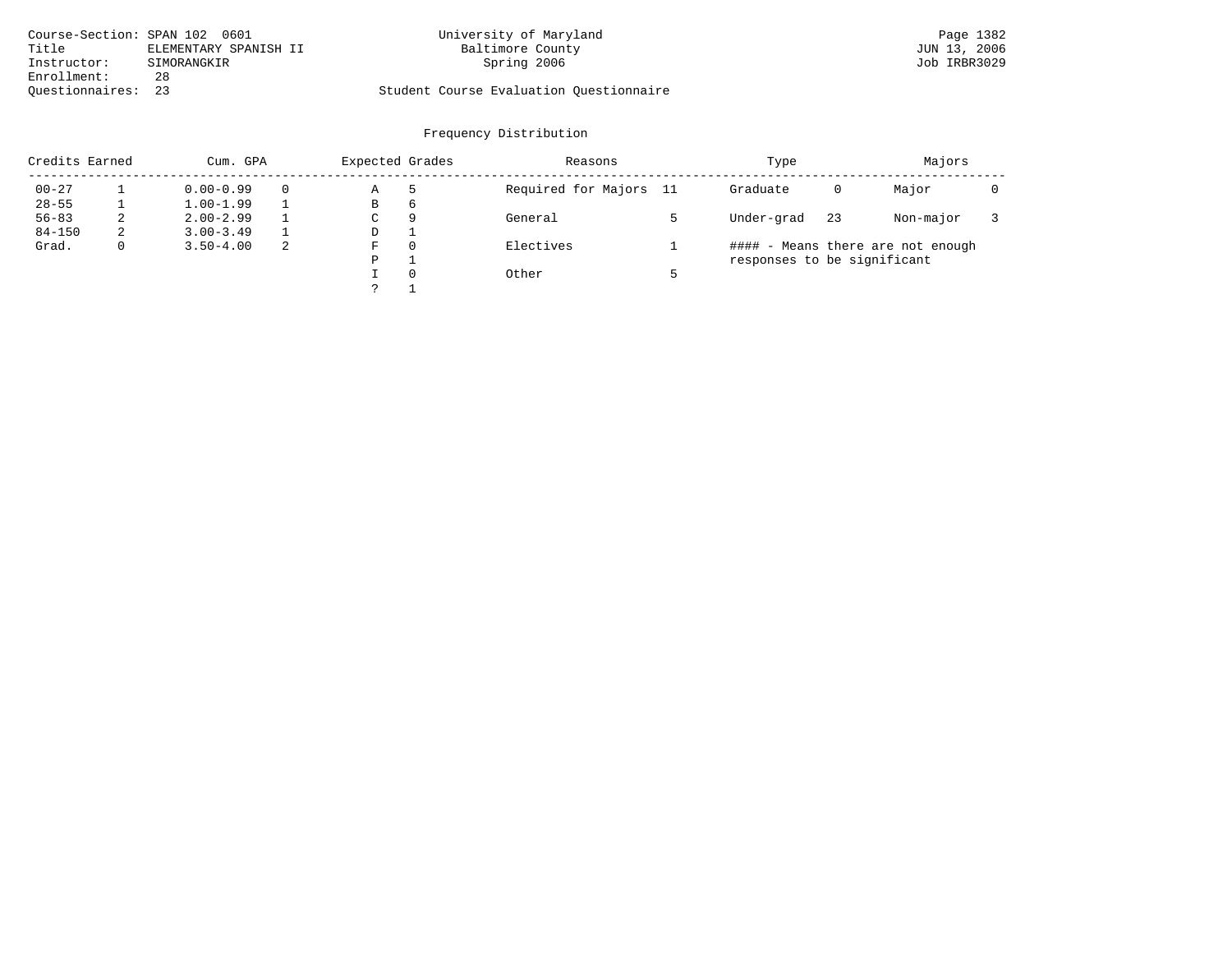## Questionnaires: 20 Student Course Evaluation Questionnaire

|                                                           |                |          | Frequencies    |          |                |    |    | Instructor | Course Dept    |      | UMBC Level        |      | Sect |      |
|-----------------------------------------------------------|----------------|----------|----------------|----------|----------------|----|----|------------|----------------|------|-------------------|------|------|------|
| Ouestions                                                 |                | ΝA       |                |          | 3              |    | 5. | Mean       | Rank           | Mean | Mean              | Mean | Mean | Mean |
| General                                                   |                |          |                |          |                |    |    |            |                |      |                   |      |      |      |
| 1. Did you gain new insights, skills from this course     |                | $\Omega$ | O              |          |                |    |    |            | 3.84 1199/1481 |      | $3.73 \quad 4.26$ | 4.29 | 4.14 | 3.84 |
| 2. Did the instructor make clear the expected goals       |                | $\Omega$ | $\Omega$       |          | 6              |    | 5  |            | 3.84 1154/1481 | 3.96 | 4.26              | 4.23 | 4.18 | 3.84 |
| 3. Did the exam questions reflect the expected goals      |                | $\Omega$ |                | $\Omega$ | ς              |    |    | 4.11       | 854/1249       | 3.97 | 4.37              | 4.27 | 4.14 | 4.11 |
| 4. Did other evaluations reflect the expected goals       |                |          | $\Omega$       | $\Omega$ | 4              |    |    | 4.17       | 840/1424       | 3.94 | 4.27              | 4.21 | 4.06 | 4.17 |
| 5. Did assigned readings contribute to what you learned   |                | $\Omega$ | $\overline{4}$ |          | 4              |    |    |            | 3.32 1176/1396 | 3.49 | 4.07              | 3.98 | 3.89 | 3.32 |
| 6. Did written assignments contribute to what you learned | 1              | $\Omega$ |                |          |                |    | 8  | 4.16       | 638/1342       | 3.74 | 4.12              | 4.07 | 3.88 | 4.16 |
| 7. Was the grading system clearly explained               | $\overline{a}$ | $\Omega$ |                |          |                |    |    |            | 3.94 1013/1459 | 4.06 | 4.19              | 4.16 | 4.17 | 3.94 |
| 8. How many times was class cancelled                     |                | $\Omega$ | $\Omega$       | $\Omega$ | $\Omega$       | 14 | 4  |            | 4.22 1238/1480 | 4.33 | 4.64              | 4.68 | 4.64 | 4.22 |
| 9. How would you grade the overall teaching effectiveness | 4              |          | U              | $\cap$   | 4              |    | 4  | 4.00       | 836/1450       | 3.93 | 4.10              | 4.09 | 3.97 | 4.00 |
| Lecture                                                   |                |          |                |          |                |    |    |            |                |      |                   |      |      |      |
| 1. Were the instructor's lectures well prepared           |                |          |                |          |                |    |    | 4.63       | 603/1409       | 4.23 | 4.46              | 4.42 | 4.36 | 4.63 |
| 2. Did the instructor seem interested in the subject      |                | $\Omega$ | $\Omega$       |          |                |    | 15 | 4.63       | 997/1407       | 4.66 | 4.77              | 4.69 | 4.57 | 4.63 |
| 3. Was lecture material presented and explained clearly   | 1              | $\Omega$ | $\Omega$       |          | $\mathfrak{D}$ | 9  | 6  | 4.00       | 1002/1399      | 4.03 | 4.30              | 4.26 | 4.23 | 4.00 |
| 4. Did the lectures contribute to what you learned        |                | $\Omega$ | $\Omega$       |          |                | 9  | 8  | 4.21       | 898/1400       | 4.21 | 4.35              | 4.27 | 4.19 | 4.21 |
| 5. Did audiovisual techniques enhance your understanding  | $\mathfrak{D}$ |          | ∩              |          | ศ              |    |    | 3.75       | 793/1179       | 3.35 | 3.94              | 3.96 | 3.85 | 3.75 |
| Discussion                                                |                |          |                |          |                |    |    |            |                |      |                   |      |      |      |
| 1. Did class discussions contribute to what you learned   | 8              | $\Omega$ | U              |          |                |    | 5. | 4.00       | 708/1262       | 4.00 | 4.18              | 4.05 | 3.77 | 4.00 |
| 2. Were all students actively encouraged to participate   | 8              | $\Omega$ | $\Omega$       | $\Omega$ | $\Omega$       |    | 9  | 4.75       | 358/1259       | 4.52 | 4.40              | 4.29 | 4.06 | 4.75 |
| 3. Did the instructor encourage fair and open discussion  | 8              |          | 0              | $\Omega$ | $\mathfrak{D}$ |    |    | 4.50       | 571/1256       | 4.35 | 4.34              | 4.30 | 4.08 | 4.50 |
| 4. Were special techniques successful                     | 8              |          |                |          |                |    |    | 4.18       | 324/788        | 3.83 | 4.03              | 4.00 | 3.80 | 4.18 |

| Credits Earned |   | Cum. GPA      |   | Expected Grades |          | Reasons             | Type |                             |    |                                   |  |  |
|----------------|---|---------------|---|-----------------|----------|---------------------|------|-----------------------------|----|-----------------------------------|--|--|
| $00 - 27$      | 2 | $0.00 - 0.99$ |   | Α               | 5        | Required for Majors |      | Graduate                    | 0  | Major                             |  |  |
| $28 - 55$      |   | $1.00 - 1.99$ |   | B               | 6        |                     |      |                             |    |                                   |  |  |
| $56 - 83$      |   | $2.00 - 2.99$ | 2 | C               | 5        | General             |      | Under-grad                  | 20 | Non-major                         |  |  |
| $84 - 150$     | 4 | $3.00 - 3.49$ |   | D               | 0        |                     |      |                             |    |                                   |  |  |
| Grad.          | 0 | $3.50 - 4.00$ | 5 | F               | 0        | Electives           |      |                             |    | #### - Means there are not enough |  |  |
|                |   |               |   | Ρ               | 0        |                     |      | responses to be significant |    |                                   |  |  |
|                |   |               |   |                 | $\Omega$ | Other               |      |                             |    |                                   |  |  |
|                |   |               |   | っ               |          |                     |      |                             |    |                                   |  |  |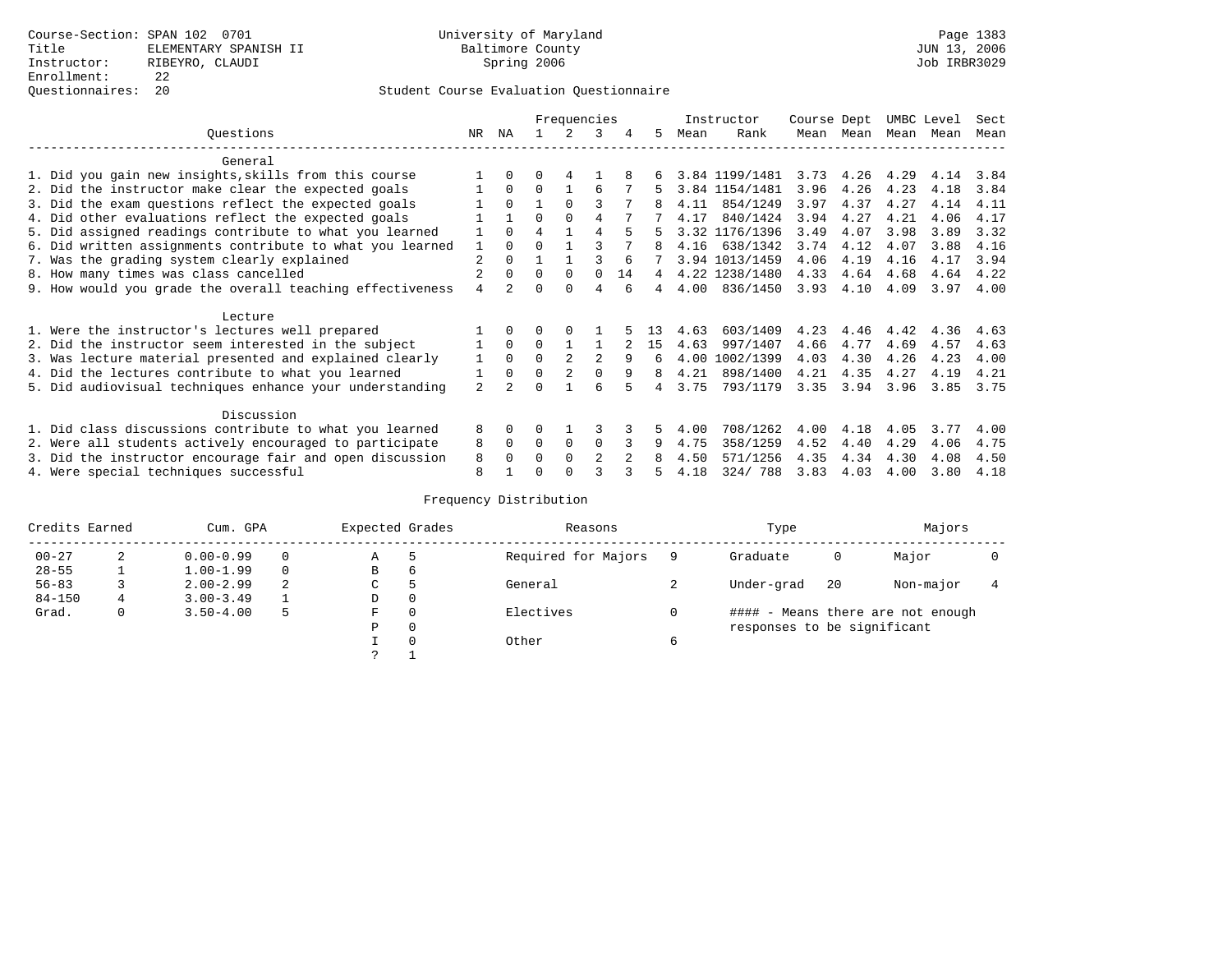|                                                                                                    | Frequencies                |                         | Instructor                  |                |                   |                | Course Dept UMBC Level |              | Sect                 |              |              |              |              |                        |
|----------------------------------------------------------------------------------------------------|----------------------------|-------------------------|-----------------------------|----------------|-------------------|----------------|------------------------|--------------|----------------------|--------------|--------------|--------------|--------------|------------------------|
| Questions                                                                                          |                            | NR NA                   | $\mathbf{1}$                | 2              | 3                 |                | 5                      | Mean         | Rank                 |              | Mean Mean    |              | Mean Mean    | Mean                   |
|                                                                                                    |                            |                         |                             |                |                   |                |                        |              |                      |              |              |              |              |                        |
| General                                                                                            |                            |                         |                             |                |                   |                |                        |              |                      |              |              |              |              |                        |
| 1. Did you gain new insights, skills from this course                                              | 0                          | 0                       | 1                           | 2              | 7                 | 4              | 6                      |              | 3.60 1324/1481       | 3.73         | 4.26         | 4.29         | 4.14         | 3.60                   |
| 2. Did the instructor make clear the expected goals                                                | $\mathbf 0$                | $\Omega$                | $\mathbf{1}$                | $\mathbf{1}$   | $\overline{3}$    | $\overline{4}$ | 11                     | 4.15         | 917/1481             | 3.96         | 4.26         | 4.23         | 4.18         | 4.15                   |
| 3. Did the exam questions reflect the expected goals                                               | $\mathbf 0$                | 0                       | 1                           | 1              | 6                 | .5             |                        |              | 3.80 1022/1249       | 3.97         | 4.37         | 4.27         | 4.14         | 3.80                   |
| 4. Did other evaluations reflect the expected goals                                                | $\mathbf 0$                | $\mathbf 0$             | $\overline{2}$              | $\mathbf{1}$   | 3                 | 8              | 6                      |              | 3.75 1186/1424       | 3.94         | 4.27         | 4.21         | 4.06         | 3.75                   |
| 5. Did assigned readings contribute to what you learned                                            | $\mathbf 0$                | 2                       | 3                           | $\overline{2}$ | 5                 | 6              | 2                      |              | 3.11 1266/1396       | 3.49         | 4.07         | 3.98         | 3.89         | 3.11                   |
| 6. Did written assignments contribute to what you learned                                          | $\mathsf 0$                | $\mathbf 0$<br>$\Omega$ | $\mathbf{1}$                | 2              | 6                 | 5              | 6                      |              | 3.65 1044/1342       | 3.74         | 4.12         | 4.07         | 3.88         | 3.65                   |
| 7. Was the grading system clearly explained                                                        | $\mathbf 0$<br>$\mathbf 0$ | $\mathbf 0$             | $\mathbf{1}$<br>$\mathbf 0$ | $\mathbf 0$    | 5<br>$\mathbf{0}$ | 4              | 10                     | 4.10         | 909/1459             | 4.06         | 4.19         | 4.16         | 4.17         | 4.10                   |
| 8. How many times was class cancelled<br>9. How would you grade the overall teaching effectiveness | 6                          | $\mathbf{1}$            | $\Omega$                    | 1<br>$\Omega$  | $\mathbf{1}$      | 0<br>10        | 19<br>2                | 4.85<br>4.08 | 770/1480<br>797/1450 | 4.33<br>3.93 | 4.64<br>4.10 | 4.68<br>4.09 | 4.64<br>3.97 | 4.85<br>4.08           |
|                                                                                                    |                            |                         |                             |                |                   |                |                        |              |                      |              |              |              |              |                        |
| Lecture                                                                                            |                            |                         |                             |                |                   |                |                        |              |                      |              |              |              |              |                        |
| 1. Were the instructor's lectures well prepared                                                    | 3                          | $\mathbf 0$             | $\overline{2}$              | $\mathbf 0$    | 1                 | 4              | 10                     |              | 4.18 1080/1409       | 4.23         | 4.46         | 4.42         | 4.36         | 4.18                   |
| 2. Did the instructor seem interested in the subject                                               | $\overline{4}$             | $\mathbf 0$             | $\mathbf{0}$                | $\mathbf{1}$   | $\mathbf{0}$      | 2              | 13                     | 4.69         | 941/1407             | 4.66         | 4.77         | 4.69         | 4.57         | 4.69                   |
| 3. Was lecture material presented and explained clearly                                            | 4                          | 0                       | $\mathbf 1$                 | 2              | $\overline{2}$    | 2              | 9                      |              | 4.00 1002/1399       | 4.03         | 4.30         | 4.26         | 4.23         | 4.00                   |
| 4. Did the lectures contribute to what you learned                                                 | 4                          | $\mathbf 0$             | $\overline{2}$              | $\mathbf{1}$   | $\mathbf{0}$      | 3              | 10                     | 4.13         | 969/1400             | 4.21         | 4.35         | 4.27         | 4.19         | 4.13                   |
| 5. Did audiovisual techniques enhance your understanding                                           | $\overline{4}$             | $\mathbf 0$             | $\mathbf{1}$                | $\overline{a}$ | 5                 | $\overline{4}$ | $\overline{4}$         | 3.50         | 894/1179             | 3.35         | 3.94         | 3.96         | 3.85         | 3.50                   |
|                                                                                                    |                            |                         |                             |                |                   |                |                        |              |                      |              |              |              |              |                        |
| Discussion                                                                                         |                            |                         |                             |                |                   |                |                        |              |                      |              |              |              |              |                        |
| 1. Did class discussions contribute to what you learned                                            | 4                          | 0                       | 1                           | 2              | 1                 | 6              | 6                      | 3.88         | 816/1262             | 4.00         | 4.18         | 4.05         | 3.77         | 3.88                   |
| 2. Were all students actively encouraged to participate                                            | 4                          | $\mathbf 0$             | $\mathbf{1}$                | $\mathbf{1}$   | $\overline{4}$    | $\mathbf{1}$   | 9                      | 4.00         | 895/1259             | 4.52         | 4.40         | 4.29         | 4.06         | 4.00                   |
| 3. Did the instructor encourage fair and open discussion                                           | 4                          | 0                       | $\mathbf 0$                 | 2              | 2                 | 2              | 10                     | 4.25         | 773/1256             | 4.35         | 4.34         | 4.30         | 4.08         | 4.25                   |
| 4. Were special techniques successful                                                              | 5                          | $\mathbf{1}$            | 2                           | $\Omega$       | 3                 | $\overline{2}$ | $7\overline{ }$        | 3.86         | 501/ 788             | 3.83         | 4.03         | 4.00         | 3.80         | 3.86                   |
|                                                                                                    |                            |                         |                             |                |                   |                |                        |              |                      |              |              |              |              |                        |
| Laboratory                                                                                         |                            |                         |                             |                |                   |                |                        |              |                      |              |              |              |              |                        |
| 1. Did the lab increase understanding of the material                                              | 17                         | 0                       | $\Omega$                    | 1              | 1                 | $\Omega$       | $\mathbf{1}$           |              | $3.33$ ****/ 246     |              | 4.26         | 4.20         | 3.93         |                        |
| 2. Were you provided with adequate background information                                          | 17                         | 0                       | $\mathbf{0}$                | $\mathbf{1}$   | $\mathbf 1$       | $\mathbf 0$    | 1                      |              | $3.33$ ****/ 249     | ****         | 4.08         | 4.11         | 3.95         | ****                   |
| 3. Were necessary materials available for lab activities                                           | 17                         | $\mathbf{1}$            | $\mathbf{0}$                | $\mathbf 0$    | $\mathbf{1}$      | $\Omega$       | 1                      | 4.00         | ****/ 242            | $***$ * * *  | 4.45         | 4.40         | 4.33         | $***$<br>$***$ *       |
| 4. Did the lab instructor provide assistance                                                       | 17                         | $\mathbf{1}$            | $\mathbf 0$                 | $\mathbf 0$    | $\mathbf 0$       | $\mathbf 1$    | $\mathbf{1}$           |              | $4.50$ ****/ 240     | ****         | 4.37         | 4.20         | 4.20         | ****                   |
| 5. Were requirements for lab reports clearly specified                                             | 17                         | $\overline{2}$          | $\Omega$                    | $\Omega$       | $\Omega$          | $\Omega$       | $\mathbf{1}$           |              | $5.00$ ****/ 217     | ****         | 4.42         | 4.04         | 4.02         |                        |
| Seminar                                                                                            |                            |                         |                             |                |                   |                |                        |              |                      |              |              |              |              |                        |
| 1. Were assigned topics relevant to the announced theme                                            | 17                         | 0                       | 1                           | $\mathsf 0$    | $\mathsf 0$       | 1              | $\mathbf{1}$           |              | 68<br>$3.33$ ****/   | ****         | 4.66         | 4.49         | 4.54         | ****                   |
| 2. Was the instructor available for individual attention                                           | 17                         | 0                       | $\mathsf 0$                 | $\mathsf 0$    | $\overline{2}$    | $\mathbf{1}$   | $\Omega$               |              | $3.33$ ****/<br>69   | $***$ * *    | 4.26         | 4.53         | 4.18         | ****                   |
| 3. Did research projects contribute to what you learned                                            | 17                         | 2                       | $\mathbf 0$                 | $\mathsf 0$    | $\mathbf 0$       | $\mathbf{1}$   | $\Omega$               |              | $4.00$ ****/<br>63   | $***$ * * *  | 4.24         | 4.44         | 4.17         | ****                   |
| 4. Did presentations contribute to what you learned                                                | 17                         | $\Omega$                | $\mathbf{1}$                | $\mathbf 0$    | $\mathbf{0}$      | 2              | $\Omega$               | 3.00         | $***$ /<br>69        | $***$ * *    | 4.19         | 4.35         | 4.14         | ****                   |
| 5. Were criteria for grading made clear                                                            | 17                         | $\Omega$                | $\Omega$                    | $\overline{a}$ | $\Omega$          | $\mathbf 1$    | $\Omega$               |              | $2.67$ ****/<br>68   | $***$ * * *  | 3.98         | 3.92         | 3.80         | ****                   |
|                                                                                                    |                            |                         |                             |                |                   |                |                        |              |                      |              |              |              |              |                        |
| Field Work                                                                                         |                            |                         |                             |                |                   |                |                        |              |                      |              |              |              |              |                        |
| 1. Did field experience contribute to what you learned                                             | 17                         | $\Omega$                | $\overline{c}$              | $\Omega$       | $\Omega$          | 1              | $\cap$                 |              | $2.00$ ****/<br>59   | ****         | 3.92         | 4.30         | 4.00         | ****                   |
| 2. Did you clearly understand your evaluation criteria                                             | 17                         | $\mathbf 0$             | $\mathbf{1}$                | $\mathbf 0$    | $\mathbf{1}$      | $\mathbf{1}$   | 0                      |              | 51<br>$2.67$ ****/   | ****         | 4.04         | 4.00         | 3.44         | $\star\star\star\star$ |
| 3. Was the instructor available for consultation                                                   | 17                         | 0                       | $\mathbf{1}$                | 0              | $\mathbf 0$       | $\mathbf{1}$   | 1                      |              | $3.33$ ****/<br>36   | ****         | 5.00         | 4.60         | 5.00         | ****                   |
| 4. To what degree could you discuss your evaluations                                               | 17                         | 1                       | $\mathbf 1$                 | $\mathbf 0$    | $\mathbf{0}$      | $\mathbf{1}$   | $\Omega$               |              | $2.50$ ****/<br>41   | $***$ * *    | 3.68         | 4.26         | $***$ * * *  | $***$                  |
| 5. Did conferences help you carry out field activities                                             | 17                         | $\mathbf{1}$            | $\mathbf{1}$                | $\Omega$       | $\Omega$          | $\mathbf{1}$   | $\Omega$               | 2.50         | 31<br>$***/$         | $***$ * *    | 3.50         | 4.42         | $***$ * * *  | ****                   |
|                                                                                                    |                            |                         |                             |                |                   |                |                        |              |                      |              |              |              |              |                        |
| Self Paced                                                                                         |                            |                         |                             |                |                   |                |                        |              |                      |              |              |              |              |                        |
| 1. Did self-paced system contribute to what you learned                                            | 17                         | 0                       | 1                           | $\mathsf 0$    | $\Omega$          | 1              | $\mathbf{1}$           |              | $3.33$ ****/<br>55   | ****         | 3.90         | 4.55         | 4.48         | $***$ * * *<br>****    |
| 2. Did study questions make clear the expected goal                                                | 17                         | $\mathbf 0$             | $\mathbf{1}$                | $\mathbf 0$    | $\mathbf{1}$      | $\mathbf{1}$   | $\Omega$               |              | $2.67$ ****/<br>31   | $***$ * *    | 4.28         | 4.75         | 4.42         | ****                   |
| 3. Were your contacts with the instructor helpful                                                  | 17                         | 1                       | $\mathbf 0$                 | 0              | 1                 | $\mathbf{1}$   | $\Omega$               | 3.50         | 51<br>$***/$         | ****<br>**** | 4.42         | 4.65         | 4.63         | ****                   |
| 4. Was the feedback/tutoring by proctors helpful                                                   | 17                         | $\overline{2}$          | $\mathbf 0$                 | $\mathbf 0$    | $\mathbf 0$       | $\mathbf{1}$   | $\Omega$               | 4.00         | $***/$<br>34         | $***$ * * *  | 4.50         | 4.83         | 4.67         | ****                   |
| 5. Were there enough proctors for all the students                                                 | 17                         | 1                       | $\mathbf{1}$                | $\Omega$       | $\mathbf{0}$      | $\mathbf{1}$   | 0                      |              | $2.50$ ****/<br>24   |              | 4.50         | 4.82         | 4.58         |                        |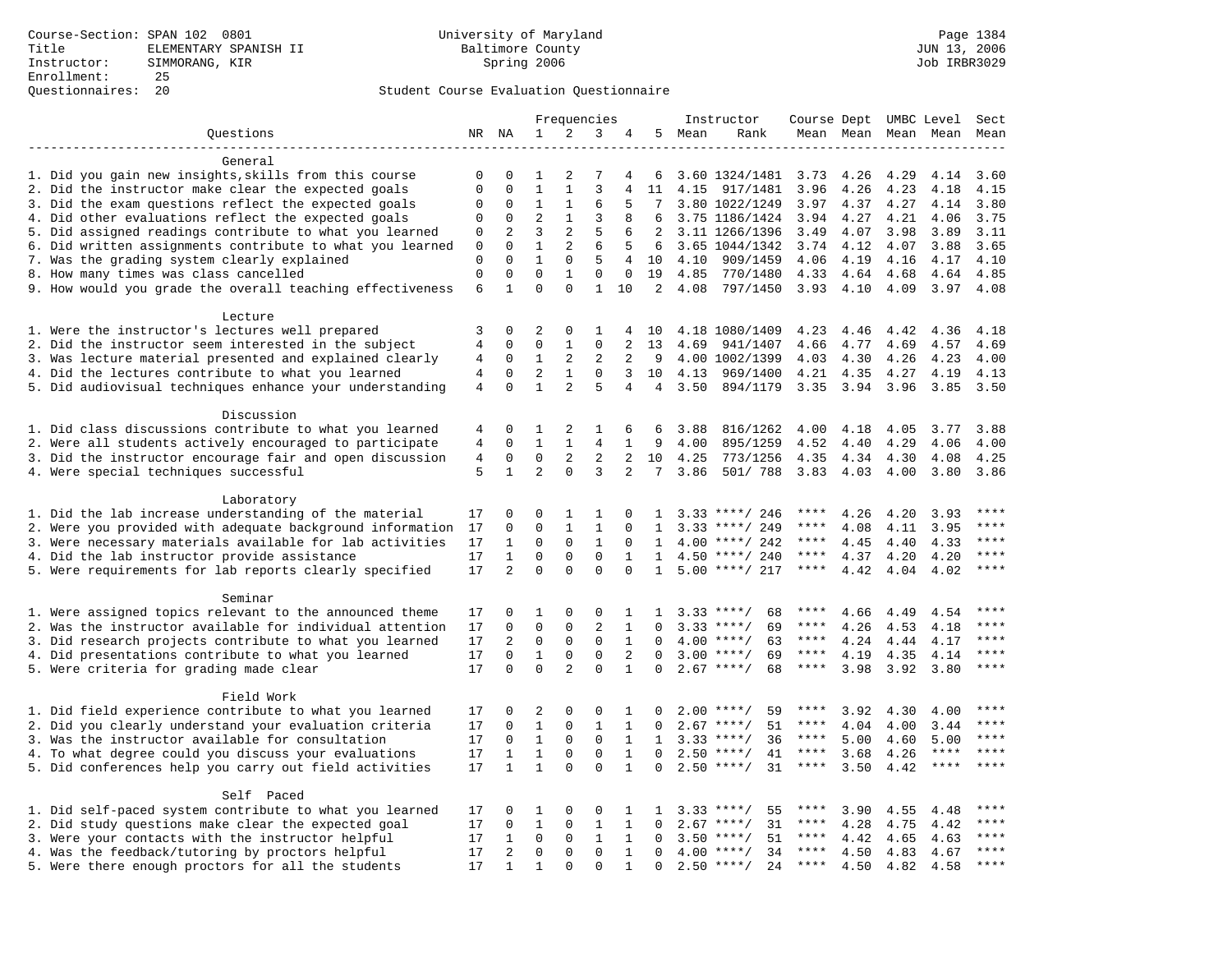| Course-Section: SPAN 102 0801 |                       | University of Maryland                  | Page 1384    |
|-------------------------------|-----------------------|-----------------------------------------|--------------|
| Title                         | ELEMENTARY SPANISH II | Baltimore County                        | JUN 13, 2006 |
| Instructor:                   | SIMMORANG, KIR        | Spring 2006                             | Job IRBR3029 |
| Enrollment:                   | 25                    |                                         |              |
| Ouestionnaires: 20            |                       | Student Course Evaluation Questionnaire |              |

| Credits Earned |             | Cum. GPA      |    | Expected Grades |          | Reasons                | Type                        | Majors |                                   |    |
|----------------|-------------|---------------|----|-----------------|----------|------------------------|-----------------------------|--------|-----------------------------------|----|
| $00 - 27$      | 2           | $0.00 - 0.99$ |    | Α               | 4        | Required for Majors 11 | Graduate                    | 0      | Major                             |    |
| $28 - 55$      | 2           | $1.00 - 1.99$ |    | В               | 10       |                        |                             |        |                                   |    |
| $56 - 83$      |             | $2.00 - 2.99$ | 2  | C               |          | General                | Under-grad                  | 20     | Non-major                         | 13 |
| $84 - 150$     |             | $3.00 - 3.49$ |    | D               | $\Omega$ |                        |                             |        |                                   |    |
| Grad.          | $\mathbf 0$ | $3.50 - 4.00$ | -2 | F               | $\Omega$ | Electives              |                             |        | #### - Means there are not enough |    |
|                |             |               |    | Ρ               | $\Omega$ |                        | responses to be significant |        |                                   |    |
|                |             |               |    |                 | $\Omega$ | Other                  |                             |        |                                   |    |
|                |             |               |    |                 |          |                        |                             |        |                                   |    |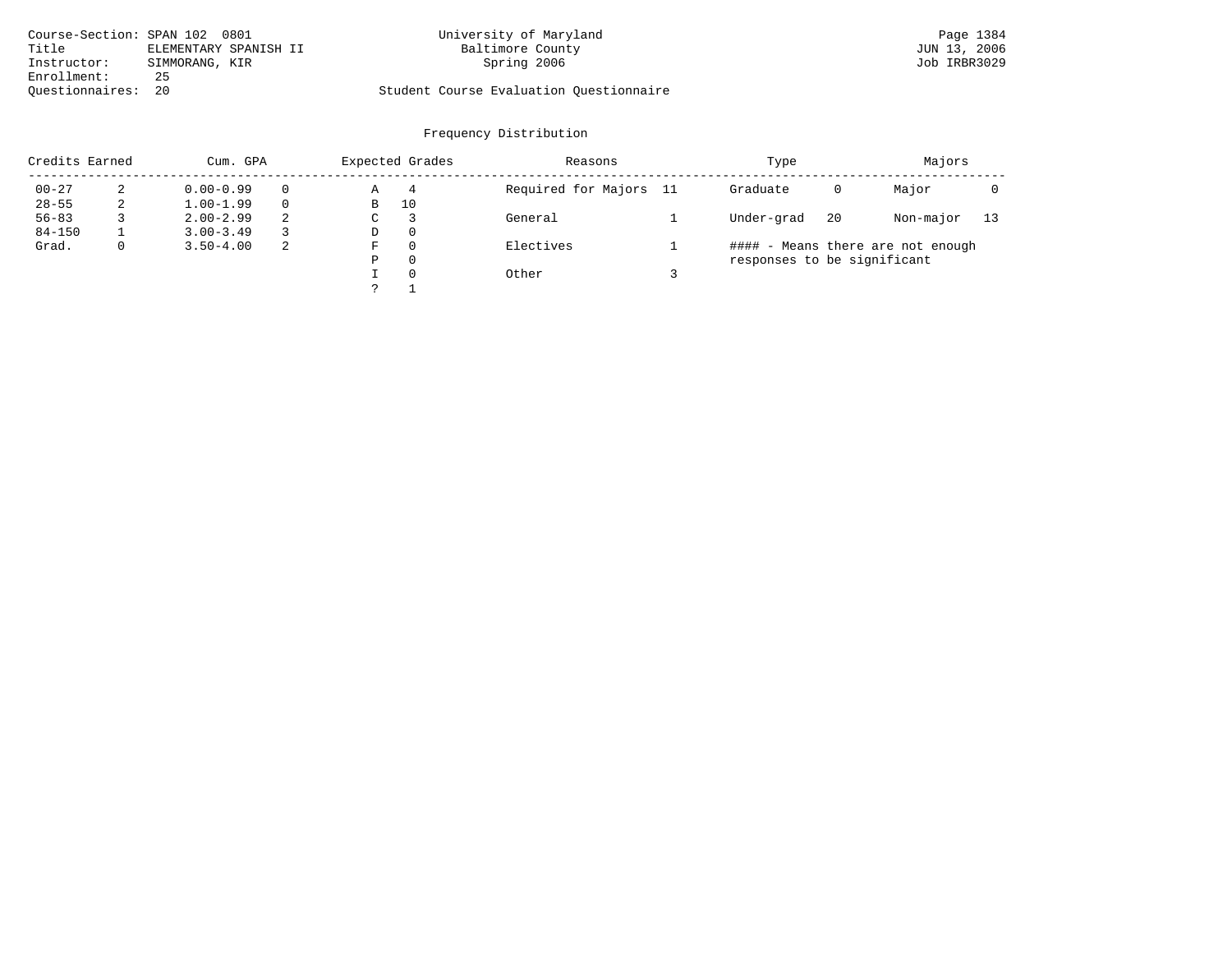|                                                           |                |                | Frequencies  |                |                |                |              |      | Instructor          | Course Dept |           |      | UMBC Level   | Sect        |
|-----------------------------------------------------------|----------------|----------------|--------------|----------------|----------------|----------------|--------------|------|---------------------|-------------|-----------|------|--------------|-------------|
| Questions                                                 |                |                | $\mathbf{1}$ | 2              | 3              |                | 5            | Mean | Rank                |             | Mean Mean |      | Mean Mean    | Mean        |
|                                                           |                |                |              |                |                |                |              |      |                     |             |           |      |              |             |
| General                                                   |                |                |              |                |                |                |              |      |                     |             |           |      |              |             |
| 1. Did you gain new insights, skills from this course     | 1              | 0              | $\Omega$     | $\mathbf{1}$   | $\mathbf{1}$   |                | 9            | 4.33 | 749/1481            | 3.73        | 4.26      | 4.29 | 4.14         | 4.33        |
| 2. Did the instructor make clear the expected goals       | $\mathbf{1}$   | $\Omega$       | $\Omega$     | $\Omega$       | $\Omega$       | 6              | 12           | 4.67 | 324/1481            | 3.96        | 4.26      | 4.23 | 4.18         | 4.67        |
| 3. Did the exam questions reflect the expected goals      | 1              | $\mathbf{0}$   | $\mathbf 0$  | $\mathbf 0$    | $\overline{2}$ | 3              | 13           | 4.61 | 393/1249            | 3.97        | 4.37      | 4.27 | 4.14         | 4.61        |
| 4. Did other evaluations reflect the expected goals       | $\mathbf 1$    | $\mathbf 0$    | $\mathbf 0$  | $\mathbf 0$    | $\mathbf{1}$   | 5              | 12           | 4.61 | 326/1424            | 3.94        | 4.27      | 4.21 | 4.06         | 4.61        |
| 5. Did assigned readings contribute to what you learned   | 1              | 1              | $\mathbf{1}$ | $\mathbf{1}$   | $\overline{3}$ | 3              | 9            | 4.06 | 675/1396            | 3.49        | 4.07      | 3.98 | 3.89         | 4.06        |
| 6. Did written assignments contribute to what you learned | $\mathbf{1}$   | $\mathbf{0}$   | $\Omega$     | $\mathbf 0$    | $\overline{3}$ | 5              | 10           | 4.39 | 424/1342            | 3.74        | 4.12      | 4.07 | 3.88         | 4.39        |
| 7. Was the grading system clearly explained               | $\mathbf{1}$   | $\Omega$       | $\Omega$     | $\mathbf{1}$   | $\mathbf 0$    | 6              | 11           | 4.50 | 460/1459            | 4.06        | 4.19      | 4.16 | 4.17         | 4.50        |
| 8. How many times was class cancelled                     | $\overline{2}$ | $\mathbf 0$    | $\mathbf 0$  | $\mathbf 0$    | $\overline{2}$ | 10             | 5            |      | 4.18 1274/1480      | 4.33        | 4.64      | 4.68 | 4.64         | 4.18        |
| 9. How would you grade the overall teaching effectiveness | 7              | $\Omega$       | $\mathbf{1}$ | $\Omega$       | $\mathbf{1}$   | 6              | 4            | 4.00 | 836/1450            | 3.93 4.10   |           | 4.09 | 3.97         | 4.00        |
| Lecture                                                   |                |                |              |                |                |                |              |      |                     |             |           |      |              |             |
| 1. Were the instructor's lectures well prepared           | $\overline{2}$ | $\mathbf 0$    | $\mathbf 0$  | $\mathbf{0}$   | $\Omega$       |                | 12           | 4.71 | 500/1409            | 4.23        | 4.46      | 4.42 | 4.36         | 4.71        |
| 2. Did the instructor seem interested in the subject      | 2              | $\mathbf 0$    | $\Omega$     | $\Omega$       | $\Omega$       | 3              | 14           | 4.82 | 682/1407            | 4.66        | 4.77      | 4.69 | 4.57         | 4.82        |
| 3. Was lecture material presented and explained clearly   | 2              | 0              | 0            | $\mathbf 0$    | 1              | 3              | 13           | 4.71 | 322/1399            | 4.03        | 4.30      | 4.26 | 4.23         | 4.71        |
| 4. Did the lectures contribute to what you learned        | $\sqrt{2}$     | $\mathbf 0$    | $\mathbf 0$  | $\mathbf 0$    | $\mathbf 0$    | $\overline{4}$ | 13           | 4.76 | 299/1400            | 4.21        | 4.35      | 4.27 | 4.19         | 4.76        |
| 5. Did audiovisual techniques enhance your understanding  | 3              | $\overline{2}$ | $\mathbf{1}$ | $\mathfrak{D}$ | $\overline{4}$ | $\overline{2}$ | 5            | 3.57 | 870/1179            | 3.35        | 3.94      | 3.96 | 3.85         | 3.57        |
|                                                           |                |                |              |                |                |                |              |      |                     |             |           |      |              |             |
| Discussion                                                |                |                |              |                |                |                |              |      |                     |             |           |      |              |             |
| 1. Did class discussions contribute to what you learned   | 7              | 0              | $\Omega$     | 1              | 2              | 0              | 9            | 4.42 | 427/1262            | 4.00        | 4.18      | 4.05 | 3.77         | 4.42        |
| 2. Were all students actively encouraged to participate   | 8              | $\mathbf 0$    | $\mathbf 0$  | $\mathbf 0$    | $\mathbf 0$    | 2              | 9            | 4.82 | 294/1259            | 4.52        | 4.40      | 4.29 | 4.06         | 4.82        |
| 3. Did the instructor encourage fair and open discussion  | 8              | $\mathbf 0$    | 0            | $\mathsf 0$    | $1\,$          | $\mathbf{1}$   | 9            | 4.73 | 394/1256            | 4.35        | 4.34      | 4.30 | 4.08         | 4.73        |
| 4. Were special techniques successful                     | 8              | $\Omega$       | $\mathbf{1}$ | $\Omega$       | $\overline{2}$ | $\mathbf{1}$   | 7            | 4.18 | 324/788             | 3.83        | 4.03      | 4.00 | 3.80         | 4.18        |
|                                                           |                |                |              |                |                |                |              |      |                     |             |           |      |              |             |
| Laboratory                                                |                |                |              |                |                |                |              |      |                     |             |           |      |              |             |
| 1. Did the lab increase understanding of the material     | 18             | 0              | 0            | 0              | 0              | 0              | 1            |      | $5.00$ ****/ 246    | ****        | 4.26      | 4.20 | 3.93         | ****        |
| 2. Were you provided with adequate background information | 18             | $\mathbf 0$    | $\mathbf 0$  | $\mathsf 0$    | $\mathsf 0$    | 0              | 1            |      | $5.00$ ****/ 249    | ****        | 4.08      | 4.11 | 3.95         | $***$       |
| 3. Were necessary materials available for lab activities  | 18             | $\mathbf 0$    | $\mathbf 0$  | $\mathbf{0}$   | $\mathbf{0}$   | $\Omega$       | 1            |      | $5.00$ ****/ 242    | $***$ * * * | 4.45      | 4.40 | 4.33         | ****        |
| 4. Did the lab instructor provide assistance              | 18             | $\mathbf 0$    | $\mathbf 0$  | $\mathbf{0}$   | $\mathbf{0}$   | $\Omega$       | 1            |      | $5.00$ ****/ 240    | $***$ * *   | 4.37      | 4.20 | 4.20         | ****        |
| 5. Were requirements for lab reports clearly specified    | 18             | $\mathbf 0$    | $\mathbf 0$  | $\Omega$       | $\mathbf 0$    | $\Omega$       | $\mathbf{1}$ |      | $5.00$ ****/ 217    | $***$ * * * | 4.42      | 4.04 | 4.02         | $***$       |
| Seminar                                                   |                |                |              |                |                |                |              |      |                     |             |           |      |              |             |
| 1. Were assigned topics relevant to the announced theme   | 18             | $\mathbf 0$    | 0            | 0              | $\Omega$       | 0              | 1            |      | $5.00$ ****/<br>68  | ****        | 4.66      | 4.49 | 4.54         |             |
| 2. Was the instructor available for individual attention  | 18             | $\Omega$       | $\mathbf 0$  | $\mathbf{0}$   | $\mathbf 0$    | $\Omega$       | 1            |      | $5.00$ ****/<br>69  | ****        | 4.26      | 4.53 | 4.18         | ****        |
| 3. Did research projects contribute to what you learned   | 18             | $\mathbf 0$    | $\mathbf 0$  | $\mathbf{0}$   | $\mathbf 0$    | $\Omega$       | 1            |      | $5.00$ ****/<br>63  | ****        | 4.24      | 4.44 | 4.17         | ****        |
| 4. Did presentations contribute to what you learned       |                | $\mathbf 0$    | $\mathbf 0$  | $\mathbf 0$    | $\mathbf 0$    | $\Omega$       | $\mathbf{1}$ |      | $5.00$ ****/<br>69  | $***$ * *   | 4.19      | 4.35 |              | ****        |
|                                                           | 18<br>18       | $\Omega$       | $\Omega$     | $\Omega$       | $\Omega$       | $\Omega$       | $\mathbf{1}$ |      | $5.00$ ****/<br>68  | ****        |           |      | 4.14<br>3.80 | $***$       |
| 5. Were criteria for grading made clear                   |                |                |              |                |                |                |              |      |                     |             | 3.98      | 3.92 |              |             |
| Field Work                                                |                |                |              |                |                |                |              |      |                     |             |           |      |              |             |
| 1. Did field experience contribute to what you learned    | 18             | $\mathbf 0$    | 0            | 0              | $\Omega$       | $\Omega$       | 1            | 5.00 | 59<br>$***$ /       |             | 3.92      | 4.30 | 4.00         |             |
| 2. Did you clearly understand your evaluation criteria    | 18             | $\mathsf 0$    | $\mathbf 0$  | $\mathsf 0$    | $\mathbf 0$    | $\mathbf 0$    | 1            | 5.00 | 51<br>$***/$        | ****        | 4.04      | 4.00 | 3.44         | $***$       |
| 3. Was the instructor available for consultation          | 18             | $\mathbf 0$    | $\mathbf 0$  | $\mathbf 0$    | $\mathbf 0$    | $\Omega$       | $\mathbf{1}$ | 5.00 | $***/$<br>36        | ****        | 5.00      | 4.60 | 5.00         | ****        |
| 4. To what degree could you discuss your evaluations      | 18             | $\mathbf{0}$   | $\mathbf 0$  | $\mathbf 0$    | $\mathbf 0$    | $\Omega$       | 1            | 5.00 | $***$ /<br>41       | ****        | 3.68      | 4.26 | ****         | $***$       |
| 5. Did conferences help you carry out field activities    | 18             | $\Omega$       | $\mathbf 0$  | $\Omega$       | $\Omega$       | $\Omega$       | $\mathbf{1}$ | 5.00 | 31<br>$***/$        | ****        | 3.50      | 4.42 | $***$ * * *  | $***$       |
|                                                           |                |                |              |                |                |                |              |      |                     |             |           |      |              |             |
| Self Paced                                                |                |                |              |                |                |                |              |      |                     |             |           |      |              |             |
| 4. Was the feedback/tutoring by proctors helpful          | 18             | $\Omega$       | 0            | 0              | $\Omega$       | 0              |              | 5.00 | 34<br>****/         |             | 4.50      | 4.83 | 4.67         | ****        |
| 5. Were there enough proctors for all the students        | 18             | $\Omega$       | $\Omega$     | $\Omega$       | $\Omega$       | $\Omega$       | $\mathbf{1}$ |      | $5.00$ ****/<br>2.4 | ****        | 4.50      | 4.82 | 4.58         | $* * * * *$ |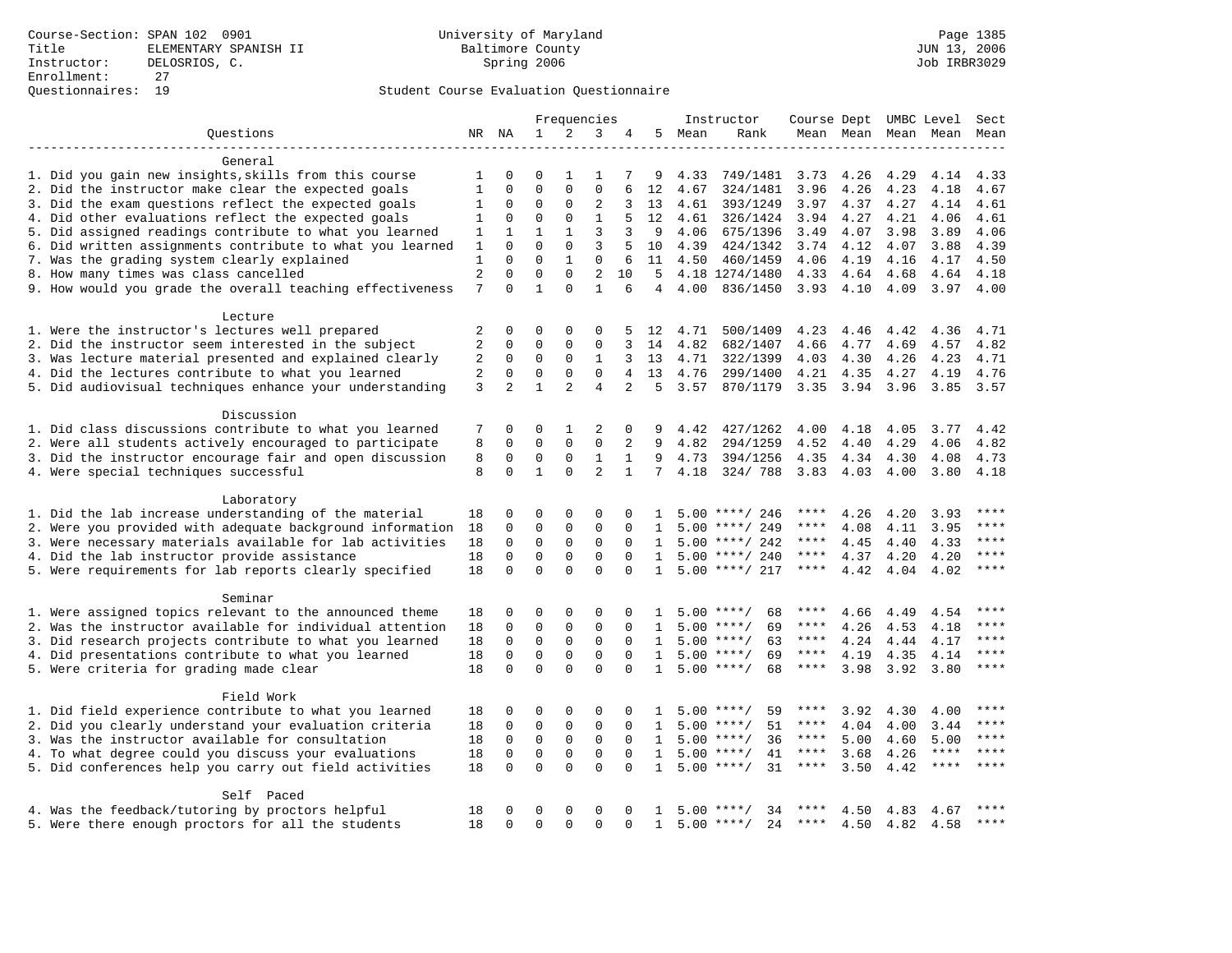| Course-Section: SPAN 102 0901 |                       | University of Maryland                  | Page 1385    |
|-------------------------------|-----------------------|-----------------------------------------|--------------|
| Title                         | ELEMENTARY SPANISH II | Baltimore County                        | JUN 13, 2006 |
| Instructor:                   | DELOSRIOS, C.         | Spring 2006                             | Job IRBR3029 |
| Enrollment:                   |                       |                                         |              |
| Ouestionnaires: 19            |                       | Student Course Evaluation Questionnaire |              |

| Credits Earned |   | Cum. GPA      |          | Expected Grades |          | Reasons                | Type                        |    | Majors                            |    |
|----------------|---|---------------|----------|-----------------|----------|------------------------|-----------------------------|----|-----------------------------------|----|
| $00 - 27$      |   | $0.00 - 0.99$ | $\Omega$ | Α               |          | Required for Majors 10 | Graduate                    | 0  | Major                             |    |
| $28 - 55$      |   | $1.00 - 1.99$ | $\Omega$ | В               |          |                        |                             |    |                                   |    |
| $56 - 83$      |   | $2.00 - 2.99$ | 4        | C               | 2        | General                | Under-grad                  | 19 | Non-major                         | 10 |
| $84 - 150$     |   | $3.00 - 3.49$ |          | D               | 0        |                        |                             |    |                                   |    |
| Grad.          | 0 | $3.50 - 4.00$ |          | F               |          | Electives              |                             |    | #### - Means there are not enough |    |
|                |   |               |          | Ρ               | $\Omega$ |                        | responses to be significant |    |                                   |    |
|                |   |               |          |                 | $\Omega$ | Other                  |                             |    |                                   |    |
|                |   |               |          |                 | 2        |                        |                             |    |                                   |    |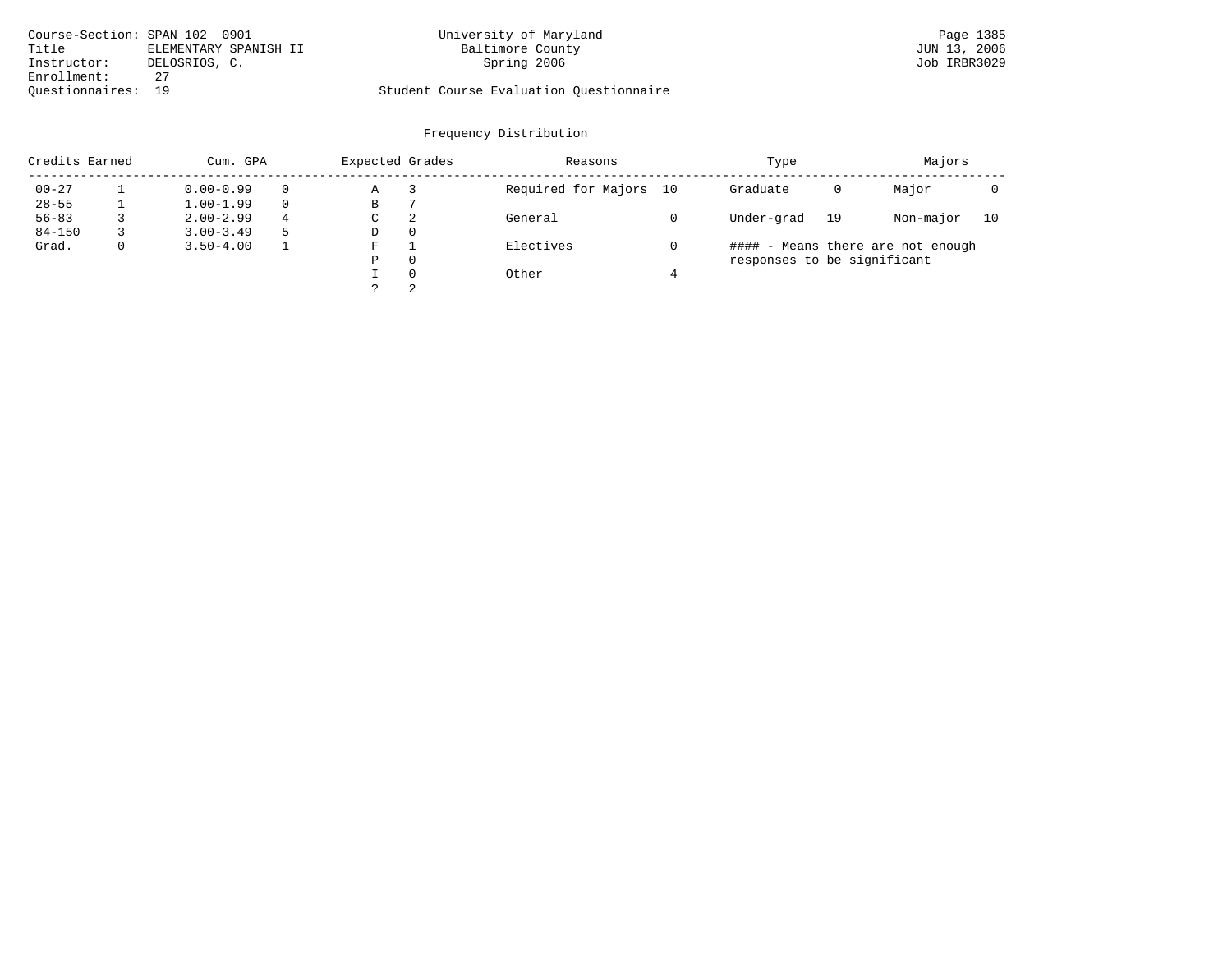|                                                           | Frequencies  |              |                |              |                |                | Instructor     |      |                     |             | Course Dept UMBC Level Sect |      |                     |             |
|-----------------------------------------------------------|--------------|--------------|----------------|--------------|----------------|----------------|----------------|------|---------------------|-------------|-----------------------------|------|---------------------|-------------|
| Ouestions                                                 |              | NR NA        | $\mathbf{1}$   | 2            | 3              | 4              | 5              | Mean | Rank                |             |                             |      | Mean Mean Mean Mean | Mean        |
|                                                           |              |              |                |              |                |                |                |      |                     |             |                             |      |                     |             |
| General                                                   |              |              |                |              |                |                |                |      |                     |             |                             |      |                     |             |
| 1. Did you gain new insights, skills from this course     | 0            | O            |                | 0            | 2              | 6              | 9              | 4.22 | 883/1481            | 3.73        | 4.26                        | 4.29 | 4.14                | 4.22        |
| 2. Did the instructor make clear the expected goals       | $\mathbf{0}$ | $\mathbf 0$  | $\mathbf 0$    | $1\,$        | $\mathbf{1}$   | 5              | 11             | 4.44 | 603/1481            | 3.96        | 4.26                        | 4.23 | 4.18                | 4.44        |
| 3. Did the exam questions reflect the expected goals      | $\Omega$     | $\mathbf 0$  | $\mathbf 0$    | $\mathbf{1}$ | 2              | 4              | 11             | 4.39 | 639/1249            | 3.97        | 4.37                        | 4.27 | 4.14                | 4.39        |
| 4. Did other evaluations reflect the expected goals       | $\mathbf 0$  | $\mathsf 0$  | $\mathbf 0$    | $\mathbf 0$  | $\mathbf{1}$   | 8              | 9              | 4.44 | 509/1424            | 3.94        | 4.27                        | 4.21 | 4.06                | 4.44        |
| 5. Did assigned readings contribute to what you learned   | 0            | 1            | $\mathbf{1}$   | $\mathbf{1}$ | $\overline{3}$ | 3              | 9              | 4.06 | 675/1396            | 3.49        | 4.07                        | 3.98 | 3.89                | 4.06        |
| 6. Did written assignments contribute to what you learned | 0            | $\mathbf 0$  | $\mathbf{1}$   | $\mathbf 0$  | $\overline{4}$ | 4              | 9              | 4.11 | 683/1342            | 3.74 4.12   |                             | 4.07 | 3.88                | 4.11        |
| 7. Was the grading system clearly explained               | $\mathbf{0}$ | $\Omega$     | $\Omega$       | $\mathbf{1}$ | 2              | 6              | 9              | 4.28 | 757/1459            | 4.06        | 4.19                        | 4.16 | 4.17                | 4.28        |
| 8. How many times was class cancelled                     | $\mathbf 0$  | $\mathbf 0$  | $\mathbf 0$    | $\mathbf 0$  | $\mathbf 0$    | 11             |                |      | 7 4.39 1126/1480    | 4.33 4.64   |                             | 4.68 | 4.64                | 4.39        |
| 9. How would you grade the overall teaching effectiveness | $\mathbf 0$  | $\Omega$     | $\Omega$       | $\Omega$     | $\overline{a}$ | 10             | 6              | 4.22 | 662/1450            | $3.93$ 4.10 |                             | 4.09 |                     | $3.97$ 4.22 |
| Lecture                                                   |              |              |                |              |                |                |                |      |                     |             |                             |      |                     |             |
| 1. Were the instructor's lectures well prepared           | 0            | $\mathbf 0$  | 0              | $\mathbf 0$  | 2              | 2              | 14             | 4.67 | 559/1409            | 4.23        | 4.46                        | 4.42 | 4.36                | 4.67        |
| 2. Did the instructor seem interested in the subject      | $\mathbf 0$  | $\mathbf 0$  | $\mathbf 0$    | $\mathbf{0}$ | $\mathbf{0}$   | 4              | 14             | 4.78 | 785/1407            | 4.66        | 4.77                        | 4.69 | 4.57                | 4.78        |
| 3. Was lecture material presented and explained clearly   | $\mathbf 0$  | $\mathbf 0$  | $\mathbf 0$    | $\mathbf{1}$ | 1              | 5.             | 11             | 4.44 | 636/1399            | 4.03        | 4.30                        | 4.26 | 4.23                | 4.44        |
| 4. Did the lectures contribute to what you learned        | $\mathsf 0$  | $\mathbf 0$  | $\mathbf{1}$   | $\mathbf 0$  | 2              | $\overline{4}$ | 11             | 4.33 | 791/1400            | 4.21        | 4.35                        | 4.27 | 4.19                | 4.33        |
| 5. Did audiovisual techniques enhance your understanding  | $\mathbf 0$  | 3            | $\overline{a}$ | $\mathbf{1}$ | 3              | 5              | $\overline{4}$ | 3.53 | 883/1179            | 3.35        | 3.94 3.96                   |      |                     | 3.85 3.53   |
| Discussion                                                |              |              |                |              |                |                |                |      |                     |             |                             |      |                     |             |
| 1. Did class discussions contribute to what you learned   | 5            | 0            | 1              | 0            | 2              | 3              | 7              | 4.15 | 638/1262            | 4.00        | 4.18                        | 4.05 | 3.77                | 4.15        |
| 2. Were all students actively encouraged to participate   | 6            | $\mathbf 0$  | $\mathbf 0$    | $\mathbf{0}$ | $\mathbf{1}$   | $\mathbf{1}$   | 10             | 4.75 | 358/1259            | 4.52        | 4.40                        | 4.29 | 4.06                | 4.75        |
| 3. Did the instructor encourage fair and open discussion  | 5            | $\mathbf 0$  | $\mathbf 0$    | $\mathbf{0}$ | $\mathbf{0}$   | 5              | 8              | 4.62 | 506/1256            | 4.35        | 4.34                        | 4.30 | 4.08                | 4.62        |
|                                                           | 5            | $\Omega$     | $\mathbf{1}$   | $\mathbf{1}$ | $\overline{a}$ | $\overline{4}$ | 5              | 3.85 | 503/788             | 3.83 4.03   |                             | 4.00 | 3.80                | 3.85        |
| 4. Were special techniques successful                     |              |              |                |              |                |                |                |      |                     |             |                             |      |                     |             |
| Laboratory                                                |              |              |                |              |                |                |                |      |                     |             |                             |      |                     |             |
| 1. Did the lab increase understanding of the material     | 17           | 0            | 0              | $\mathbf 0$  | $\Omega$       | $\Omega$       |                |      | $5.00$ ****/ 246    | ****        | 4.26                        | 4.20 | 3.93                | ****        |
| 2. Were you provided with adequate background information | 17           | $\mathbf 0$  | $\mathbf 0$    | 0            | $\mathbf 0$    | 0              | 1              |      | $5.00$ ****/ 249    | ****        | 4.08                        | 4.11 | 3.95                | ****        |
| 3. Were necessary materials available for lab activities  | 17           | $\mathbf 0$  | $\mathbf 0$    | $\mathbf{0}$ | $\mathbf 0$    | $\Omega$       | 1              |      | $5.00$ ****/ 242    | ****        | 4.45                        | 4.40 | 4.33                | ****        |
| 4. Did the lab instructor provide assistance              | 17           | $\mathbf 0$  | $\mathbf 0$    | $\mathbf 0$  | $\mathbf 0$    | $\Omega$       | $\mathbf{1}$   |      | $5.00$ ****/ 240    | ****        | 4.37                        | 4.20 | 4.20                | ****        |
| 5. Were requirements for lab reports clearly specified    | 17           | $\mathbf 0$  | $\mathbf 0$    | $\Omega$     | $\mathbf 0$    | $\Omega$       | $\mathbf{1}$   |      | $5.00$ ****/ 217    | $***$ * *   | 4.42                        | 4.04 | 4.02                | $***$       |
|                                                           |              |              |                |              |                |                |                |      |                     |             |                             |      |                     |             |
| Seminar                                                   |              |              |                |              |                |                |                |      |                     |             |                             |      |                     |             |
| 1. Were assigned topics relevant to the announced theme   | 17           | $\Omega$     | 0              | $\Omega$     | $\Omega$       | $\Omega$       | 1              |      | $5.00$ ****/<br>68  | ****        | 4.66                        | 4.49 | 4.54                | $***$ * * * |
| 4. Did presentations contribute to what you learned       | 17           | $\mathbf 0$  | $\mathbf 0$    | $\mathbf 0$  | $\mathbf 0$    | $\mathbf 0$    | 1              |      | $5.00$ ****/<br>69  | $***$ * *   | 4.19                        | 4.35 | 4.14                | $***$       |
| 5. Were criteria for grading made clear                   | 17           | $\Omega$     | $\Omega$       | $\Omega$     | $\Omega$       | $\Omega$       | $\mathbf{1}$   |      | $5.00$ ****/<br>68  | $***$ * *   | 3.98                        |      | 3.92 3.80           | $***$       |
| Field Work                                                |              |              |                |              |                |                |                |      |                     |             |                             |      |                     |             |
| 1. Did field experience contribute to what you learned    | 17           | 0            | 1              | $\mathbf 0$  | 0              | 0              |                |      | $1.00$ ****/<br>59  | $***$ * * * | 3.92                        | 4.30 | 4.00                |             |
| 2. Did you clearly understand your evaluation criteria    | 17           | $\Omega$     | $\mathbf{1}$   | $\Omega$     | $\Omega$       | $\Omega$       | $\Omega$       | 1.00 | 51<br>$***/$        | ****        | 4.04                        | 4.00 | 3.44                | ****        |
| 3. Was the instructor available for consultation          | 16           | $\mathbf 0$  | $\mathbf 0$    | $\mathbf{0}$ | $\mathbf 0$    | 2              | $\Omega$       |      | $4.00$ ****/<br>36  | ****        | 5.00                        | 4.60 | 5.00                | ****        |
| 4. To what degree could you discuss your evaluations      | 16           | $\mathbf{1}$ | $\mathbf 0$    | $\Omega$     | $\Omega$       | $\Omega$       | $\mathbf{1}$   |      | $5.00$ ****/<br>41  | $***$ * *   | 3.68                        | 4.26 | $***$ * * *         | $***$       |
|                                                           |              |              |                |              |                |                |                |      |                     |             |                             |      |                     |             |
| Self Paced                                                |              |              |                |              |                |                |                |      |                     |             |                             |      |                     |             |
| 1. Did self-paced system contribute to what you learned   | 17           | O            | $\Omega$       | $\Omega$     | $\Omega$       |                |                | 5.00 | $***/$<br>55        | ****        | 3.90                        | 4.55 | 4.48                | ****        |
| 2. Did study questions make clear the expected goal       | 17           | 0            | $\mathbf 0$    | $\mathbf 0$  | $\mathbf 0$    | $\mathbf 0$    | 1              | 5.00 | 31<br>$***$ /       | ****        | 4.28                        | 4.75 | 4.42                | $***$       |
| 3. Were your contacts with the instructor helpful         | 17           | $\Omega$     | $\mathbf 0$    | $\mathbf 0$  | $\mathbf 0$    | $\Omega$       | $\mathbf{1}$   |      | $5.00$ ****/<br>51  | ****        | 4.42                        | 4.65 | 4.63                | ****        |
| 4. Was the feedback/tutoring by proctors helpful          | 16           | $\mathbf 0$  | $\mathbf 0$    | $\mathbf{0}$ | $\mathbf{1}$   | $\Omega$       | 1              |      | $4.00$ ****/<br>34  | ****        | 4.50                        | 4.83 | 4.67                | ****        |
| 5. Were there enough proctors for all the students        | 16           | $\Omega$     | $\Omega$       | $\Omega$     | $\mathbf{1}$   | $\cap$         | $\mathbf{1}$   |      | 2.4<br>$4.00$ ****/ | $***$ * *   | 4.50                        | 4.82 | 4.58                | $***$ * * * |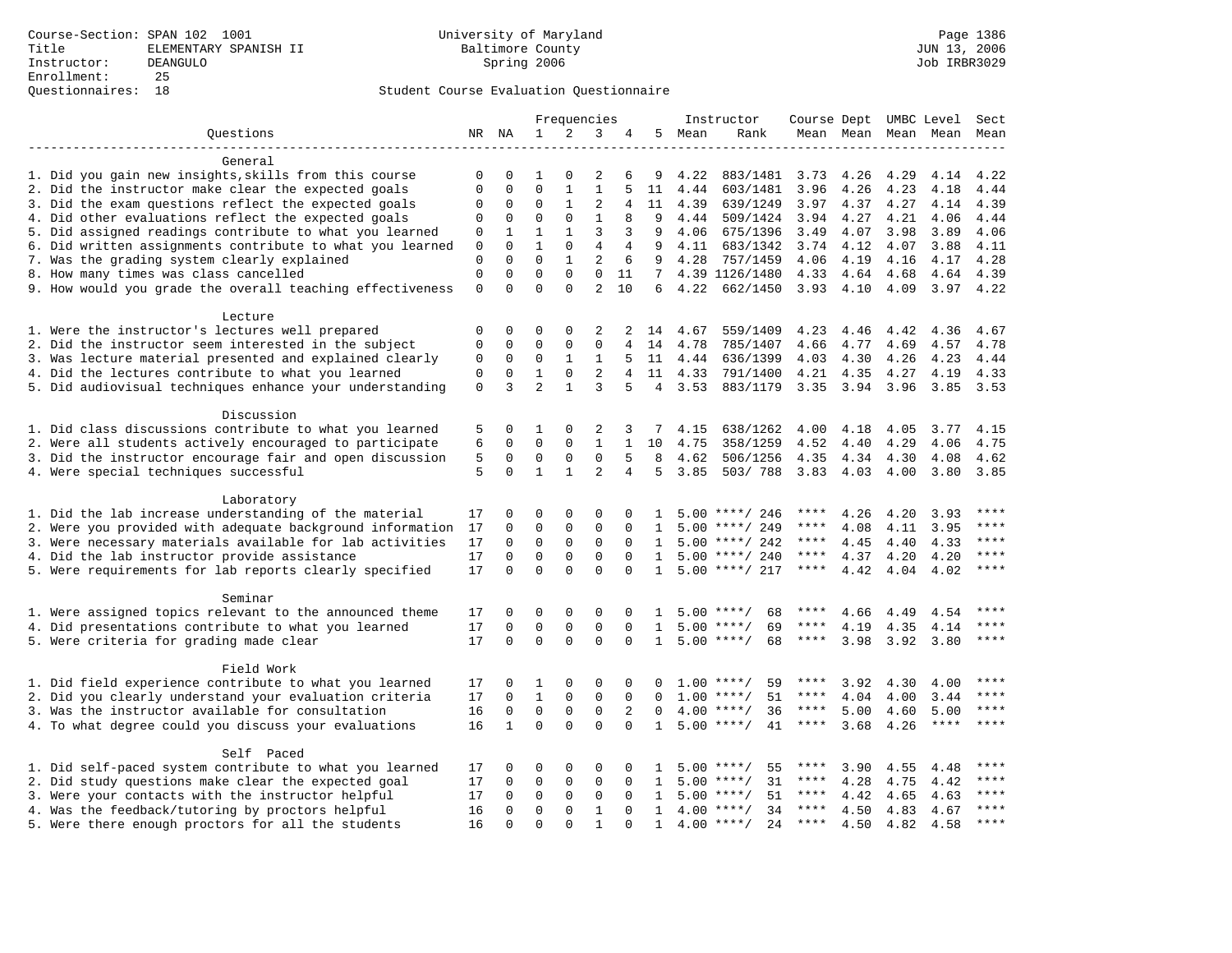| Course-Section: SPAN 102 1001 |                       | University of Maryland                  | Page 1386    |
|-------------------------------|-----------------------|-----------------------------------------|--------------|
| Title                         | ELEMENTARY SPANISH II | Baltimore County                        | JUN 13, 2006 |
| Instructor:                   | DEANGULO              | Spring 2006                             | Job IRBR3029 |
| Enrollment:                   | 25                    |                                         |              |
| Ouestionnaires: 18            |                       | Student Course Evaluation Questionnaire |              |

| Credits Earned |   | Cum. GPA      |          | Expected Grades |          | Reasons                |        | Type                        |    | Majors                            |  |
|----------------|---|---------------|----------|-----------------|----------|------------------------|--------|-----------------------------|----|-----------------------------------|--|
| $00 - 27$      |   | $0.00 - 0.99$ | $\Omega$ | Α               |          | Required for Majors 12 |        | Graduate                    | 0  | Major                             |  |
| $28 - 55$      |   | $1.00 - 1.99$ | $\Omega$ | B               | 12       |                        |        |                             |    |                                   |  |
| $56 - 83$      | 4 | $2.00 - 2.99$ |          | C               | 2        | General                |        | Under-grad                  | 18 | Non-major                         |  |
| $84 - 150$     | 6 | $3.00 - 3.49$ | 4        | D               | $\Omega$ |                        |        |                             |    |                                   |  |
| Grad.          |   | $3.50 - 4.00$ | 6        | F               | $\Omega$ | Electives              |        |                             |    | #### - Means there are not enough |  |
|                |   |               |          | Ρ               | 0        |                        |        | responses to be significant |    |                                   |  |
|                |   |               |          |                 | $\Omega$ | Other                  | $\sim$ |                             |    |                                   |  |
|                |   |               |          |                 | $\Omega$ |                        |        |                             |    |                                   |  |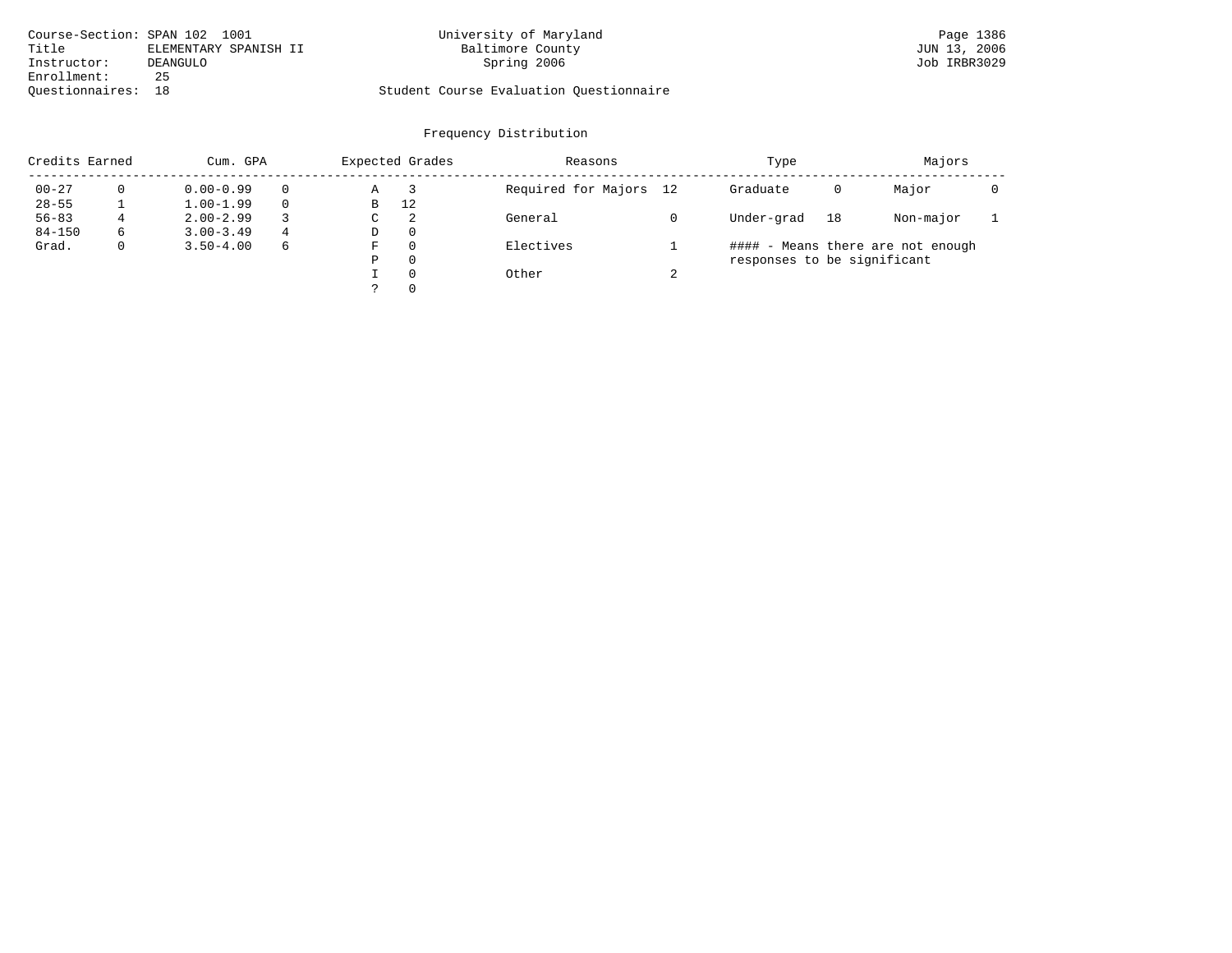|                                                           |              |              |                |              | Frequencies    |              |                |      | Instructor         | Course Dept UMBC Level |                |      |                          | Sect        |
|-----------------------------------------------------------|--------------|--------------|----------------|--------------|----------------|--------------|----------------|------|--------------------|------------------------|----------------|------|--------------------------|-------------|
| Ouestions                                                 |              | NR NA        | $\mathbf{1}$   | 2            | 3              | 4            | 5              | Mean | Rank               |                        |                |      | Mean Mean Mean Mean Mean |             |
|                                                           |              |              |                |              |                |              |                |      |                    |                        |                |      |                          |             |
| General                                                   |              |              |                |              |                |              |                |      |                    |                        |                |      |                          |             |
| 1. Did you gain new insights, skills from this course     | $\Omega$     |              | 1              |              | 4              |              |                |      | 3.84 1199/1481     | 4.07                   | 4.26           | 4.29 | 4.14                     | 3.84        |
| 2. Did the instructor make clear the expected goals       | 0            | 0            | $\mathbf{1}$   | 1            | $\overline{4}$ | 10           | 3              |      | 3.68 1242/1481     | 4.02                   | 4.26           | 4.23 | 4.18                     | 3.68        |
| 3. Did the exam questions reflect the expected goals      | 0            | $\mathbf 0$  | $\mathbf 0$    | 3            | $\mathbf 0$    | 8            |                |      | 4.11 854/1249      | 3.99                   | 4.37           | 4.27 | 4.14                     | 4.11        |
| 4. Did other evaluations reflect the expected goals       |              |              | $\Omega$       | $\Omega$     | 6              |              |                |      | 3.94 1035/1424     | 4.00                   | 4.27           | 4.21 | 4.06                     | 3.94        |
| 5. Did assigned readings contribute to what you learned   | 0            | 3            | $\overline{a}$ | $\Omega$     | $\overline{4}$ |              | 5              |      | 3.69 972/1396      | 3.66                   | 4.07           | 3.98 | 3.89                     | 3.69        |
| 6. Did written assignments contribute to what you learned | $\mathbf{1}$ | $\Omega$     | $\Omega$       | $\mathbf{1}$ | 6              | 4            | 7              | 3.94 | 832/1342           | 3.88                   | 4.12           | 4.07 | 3.88                     | 3.94        |
| 7. Was the grading system clearly explained               | $\mathbf 0$  | $\Omega$     | $\Omega$       |              | $\overline{4}$ |              | 9              | 4.16 | 863/1459           | 4.28                   | 4.19           | 4.16 | 4.17                     | 4.16        |
| 8. How many times was class cancelled                     | $\Omega$     | $\Omega$     | $\Omega$       | $\Omega$     | $\Omega$       | $\Omega$     | 19             | 5.00 | 1/1480             | 4.76                   | 4.64           | 4.68 | 4.64                     | 5.00        |
| 9. How would you grade the overall teaching effectiveness | $\Omega$     | $\mathbf{1}$ | $\cap$         | $\Omega$     | 10             | 8            | $\Omega$       |      | 3.44 1249/1450     |                        | $3.99$ 4.10    | 4.09 | 3.97 3.44                |             |
| Lecture                                                   |              |              |                |              |                |              |                |      |                    |                        |                |      |                          |             |
| 1. Were the instructor's lectures well prepared           | 0            | $\Omega$     | 0              | $\mathbf 0$  | 6              |              | 5              |      | 3.95 1191/1409     | 4.25                   | 4.46           | 4.42 | 4.36                     | 3.95        |
| 2. Did the instructor seem interested in the subject      | 0            | $\mathbf 0$  | $\mathbf{1}$   | 1            | 0              |              | 10             |      | 4.26 1253/1407     | 4.60                   | 4.77           | 4.69 | 4.57                     | 4.26        |
| 3. Was lecture material presented and explained clearly   | $\mathbf 0$  | $\Omega$     | $\Omega$       | $\mathbf{1}$ | 9              | 5            |                |      | 4 3.63 1206/1399   | 4.13                   | 4.30           | 4.26 | 4.23                     | 3.63        |
| 4. Did the lectures contribute to what you learned        | $\mathbf 0$  | $\Omega$     | $\overline{a}$ | $\mathbf{1}$ | $\overline{2}$ |              | ნ.             |      | 3.79 1130/1400     | 4.18                   | 4.35           | 4.27 | 4.19                     | 3.79        |
| 5. Did audiovisual techniques enhance your understanding  | $\Omega$     |              | $\overline{2}$ | $\Omega$     | $\mathsf{R}$   |              | $2^{\circ}$    |      | 3.33 972/1179      |                        | 3.38 3.94 3.96 |      |                          | 3.85 3.33   |
|                                                           |              |              |                |              |                |              |                |      |                    |                        |                |      |                          |             |
| Discussion                                                |              |              |                |              |                |              |                |      |                    |                        |                |      |                          |             |
| 1. Did class discussions contribute to what you learned   | 7            | $\Omega$     | 2              | 2            | 3              | 2            | 3              |      | 3.17 1108/1262     | 3.80                   | 4.18           | 4.05 | 3.77                     | 3.17        |
| 2. Were all students actively encouraged to participate   | 7            | $\Omega$     | $\mathbf{1}$   |              | $\mathbf{1}$   |              | 7              | 4.08 | 872/1259           | 4.33                   | 4.40           | 4.29 | 4.06                     | 4.08        |
| 3. Did the instructor encourage fair and open discussion  | 7            | $\Omega$     | $\mathbf 0$    | $\mathbf{1}$ | $\overline{2}$ |              | $\overline{4}$ | 4.00 | 901/1256           | 4.43                   | 4.34           | 4.30 | 4.08                     | 4.00        |
| 4. Were special techniques successful                     | 7            | $\mathbf{1}$ | $\Omega$       | $\Omega$     | $\mathbf{1}$   | 4            | 6              | 4.45 | 197/ 788 4.45 4.03 |                        |                | 4.00 | 3.80 4.45                |             |
| Seminar                                                   |              |              |                |              |                |              |                |      |                    |                        |                |      |                          |             |
| 1. Were assigned topics relevant to the announced theme   | 18           | 0            | $\Omega$       |              | $\Omega$       |              |                |      | $4.00$ ****/<br>68 | ****                   | 4.66           | 4.49 | 4.54                     | ****        |
| 4. Did presentations contribute to what you learned       | 18           | $\Omega$     | $\Omega$       | $\Omega$     | $\mathbf{1}$   | $\Omega$     | $\Omega$       |      | $3.00$ ****/<br>69 | ****                   | 4.19           | 4.35 | 4.14                     | $***$ * * * |
|                                                           |              |              |                |              |                |              |                |      |                    |                        |                |      |                          |             |
| Field Work                                                |              |              |                |              |                |              |                |      |                    |                        |                |      |                          |             |
| 1. Did field experience contribute to what you learned    | 18           | 0            |                | $\Omega$     | $\Omega$       |              |                |      | $1.00$ ****/<br>59 | ****                   | 3.92           | 4.30 | 4.00                     | $***$       |
| 2. Did you clearly understand your evaluation criteria    | 18           | $\mathbf 0$  | $\mathbf{1}$   | $\mathbf{0}$ | $\mathbf 0$    | $\Omega$     | $\Omega$       |      | 51<br>$1.00$ ****/ | ****                   | 4.04           | 4.00 | 3.44                     | $* * * *$   |
| 3. Was the instructor available for consultation          | 18           | $\Omega$     | $\Omega$       | $\Omega$     | $\Omega$       | $\mathbf{1}$ | $\Omega$       |      | $4.00$ ****/<br>36 | $***$ * * *            | 5.00           | 4.60 | 5.00                     | $* * * * *$ |
| Self Paced                                                |              |              |                |              |                |              |                |      |                    |                        |                |      |                          |             |
| 1. Did self-paced system contribute to what you learned   | 18           |              |                |              | $\Omega$       |              |                |      | 55<br>$1.00$ ****/ | ****                   | 3.90           | 4.55 | 4.48                     | ****        |
| 2. Did study questions make clear the expected goal       | 18           | $\Omega$     | $\mathbf{1}$   | $\Omega$     | $\Omega$       | $\Omega$     | $\Omega$       |      | $1.00$ ****/<br>31 | ****                   | 4.28           | 4.75 | 4.42                     | $* * * *$   |
| 3. Were your contacts with the instructor helpful         | 18           | $\Omega$     | $\Omega$       | $\mathbf{1}$ | $\Omega$       | $\Omega$     | $\Omega$       |      | $2.00$ ****/<br>51 | ****                   | 4.42           | 4.65 | 4.63                     | $* * * *$   |

| Credits Earned | Cum. GPA      |          |   | Expected Grades | Reasons                | Type                        |    | Majors                            |  |
|----------------|---------------|----------|---|-----------------|------------------------|-----------------------------|----|-----------------------------------|--|
| $00 - 27$      | $0.00 - 0.99$ |          | A | 3               | Required for Majors 15 | Graduate                    | 0  | Major                             |  |
| $28 - 55$      | $1.00 - 1.99$ | $\Omega$ | B | 13              |                        |                             |    |                                   |  |
| $56 - 83$      | $2.00 - 2.99$ |          | C | 2               | General                | Under-grad                  | 19 | Non-major                         |  |
| $84 - 150$     | $3.00 - 3.49$ | 4        | D | 0               |                        |                             |    |                                   |  |
| Grad.          | $3.50 - 4.00$ | 2        | F | $\Omega$        | Electives              |                             |    | #### - Means there are not enough |  |
|                |               |          | P | $\Omega$        |                        | responses to be significant |    |                                   |  |
|                |               |          |   | $\Omega$        | Other                  |                             |    |                                   |  |
|                |               |          |   |                 |                        |                             |    |                                   |  |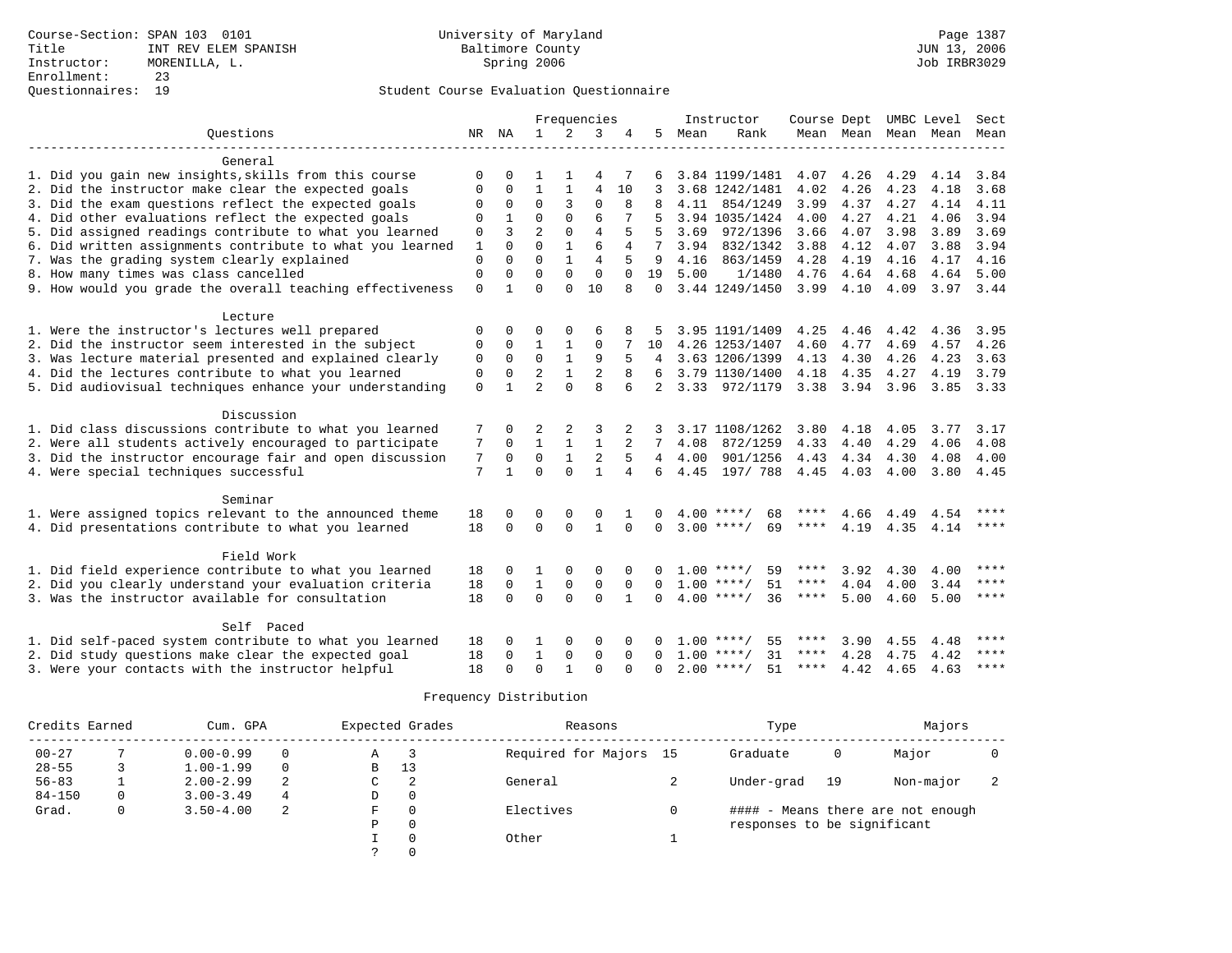|                                                           |                |          |          |                | Frequencies    |   |    |      | Instructor       | Course Dept |           | UMBC Level |      | Sect |
|-----------------------------------------------------------|----------------|----------|----------|----------------|----------------|---|----|------|------------------|-------------|-----------|------------|------|------|
| Ouestions                                                 | NR             | ΝA       |          |                | 3              | 4 | 5. | Mean | Rank             |             | Mean Mean | Mean       | Mean | Mean |
| General                                                   |                |          |          |                |                |   |    |      |                  |             |           |            |      |      |
| 1. Did you gain new insights, skills from this course     |                | $\Omega$ | 0        |                |                |   |    | 4.29 | 792/1481         | 4.07        | 4.26      | 4.29       | 4.14 | 4.29 |
| 2. Did the instructor make clear the expected goals       |                | $\Omega$ | $\Omega$ |                |                |   | 10 | 4.35 | 715/1481         | 4.02        | 4.26      | 4.23       | 4.18 | 4.35 |
| 3. Did the exam questions reflect the expected goals      |                | $\Omega$ | $\Omega$ | 4              | $\mathfrak{D}$ |   | 8  | 3.88 | 988/1249         | 3.99        | 4.37      | 4.27       | 4.14 | 3.88 |
| 4. Did other evaluations reflect the expected goals       |                | $\Omega$ | $\Omega$ | $\overline{2}$ |                | 4 | 8  | 4.06 | 933/1424         | 4.00        | 4.27      | 4.21       | 4.06 | 4.06 |
| 5. Did assigned readings contribute to what you learned   |                |          |          |                | 6              |   |    |      | 3.63 1011/1396   | 3.66        | 4.07      | 3.98       | 3.89 | 3.63 |
| 6. Did written assignments contribute to what you learned | $\mathbf{1}$   | $\Omega$ | U        |                |                |   | 6  | 3.82 | 941/1342         | 3.88        | 4.12      | 4.07       | 3.88 | 3.82 |
| 7. Was the grading system clearly explained               |                | $\Omega$ | U        | $\Omega$       |                |   | 10 | 4.41 | 595/1459         | 4.28        | 4.19      | 4.16       | 4.17 | 4.41 |
| 8. How many times was class cancelled                     |                | $\Omega$ | $\Omega$ | $\Omega$       | <sup>0</sup>   | 8 | 9  |      | 4.53 1034/1480   | 4.76        | 4.64      | 4.68       | 4.64 | 4.53 |
| 9. How would you grade the overall teaching effectiveness | ζ              | $\cap$   |          | $\cap$         | U              |   | 8  | 4.53 | 311/1450         | 3.99        | 4.10      | 4.09       | 3.97 | 4.53 |
| Lecture                                                   |                |          |          |                |                |   |    |      |                  |             |           |            |      |      |
| 1. Were the instructor's lectures well prepared           |                |          |          |                |                |   | 10 | 4.56 | 693/1409         | 4.25        | 4.46      | 4.42       | 4.36 | 4.56 |
| 2. Did the instructor seem interested in the subject      | 2              | $\Omega$ | $\Omega$ | $\Omega$       | $\Omega$       |   | 15 | 4.94 | 350/1407         | 4.60        | 4.77      | 4.69       | 4.57 | 4.94 |
| 3. Was lecture material presented and explained clearly   | 2              | $\Omega$ | 0        |                | <sup>0</sup>   |   | 12 | 4.63 | 431/1399         | 4.13        | 4.30      | 4.26       | 4.23 | 4.63 |
| 4. Did the lectures contribute to what you learned        | 2              | 0        | $\Omega$ |                |                |   | 11 | 4.56 | 531/1400         | 4.18        | 4.35      | 4.27       | 4.19 | 4.56 |
| 5. Did audiovisual techniques enhance your understanding  | $\overline{2}$ |          |          | $\mathcal{D}$  | ς              |   | ર  | 3.42 | 939/1179         | 3.38        | 3.94      | 3.96       | 3.85 | 3.42 |
| Discussion                                                |                |          |          |                |                |   |    |      |                  |             |           |            |      |      |
| 1. Did class discussions contribute to what you learned   | 11             | $\Omega$ | 0        | $\Omega$       |                |   |    | 4.43 | 418/1262         | 3.80        | 4.18      | 4.05       | 3.77 | 4.43 |
| 2. Were all students actively encouraged to participate   | 11             | $\Omega$ | 0        | $\mathbf 0$    |                |   | 5  | 4.57 | 532/1259         | 4.33        | 4.40      | 4.29       | 4.06 | 4.57 |
| 3. Did the instructor encourage fair and open discussion  | 11             |          | U        | $\Omega$       | <sup>0</sup>   |   |    | 4.86 | 256/1256         | 4.43        | 4.34      | 4.30       | 4.08 | 4.86 |
| 4. Were special techniques successful                     | 11             |          |          |                |                |   |    |      | $4.75$ ****/ 788 | 4.45        | 4.03      | 4.00       | 3.80 | **** |

| Credits Earned |              | Cum. GPA      |          | Expected Grades |          | Reasons                | Type                        |    | Majors                            |  |
|----------------|--------------|---------------|----------|-----------------|----------|------------------------|-----------------------------|----|-----------------------------------|--|
| $00 - 27$      |              | $0.00 - 0.99$ |          | Α               |          | Required for Majors 11 | Graduate                    | 0  | Major                             |  |
| $28 - 55$      |              | $1.00 - 1.99$ | $\Omega$ | В               | 9        |                        |                             |    |                                   |  |
| $56 - 83$      | 2            | $2.00 - 2.99$ |          | C               |          | General                | Under-grad                  | 18 | Non-major                         |  |
| $84 - 150$     | 4            | $3.00 - 3.49$ | 4        | D               | 0        |                        |                             |    |                                   |  |
| Grad.          | $\mathbf{0}$ | $3.50 - 4.00$ | 4        | F               | $\Omega$ | Electives              |                             |    | #### - Means there are not enough |  |
|                |              |               |          | Ρ               | 0        |                        | responses to be significant |    |                                   |  |
|                |              |               |          |                 | $\Omega$ | Other                  |                             |    |                                   |  |
|                |              |               |          |                 |          |                        |                             |    |                                   |  |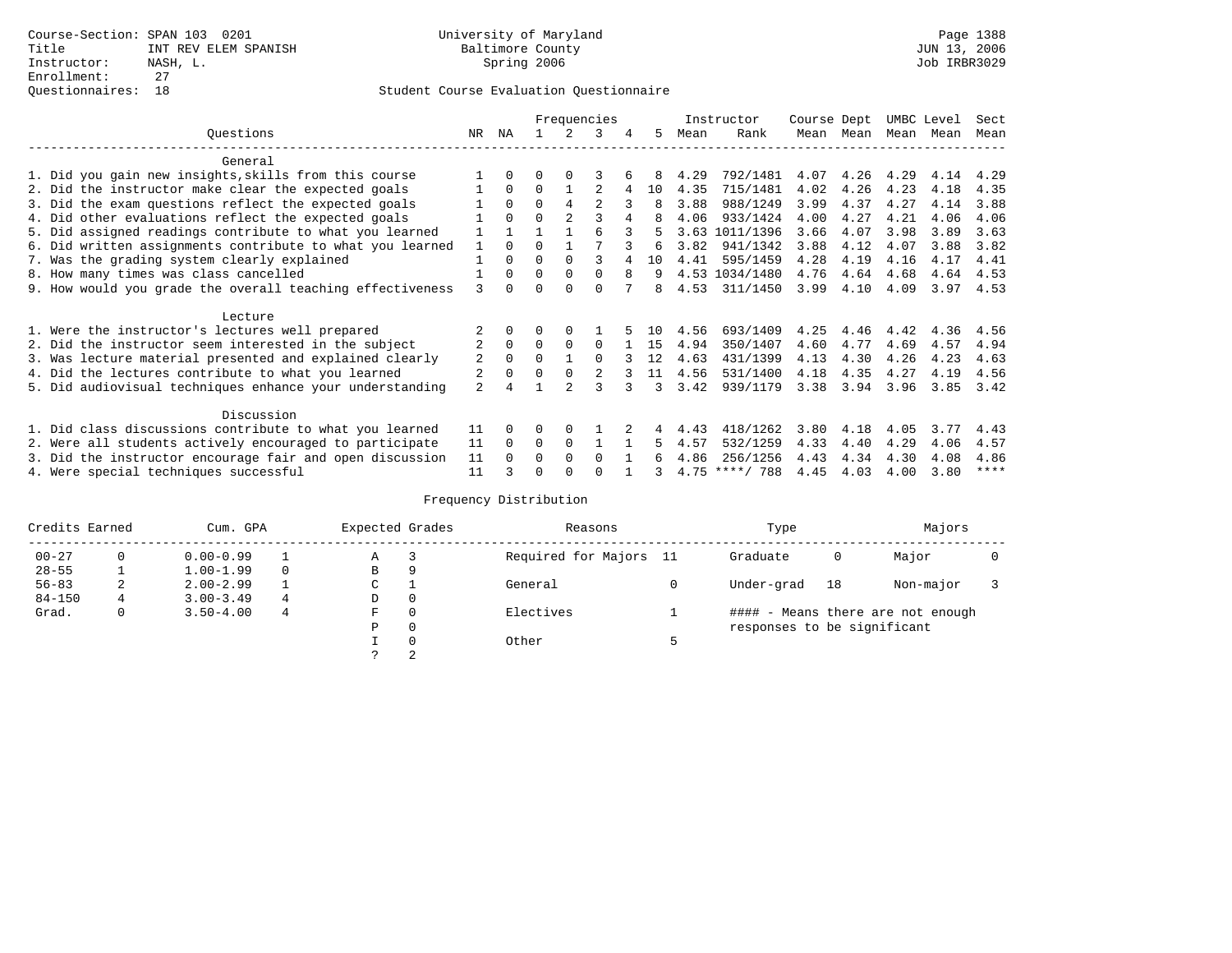|                                                           |                |                |          |              | Frequencies |                |     |      | Instructor     | Course Dept |      | UMBC Level |      | Sect |
|-----------------------------------------------------------|----------------|----------------|----------|--------------|-------------|----------------|-----|------|----------------|-------------|------|------------|------|------|
| Ouestions                                                 | NR.            | ΝA             |          |              | 3           | 4              | 5   | Mean | Rank           | Mean        | Mean | Mean       | Mean | Mean |
| General                                                   |                |                |          |              |             |                |     |      |                |             |      |            |      |      |
| 1. Did you gain new insights, skills from this course     |                | 0              | U        | $\Omega$     |             |                |     | 4.82 | 225/1481       | 4.28        | 4.26 | 4.29       | 4.40 | 4.82 |
| 2. Did the instructor make clear the expected goals       |                | $\Omega$       | $\Omega$ | 0            | 0           |                | 10  | 4.91 | 115/1481       | 4.40        | 4.26 | 4.23       | 4.29 | 4.91 |
| 3. Did the exam questions reflect the expected goals      |                | $\Omega$       | $\Omega$ | $\Omega$     |             |                | q   | 4.73 | 270/1249       | 4.47        | 4.37 | 4.27       | 4.36 | 4.73 |
| 4. Did other evaluations reflect the expected goals       | O              | $\Omega$       | 0        | $\Omega$     |             |                |     | 4.64 | 310/1424       | 4.33        | 4.27 | 4.21       | 4.28 | 4.64 |
| 5. Did assigned readings contribute to what you learned   | 0              |                | 0        |              |             | $\mathfrak{D}$ | 6   | 4.30 | 459/1396       | 3.86        | 4.07 | 3.98       | 3.94 | 4.30 |
| 6. Did written assignments contribute to what you learned | 0              |                | 0        |              |             |                | б.  | 4.30 | 504/1342       | 4.10        | 4.12 | 4.07       | 4.05 | 4.30 |
| 7. Was the grading system clearly explained               | 0              |                | U        |              |             |                | 8   | 4.45 | 535/1459       | 4.29        | 4.19 | 4.16       | 4.17 | 4.45 |
| 8. How many times was class cancelled                     | 0              | 0              | $\Omega$ | $\Omega$     | $\Omega$    |                | 10  | 4.91 | 702/1480       | 4.47        | 4.64 | 4.68       | 4.68 | 4.91 |
| 9. How would you grade the overall teaching effectiveness | $\overline{a}$ |                |          | <sup>n</sup> | U           |                | 8   | 4.89 | 107/1450       | 4.31        | 4.10 | 4.09       | 4.15 | 4.89 |
| Lecture                                                   |                |                |          |              |             |                |     |      |                |             |      |            |      |      |
| 1. Were the instructor's lectures well prepared           |                |                |          |              |             |                | 1 O | 4.82 | 319/1409       | 4.51        | 4.46 | 4.42       | 4.47 | 4.82 |
| 2. Did the instructor seem interested in the subject      |                | $\Omega$       | 0        | 0            | 0           |                | 9   | 4.90 | 500/1407       | 4.74        | 4.77 | 4.69       | 4.78 | 4.90 |
| 3. Was lecture material presented and explained clearly   |                | $\Omega$       | $\Omega$ | $\Omega$     |             | $\Omega$       | 9   | 4.80 | 212/1399       | 4.33        | 4.30 | 4.26       | 4.29 | 4.80 |
| 4. Did the lectures contribute to what you learned        |                | $\Omega$       | $\Omega$ | 0            |             |                | 9   | 4.90 | 146/1400       | 4.55        | 4.35 | 4.27       | 4.34 | 4.90 |
| 5. Did audiovisual techniques enhance your understanding  | $\overline{a}$ |                |          | $\cap$       |             |                |     |      | 3.00 1041/1179 | 3.55        | 3.94 | 3.96       | 4.05 | 3.00 |
| Discussion                                                |                |                |          |              |             |                |     |      |                |             |      |            |      |      |
| 1. Did class discussions contribute to what you learned   | 3              | 0              |          |              |             |                |     | 4.25 | 570/1262       | 4.28        | 4.18 | 4.05       | 4.11 | 4.25 |
| 2. Were all students actively encouraged to participate   | 3              | $\Omega$       |          | $\Omega$     |             | $\Omega$       | 6   | 4.25 | 783/1259       | 4.61        | 4.40 | 4.29       | 4.34 | 4.25 |
| 3. Did the instructor encourage fair and open discussion  | 3              |                |          | $\Omega$     |             |                |     | 4.25 | 773/1256       | 4.43        | 4.34 | 4.30       | 4.28 | 4.25 |
| 4. Were special techniques successful                     | 3              | $\mathfrak{D}$ |          |              |             |                |     | 4.67 | 133/788        | 4.28        | 4.03 | 4.00       | 3.98 | 4.67 |

| Credits Earned |          | Cum. GPA      |   | Expected Grades |          | Reasons             |   | Type                        |    | Majors                            |  |
|----------------|----------|---------------|---|-----------------|----------|---------------------|---|-----------------------------|----|-----------------------------------|--|
| $00 - 27$      | $\Omega$ | $0.00 - 0.99$ |   | А               | 4        | Required for Majors |   | Graduate                    | 0  | Major                             |  |
| $28 - 55$      | ᅩ        | $1.00 - 1.99$ |   | В               | 4        |                     |   |                             |    |                                   |  |
| $56 - 83$      |          | $2.00 - 2.99$ | 2 | $\sim$<br>◡     |          | General             |   | Under-grad                  | 11 | Non-major                         |  |
| $84 - 150$     |          | $3.00 - 3.49$ |   | D               | 0        |                     |   |                             |    |                                   |  |
| Grad.          | 0        | $3.50 - 4.00$ |   | F               | 0        | Electives           | 0 |                             |    | #### - Means there are not enough |  |
|                |          |               |   | Ρ               | 0        |                     |   | responses to be significant |    |                                   |  |
|                |          |               |   |                 | $\Omega$ | Other               | 6 |                             |    |                                   |  |
|                |          |               |   |                 |          |                     |   |                             |    |                                   |  |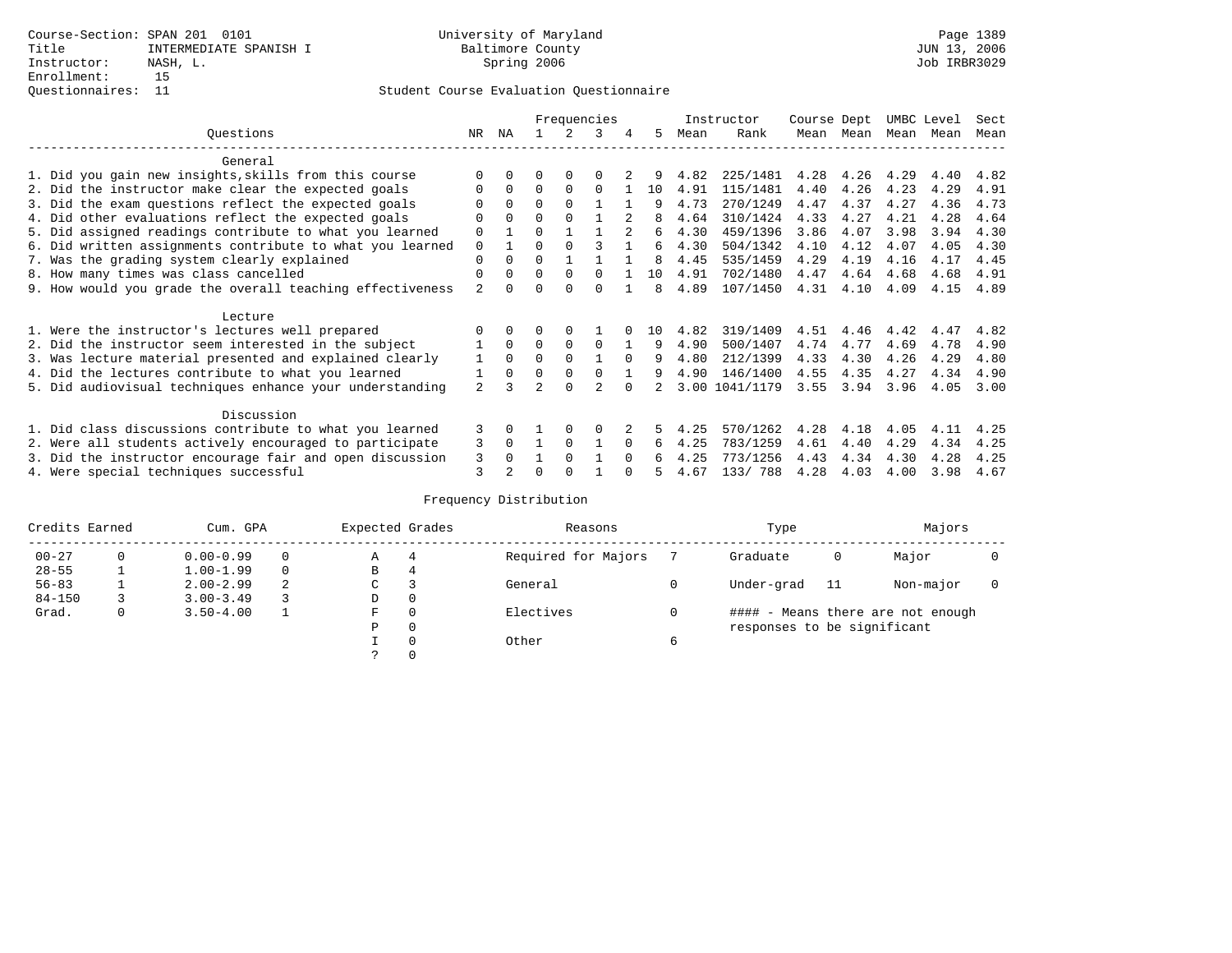|                                                              |                |                |                | Frequencies  |                |                |                |      | Instructor         | Course Dept |                |                | UMBC Level | Sect        |
|--------------------------------------------------------------|----------------|----------------|----------------|--------------|----------------|----------------|----------------|------|--------------------|-------------|----------------|----------------|------------|-------------|
| Ouestions                                                    | NR             | NA             | $\mathbf{1}$   | 2            | 3              |                | 5              | Mean | Rank               |             | Mean Mean Mean |                | Mean       | Mean        |
|                                                              |                |                |                |              |                |                |                |      |                    |             |                |                |            |             |
| General                                                      |                |                |                |              |                |                |                |      |                    |             |                |                |            |             |
| 1. Did you gain new insights, skills from this course        | $\Omega$       |                |                |              |                |                |                |      | 4.06 1031/1481     | 4.28        | 4.26           | 4.29           | 4.40       | 4.06        |
| 2. Did the instructor make clear the expected goals          | O              | $\Omega$       | $\Omega$       |              | 4              |                |                |      | 3.94 1082/1481     | 4.40        | 4.26           | 4.23           | 4.29       | 3.94        |
| 3. Did the exam questions reflect the expected goals         |                | $\Omega$       | $\Omega$       |              | $\mathfrak{D}$ |                |                | 3.94 | 953/1249           | 4.47        | 4.37           | 4.27           | 4.36       | 3.94        |
| 4. Did other evaluations reflect the expected goals          | $\Omega$       |                | $\Omega$       |              |                |                |                | 4.00 | 959/1424           | 4.33        | 4.27           | 4.21           | 4.28       | 4.00        |
| 5. Did assigned readings contribute to what you learned      | $\mathbf 0$    | $\Omega$       |                |              | ζ              |                |                |      | 3.38 1149/1396     | 3.86        | 4.07           | 3.98           | 3.94       | 3.38        |
| 6. Did written assignments contribute to what you learned    | $\mathbf 0$    | $\Omega$       |                | $\Omega$     | $\overline{2}$ | 8              |                | 4.00 | 755/1342           | 4.10        | 4.12           | 4.07           | 4.05       | 4.00        |
| 7. Was the grading system clearly explained                  | $\Omega$       | $\Omega$       | $\Omega$       | 3            |                | 6              | 6              |      | 3.94 1021/1459     | 4.29        | 4.19           | 4.16           | 4.17       | 3.94        |
| 8. How many times was class cancelled                        | $\mathbf 0$    | $\Omega$       | $\Omega$       | $\Omega$     | $\mathbf{1}$   | 15             | $\Omega$       |      | 3.94 1398/1480     | 4.47        | 4.64           | 4.68           | 4.68       | 3.94        |
| 9. How would you grade the overall teaching effectiveness    | $\overline{2}$ | $\cap$         | $\Omega$       |              | $\overline{2}$ | $\mathsf{R}$   | 3              |      | 3.93 945/1450      |             | 4.31 4.10      | 4.09           | 4.15       | 3.93        |
| Lecture                                                      |                |                |                |              |                |                |                |      |                    |             |                |                |            |             |
| 1. Were the instructor's lectures well prepared              | 2              | $\Omega$       | ∩              | $\Omega$     |                |                |                | 4.43 | 865/1409           | 4.51        | 4.46           | 4.42           | 4.47       | 4.43        |
| 2. Did the instructor seem interested in the subject         | 2              | $\Omega$       | $\Omega$       |              | $\Omega$       |                | 11             | 4.64 | 986/1407           | 4.74        | 4.77           | 4.69           | 4.78       | 4.64        |
| 3. Was lecture material presented and explained clearly      | 2              | $\Omega$       | $\Omega$       | $\mathbf{1}$ | $\mathbf{1}$   | 9              | 3              |      | 4.00 1002/1399     | 4.33        | 4.30           | 4.26           | 4.29       | 4.00        |
| 4. Did the lectures contribute to what you learned           | $\overline{2}$ | $\Omega$       | $\Omega$       | $\mathbf{1}$ | $\overline{2}$ |                |                | 4.21 | 898/1400           | 4.55        | 4.35           | 4.27           | 4.34       | 4.21        |
| 5. Did audiovisual techniques enhance your understanding     | 2              |                | $\mathfrak{D}$ | $\Omega$     | ζ              |                | 2              | 3.46 | 914/1179           | 3.55        | 3.94           | 3.96           | 4.05 3.46  |             |
|                                                              |                |                |                |              |                |                |                |      |                    |             |                |                |            |             |
| Discussion                                                   |                |                |                |              |                |                |                |      |                    |             |                |                |            |             |
| 1. Did class discussions contribute to what you learned      |                |                | ∩              |              |                |                |                | 4.33 | 507/1262           | 4.28        | 4.18           | 4.05           | 4.11       | 4.33        |
| 2. Were all students actively encouraged to participate      | 7              | $\Omega$       | $\Omega$       | $\Omega$     | $\Omega$       | 3              | 6              | 4.67 | 451/1259           | 4.61        | 4.40           | 4.29           | 4.34       | 4.67        |
| 3. Did the instructor encourage fair and open discussion     | 7              | $\Omega$       | $\Omega$       | $\Omega$     | $\mathbf{1}$   | $\overline{2}$ | 6              | 4.56 | 543/1256           | 4.43        | 4.34           | 4.30           | 4.28       | 4.56        |
| 4. Were special techniques successful                        | 7              | $\mathfrak{D}$ | $\Omega$       | $\cap$       | $\mathbf{1}$   | $\mathfrak{D}$ | $\overline{4}$ | 4.43 | 209/788            | 4.28        | 4.03           | 4.00           | 3.98       | 4.43        |
| Laboratory                                                   |                |                |                |              |                |                |                |      |                    |             |                |                |            |             |
| 2. Were you provided with adequate background information 15 |                | $\Omega$       | $\Omega$       | $\Omega$     |                |                | $\Omega$       |      | $3.00$ ****/ 249   | ****        |                | 4.08 4.11 4.32 |            | $* * * *$   |
|                                                              |                |                |                |              |                |                |                |      |                    |             |                |                |            |             |
| Field Work                                                   |                |                |                |              |                |                |                |      |                    |             |                |                |            |             |
| 1. Did field experience contribute to what you learned       | 15             |                | 0              |              | $\Omega$       |                |                |      | $4.00$ ****/<br>59 | ****        | 3.92           | 4.30           | 4.67       | ****        |
| 2. Did you clearly understand your evaluation criteria       | 15             | $\Omega$       | $\mathbf{1}$   | $\Omega$     | $\Omega$       | $\Omega$       | $\Omega$       |      | $1.00$ ****/<br>51 | ****        | 4.04           | 4.00           | 4.07       | $***$ * * * |
| Self Paced                                                   |                |                |                |              |                |                |                |      |                    |             |                |                |            |             |
| 1. Did self-paced system contribute to what you learned      | 15             |                | $\Omega$       | $\Omega$     |                | $\Omega$       | 0              |      | $3.00$ ****/<br>55 | ****        | 3.90           | 4.55           | 4.44       | ****        |
|                                                              |                |                |                |              |                |                |                |      |                    |             |                |                |            |             |

| Credits Earned |          | Cum. GPA      |          | Expected Grades |              | Reasons                | Type                        |    | Majors                            |  |
|----------------|----------|---------------|----------|-----------------|--------------|------------------------|-----------------------------|----|-----------------------------------|--|
| $00 - 27$      |          | $0.00 - 0.99$ | $\Omega$ | Α               | 6            | Required for Majors 10 | Graduate                    | 0  | Major                             |  |
| $28 - 55$      |          | $1.00 - 1.99$ | $\Omega$ | В               | 8            |                        |                             |    |                                   |  |
| $56 - 83$      |          | $2.00 - 2.99$ | -2       | С               |              | General                | Under-grad                  | 16 | Non-major                         |  |
| $84 - 150$     | $\Omega$ | $3.00 - 3.49$ | -2       | D               | $\mathbf{0}$ |                        |                             |    |                                   |  |
| Grad.          | 0        | $3.50 - 4.00$ |          | F               | 0            | Electives              |                             |    | #### - Means there are not enough |  |
|                |          |               |          | Ρ               | 0            |                        | responses to be significant |    |                                   |  |
|                |          |               |          |                 | $\Omega$     | Other                  |                             |    |                                   |  |
|                |          |               |          |                 | $\Omega$     |                        |                             |    |                                   |  |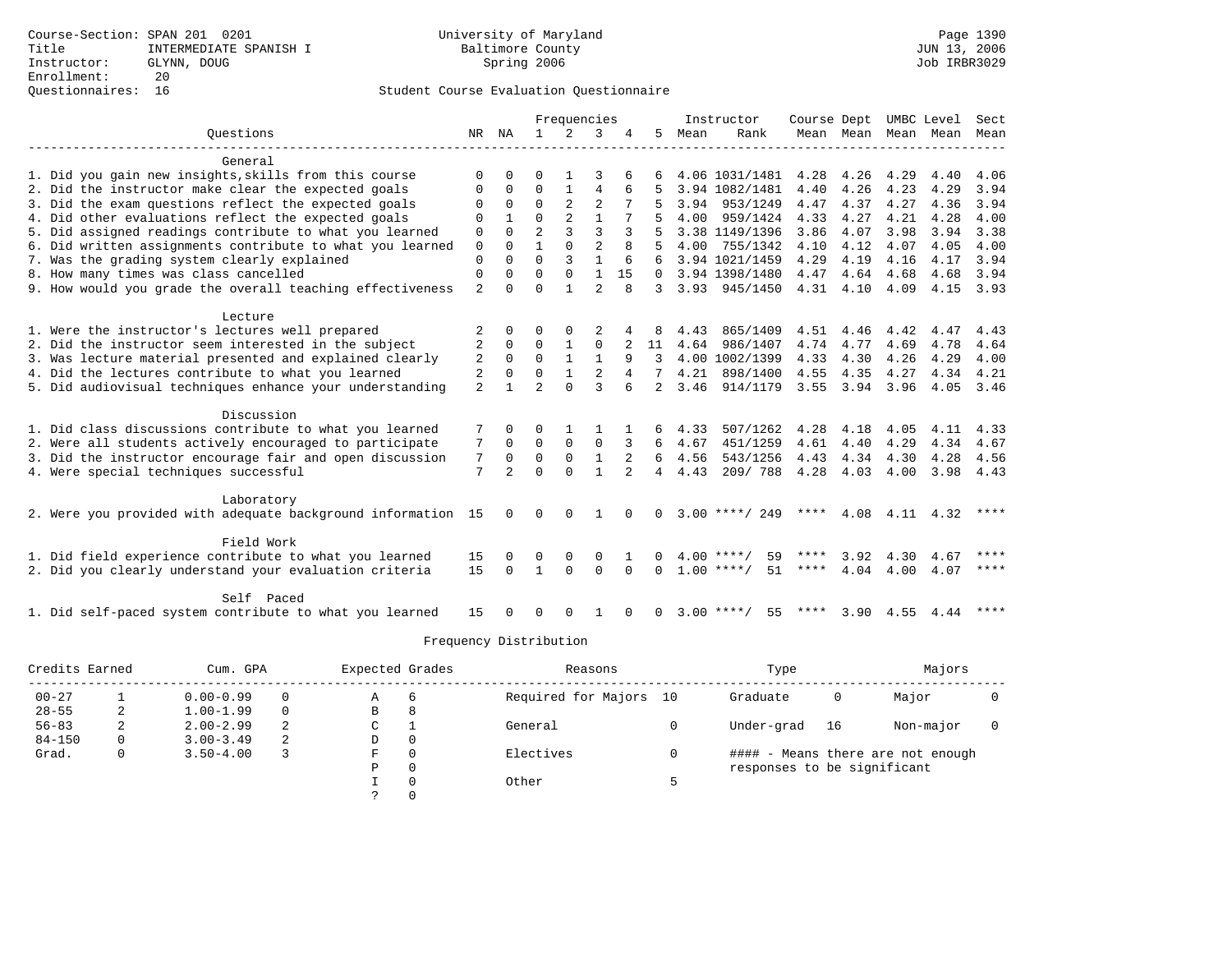|                                                           |                |              |          | Frequencies |          |        |    |      | Instructor | Course Dept |      | UMBC Level |      | Sect |
|-----------------------------------------------------------|----------------|--------------|----------|-------------|----------|--------|----|------|------------|-------------|------|------------|------|------|
| Ouestions                                                 | NR.            | ΝA           |          |             | 3        | 4      | 5. | Mean | Rank       | Mean        | Mean | Mean       | Mean | Mean |
| General                                                   |                |              |          |             |          |        |    |      |            |             |      |            |      |      |
| 1. Did you gain new insights, skills from this course     | $\Omega$       | $\Omega$     | 0        |             |          |        | 8  | 4.25 | 844/1481   | 4.28        | 4.26 | 4.29       | 4.40 | 4.25 |
| 2. Did the instructor make clear the expected goals       | $\Omega$       | $\Omega$     | $\Omega$ |             |          |        | 10 | 4.38 | 693/1481   | 4.40        | 4.26 | 4.23       | 4.29 | 4.38 |
| 3. Did the exam questions reflect the expected goals      |                | $\Omega$     | $\Omega$ | $\Omega$    |          | 6      | q  | 4.50 | 498/1249   | 4.47        | 4.37 | 4.27       | 4.36 | 4.50 |
| 4. Did other evaluations reflect the expected goals       | $\Omega$       | $\Omega$     | $\Omega$ |             |          |        | б. | 4.06 | 928/1424   | 4.33        | 4.27 | 4.21       | 4.28 | 4.06 |
| 5. Did assigned readings contribute to what you learned   | $\mathbf 0$    |              |          |             |          |        | 4  | 3.54 | 1065/1396  | 3.86        | 4.07 | 3.98       | 3.94 | 3.54 |
| 6. Did written assignments contribute to what you learned | $\mathbf 0$    |              | $\Omega$ |             |          |        | 6  | 3.81 | 948/1342   | 4.10        | 4.12 | 4.07       | 4.05 | 3.81 |
| 7. Was the grading system clearly explained               | $\mathbf 0$    |              | $\Omega$ |             |          |        | q  | 4.25 | 775/1459   | 4.29        | 4.19 | 4.16       | 4.17 | 4.25 |
| 8. How many times was class cancelled                     | 0              | $\Omega$     | $\Omega$ | $\Omega$    | $\Omega$ | $\cap$ | 16 | 5.00 | 1/1480     | 4.47        | 4.64 | 4.68       | 4.68 | 5.00 |
| 9. How would you grade the overall teaching effectiveness | $\overline{4}$ | <sup>n</sup> | $\Omega$ | $\cap$      |          | 5      | б. | 4.42 | 459/1450   | 4.31        | 4.10 | 4.09       | 4.15 | 4.42 |
| Lecture                                                   |                |              |          |             |          |        |    |      |            |             |      |            |      |      |
| 1. Were the instructor's lectures well prepared           |                |              |          |             |          |        |    | 4.43 | 865/1409   | 4.51        | 4.46 | 4.42       | 4.47 | 4.43 |
| 2. Did the instructor seem interested in the subject      | $\overline{2}$ | $\Omega$     | $\Omega$ | $\Omega$    | $\Omega$ |        | 13 | 4.93 | 400/1407   | 4.74        | 4.77 | 4.69       | 4.78 | 4.93 |
| 3. Was lecture material presented and explained clearly   | 2              | $\Omega$     | $\Omega$ |             |          | 5      | б. | 4.14 | 929/1399   | 4.33        | 4.30 | 4.26       | 4.29 | 4.14 |
| 4. Did the lectures contribute to what you learned        |                | $\Omega$     | $\Omega$ | $\Omega$    |          |        | 8  | 4.43 | 681/1400   | 4.55        | 4.35 | 4.27       | 4.34 | 4.43 |
| 5. Did audiovisual techniques enhance your understanding  | 3              |              |          |             |          |        | 5  | 3.75 | 793/1179   | 3.55        | 3.94 | 3.96       | 4.05 | 3.75 |
|                                                           |                |              |          |             |          |        |    |      |            |             |      |            |      |      |
| Discussion                                                |                |              |          |             |          |        |    |      |            |             |      |            |      |      |
| 1. Did class discussions contribute to what you learned   | 10             | $\Omega$     |          | $\Omega$    | $\Omega$ |        |    | 4.33 | 507/1262   | 4.28        | 4.18 | 4.05       | 4.11 | 4.33 |
| 2. Were all students actively encouraged to participate   | 10             | $\Omega$     | $\Omega$ | $\Omega$    | $\Omega$ |        | 4  | 4.67 | 451/1259   | 4.61        | 4.40 | 4.29       | 4.34 | 4.67 |
| 3. Did the instructor encourage fair and open discussion  | 10             | $\Omega$     | 0        | $\Omega$    |          |        |    | 4.17 | 826/1256   | 4.43        | 4.34 | 4.30       | 4.28 | 4.17 |
| 4. Were special techniques successful                     | 10             |              |          |             |          |        |    | 4.33 | 254/788    | 4.28        | 4.03 | 4.00       | 3.98 | 4.33 |

| Credits Earned |              | Cum. GPA      |          | Expected Grades |          | Reasons                | Type                        |    | Majors                            |  |
|----------------|--------------|---------------|----------|-----------------|----------|------------------------|-----------------------------|----|-----------------------------------|--|
| $00 - 27$      |              | $0.00 - 0.99$ |          | Α               |          | Required for Majors 12 | Graduate                    | 0  | Major                             |  |
| $28 - 55$      | 0            | $1.00 - 1.99$ | $\Omega$ | В               | 8        |                        |                             |    |                                   |  |
| $56 - 83$      |              | $2.00 - 2.99$ |          | C.              | 5        | General                | Under-grad                  | 16 | Non-major                         |  |
| $84 - 150$     | 6            | $3.00 - 3.49$ | 9        | D               | 0        |                        |                             |    |                                   |  |
| Grad.          | $\mathbf{0}$ | $3.50 - 4.00$ | -2       | F               | $\Omega$ | Electives              |                             |    | #### - Means there are not enough |  |
|                |              |               |          | Ρ               | 0        |                        | responses to be significant |    |                                   |  |
|                |              |               |          |                 | $\Omega$ | Other                  |                             |    |                                   |  |
|                |              |               |          |                 |          |                        |                             |    |                                   |  |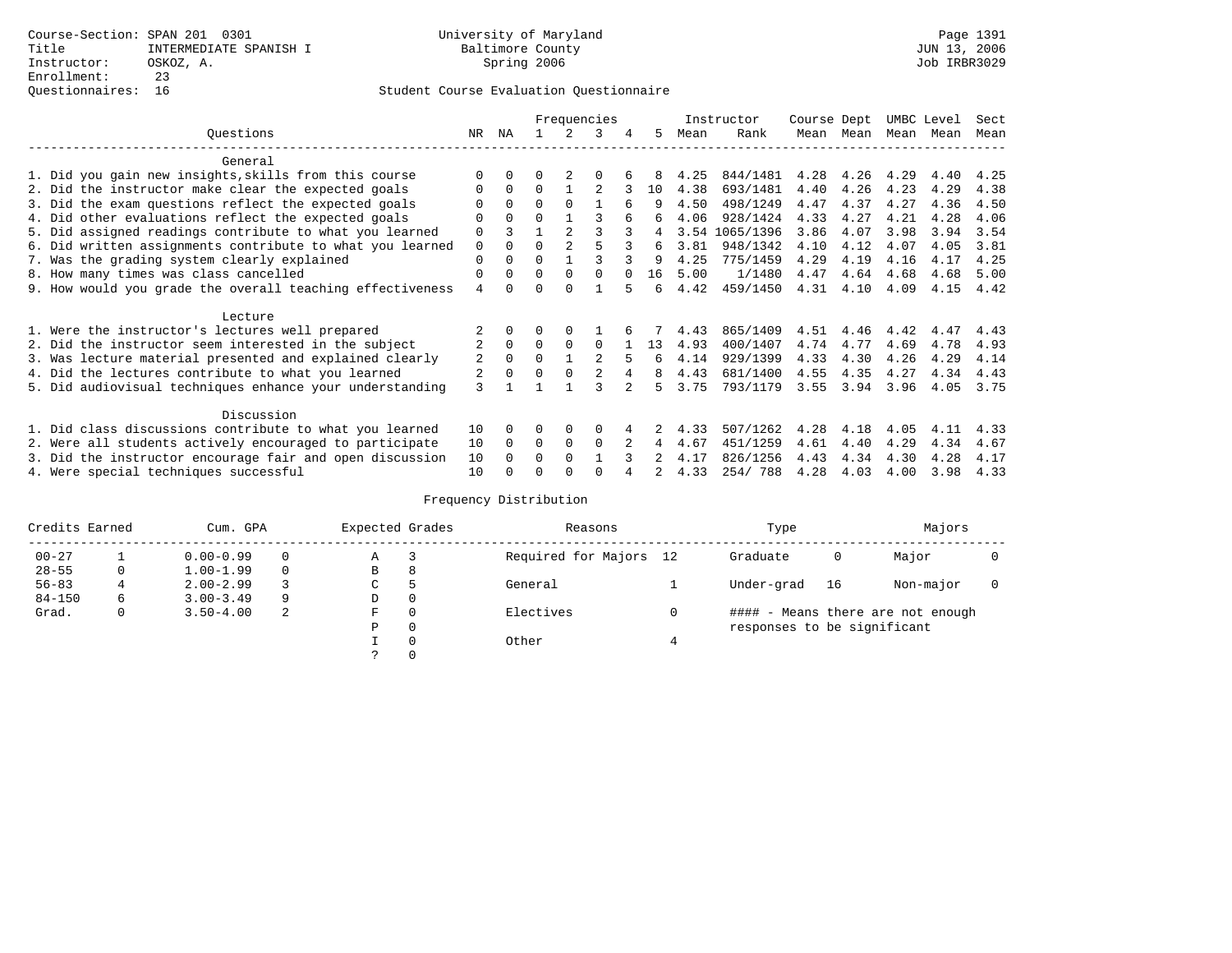|                                                           |     |          |          |                | Frequencies   |         |    |      | Instructor | Course Dept |      | UMBC Level |      | Sect |
|-----------------------------------------------------------|-----|----------|----------|----------------|---------------|---------|----|------|------------|-------------|------|------------|------|------|
| Ouestions                                                 | NR. | ΝA       |          |                | 3             | 4       | 5  | Mean | Rank       | Mean        | Mean | Mean       | Mean | Mean |
| General                                                   |     |          |          |                |               |         |    |      |            |             |      |            |      |      |
| 1. Did you gain new insights, skills from this course     |     | 0        | U        | $\Omega$       |               |         | 15 | 4.74 | 316/1481   | 4.28        | 4.26 | 4.29       | 4.40 | 4.74 |
| 2. Did the instructor make clear the expected goals       |     | $\Omega$ | $\Omega$ |                |               |         | 14 | 4.53 | 493/1481   | 4.40        | 4.26 | 4.23       | 4.29 | 4.53 |
| 3. Did the exam questions reflect the expected goals      |     | $\Omega$ | $\Omega$ | $\Omega$       |               |         | 12 | 4.53 | 479/1249   | 4.47        | 4.37 | 4.27       | 4.36 | 4.53 |
| 4. Did other evaluations reflect the expected goals       | O   | $\Omega$ | 0        |                |               |         | 11 | 4.32 | 671/1424   | 4.33        | 4.27 | 4.21       | 4.28 | 4.32 |
| 5. Did assigned readings contribute to what you learned   | 0   | $\Omega$ |          | $\mathfrak{D}$ |               |         |    | 3.74 | 934/1396   | 3.86        | 4.07 | 3.98       | 3.94 | 3.74 |
| 6. Did written assignments contribute to what you learned | 0   | $\Omega$ | U        |                |               |         | 12 | 4.37 | 444/1342   | 4.10        | 4.12 | 4.07       | 4.05 | 4.37 |
| 7. Was the grading system clearly explained               | 0   | 0        |          | <sup>0</sup>   |               |         | 13 | 4.32 | 719/1459   | 4.29        | 4.19 | 4.16       | 4.17 | 4.32 |
| 8. How many times was class cancelled                     | 0   | $\Omega$ | 0        | $\Omega$       | $\Omega$      |         | 12 | 4.63 | 974/1480   | 4.47        | 4.64 | 4.68       | 4.68 | 4.63 |
| 9. How would you grade the overall teaching effectiveness |     |          |          | <sup>n</sup>   |               |         | 13 | 4.67 | 217/1450   | 4.31        | 4.10 | 4.09       | 4.15 | 4.67 |
| Lecture                                                   |     |          |          |                |               |         |    |      |            |             |      |            |      |      |
| 1. Were the instructor's lectures well prepared           |     |          |          |                |               |         | 14 | 4.72 | 466/1409   | 4.51        | 4.46 | 4.42       | 4.47 | 4.72 |
| 2. Did the instructor seem interested in the subject      |     | $\Omega$ | 0        | 0              | $\Omega$      |         | 16 | 4.89 | 545/1407   | 4.74        | 4.77 | 4.69       | 4.78 | 4.89 |
| 3. Was lecture material presented and explained clearly   |     | $\Omega$ | U        | $\Omega$       | $\mathcal{L}$ |         | 14 | 4.67 | 376/1399   | 4.33        | 4.30 | 4.26       | 4.29 | 4.67 |
| 4. Did the lectures contribute to what you learned        |     | $\Omega$ | 0        | $\Omega$       |               |         | 16 | 4.78 | 287/1400   | 4.55        | 4.35 | 4.27       | 4.34 | 4.78 |
| 5. Did audiovisual techniques enhance your understanding  |     | q        |          |                |               |         |    | 2.89 | 1089/1179  | 3.55        | 3.94 | 3.96       | 4.05 | 2.89 |
| Discussion                                                |     |          |          |                |               |         |    |      |            |             |      |            |      |      |
| 1. Did class discussions contribute to what you learned   |     | $\Omega$ | 0        | $\Omega$       |               |         |    | 4.42 | 427/1262   | 4.28        | 4.18 | 4.05       | 4.11 | 4.42 |
| 2. Were all students actively encouraged to participate   |     | $\Omega$ | 0        | $\Omega$       |               |         | 10 | 4.75 | 358/1259   | 4.61        | 4.40 | 4.29       | 4.34 | 4.75 |
| 3. Did the instructor encourage fair and open discussion  | 7   | $\Omega$ |          | $\Omega$       |               | $2^{1}$ | 9  | 4.67 | 457/1256   | 4.43        | 4.34 | 4.30       | 4.28 | 4.67 |
| 4. Were special techniques successful                     | 7   |          |          |                |               |         |    | 4.00 | 394/788    | 4.28        | 4.03 | 4.00       | 3.98 | 4.00 |

| Credits Earned |   | Cum. GPA      |   |               | Expected Grades | Reasons                |   | Type                        |    | Majors                            |  |
|----------------|---|---------------|---|---------------|-----------------|------------------------|---|-----------------------------|----|-----------------------------------|--|
| $00 - 27$      | 0 | $0.00 - 0.99$ |   | Α             | 4               | Required for Majors 12 |   | Graduate                    | 0  | Major                             |  |
| $28 - 55$      | 2 | $1.00 - 1.99$ |   | В             | 14              |                        |   |                             |    |                                   |  |
| $56 - 83$      |   | $2.00 - 2.99$ | 6 | $\sim$<br>◡   |                 | General                |   | Under-grad                  | 19 | Non-major                         |  |
| $84 - 150$     | 8 | $3.00 - 3.49$ | 4 | D             | 0               |                        |   |                             |    |                                   |  |
| Grad.          | 0 | $3.50 - 4.00$ | 5 | F             | 0               | Electives              |   |                             |    | #### - Means there are not enough |  |
|                |   |               |   | Ρ             | 0               |                        |   | responses to be significant |    |                                   |  |
|                |   |               |   |               | 0               | Other                  | a |                             |    |                                   |  |
|                |   |               |   | $\mathcal{L}$ |                 |                        |   |                             |    |                                   |  |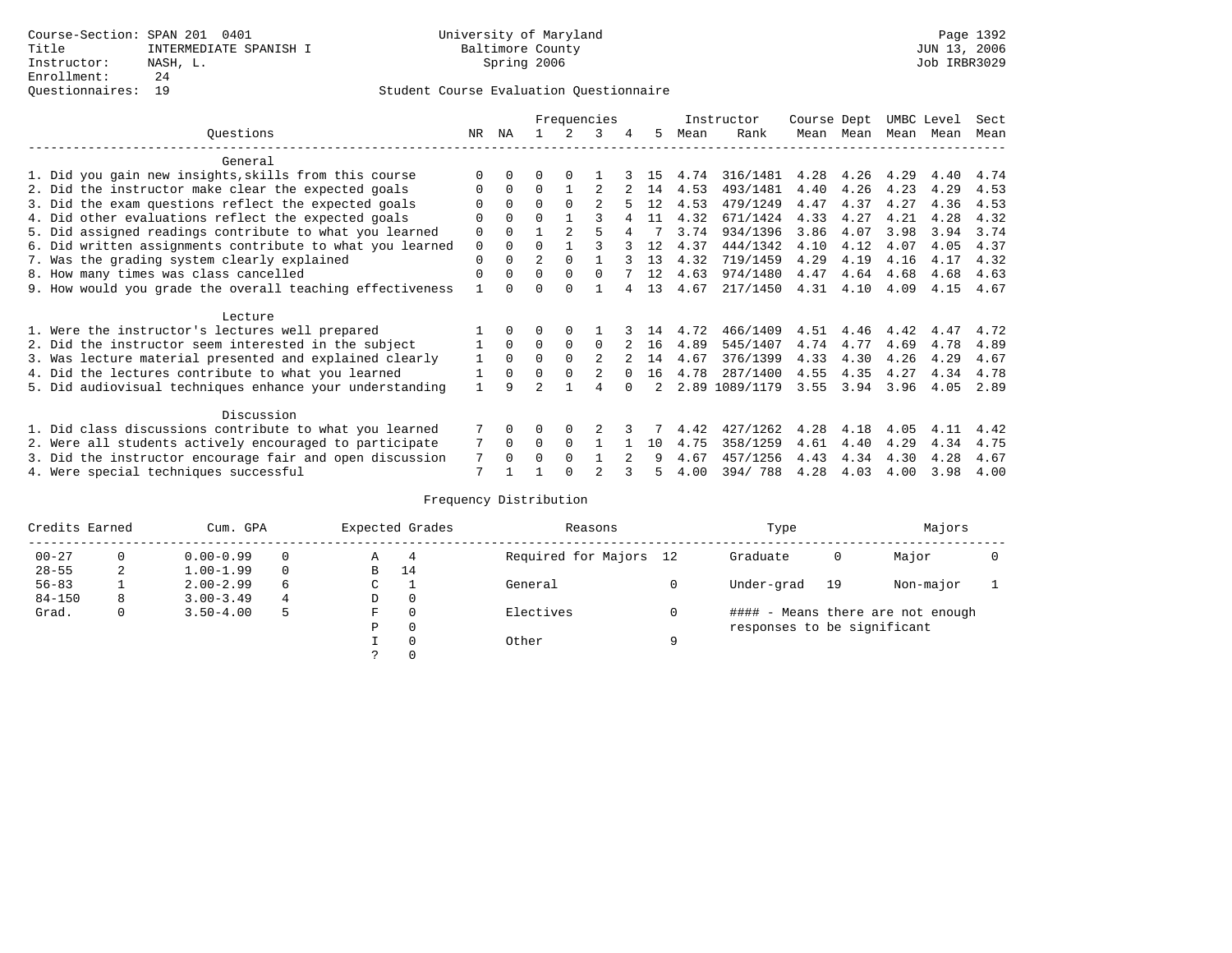|                                                           |     |              |          | Frequencies |                |    |     |      | Instructor     | Course Dept |      | UMBC Level |      | Sect |
|-----------------------------------------------------------|-----|--------------|----------|-------------|----------------|----|-----|------|----------------|-------------|------|------------|------|------|
| Ouestions                                                 | NR. | ΝA           |          |             | 3              |    | 5.  | Mean | Rank           | Mean        | Mean | Mean       | Mean | Mean |
| General                                                   |     |              |          |             |                |    |     |      |                |             |      |            |      |      |
| 1. Did you gain new insights, skills from this course     |     | $\cap$       |          | $\Omega$    |                |    | 8   | 4.24 | 870/1481       | 4.28        | 4.26 | 4.29       | 4.40 | 4.24 |
| 2. Did the instructor make clear the expected goals       | O   | $\Omega$     | $\Omega$ |             | $\Omega$       |    | 9   | 4.41 | 646/1481       | 4.40        | 4.26 | 4.23       | 4.29 | 4.41 |
| 3. Did the exam questions reflect the expected goals      |     | $\Omega$     | $\Omega$ | $\Omega$    | $\Omega$       |    | 10  | 4.59 | 423/1249       | 4.47        | 4.37 | 4.27       | 4.36 | 4.59 |
| 4. Did other evaluations reflect the expected goals       | O   | $\Omega$     | $\Omega$ |             | $\mathfrak{D}$ |    |     | 4.35 | 620/1424       | 4.33        | 4.27 | 4.21       | 4.28 | 4.35 |
| 5. Did assigned readings contribute to what you learned   | 1   | $\Omega$     |          |             |                |    | 8   | 3.94 | 772/1396       | 3.86        | 4.07 | 3.98       | 3.94 | 3.94 |
| 6. Did written assignments contribute to what you learned | 1   |              |          |             |                |    |     | 4.07 | 719/1342       | 4.10        | 4.12 | 4.07       | 4.05 | 4.07 |
| 7. Was the grading system clearly explained               |     | $\Omega$     | $\Omega$ |             |                |    | 10  | 4.38 | 647/1459       | 4.29        | 4.19 | 4.16       | 4.17 | 4.38 |
| 8. How many times was class cancelled                     |     | $\Omega$     | $\Omega$ | $\Omega$    | $\Omega$       | 12 | 3   |      | 4.20 1260/1480 | 4.47        | 4.64 | 4.68       | 4.68 | 4.20 |
| 9. How would you grade the overall teaching effectiveness | 5   | <sup>n</sup> | U        | $\cap$      | $\cap$         |    | 5.  | 4.42 | 459/1450       | 4.31        | 4.10 | 4.09       | 4.15 | 4.42 |
| Lecture                                                   |     |              |          |             |                |    |     |      |                |             |      |            |      |      |
| 1. Were the instructor's lectures well prepared           |     |              |          |             |                |    | 1 N | 4.64 | 588/1409       | 4.51        | 4.46 | 4.42       | 4.47 | 4.64 |
| 2. Did the instructor seem interested in the subject      | 3   | $\Omega$     | $\Omega$ | $\Omega$    | $\Omega$       |    | 12  | 4.86 | 614/1407       | 4.74        | 4.77 | 4.69       | 4.78 | 4.86 |
| 3. Was lecture material presented and explained clearly   | 4   | $\Omega$     |          |             |                |    |     | 4.08 | 976/1399       | 4.33        | 4.30 | 4.26       | 4.29 | 4.08 |
| 4. Did the lectures contribute to what you learned        | 3   | $\Omega$     | $\Omega$ |             |                |    |     | 4.36 | 766/1400       | 4.55        | 4.35 | 4.27       | 4.34 | 4.36 |
| 5. Did audiovisual techniques enhance your understanding  | 3   |              |          |             | $\mathcal{D}$  |    | 6   | 4.00 | 590/1179       | 3.55        | 3.94 | 3.96       | 4.05 | 4.00 |
| Discussion                                                |     |              |          |             |                |    |     |      |                |             |      |            |      |      |
| 1. Did class discussions contribute to what you learned   |     | $\Omega$     |          |             |                |    |     | 3.80 | 862/1262       | 4.28        | 4.18 | 4.05       | 4.11 | 3.80 |
| 2. Were all students actively encouraged to participate   |     | $\Omega$     | $\Omega$ | $\Omega$    | $\Omega$       |    |     | 4.70 | 422/1259       | 4.61        | 4.40 | 4.29       | 4.34 | 4.70 |
| 3. Did the instructor encourage fair and open discussion  | 7   | $\Omega$     | O        | $\Omega$    |                |    |     | 4.40 | 680/1256       | 4.43        | 4.34 | 4.30       | 4.28 | 4.40 |
| 4. Were special techniques successful                     | 7   |              |          |             |                |    |     | 4.40 | 218/ 788       | 4.28        | 4.03 | 4.00       | 3.98 | 4.40 |

| Credits Earned |   | Cum. GPA      |   | Expected Grades |          | Reasons                | Type                        |    | Majors                            |  |
|----------------|---|---------------|---|-----------------|----------|------------------------|-----------------------------|----|-----------------------------------|--|
| $00 - 27$      | 0 | $0.00 - 0.99$ |   | Α               | 4        | Required for Majors 11 | Graduate                    | 0  | Major                             |  |
| $28 - 55$      |   | $1.00 - 1.99$ |   | В               | -5       |                        |                             |    |                                   |  |
| $56 - 83$      | 2 | $2.00 - 2.99$ | 5 | C               | 5        | General                | Under-grad                  | 17 | Non-major                         |  |
| $84 - 150$     | 8 | $3.00 - 3.49$ | 4 | D               | 0        |                        |                             |    |                                   |  |
| Grad.          | 0 | $3.50 - 4.00$ |   | F               | $\Omega$ | Electives              |                             |    | #### - Means there are not enough |  |
|                |   |               |   | Ρ               | 0        |                        | responses to be significant |    |                                   |  |
|                |   |               |   |                 | $\Omega$ | Other                  |                             |    |                                   |  |
|                |   |               |   | っ               |          |                        |                             |    |                                   |  |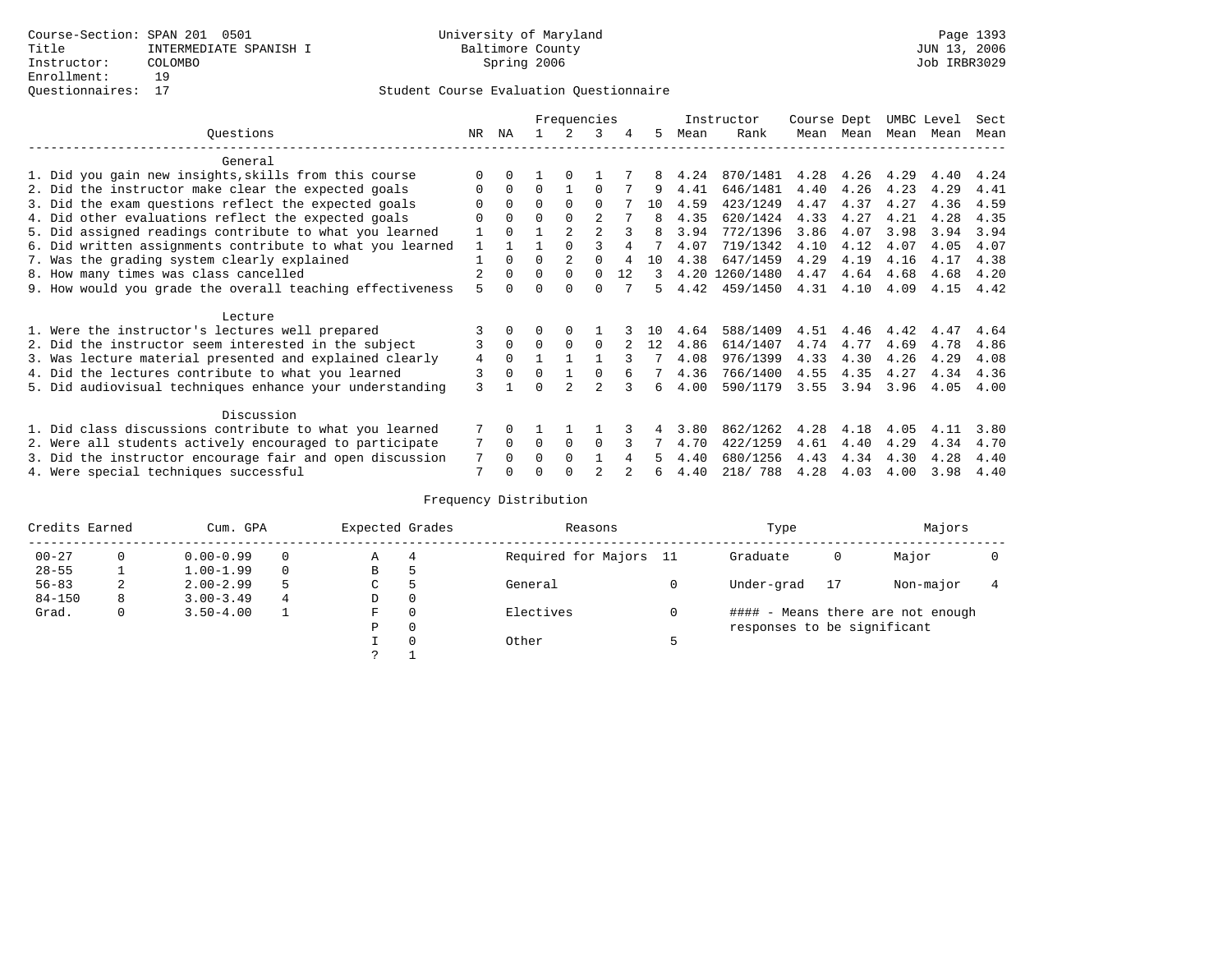## Questionnaires: 17 Student Course Evaluation Questionnaire

|                                                           |             |                |          |              | Frequencies    |          |     |      | Instructor     | Course Dept |      | UMBC Level |      | Sect |
|-----------------------------------------------------------|-------------|----------------|----------|--------------|----------------|----------|-----|------|----------------|-------------|------|------------|------|------|
| Ouestions                                                 | NR          | ΝA             |          |              | 3              | 4        | 5   | Mean | Rank           | Mean        | Mean | Mean       | Mean | Mean |
| General                                                   |             |                |          |              |                |          |     |      |                |             |      |            |      |      |
| 1. Did you gain new insights, skills from this course     |             | 0              | U        | $\Omega$     |                |          | 1 O | 4.63 | 439/1481       | 4.28        | 4.26 | 4.29       | 4.40 | 4.63 |
| 2. Did the instructor make clear the expected goals       | 0           | $\Omega$       | $\Omega$ | $\Omega$     |                |          | 13  | 4.71 | 274/1481       | 4.40        | 4.26 | 4.23       | 4.29 | 4.71 |
| 3. Did the exam questions reflect the expected goals      |             | $\Omega$       | $\Omega$ | $\Omega$     | $\Omega$       |          | 12  | 4.71 | 287/1249       | 4.47        | 4.37 | 4.27       | 4.36 | 4.71 |
| 4. Did other evaluations reflect the expected goals       | 0           |                | 0        | $\Omega$     | $\Omega$       |          | 10  | 4.63 | 318/1424       | 4.33        | 4.27 | 4.21       | 4.28 | 4.63 |
| 5. Did assigned readings contribute to what you learned   |             | $\overline{2}$ |          | $\Omega$     | 2              |          | 9   | 4.50 | 297/1396       | 3.86        | 4.07 | 3.98       | 3.94 | 4.50 |
| 6. Did written assignments contribute to what you learned | 1           | $\Omega$       | U        | $\Omega$     | 4              |          | 11  | 4.44 | 374/1342       | 4.10        | 4.12 | 4.07       | 4.05 | 4.44 |
| 7. Was the grading system clearly explained               |             | $\Omega$       |          | $\Omega$     | $\mathfrak{D}$ | 5        |     | 4.19 | 836/1459       | 4.29        | 4.19 | 4.16       | 4.17 | 4.19 |
|                                                           |             | $\Omega$       | $\Omega$ | $\Omega$     | $\Omega$       | 8        |     |      | 4.50 1044/1480 | 4.47        | 4.64 | 4.68       |      |      |
| 8. How many times was class cancelled                     |             |                |          | U            | 3              |          | 8   |      |                |             |      |            | 4.68 | 4.50 |
| 9. How would you grade the overall teaching effectiveness | $\Omega$    |                |          |              |                |          |     | 4.06 | 808/1450       | 4.31        | 4.10 | 4.09       | 4.15 | 4.06 |
| Lecture                                                   |             |                |          |              |                |          |     |      |                |             |      |            |      |      |
| 1. Were the instructor's lectures well prepared           |             |                |          |              |                |          |     | 4.41 | 878/1409       | 4.51        | 4.46 | 4.42       | 4.47 | 4.41 |
| 2. Did the instructor seem interested in the subject      | 0           | $\mathbf 0$    | $\Omega$ | 0            | $\Omega$       | $\Omega$ | 17  | 5.00 | 1/1407         | 4.74        | 4.77 | 4.69       | 4.78 | 5.00 |
| 3. Was lecture material presented and explained clearly   | $\mathbf 0$ | $\Omega$       |          | $\Omega$     |                |          | 12  | 4.47 | 601/1399       | 4.33        | 4.30 | 4.26       | 4.29 | 4.47 |
| 4. Did the lectures contribute to what you learned        | 0           | $\Omega$       | $\Omega$ |              |                |          | 14  | 4.65 | 444/1400       | 4.55        | 4.35 | 4.27       | 4.34 | 4.65 |
| 5. Did audiovisual techniques enhance your understanding  |             |                |          | $\Omega$     |                |          |     | 4.56 | 233/1179       | 3.55        | 3.94 | 3.96       | 4.05 | 4.56 |
|                                                           |             |                |          |              |                |          |     |      |                |             |      |            |      |      |
| Discussion                                                |             |                |          |              |                |          |     |      |                |             |      |            |      |      |
| 1. Did class discussions contribute to what you learned   | 10          | $\Omega$       |          |              |                |          |     | 4.29 | 550/1262       | 4.28        | 4.18 | 4.05       | 4.11 | 4.29 |
| 2. Were all students actively encouraged to participate   | 10          | $\Omega$       | $\Omega$ | 0            | $\Omega$       |          | 6   | 4.86 | 257/1259       | 4.61        | 4.40 | 4.29       | 4.34 | 4.86 |
| 3. Did the instructor encourage fair and open discussion  | 10          |                | U        | $\Omega$     | $\cap$         |          | б.  | 4.86 | 256/1256       | 4.43        | 4.34 | 4.30       | 4.28 | 4.86 |
| 4. Were special techniques successful                     | 10          |                |          | <sup>0</sup> |                |          | 6   | 4.71 | 117/ 788       | 4.28        | 4.03 | 4.00       | 3.98 | 4.71 |

| Credits Earned |   | Cum. GPA      |          | Expected Grades |          | Reasons             |   | Type                        |    | Majors                            |  |
|----------------|---|---------------|----------|-----------------|----------|---------------------|---|-----------------------------|----|-----------------------------------|--|
| $00 - 27$      |   | $0.00 - 0.99$ |          | Α               | 4        | Required for Majors |   | Graduate                    | 0  | Major                             |  |
| $28 - 55$      | 0 | $1.00 - 1.99$ | $\Omega$ | В               | 4        |                     |   |                             |    |                                   |  |
| $56 - 83$      | 2 | $2.00 - 2.99$ | 6        | C.              | 8        | General             |   | Under-grad                  | 17 | Non-major                         |  |
| $84 - 150$     |   | $3.00 - 3.49$ | 4        | D               | 0        |                     |   |                             |    |                                   |  |
| Grad.          | 0 | $3.50 - 4.00$ |          | F               | $\Omega$ | Electives           |   |                             |    | #### - Means there are not enough |  |
|                |   |               |          | P               | 0        |                     |   | responses to be significant |    |                                   |  |
|                |   |               |          |                 | $\Omega$ | Other               | 8 |                             |    |                                   |  |
|                |   |               |          |                 |          |                     |   |                             |    |                                   |  |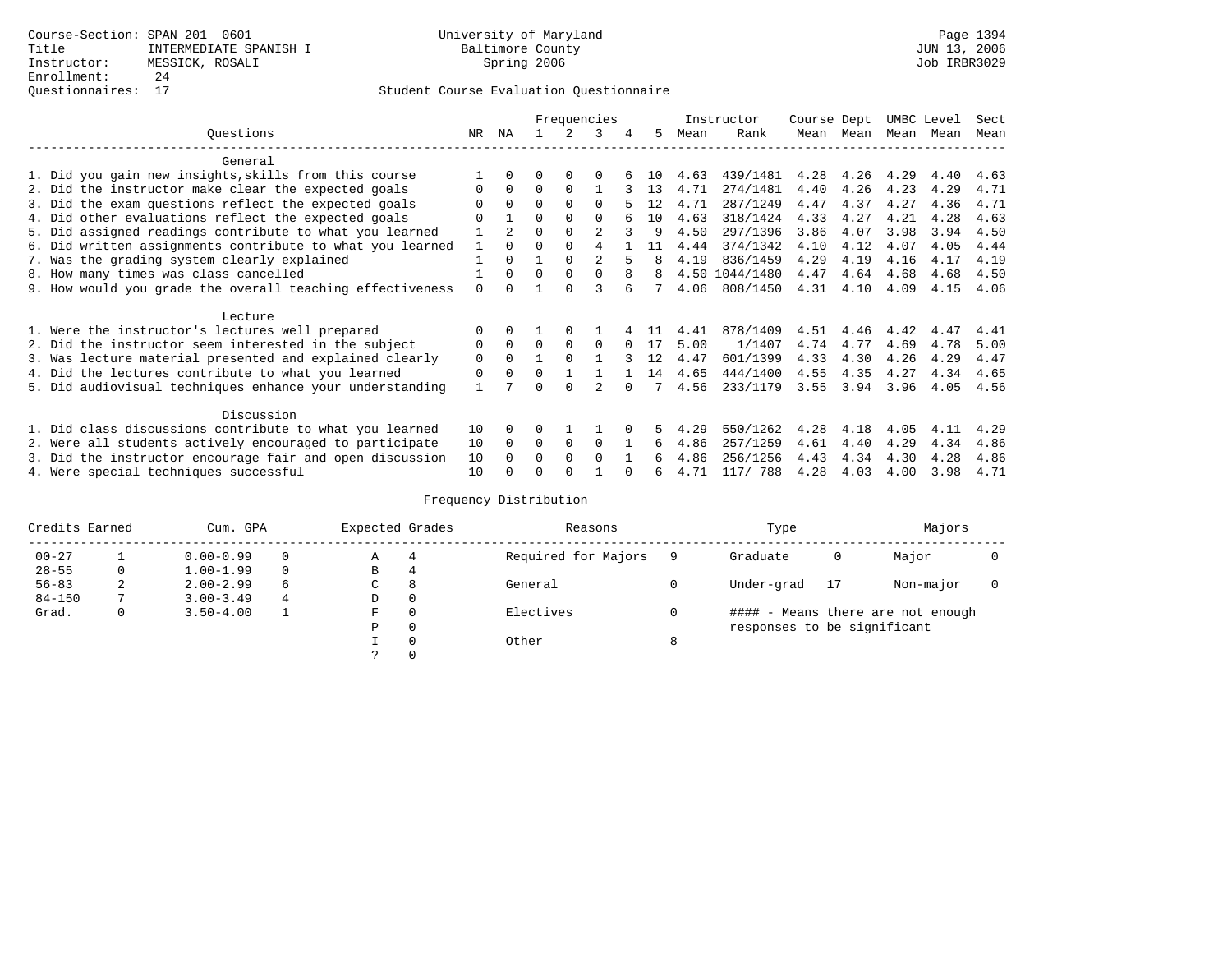|                                                           |                |              |          |          | Frequencies |          |    |      | Instructor | Course Dept |      | UMBC Level |      | Sect |
|-----------------------------------------------------------|----------------|--------------|----------|----------|-------------|----------|----|------|------------|-------------|------|------------|------|------|
| Ouestions                                                 | NR.            | ΝA           |          |          | 3           |          | 5. | Mean | Rank       | Mean        | Mean | Mean       | Mean | Mean |
| General                                                   |                |              |          |          |             |          |    |      |            |             |      |            |      |      |
| 1. Did you gain new insights, skills from this course     |                | $\Omega$     | O        | $\Omega$ |             |          | 8  | 4.38 | 708/1481   | 4.28        | 4.26 | 4.29       | 4.40 | 4.38 |
| 2. Did the instructor make clear the expected goals       |                | $\Omega$     | $\Omega$ | $\Omega$ |             |          | 10 | 4.56 | 446/1481   | 4.40        | 4.26 | 4.23       | 4.29 | 4.56 |
| 3. Did the exam questions reflect the expected goals      |                | $\Omega$     | $\Omega$ | $\Omega$ |             |          | 11 | 4.63 | 381/1249   | 4.47        | 4.37 | 4.27       | 4.36 | 4.63 |
| 4. Did other evaluations reflect the expected goals       |                |              | $\Omega$ | $\Omega$ |             |          | 8  | 4.33 | 645/1424   | 4.33        | 4.27 | 4.21       | 4.28 | 4.33 |
| 5. Did assigned readings contribute to what you learned   |                |              |          |          |             |          | 6  | 3.87 | 831/1396   | 3.86        | 4.07 | 3.98       | 3.94 | 3.87 |
| 6. Did written assignments contribute to what you learned | $\mathbf{1}$   | $\cap$       |          |          |             |          |    | 4.06 | 719/1342   | 4.10        | 4.12 | 4.07       | 4.05 | 4.06 |
| 7. Was the grading system clearly explained               |                | $\Omega$     | $\Omega$ | $\Omega$ |             |          | 9  | 4.38 | 647/1459   | 4.29        | 4.19 | 4.16       | 4.17 | 4.38 |
| 8. How many times was class cancelled                     |                | $\Omega$     | $\Omega$ | $\Omega$ | $\Omega$    | $\Omega$ | 16 | 5.00 | 1/1480     | 4.47        | 4.64 | 4.68       | 4.68 | 5.00 |
| 9. How would you grade the overall teaching effectiveness | 4              | <sup>n</sup> | ∩        | ∩        |             |          | 8  | 4.54 | 311/1450   | 4.31        | 4.10 | 4.09       | 4.15 | 4.54 |
| Lecture                                                   |                |              |          |          |             |          |    |      |            |             |      |            |      |      |
| 1. Were the instructor's lectures well prepared           |                |              |          |          |             |          | 13 | 4.80 | 334/1409   | 4.51        | 4.46 | 4.42       | 4.47 | 4.80 |
| 2. Did the instructor seem interested in the subject      | $\overline{2}$ | $\Omega$     | $\Omega$ | $\Omega$ | $\Omega$    |          | 12 | 4.80 | 728/1407   | 4.74        | 4.77 | 4.69       | 4.78 | 4.80 |
| 3. Was lecture material presented and explained clearly   | 2              | $\Omega$     | $\Omega$ | $\Omega$ | $\Omega$    |          | 11 | 4.73 | 289/1399   | 4.33        | 4.30 | 4.26       | 4.29 | 4.73 |
| 4. Did the lectures contribute to what you learned        |                | $\Omega$     | $\Omega$ | $\Omega$ | $\Omega$    |          | 13 | 4.87 | 187/1400   | 4.55        | 4.35 | 4.27       | 4.34 | 4.87 |
| 5. Did audiovisual techniques enhance your understanding  | $\overline{a}$ |              |          |          |             |          | Б. | 4.10 | 557/1179   | 3.55        | 3.94 | 3.96       | 4.05 | 4.10 |
| Discussion                                                |                |              |          |          |             |          |    |      |            |             |      |            |      |      |
| 1. Did class discussions contribute to what you learned   | 4              | $\Omega$     | U        | $\Omega$ | $\Omega$    |          |    | 4.62 | 289/1262   | 4.28        | 4.18 | 4.05       | 4.11 | 4.62 |
| 2. Were all students actively encouraged to participate   | 4              | $\Omega$     | $\Omega$ | $\Omega$ | $\Omega$    |          | 10 | 4.77 | 347/1259   | 4.61        | 4.40 | 4.29       | 4.34 | 4.77 |
| 3. Did the instructor encourage fair and open discussion  | 4              | $\Omega$     | O        | $\Omega$ | $\Omega$    |          |    | 4.69 | 428/1256   | 4.43        | 4.34 | 4.30       | 4.28 | 4.69 |
| 4. Were special techniques successful                     | 5              |              |          |          |             |          |    | 4.45 | 197/ 788   | 4.28        | 4.03 | 4.00       | 3.98 | 4.45 |

| Credits Earned |   | Cum. GPA      |   | Expected Grades |          | Reasons             |   | Type                        |    | Majors                            |  |
|----------------|---|---------------|---|-----------------|----------|---------------------|---|-----------------------------|----|-----------------------------------|--|
| $00 - 27$      | 2 | $0.00 - 0.99$ |   | Α               |          | Required for Majors | 8 | Graduate                    | 0  | Major                             |  |
| $28 - 55$      |   | $1.00 - 1.99$ |   | B               | 6        |                     |   |                             |    |                                   |  |
| $56 - 83$      |   | $2.00 - 2.99$ | 4 | C               | 2        | General             |   | Under-grad                  | 17 | Non-major                         |  |
| $84 - 150$     | 4 | $3.00 - 3.49$ |   | D               | 0        |                     |   |                             |    |                                   |  |
| Grad.          | 0 | $3.50 - 4.00$ | 4 | F               | 0        | Electives           |   |                             |    | #### - Means there are not enough |  |
|                |   |               |   | Ρ               | 0        |                     |   | responses to be significant |    |                                   |  |
|                |   |               |   |                 | $\Omega$ | Other               |   |                             |    |                                   |  |
|                |   |               |   | っ               |          |                     |   |                             |    |                                   |  |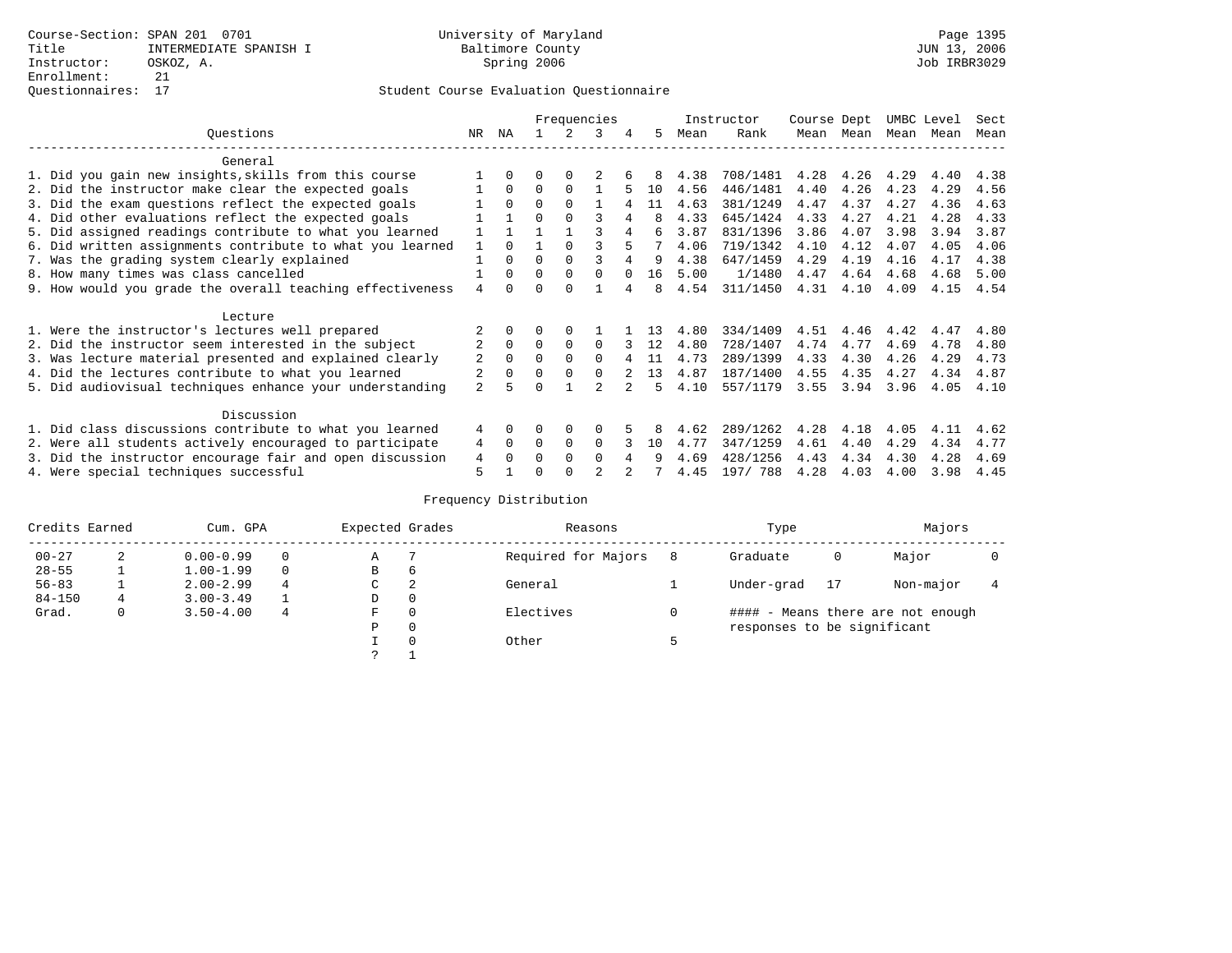|                                                           |              |             |              |                | Frequencies    |              |              |      | Instructor         | Course Dept UMBC Level |           |           |           | Sect        |
|-----------------------------------------------------------|--------------|-------------|--------------|----------------|----------------|--------------|--------------|------|--------------------|------------------------|-----------|-----------|-----------|-------------|
| Ouestions                                                 |              | NR NA       | $\mathbf{1}$ | $\overline{2}$ | 3              |              | 5.           | Mean | Rank               |                        | Mean Mean |           | Mean Mean | Mean        |
| General                                                   |              |             |              |                |                |              |              |      |                    |                        |           |           |           |             |
| 1. Did you gain new insights, skills from this course     | 0            | 0           | 0            | $\Omega$       | $\Omega$       |              | 15           | 4.75 | 292/1481           | 4.28                   | 4.26      | 4.29      | 4.40      | 4.75        |
| 2. Did the instructor make clear the expected goals       | $\Omega$     | $\Omega$    | $\Omega$     | $\Omega$       | $\Omega$       |              | 18           | 4.90 | 115/1481           | 4.40                   | 4.26      | 4.23      | 4.29      | 4.90        |
| 3. Did the exam questions reflect the expected goals      | 1            | $\Omega$    | $\Omega$     | $\Omega$       | $\mathbf 0$    | 4            | 15           | 4.79 | 219/1249           | 4.47                   | 4.37      | 4.27      | 4.36      | 4.79        |
| 4. Did other evaluations reflect the expected goals       | 0            | 0           | $\Omega$     | $\Omega$       | $\mathbf{1}$   | 3            | 16           | 4.75 | 217/1424           | 4.33                   | 4.27      | 4.21      | 4.28      | 4.75        |
| 5. Did assigned readings contribute to what you learned   | $\mathsf 0$  | $\Omega$    | $\Omega$     |                | $\overline{2}$ |              | 11           | 4.35 | 419/1396           | 3.86                   | 4.07      | 3.98      | 3.94      | 4.35        |
| 6. Did written assignments contribute to what you learned | $\mathbf 0$  | 1           | $\Omega$     | $\Omega$       | 3              | 3            | 13           | 4.53 | 290/1342           | 4.10                   | 4.12      | 4.07      | 4.05      | 4.53        |
| 7. Was the grading system clearly explained               | $\mathbf 0$  | 1           | $\Omega$     | $\Omega$       | $\mathbf 0$    | 4            | 15           |      | 4.79 175/1459      | 4.29                   | 4.19      | 4.16      | 4.17      | 4.79        |
| 8. How many times was class cancelled                     | $\mathbf{1}$ | 0           | $\Omega$     | $\Omega$       | $\mathbf{1}$   | 13           | 5            |      | 4.21 1245/1480     | 4.47 4.64              |           | 4.68      | 4.68      | 4.21        |
| 9. How would you grade the overall teaching effectiveness | 3            | $\Omega$    | $\Omega$     | $\Omega$       | $\Omega$       | 3            | 14           |      | 4.82 131/1450      |                        | 4.31 4.10 | 4.09      | 4.15 4.82 |             |
|                                                           |              |             |              |                |                |              |              |      |                    |                        |           |           |           |             |
| Lecture                                                   |              |             |              |                |                |              |              |      |                    |                        |           |           |           |             |
| 1. Were the instructor's lectures well prepared           | 2            | 0           | O            | $\Omega$       |                |              | 16           | 4.83 | 290/1409           | 4.51                   | 4.46      | 4.42      | 4.47      | 4.83        |
| 2. Did the instructor seem interested in the subject      | 2            | 0           | $\Omega$     | 0              | $\mathbf 0$    | 0            | 18           | 5.00 | 1/1407             | 4.74                   | 4.77      | 4.69      | 4.78      | 5.00        |
| 3. Was lecture material presented and explained clearly   | 2            | $\mathbf 0$ | $\mathbf 0$  | $\mathbf 0$    | 1              | 0            | 17           | 4.89 | 145/1399           | 4.33                   | 4.30      | 4.26      | 4.29      | 4.89        |
| 4. Did the lectures contribute to what you learned        | 2            | $\Omega$    | $\Omega$     | $\Omega$       | $\Omega$       |              | 16           | 4.89 | 166/1400           | 4.55                   | 4.35      | 4.27      | 4.34      | 4.89        |
| 5. Did audiovisual techniques enhance your understanding  | 3            | 3           | $\Omega$     | $\mathbf{1}$   | 3              | $\mathbf{1}$ | 9            | 4.29 | 419/1179           | 3.55                   | 3.94      | 3.96      | 4.05      | 4.29        |
| Discussion                                                |              |             |              |                |                |              |              |      |                    |                        |           |           |           |             |
| 1. Did class discussions contribute to what you learned   | 9            | 0           | $\Omega$     | $\Omega$       |                |              |              | 4.55 | 325/1262           | 4.28                   | 4.18      | 4.05      | 4.11      | 4.55        |
| 2. Were all students actively encouraged to participate   | 9            | 0           | 0            | 0              | $\mathbf 0$    | 2            | 9            | 4.82 | 294/1259           | 4.61                   | 4.40      | 4.29      | 4.34      | 4.82        |
| 3. Did the instructor encourage fair and open discussion  | 9            | $\mathbf 0$ | $\mathbf 0$  | $\mathbf 0$    | $\mathbf{1}$   | $\mathbf{1}$ | 9            | 4.73 | 394/1256           | 4.43                   | 4.34      | 4.30      | 4.28      | 4.73        |
| 4. Were special techniques successful                     | 9            | $\Omega$    | $\Omega$     | $\mathbf{1}$   | $\Omega$       |              | 8            | 4.55 | 166/788            | 4.28                   | 4.03      | 4.00      | 3.98 4.55 |             |
|                                                           |              |             |              |                |                |              |              |      |                    |                        |           |           |           |             |
| Laboratory                                                |              |             |              |                |                |              |              |      |                    |                        |           |           |           |             |
| 1. Did the lab increase understanding of the material     | 18           | 1           | $\Omega$     | 0              | $\Omega$       |              |              | 4.00 | ****/ 246          |                        | 4.26      | 4.20      | 4.51      |             |
| 2. Were you provided with adequate background information | 19           | $\Omega$    | $\Omega$     | $\Omega$       | $\Omega$       | $\Omega$     | $\mathbf{1}$ |      | $5.00$ ****/ 249   | $***$ * *              | 4.08      |           | 4.11 4.32 | $***$ * * * |
| Seminar                                                   |              |             |              |                |                |              |              |      |                    |                        |           |           |           |             |
| 1. Were assigned topics relevant to the announced theme   | 19           | 0           | 0            | 0              | 0              | $\Omega$     |              |      | $5.00$ ****/<br>68 |                        | 4.66      | 4.49      | 5.00      | $***$       |
| 4. Did presentations contribute to what you learned       | 19           | $\Omega$    | $\Omega$     | $\Omega$       | $\Omega$       | $\Omega$     | $\mathbf{1}$ |      | $5.00$ ****/<br>69 | $***$ * * *            | 4.19      | 4.35 4.72 |           | $***$       |
|                                                           |              |             |              |                |                |              |              |      |                    |                        |           |           |           |             |
| Field Work                                                |              |             |              |                |                |              |              |      |                    |                        |           |           |           |             |
| 1. Did field experience contribute to what you learned    | 19           | 0           | 0            | 0              | $\mathbf 0$    |              |              |      | $5.00$ ****/<br>59 |                        | 3.92      | 4.30      | 4.67      | ****        |
| 2. Did you clearly understand your evaluation criteria    | 19           | $\Omega$    | $\Omega$     | $\Omega$       | $\Omega$       | $\Omega$     | $\mathbf{1}$ |      | 51<br>$5.00$ ****/ | ****                   | 4.04      | 4.00      | 4.07      | $***$ *     |
| Self Paced                                                |              |             |              |                |                |              |              |      |                    |                        |           |           |           |             |
| 1. Did self-paced system contribute to what you learned   | 19           | 0           | 0            | 0              | $\mathbf 0$    |              | 0            |      | $4.00$ ****/<br>55 | ****                   | 3.90      | 4.55      | 4.44      | $***$       |
| 2. Did study questions make clear the expected goal       | 19           | $\Omega$    | $\mathbf 0$  | $\mathbf 0$    | $\Omega$       | $\Omega$     | $\mathbf{1}$ |      | 31<br>$5.00$ ****/ | ****                   | 4.28      | 4.75      | 4.50      | ****        |
| 3. Were your contacts with the instructor helpful         | 19           | $\Omega$    | $\Omega$     | $\Omega$       | $\Omega$       | $\Omega$     | $\mathbf{1}$ |      | $5.00$ ****/<br>51 | ****                   | 4.42      | 4.65      | 4.66      | ****        |
|                                                           |              |             |              |                |                |              |              |      |                    |                        |           |           |           |             |

| Credits Earned |   | Cum. GPA      |          | Expected Grades |          | Reasons                | Type                        |    | Majors                            |  |
|----------------|---|---------------|----------|-----------------|----------|------------------------|-----------------------------|----|-----------------------------------|--|
| $00 - 27$      |   | $0.00 - 0.99$ |          | Α               | 9        | Required for Majors 13 | Graduate                    | 0  | Major                             |  |
| $28 - 55$      |   | $1.00 - 1.99$ | $\Omega$ | В               | 6        |                        |                             |    |                                   |  |
| $56 - 83$      |   | $2.00 - 2.99$ | 4        | C               |          | General                | Under-grad                  | 20 | Non-major                         |  |
| $84 - 150$     | 5 | $3.00 - 3.49$ |          | D               | $\Omega$ |                        |                             |    |                                   |  |
| Grad.          | 0 | $3.50 - 4.00$ |          | F               | $\Omega$ | Electives              |                             |    | #### - Means there are not enough |  |
|                |   |               |          | P               | $\Omega$ |                        | responses to be significant |    |                                   |  |
|                |   |               |          |                 | $\Omega$ | Other                  |                             |    |                                   |  |
|                |   |               |          |                 |          |                        |                             |    |                                   |  |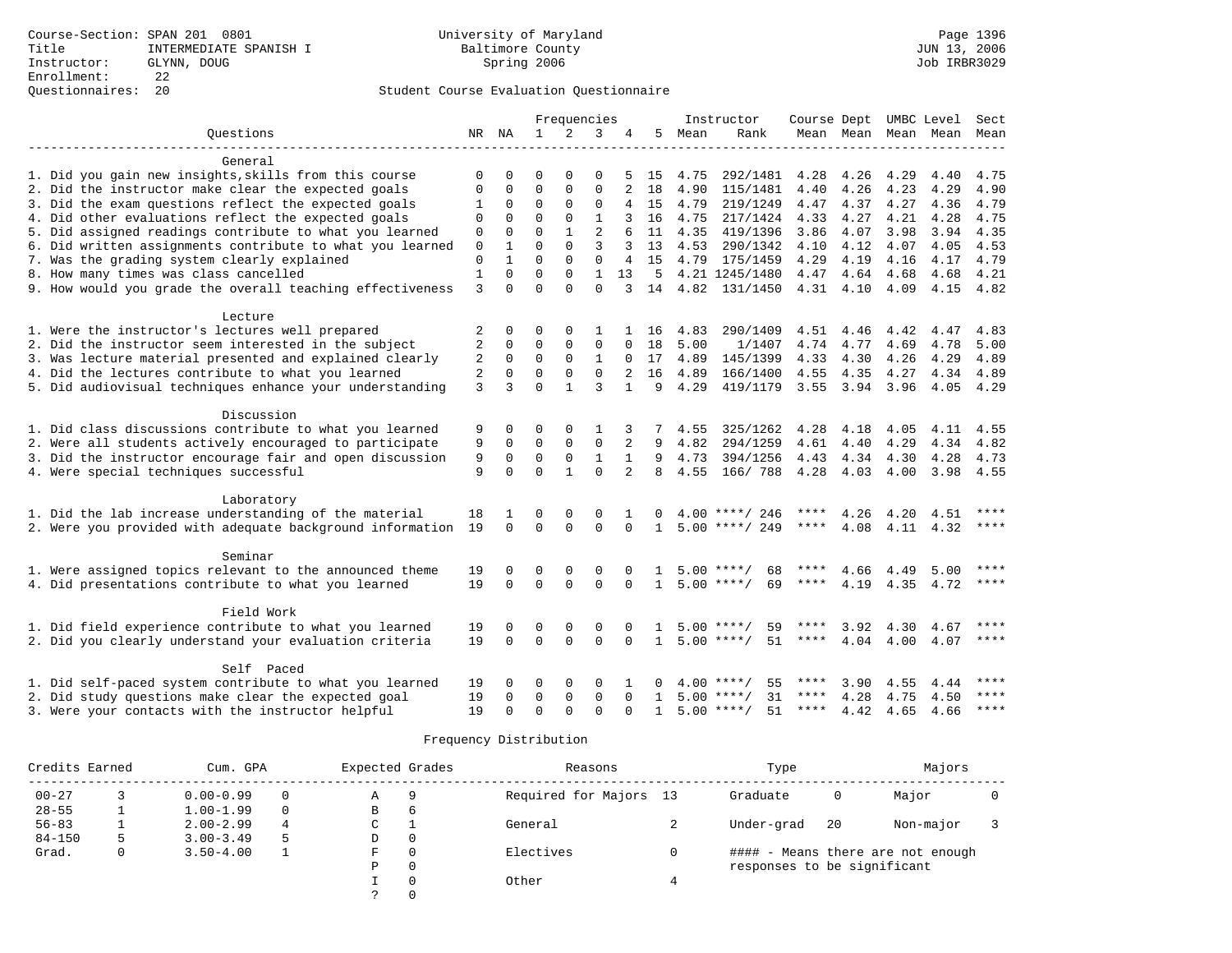## Questionnaires: 16 Student Course Evaluation Questionnaire

|                                                           |     |          |          |          | Frequencies    |          |    |      | Instructor     | Course Dept |      | UMBC Level |      | Sect |
|-----------------------------------------------------------|-----|----------|----------|----------|----------------|----------|----|------|----------------|-------------|------|------------|------|------|
| Ouestions                                                 | NR. | ΝA       |          |          | 3              | 4        | 5. | Mean | Rank           | Mean        | Mean | Mean       | Mean | Mean |
| General                                                   |     |          |          |          |                |          |    |      |                |             |      |            |      |      |
| 1. Did you gain new insights, skills from this course     |     | $\Omega$ |          | $\Omega$ |                |          |    | 4.13 | 986/1481       | 4.28        | 4.26 | 4.29       | 4.40 | 4.13 |
| 2. Did the instructor make clear the expected goals       |     | $\Omega$ | $\Omega$ | $\Omega$ |                |          | 14 | 4.81 | 176/1481       | 4.40        | 4.26 | 4.23       | 4.29 | 4.81 |
| 3. Did the exam questions reflect the expected goals      |     | $\Omega$ | $\Omega$ | $\Omega$ | $\Omega$       |          | 12 | 4.80 | 203/1249       | 4.47        | 4.37 | 4.27       | 4.36 | 4.80 |
| 4. Did other evaluations reflect the expected goals       |     | $\Omega$ | O        | $\Omega$ |                |          | 10 | 4.60 | 334/1424       | 4.33        | 4.27 | 4.21       | 4.28 | 4.60 |
| 5. Did assigned readings contribute to what you learned   |     | $\Omega$ |          | $\Omega$ | $\mathfrak{D}$ |          | 9  | 4.27 | 493/1396       | 3.86        | 4.07 | 3.98       | 3.94 | 4.27 |
| 6. Did written assignments contribute to what you learned |     |          | U        |          |                |          | 9  | 4.50 | 303/1342       | 4.10        | 4.12 | 4.07       | 4.05 | 4.50 |
| 7. Was the grading system clearly explained               |     | $\Omega$ | 0        | $\Omega$ |                |          | 12 | 4.73 | 210/1459       | 4.29        | 4.19 | 4.16       | 4.17 | 4.73 |
| 8. How many times was class cancelled                     |     | $\Omega$ | $\Omega$ | $\Omega$ | $\Omega$       | 9        | б. |      | 4.40 1114/1480 | 4.47        | 4.64 | 4.68       | 4.68 | 4.40 |
| 9. How would you grade the overall teaching effectiveness | 5   |          |          | $\Omega$ | U              |          | 5  | 4.50 | 334/1450       | 4.31        | 4.10 | 4.09       | 4.15 | 4.50 |
| Lecture                                                   |     |          |          |          |                |          |    |      |                |             |      |            |      |      |
| 1. Were the instructor's lectures well prepared           |     |          |          |          |                |          |    | 4.57 | 682/1409       | 4.51        | 4.46 | 4.42       | 4.47 | 4.57 |
| 2. Did the instructor seem interested in the subject      | 3   | $\Omega$ | $\Omega$ | $\Omega$ | $\Omega$       | $\Omega$ | 13 | 5.00 | 1/1407         | 4.74        | 4.77 | 4.69       | 4.78 | 5.00 |
| 3. Was lecture material presented and explained clearly   | 3   | $\Omega$ | 0        | $\Omega$ | $\cap$         | 4        | q  | 4.69 | 335/1399       | 4.33        | 4.30 | 4.26       | 4.29 | 4.69 |
| 4. Did the lectures contribute to what you learned        | 3   | $\Omega$ | $\Omega$ | $\Omega$ |                |          | 11 | 4.77 | 299/1400       | 4.55        | 4.35 | 4.27       | 4.34 | 4.77 |
| 5. Did audiovisual techniques enhance your understanding  | ζ   |          |          |          |                |          | 3  | 3.90 | 692/1179       | 3.55        | 3.94 | 3.96       | 4.05 | 3.90 |
| Discussion                                                |     |          |          |          |                |          |    |      |                |             |      |            |      |      |
| 1. Did class discussions contribute to what you learned   | 8   | $\Omega$ |          | $\Omega$ | $\Omega$       |          | 6  | 4.75 | 205/1262       | 4.28        | 4.18 | 4.05       | 4.11 | 4.75 |
| 2. Were all students actively encouraged to participate   | 8   | $\Omega$ | $\Omega$ | $\Omega$ | $\Omega$       |          |    | 4.88 | 238/1259       | 4.61        | 4.40 | 4.29       | 4.34 | 4.88 |
| 3. Did the instructor encourage fair and open discussion  | 8   |          | U        | $\Omega$ | <sup>0</sup>   |          |    | 4.63 | 496/1256       | 4.43        | 4.34 | 4.30       | 4.28 | 4.63 |
| 4. Were special techniques successful                     | 8   |          |          |          |                |          |    | 4.63 | 145/ 788       | 4.28        | 4.03 | 4.00       | 3.98 | 4.63 |

| Credits Earned |    | Cum. GPA      |          | Expected Grades |               | Reasons                | Type                        |    | Majors                            |  |
|----------------|----|---------------|----------|-----------------|---------------|------------------------|-----------------------------|----|-----------------------------------|--|
| $00 - 27$      | 0  | $0.00 - 0.99$ |          | Α               | 5             | Required for Majors 10 | Graduate                    | 0  | Major                             |  |
| $28 - 55$      |    | $1.00 - 1.99$ |          | B               | 5             |                        |                             |    |                                   |  |
| $56 - 83$      | 5. | $2.00 - 2.99$ | $\Omega$ | $\sim$<br>◡     | $\mathcal{P}$ | General                | Under-grad                  | 16 | Non-major                         |  |
| $84 - 150$     | 4  | $3.00 - 3.49$ | 6        | D               | 0             |                        |                             |    |                                   |  |
| Grad.          | 0  | $3.50 - 4.00$ |          | F               | $\Omega$      | Electives              |                             |    | #### - Means there are not enough |  |
|                |    |               |          | P               |               |                        | responses to be significant |    |                                   |  |
|                |    |               |          |                 | 0             | Other                  |                             |    |                                   |  |
|                |    |               |          | $\mathcal{L}$   |               |                        |                             |    |                                   |  |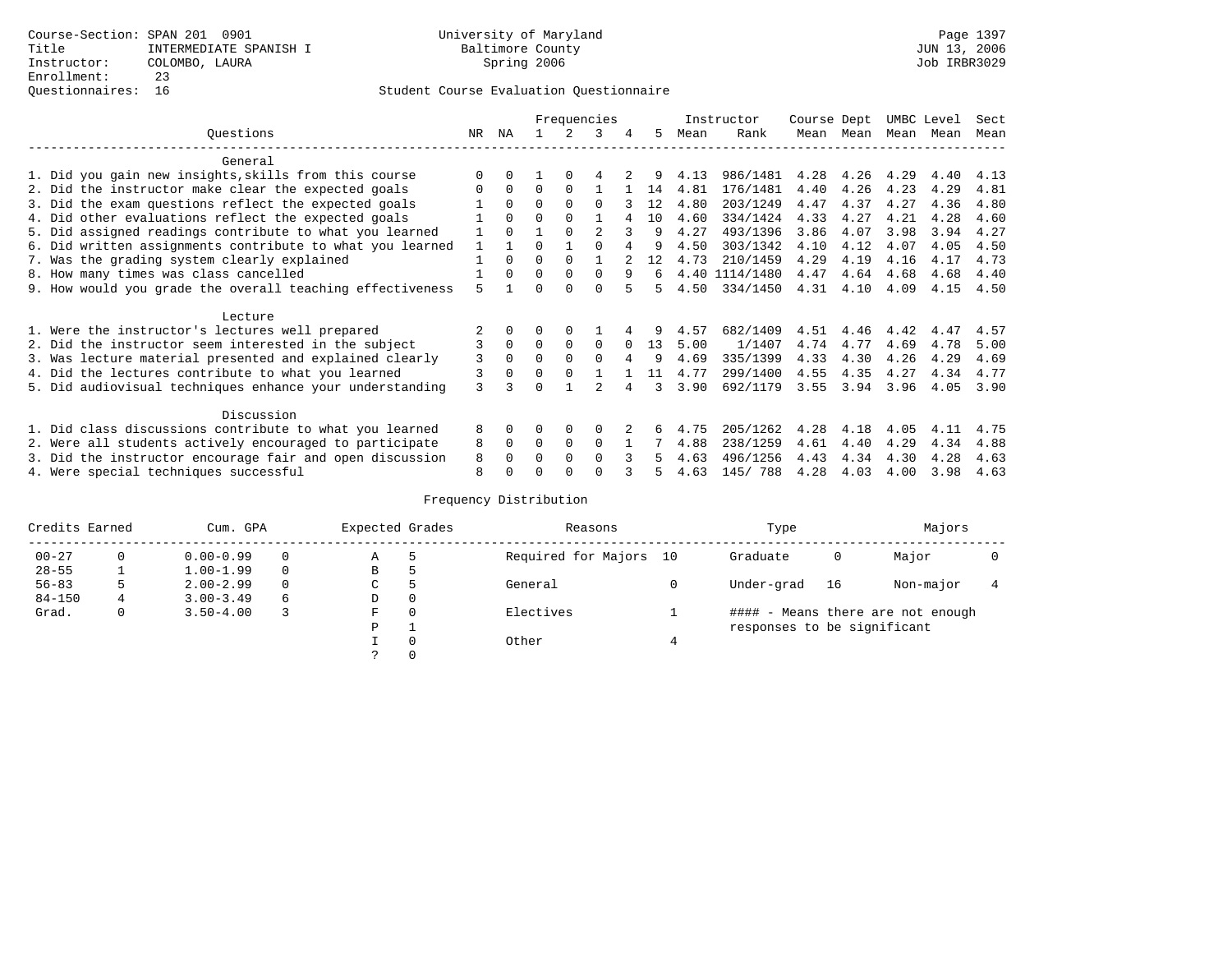|                                                           |                |              |              | Frequencies  |                |              |                |        | Instructor          | Course Dept UMBC Level |                     |      |      | Sect        |
|-----------------------------------------------------------|----------------|--------------|--------------|--------------|----------------|--------------|----------------|--------|---------------------|------------------------|---------------------|------|------|-------------|
| Questions                                                 |                | NR NA        | 1            | 2            | 3              | 4            |                | 5 Mean | Rank                |                        | Mean Mean Mean Mean |      |      | Mean        |
| ------------------                                        |                |              |              |              |                |              |                |        |                     |                        |                     |      |      |             |
| General                                                   |                |              |              |              |                |              |                |        |                     |                        |                     |      |      |             |
| 1. Did you gain new insights, skills from this course     | 1              | 0            | $\Omega$     | $\Omega$     | 2              | 3            | 10             | 4.53   | 522/1481            | 4.28                   | 4.26                | 4.29 | 4.40 | 4.53        |
| 2. Did the instructor make clear the expected goals       | 1              | 0            | $\mathbf 0$  | 0            | $\mathbf{1}$   | 3            | 11             | 4.67   | 324/1481            | 4.40                   | 4.26                | 4.23 | 4.29 | 4.67        |
| 3. Did the exam questions reflect the expected goals      | 1              | 0            | $\Omega$     | 0            | 2              | 3            | 10             | 4.53   | 470/1249            | 4.47                   | 4.37                | 4.27 | 4.36 | 4.53        |
| 4. Did other evaluations reflect the expected goals       | 1              | 0            | $\mathbf 0$  | $\mathbf{0}$ | 2              | 4            | 9              | 4.47   | 485/1424            | 4.33                   | 4.27                | 4.21 | 4.28 | 4.47        |
| 5. Did assigned readings contribute to what you learned   | 1              | $\mathbf{1}$ | $\Omega$     | $\Omega$     | 6              | 4            | $\overline{4}$ | 3.86   | 839/1396            | 3.86                   | 4.07                | 3.98 | 3.94 | 3.86        |
| 6. Did written assignments contribute to what you learned | 1              | $\mathbf{1}$ | $\Omega$     | $\mathbf{0}$ | 4              | 4            | 6              | 4.14   | 649/1342            | 4.10                   | 4.12                | 4.07 | 4.05 | 4.14        |
| 7. Was the grading system clearly explained               | $\mathbf{1}$   | $\Omega$     | $\mathbf{1}$ | $\mathbf{1}$ | 3              | 2            | 8              | 4.00   | 961/1459            | 4.29                   | 4.19                | 4.16 | 4.17 | 4.00        |
| 8. How many times was class cancelled                     | $\mathbf{1}$   | $\mathbf 0$  | $\mathbf{1}$ | $\mathbf{0}$ | $\mathbf 0$    | 12           | $2^{\circ}$    |        | 3.93 1398/1480      | 4.47                   | 4.64                | 4.68 | 4.68 | 3.93        |
| 9. How would you grade the overall teaching effectiveness | 4              | $\Omega$     | $\Omega$     | $\Omega$     | $\Omega$       | 3            | 9              | 4.75   | 164/1450            | 4.31                   | 4.10                | 4.09 | 4.15 | 4.75        |
| Lecture                                                   |                |              |              |              |                |              |                |        |                     |                        |                     |      |      |             |
| 1. Were the instructor's lectures well prepared           | $\Omega$       | 0            | 0            | $\Omega$     | 0              | 6            | 10             | 4.63   | 618/1409            | 4.51                   | 4.46                | 4.42 | 4.47 | 4.63        |
| 2. Did the instructor seem interested in the subject      | 0              | $\mathbf 0$  | $\mathbf 0$  | $\mathsf 0$  | 0              | 3            | 13             | 4.81   | 705/1407            | 4.74                   | 4.77                | 4.69 | 4.78 | 4.81        |
| 3. Was lecture material presented and explained clearly   | 0              | $\mathbf 0$  | $\mathbf 0$  | $\mathbf{1}$ | $\mathbf 0$    | 5            | 10             | 4.50   | 567/1399            | 4.33                   | 4.30                | 4.26 | 4.29 | 4.50        |
| 4. Did the lectures contribute to what you learned        | 0              | $\mathbf 0$  | $\mathbf 0$  | $\mathsf 0$  | 0              | 4            | 12             | 4.75   | 312/1400            | 4.55                   | 4.35                | 4.27 | 4.34 | 4.75        |
| 5. Did audiovisual techniques enhance your understanding  | $\mathbf 0$    | 3            | $\mathbf 0$  | $\Omega$     | $\overline{4}$ | 5            | $\overline{4}$ | 4.00   | 590/1179            | 3.55                   | 3.94 3.96           |      | 4.05 | 4.00        |
| Discussion                                                |                |              |              |              |                |              |                |        |                     |                        |                     |      |      |             |
| 1. Did class discussions contribute to what you learned   | 4              | 0            | 0            | 0            | $\Omega$       | 5            | 7              | 4.58   | 305/1262            | 4.28                   | 4.18                | 4.05 | 4.11 | 4.58        |
| 2. Were all students actively encouraged to participate   | 4              | $\mathbf 0$  | $\mathbf 0$  | $\mathbf{0}$ | $\mathbf 0$    | 3            | 9              | 4.75   | 358/1259            | 4.61                   | 4.40                | 4.29 | 4.34 | 4.75        |
| 3. Did the instructor encourage fair and open discussion  | $\overline{4}$ | $\mathbf 0$  | $\mathbf{1}$ | 0            | $\mathbf 0$    | 2            | 9              | 4.50   | 571/1256            | 4.43                   | 4.34                | 4.30 | 4.28 | 4.50        |
| 4. Were special techniques successful                     | $\overline{4}$ | $\Omega$     | $\Omega$     | $\Omega$     | $\Omega$       | 3            | 9              | 4.75   | 105/ 788            | 4.28                   | 4.03                | 4.00 | 3.98 | 4.75        |
|                                                           |                |              |              |              |                |              |                |        |                     |                        |                     |      |      |             |
| Laboratory                                                |                |              |              |              |                |              |                |        |                     |                        |                     |      |      |             |
| 2. Were you provided with adequate background information | 14             | 0            | $\Omega$     | $\Omega$     | $\Omega$       | 0            | 2              |        | $5.00$ ****/ 249    |                        | 4.08                | 4.11 | 4.32 |             |
| 3. Were necessary materials available for lab activities  | 14             | 1            | $\mathbf 0$  | 0            | $\mathbf 0$    | 1            | $\mathbf 0$    | 4.00   | ****/ 242           | ****                   | 4.45                | 4.40 | 4.63 | ****        |
| 4. Did the lab instructor provide assistance              | 14             | $\mathbf{1}$ | $\mathbf 0$  | $\mathbf{0}$ | $\mathbf{1}$   | $\Omega$     | $\Omega$       |        | $3.00$ ****/ 240    | $***$ * * *            | 4.37                | 4.20 | 4.58 | $***$       |
| 5. Were requirements for lab reports clearly specified    | 15             | $\mathbf 0$  | $\mathbf 0$  | $\Omega$     | $\mathbf{1}$   | $\Omega$     | $\mathbf 0$    |        | $3.00$ ****/ 217    | $***$ * * *            | 4.42                | 4.04 | 4.28 | $***$ *     |
| Seminar                                                   |                |              |              |              |                |              |                |        |                     |                        |                     |      |      |             |
| 1. Were assigned topics relevant to the announced theme   | 15             | 0            | $\mathbf 0$  | $\mathbf{0}$ | $\mathbf{1}$   | 0            | 0              |        | $3.00$ ****/<br>68  | ****                   | 4.66                | 4.49 | 5.00 |             |
| 2. Was the instructor available for individual attention  | 15             | 0            | $\mathbf 0$  | $\mathsf 0$  | $\mathbf 0$    | 1            | $\Omega$       |        | $4.00$ ****/<br>69  | ****                   | 4.26                | 4.53 | 4.83 | $***$       |
| 3. Did research projects contribute to what you learned   | 15             | 0            | $\mathbf 0$  | $\mathbf 0$  | $\mathbf 0$    | 1            | $\Omega$       |        | $4.00$ ****/<br>63  | $***$ * * *            | 4.24                | 4.44 | 4.00 | ****        |
| 4. Did presentations contribute to what you learned       | 15             | $\mathbf 0$  | $\mathbf 0$  | $\mathbf 0$  | $\mathbf 0$    | $\mathbf{1}$ | $\Omega$       |        | $4.00$ ****/<br>69  | ****                   | 4.19                | 4.35 | 4.72 | $***$ * * * |
| 5. Were criteria for grading made clear                   | 15             | $\Omega$     | $\mathbf 0$  | $\Omega$     | $\mathbf{1}$   | $\Omega$     | $\Omega$       |        | $3.00$ ****/<br>68  | ****                   | 3.98                | 3.92 | 3.55 | ****        |
| Field Work                                                |                |              |              |              |                |              |                |        |                     |                        |                     |      |      |             |
| 1. Did field experience contribute to what you learned    | 15             | 0            | 0            | 0            | 0              | 1            | $\Omega$       |        | $4.00$ ****/<br>59  | ****                   | 3.92                | 4.30 | 4.67 | ****        |
| 2. Did you clearly understand your evaluation criteria    | 15             | 0            | $\mathbf 0$  | 0            | $\mathbf{1}$   | $\mathbf 0$  | 0              |        | 51<br>$3.00$ ****/  | ****                   | 4.04                | 4.00 | 4.07 | ****        |
| 3. Was the instructor available for consultation          | 14             | $\Omega$     | $\mathbf 0$  | $\mathbf{0}$ | $\mathbf 0$    | $\Omega$     | $\overline{2}$ |        | $5.00$ ****/<br>36  | ****                   | 5.00                | 4.60 | 4.64 | $***$       |
| 4. To what degree could you discuss your evaluations      | 15             | $\mathbf 0$  | $\mathbf 0$  | $\mathbf 0$  | $\mathbf 0$    | $\mathbf{1}$ | $\Omega$       | 4.00   | 41<br>$***/$        | $***$ * * *            | 3.68                | 4.26 | 4.69 | $***$       |
| 5. Did conferences help you carry out field activities    | 15             | $\Omega$     | $\Omega$     | $\Omega$     | $\Omega$       | $\mathbf{1}$ | $\Omega$       |        | $4.00$ ****/<br>31  | $***$ * * *            | 3.50                | 4.42 | 4.80 | ****        |
|                                                           |                |              |              |              |                |              |                |        |                     |                        |                     |      |      |             |
| Self Paced                                                |                |              |              |              |                |              |                |        |                     |                        |                     |      |      |             |
| 1. Did self-paced system contribute to what you learned   | 15             | 0            | 0            | 0            | 0              | 1            | 0              |        | $4.00$ ****/<br>55  | ****                   | 3.90                | 4.55 | 4.44 |             |
| 2. Did study questions make clear the expected goal       | 15             | 0            | 0            | 0            | 0              | $\mathbf 0$  | 1              | 5.00   | $***$ /<br>31       | ****                   | 4.28                | 4.75 | 4.50 | ****        |
| 3. Were your contacts with the instructor helpful         | 15             | $\Omega$     | $\mathbf 0$  | $\mathbf 0$  | $\mathbf 0$    | $\mathbf 1$  | $\Omega$       |        | $4.00$ ****/<br>51  | $***$ * * *            | 4.42                | 4.65 | 4.66 | ****        |
| 4. Was the feedback/tutoring by proctors helpful          | 15             | $\mathbf 0$  | $\mathbf 0$  | $\mathbf{0}$ | $\mathbf 0$    | $\mathbf{1}$ | 0              |        | $4.00$ ****/<br>34  | $***$ * * *            | 4.50                | 4.83 | 4.43 | ****        |
| 5. Were there enough proctors for all the students        | 15             | $\Omega$     | $\Omega$     | $\Omega$     | $\mathbf{1}$   | $\Omega$     | $\Omega$       |        | $3.00$ ****/<br>2.4 | ****                   | 4.50                | 4.82 | 5.00 | $***$       |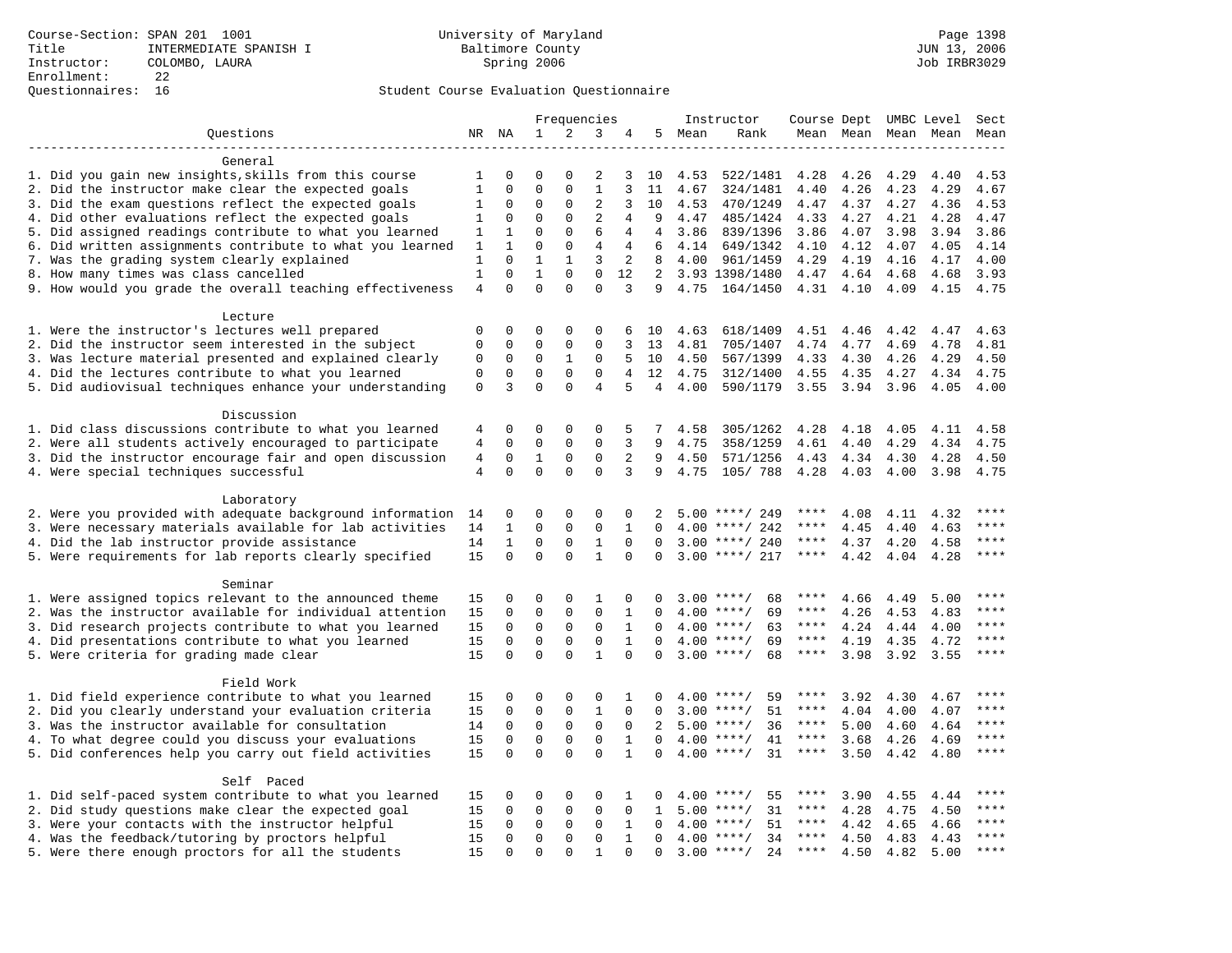| Course-Section: SPAN 201 1001 |                        | University of Maryland                  | Page 1398    |
|-------------------------------|------------------------|-----------------------------------------|--------------|
| Title                         | INTERMEDIATE SPANISH I | Baltimore County                        | JUN 13, 2006 |
| Instructor:                   | COLOMBO, LAURA         | Spring 2006                             | Job IRBR3029 |
| Enrollment:                   | 22                     |                                         |              |
| Ouestionnaires: 16            |                        | Student Course Evaluation Questionnaire |              |

| Credits Earned |   | Cum. GPA      | Expected Grades |   | Reasons  | Type                | Majors                      |    |                                   |  |
|----------------|---|---------------|-----------------|---|----------|---------------------|-----------------------------|----|-----------------------------------|--|
| $00 - 27$      |   | $0.00 - 0.99$ | $\Omega$        | Α | -2       | Required for Majors | Graduate                    | 0  | Major                             |  |
| $28 - 55$      |   | $1.00 - 1.99$ | $\Omega$        | В | 9        |                     |                             |    |                                   |  |
| $56 - 83$      | ∠ | $2.00 - 2.99$ | 5               | C | 4        | General             | Under-grad                  | 16 | Non-major                         |  |
| $84 - 150$     |   | $3.00 - 3.49$ | $\Omega$        | D | 0        |                     |                             |    |                                   |  |
| Grad.          |   | $3.50 - 4.00$ | 2               | F | $\Omega$ | Electives           |                             |    | #### - Means there are not enough |  |
|                |   |               |                 | Ρ | 0        |                     | responses to be significant |    |                                   |  |
|                |   |               |                 |   | $\Omega$ | Other               |                             |    |                                   |  |
|                |   |               |                 |   | $\Omega$ |                     |                             |    |                                   |  |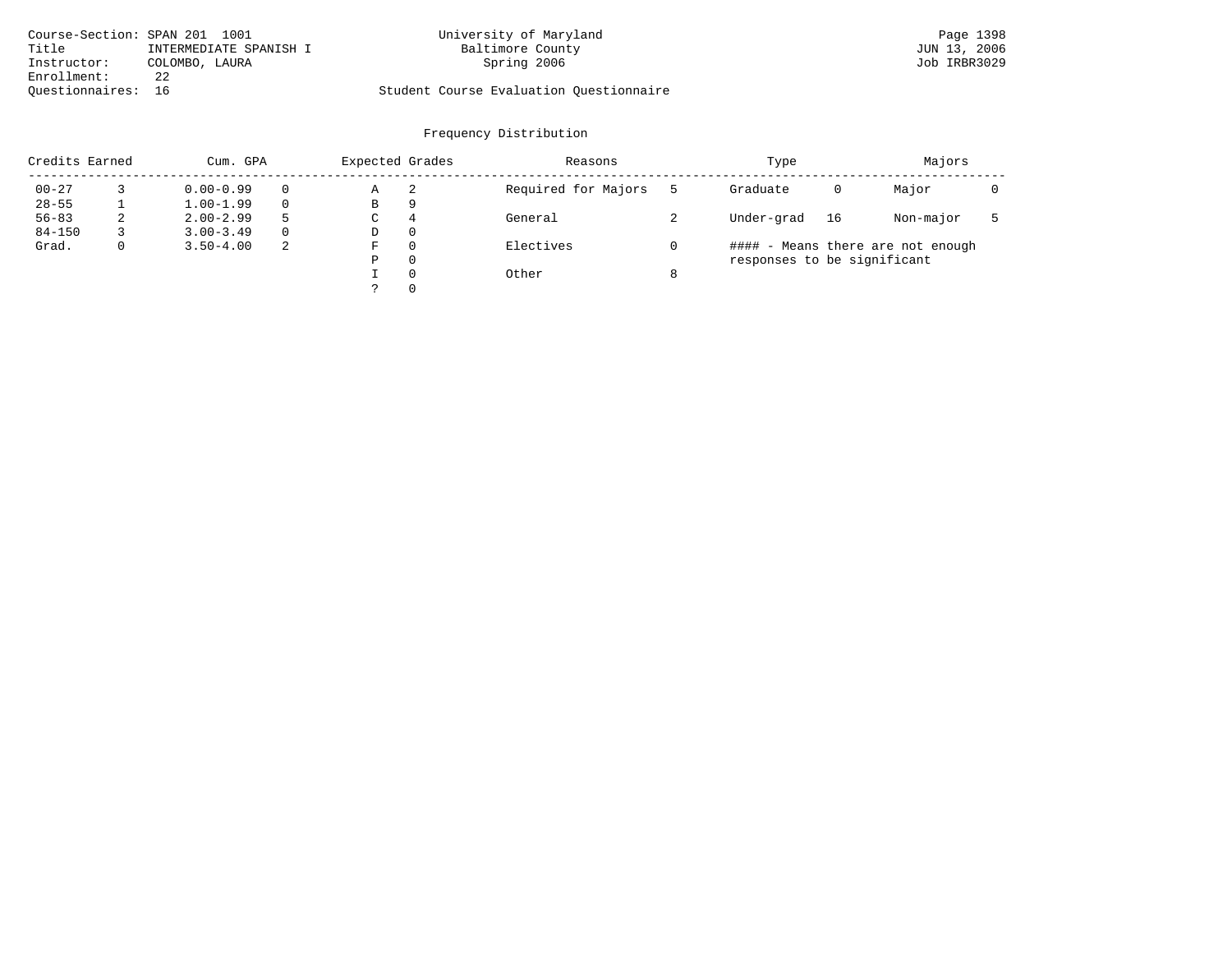| Mean<br>Mean<br>4.40<br>3.50<br>4.29<br>3.57<br>4.07<br>4.36<br>4.28<br>4.00 |
|------------------------------------------------------------------------------|
|                                                                              |
|                                                                              |
|                                                                              |
|                                                                              |
|                                                                              |
|                                                                              |
| 3.94<br>3.43                                                                 |
| 4.05<br>3.57                                                                 |
| 3.86<br>4.17                                                                 |
| 4.68<br>4.43                                                                 |
| 4.15<br>3.55                                                                 |
|                                                                              |
| 4.47<br>3.71                                                                 |
| 4.78<br>4.14                                                                 |
| 3.29<br>4.29                                                                 |
| 4.34<br>3.79                                                                 |
| 4.05<br>2.00                                                                 |
|                                                                              |
| 4.11<br>3.70                                                                 |
| 4.34<br>4.30                                                                 |
| 3.78<br>4.28                                                                 |
| 3.98<br>3.00                                                                 |
|                                                                              |
| ****                                                                         |
| ****                                                                         |
| $***$ * * *<br>4.63                                                          |
| 4.51<br>4.32                                                                 |

| Credits Earned |   | Cum. GPA      | Expected Grades |    | Reasons  | Type                | Majors                      |    |                                   |  |
|----------------|---|---------------|-----------------|----|----------|---------------------|-----------------------------|----|-----------------------------------|--|
| $00 - 27$      |   | $0.00 - 0.99$ | 0               | Α  | 4        | Required for Majors | Graduate                    | 0  | Major                             |  |
| $28 - 55$      | 0 | $1.00 - 1.99$ | $\Omega$        | В  |          |                     |                             |    |                                   |  |
| $56 - 83$      |   | $2.00 - 2.99$ |                 | C  | 4        | General             | Under-grad                  | 14 | Non-major                         |  |
| $84 - 150$     |   | $3.00 - 3.49$ | 2               | D  | 0        |                     |                             |    |                                   |  |
| Grad.          | 0 | $3.50 - 4.00$ |                 | F. | $\Omega$ | Electives           |                             |    | #### - Means there are not enough |  |
|                |   |               |                 | Ρ  | 0        |                     | responses to be significant |    |                                   |  |
|                |   |               |                 |    |          | Other               |                             |    |                                   |  |
|                |   |               |                 |    |          |                     |                             |    |                                   |  |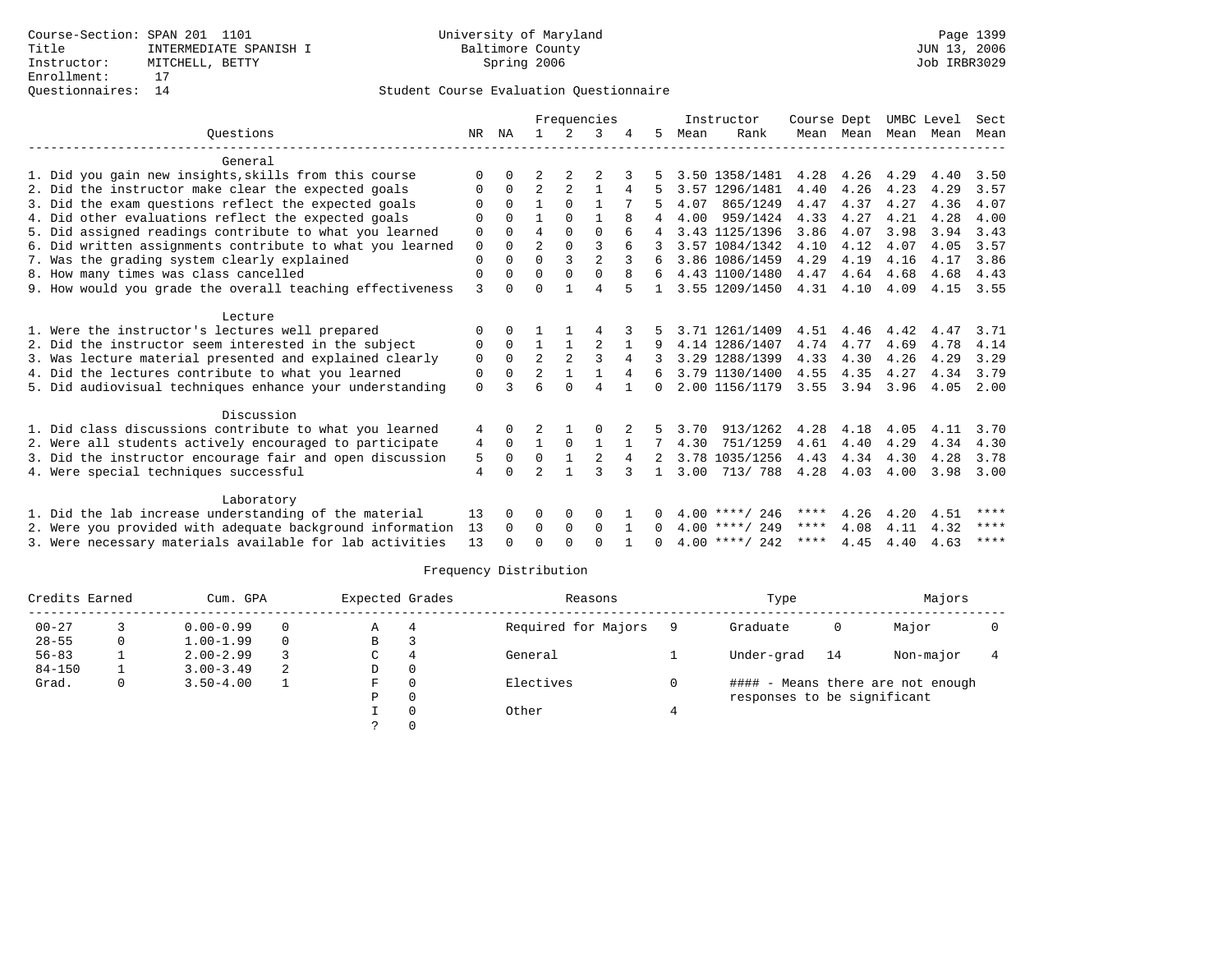|                                                           |                |              |                |          | Frequencies    |   |        |      | Instructor     | Course Dept |      | UMBC Level |      | Sect |
|-----------------------------------------------------------|----------------|--------------|----------------|----------|----------------|---|--------|------|----------------|-------------|------|------------|------|------|
| Ouestions                                                 | NR             | ΝA           |                |          | 3              | 4 | 5      | Mean | Rank           | Mean        | Mean | Mean       | Mean | Mean |
| General                                                   |                |              |                |          |                |   |        |      |                |             |      |            |      |      |
| 1. Did you gain new insights, skills from this course     |                | $\Omega$     |                |          |                |   |        |      | 3.39 1392/1481 | 4.28        | 4.26 | 4.29       | 4.40 | 3.39 |
| 2. Did the instructor make clear the expected goals       |                | $\Omega$     | $\overline{a}$ |          |                | 4 | 4      |      | 3.39 1366/1481 | 4.40        | 4.26 | 4.23       | 4.29 | 3.39 |
| 3. Did the exam questions reflect the expected goals      |                | $\Omega$     |                |          | 4              |   |        |      | 3.82 1013/1249 | 4.47        | 4.37 | 4.27       | 4.36 | 3.82 |
| 4. Did other evaluations reflect the expected goals       |                | $\Omega$     | $\Omega$       |          | 6              | 6 |        |      | 3.83 1138/1424 | 4.33        | 4.27 | 4.21       | 4.28 | 3.83 |
| 5. Did assigned readings contribute to what you learned   |                | $\Omega$     | O              | 5        | 8              |   | 4      |      | 3.22 1210/1396 | 3.86        | 4.07 | 3.98       | 3.94 | 3.22 |
| 6. Did written assignments contribute to what you learned | 1              | $\mathbf{1}$ | 0              |          |                | 6 |        |      | 3.47 1130/1342 | 4.10        | 4.12 | 4.07       | 4.05 | 3.47 |
| 7. Was the grading system clearly explained               | $\overline{2}$ | $\Omega$     | $\Omega$       | $\Omega$ | ς              | 8 | 6      |      | 4.18 845/1459  | 4.29        | 4.19 | 4.16       | 4.17 | 4.18 |
| 8. How many times was class cancelled                     |                | $\Omega$     | $\Omega$       | $\Omega$ | $\Omega$       | 9 | 9      |      | 4.50 1044/1480 | 4.47        | 4.64 | 4.68       | 4.68 | 4.50 |
| 9. How would you grade the overall teaching effectiveness | 6              |              |                |          | 5              |   | $\cap$ |      | 3.23 1312/1450 | 4.31        | 4.10 | 4.09       | 4.15 | 3.23 |
| Lecture                                                   |                |              |                |          |                |   |        |      |                |             |      |            |      |      |
| 1. Were the instructor's lectures well prepared           |                |              |                |          |                |   |        |      | 4.13 1110/1409 | 4.51        | 4.46 | 4.42       | 4.47 | 4.13 |
| 2. Did the instructor seem interested in the subject      | 3              | $\Omega$     | $\Omega$       |          | 6              |   |        |      | 3.94 1315/1407 | 4.74        | 4.77 | 4.69       | 4.78 | 3.94 |
| 3. Was lecture material presented and explained clearly   | 3              | $\Omega$     |                |          | 5              | 4 | 5.     |      | 3.69 1189/1399 | 4.33        | 4.30 | 4.26       | 4.29 | 3.69 |
| 4. Did the lectures contribute to what you learned        |                | $\Omega$     | $\Omega$       | $\Omega$ |                | 8 | 6      |      | 4.25 867/1400  | 4.55        | 4.35 | 4.27       | 4.34 | 4.25 |
| 5. Did audiovisual techniques enhance your understanding  | ζ              |              | $\mathfrak{D}$ |          | 4              |   |        |      | 2.67 1114/1179 | 3.55        | 3.94 | 3.96       | 4.05 | 2.67 |
| Discussion                                                |                |              |                |          |                |   |        |      |                |             |      |            |      |      |
| 1. Did class discussions contribute to what you learned   | 8              | $\Omega$     |                | $\Omega$ | 5              |   |        | 3.73 | 902/1262       | 4.28        | 4.18 | 4.05       | 4.11 | 3.73 |
| 2. Were all students actively encouraged to participate   | 8              | $\Omega$     | $\Omega$       |          | $\overline{a}$ |   |        | 3.91 | 978/1259       | 4.61        | 4.40 | 4.29       | 4.34 | 3.91 |
| 3. Did the instructor encourage fair and open discussion  | 8              | $\Omega$     | 0              | $\Omega$ |                |   |        | 4.00 | 901/1256       | 4.43        | 4.34 | 4.30       | 4.28 | 4.00 |
| 4. Were special techniques successful                     | 7              |              |                |          |                |   |        | 3.45 | 627/ 788       | 4.28        | 4.03 | 4.00       | 3.98 | 3.45 |

| Credits Earned |   | Cum. GPA      | Expected Grades |               | Reasons | Type                   | Majors                      |    |                                   |    |
|----------------|---|---------------|-----------------|---------------|---------|------------------------|-----------------------------|----|-----------------------------------|----|
| $00 - 27$      |   | $0.00 - 0.99$ |                 | Α             | 4       | Required for Majors 11 | Graduate                    | 0  | Major                             |    |
| $28 - 55$      | 2 | $1.00 - 1.99$ |                 | В             |         |                        |                             |    |                                   |    |
| $56 - 83$      | 0 | $2.00 - 2.99$ | 0               | $\sim$<br>◡   | 4       | General                | Under-grad                  | 19 | Non-major                         | 12 |
| $84 - 150$     | 2 | $3.00 - 3.49$ | 5               | D             | 0       |                        |                             |    |                                   |    |
| Grad.          | 0 | $3.50 - 4.00$ | 2               | F             | 0       | Electives              |                             |    | #### - Means there are not enough |    |
|                |   |               |                 | Ρ             | 0       |                        | responses to be significant |    |                                   |    |
|                |   |               |                 |               | 0       | Other                  |                             |    |                                   |    |
|                |   |               |                 | $\mathcal{L}$ |         |                        |                             |    |                                   |    |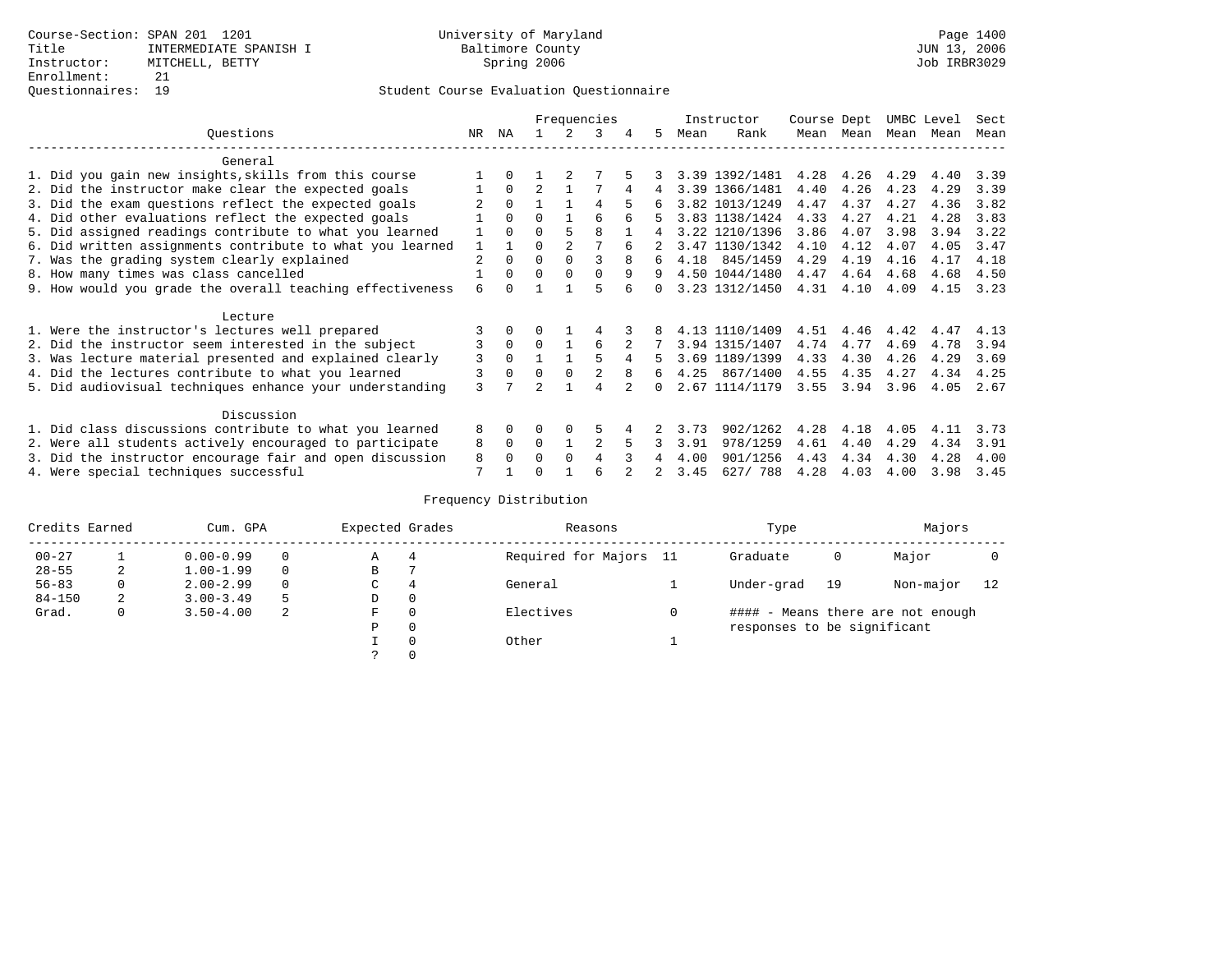## Questionnaires: 10 Student Course Evaluation Questionnaire

|                                                           |          |          |          |             | Frequencies    |          |    |      | Instructor     | Course Dept |      | UMBC Level |      | Sect |
|-----------------------------------------------------------|----------|----------|----------|-------------|----------------|----------|----|------|----------------|-------------|------|------------|------|------|
| Questions                                                 | NR.      | ΝA       |          |             | 3              | 4        | 5. | Mean | Rank           | Mean        | Mean | Mean       | Mean | Mean |
| General                                                   |          |          |          |             |                |          |    |      |                |             |      |            |      |      |
| 1. Did you gain new insights, skills from this course     |          | $\Omega$ | U        | $\Omega$    |                |          |    | 4.40 | 678/1481       | 4.08        | 4.26 | 4.29       | 4.40 | 4.40 |
| 2. Did the instructor make clear the expected goals       |          | $\Omega$ | $\Omega$ | $\Omega$    |                |          |    | 4.60 | 399/1481       | 4.26        | 4.26 | 4.23       | 4.29 | 4.60 |
| 3. Did the exam questions reflect the expected goals      |          | $\Omega$ | O        | $\Omega$    | $\Omega$       |          | 9  | 4.90 | 142/1249       | 4.59        | 4.37 | 4.27       | 4.36 | 4.90 |
| 4. Did other evaluations reflect the expected goals       | O        | $\Omega$ | O        | $\Omega$    | $\Omega$       |          |    | 4.80 | 178/1424       | 4.36        | 4.27 | 4.21       | 4.28 | 4.80 |
| 5. Did assigned readings contribute to what you learned   | 0        |          | O        |             | $\mathfrak{D}$ |          |    | 4.30 | 459/1396       | 3.80        | 4.07 | 3.98       | 3.94 | 4.30 |
| 6. Did written assignments contribute to what you learned | 0        | $\Omega$ | U        | $\Omega$    |                |          | б. | 4.50 | 303/1342       | 4.17        | 4.12 | 4.07       | 4.05 | 4.50 |
| 7. Was the grading system clearly explained               | 0        |          |          | $\Omega$    |                |          |    | 4.60 | 344/1459       | 3.73        | 4.19 | 4.16       | 4.17 | 4.60 |
| 8. How many times was class cancelled                     | $\Omega$ | $\Omega$ | 0        | $\Omega$    | <sup>0</sup>   | 8        |    |      | 4.20 1260/1480 | 4.02        | 4.64 | 4.68       | 4.68 | 4.20 |
| 9. How would you grade the overall teaching effectiveness |          |          |          |             |                |          | 4  | 4.33 | 546/1450       | 4.02        | 4.10 | 4.09       | 4.15 | 4.33 |
| Lecture                                                   |          |          |          |             |                |          |    |      |                |             |      |            |      |      |
| 1. Were the instructor's lectures well prepared           |          |          |          |             |                |          |    |      | 3.78 1245/1409 | 3.89        | 4.46 | 4.42       | 4.47 | 3.78 |
| 2. Did the instructor seem interested in the subject      |          | $\Omega$ | $\Omega$ | $\mathbf 0$ | $\Omega$       | $\Omega$ | 9  | 5.00 | 1/1407         | 4.79        | 4.77 | 4.69       | 4.78 | 5.00 |
| 3. Was lecture material presented and explained clearly   |          | $\Omega$ | 0        |             |                |          |    | 4.00 | 1002/1399      | 3.92        | 4.30 | 4.26       | 4.29 | 4.00 |
| 4. Did the lectures contribute to what you learned        |          |          | 0        | $\Omega$    |                |          | 6  | 4.75 | 312/1400       | 4.34        | 4.35 | 4.27       | 4.34 | 4.75 |
| 5. Did audiovisual techniques enhance your understanding  |          |          |          |             |                |          |    | 3.75 | 793/1179       | 3.61        | 3.94 | 3.96       | 4.05 | 3.75 |
| Discussion                                                |          |          |          |             |                |          |    |      |                |             |      |            |      |      |
| 1. Did class discussions contribute to what you learned   | 4        | $\Omega$ | O        | $\Omega$    |                |          |    | 4.50 | 345/1262       | 4.16        | 4.18 | 4.05       | 4.11 | 4.50 |
| 2. Were all students actively encouraged to participate   | 4        | $\Omega$ | $\Omega$ |             | $\Omega$       | $\Omega$ |    | 4.50 | 588/1259       | 4.57        | 4.40 | 4.29       | 4.34 | 4.50 |
| 3. Did the instructor encourage fair and open discussion  | 4        |          |          | $\Omega$    | $\Omega$       |          |    | 4.33 | 723/1256       | 4.17        | 4.34 | 4.30       | 4.28 | 4.33 |
| 4. Were special techniques successful                     | 4        |          |          |             |                |          |    | 4.75 | 105/788        | 4.48        | 4.03 | 4.00       | 3.98 | 4.75 |

| Credits Earned |   | Cum. GPA      | Expected Grades |               | Reasons | Type                | Majors                      |    |                                   |                          |
|----------------|---|---------------|-----------------|---------------|---------|---------------------|-----------------------------|----|-----------------------------------|--------------------------|
| $00 - 27$      | 2 | $0.00 - 0.99$ |                 | Α             | .5      | Required for Majors | Graduate                    | 0  | Major                             |                          |
| $28 - 55$      | 0 | $1.00 - 1.99$ |                 | B             | 4       |                     |                             |    |                                   |                          |
| $56 - 83$      | 4 | $2.00 - 2.99$ |                 | $\sim$<br>◡   |         | General             | Under-grad                  | 10 | Non-major                         | $\overline{\phantom{a}}$ |
| $84 - 150$     |   | $3.00 - 3.49$ |                 | D             | 0       |                     |                             |    |                                   |                          |
| Grad.          | 0 | $3.50 - 4.00$ | 4               | F             | 0       | Electives           |                             |    | #### - Means there are not enough |                          |
|                |   |               |                 | Ρ             | 0       |                     | responses to be significant |    |                                   |                          |
|                |   |               |                 |               | 0       | Other               |                             |    |                                   |                          |
|                |   |               |                 | $\mathcal{L}$ |         |                     |                             |    |                                   |                          |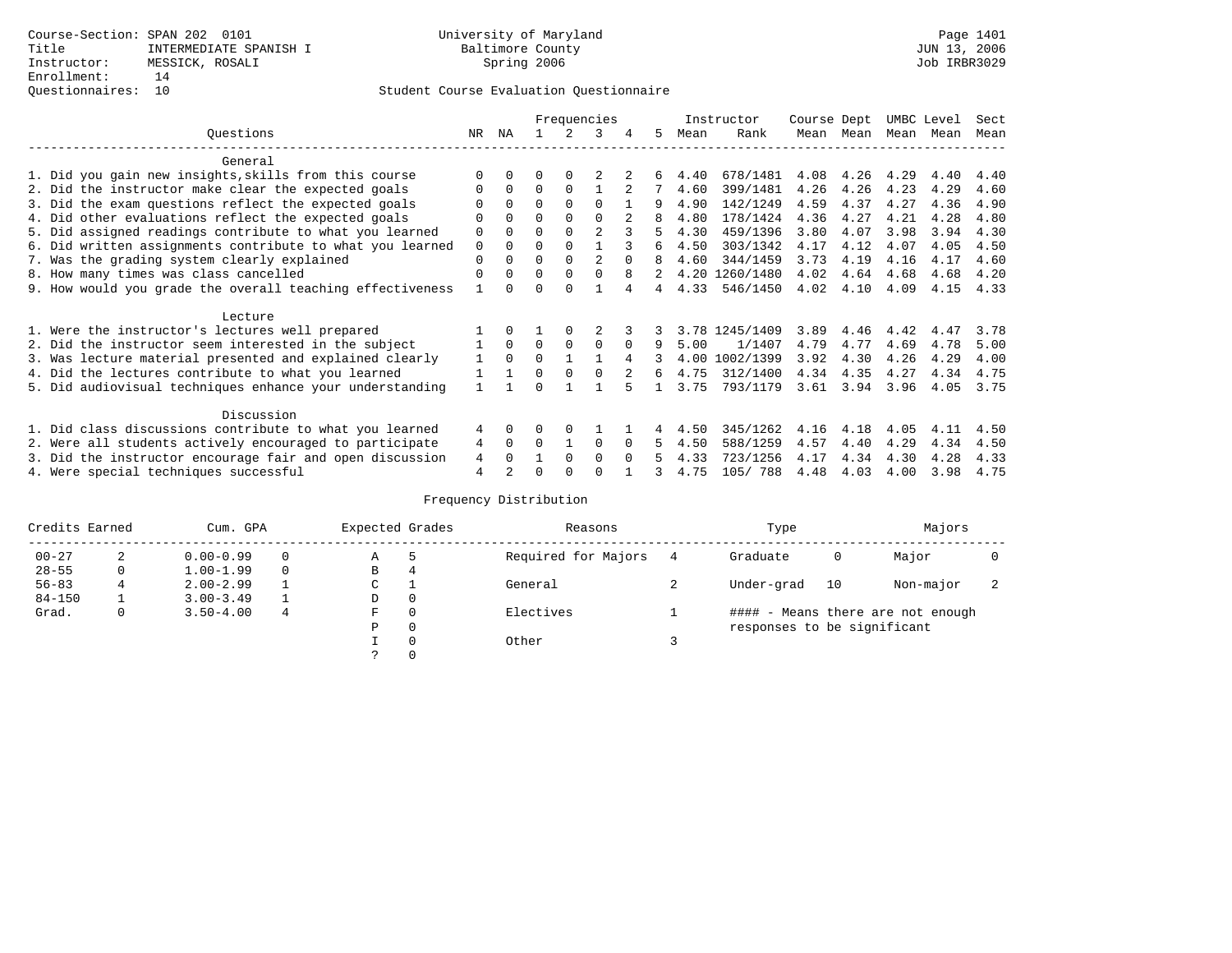|                                                                                                            |                |                  |                  |                          | Frequencies                |                      |                  |      | Instructor                               | Course Dept UMBC Level |                     |      |              | Sect        |
|------------------------------------------------------------------------------------------------------------|----------------|------------------|------------------|--------------------------|----------------------------|----------------------|------------------|------|------------------------------------------|------------------------|---------------------|------|--------------|-------------|
| Questions                                                                                                  |                | NR NA            | $\mathbf{1}$     | $\overline{2}$           | 3                          |                      | 5.               | Mean | Rank                                     |                        | Mean Mean Mean Mean |      |              | Mean        |
| General                                                                                                    |                |                  |                  |                          |                            |                      |                  |      |                                          |                        |                     |      |              |             |
| 1. Did you gain new insights, skills from this course                                                      | 1              | 0                |                  |                          |                            |                      |                  |      | 3.77 1248/1481                           | 4.08                   | 4.26                | 4.29 | 4.40         | 3.77        |
| 2. Did the instructor make clear the expected goals                                                        | $\Omega$       | $\Omega$         | $\Omega$         | $\overline{2}$           | 2                          | 5                    |                  |      | 3.93 1094/1481                           | 4.26                   | 4.26                | 4.23 | 4.29         | 3.93        |
| 3. Did the exam questions reflect the expected goals                                                       | 0              | $\mathbf 0$      | $\mathbf{1}$     | $\mathbf 0$              | $\mathbf{1}$               | 4                    | 8                | 4.29 | 718/1249                                 | 4.59                   | 4.37                | 4.27 | 4.36         | 4.29        |
| 4. Did other evaluations reflect the expected goals                                                        | $\Omega$       | 1                | $\Omega$         | $\mathbf{1}$             | $\overline{c}$             |                      | 3                |      | 3.92 1061/1424                           | 4.36                   | 4.27                | 4.21 | 4.28         | 3.92        |
| 5. Did assigned readings contribute to what you learned                                                    | $\Omega$       |                  | 3                | $\Omega$                 | 3                          | $\overline{4}$       | 3                |      | 3.31 1181/1396                           | 3.80                   | 4.07                | 3.98 | 3.94         | 3.31        |
| 6. Did written assignments contribute to what you learned                                                  | 1              | $\Omega$         | $\mathbf{1}$     | 0                        | $\overline{2}$             |                      | 3                |      | 3.85 927/1342                            | 4.17                   | 4.12                | 4.07 | 4.05         | 3.85        |
| 7. Was the grading system clearly explained                                                                | $\Omega$       | $\Omega$         | $\mathfrak{D}$   | 3                        | 5                          | 3                    | 1                |      | 2.86 1409/1459                           | 3.73                   | 4.19                | 4.16 | 4.17         | 2.86        |
| 8. How many times was class cancelled                                                                      | $\overline{a}$ | $\Omega$         | $\Omega$         | $\Omega$                 | $\overline{2}$             | 10                   | $\Omega$         |      | 3.83 1429/1480                           | 4.02                   | 4.64                | 4.68 | 4.68         | 3.83        |
| 9. How would you grade the overall teaching effectiveness                                                  | $\Omega$       | $\Omega$         | $\Omega$         | $\mathbf{1}$             | 5                          | 5                    | $\mathbf{3}$     |      | 3.71 1133/1450                           | 4.02                   | 4.10                | 4.09 | 4.15 3.71    |             |
|                                                                                                            |                |                  |                  |                          |                            |                      |                  |      |                                          |                        |                     |      |              |             |
| Lecture                                                                                                    |                |                  |                  |                          |                            |                      |                  |      |                                          |                        |                     |      |              |             |
| 1. Were the instructor's lectures well prepared                                                            | $\Omega$       | $\Omega$         | O                | 2                        | 1                          |                      |                  |      | 4.00 1152/1409                           | 3.89                   | 4.46                | 4.42 | 4.47         | 4.00        |
| 2. Did the instructor seem interested in the subject                                                       | $\Omega$       | $\Omega$         | $\Omega$         | $\Omega$                 | $\mathbf{1}$               | 4                    | 9                |      | 4.57 1053/1407                           | 4.79                   | 4.77                | 4.69 | 4.78         | 4.57        |
| 3. Was lecture material presented and explained clearly                                                    | $\mathbf{1}$   | $\mathbf 0$      | $\Omega$         | $\mathbf{1}$             | $\overline{4}$             | 4                    | $\overline{4}$   |      | 3.85 1125/1399                           | 3.92                   | 4.30                | 4.26 | 4.29         | 3.85        |
| 4. Did the lectures contribute to what you learned                                                         | $\Omega$       | $\Omega$         | $\mathbf{1}$     | $\mathbf{1}$             | $\overline{c}$             | 4                    | 6                |      | 3.93 1074/1400                           | 4.34                   | 4.35                | 4.27 | 4.34         | 3.93        |
| 5. Did audiovisual techniques enhance your understanding                                                   | $\mathbf 0$    | $\mathbf{1}$     | $\overline{2}$   | $\mathbf{1}$             | 3                          | 3                    | $4 \overline{ }$ |      | 3.46 914/1179                            |                        | $3.61$ $3.94$       | 3.96 | 4.05 3.46    |             |
| Discussion                                                                                                 |                |                  |                  |                          |                            |                      |                  |      |                                          |                        |                     |      |              |             |
| 1. Did class discussions contribute to what you learned                                                    | 3              | 0                | 1                | $\Omega$                 | $\overline{2}$             | 5                    | 3                | 3.82 | 855/1262                                 | 4.16                   | 4.18                | 4.05 | 4.11         | 3.82        |
| 2. Were all students actively encouraged to participate                                                    | 3              | $\mathbf 0$      | $\mathbf 0$      | $\mathbf{1}$             | $\mathbf 0$                | $\mathbf{1}$         | 9                |      | 4.64 480/1259                            | 4.57                   | 4.40                | 4.29 | 4.34         | 4.64        |
| 3. Did the instructor encourage fair and open discussion                                                   | 3              | 0                | $\overline{2}$   | $\mathbf 0$              | $\mathbf{1}$               | $\mathbf{1}$         | 7                | 4.00 | 901/1256                                 | 4.17                   | 4.34                | 4.30 | 4.28         | 4.00        |
| 4. Were special techniques successful                                                                      | 3              | $\mathbf{1}$     | $\Omega$         | $\Omega$                 | $\overline{a}$             | 4                    | $\overline{4}$   | 4.20 | 318/ 788                                 | 4.48                   | 4.03                | 4.00 | 3.98         | 4.20        |
|                                                                                                            |                |                  |                  |                          |                            |                      |                  |      |                                          |                        |                     |      |              |             |
| Laboratory                                                                                                 |                |                  |                  |                          |                            |                      |                  |      |                                          |                        |                     |      |              |             |
| 2. Were you provided with adequate background information 13                                               |                | $\mathbf{0}$     | 1                | 0                        | 0                          | $\Omega$             | $\Omega$         |      | $1.00$ ****/ 249                         | ****                   | 4.08                |      | 4.11 4.32    | ****        |
| Seminar                                                                                                    |                |                  |                  |                          |                            |                      |                  |      |                                          |                        |                     |      |              |             |
| 2. Was the instructor available for individual attention                                                   | 13             | 0                | 1                | $\Omega$                 | $\Omega$                   | $\Omega$             | 0                |      | $1.00$ ****/<br>69                       | ****                   | 4.26                | 4.53 | 4.83         | ****        |
| 3. Did research projects contribute to what you learned                                                    | 13             | $\Omega$         | $\mathbf{1}$     | $\mathbf 0$              | $\mathbf 0$                | $\Omega$             | $\Omega$         |      | $1.00$ ****/<br>63                       | ****                   | 4.24                | 4.44 | 4.00         | ****        |
| 4. Did presentations contribute to what you learned                                                        | 13             | $\Omega$         | $\mathbf{1}$     | $\mathbf 0$              | $\mathbf 0$                | $\Omega$             | 0                |      | $1.00$ ****/<br>69                       | $***$ * *              | 4.19                | 4.35 | 4.72         | $* * * *$   |
| 5. Were criteria for grading made clear                                                                    | 13             | $\Omega$         | $\mathbf{1}$     | $\Omega$                 | $\Omega$                   | $\Omega$             | $\Omega$         |      | $1.00$ ****/<br>68                       | ****                   | 3.98                | 3.92 | 3.55         | $***$       |
| Field Work                                                                                                 |                |                  |                  |                          |                            |                      |                  |      |                                          |                        |                     |      |              |             |
|                                                                                                            |                |                  |                  |                          |                            |                      |                  |      |                                          | ****                   |                     |      |              | $***$       |
| 1. Did field experience contribute to what you learned                                                     | 13             | 0<br>$\mathbf 0$ | 0<br>$\mathbf 0$ | 1                        | $\mathbf 0$<br>$\mathbf 0$ | $\Omega$<br>$\Omega$ | 0<br>$\Omega$    |      | $2.00$ ****/<br>59<br>$2.00$ ****/<br>51 | ****                   | 3.92<br>4.04        | 4.30 | 4.67<br>4.07 | ****        |
| 2. Did you clearly understand your evaluation criteria<br>3. Was the instructor available for consultation | 13<br>13       | $\Omega$         | $\mathbf{1}$     | $\mathbf{1}$<br>$\Omega$ | $\Omega$                   | $\Omega$             | $\Omega$         |      | $1.00$ ****/<br>36                       | ****                   |                     | 4.00 |              | ****        |
|                                                                                                            |                |                  |                  |                          |                            |                      |                  |      |                                          |                        | 5.00                | 4.60 | 4.64         |             |
| Self Paced                                                                                                 |                |                  |                  |                          |                            |                      |                  |      |                                          |                        |                     |      |              |             |
| 1. Did self-paced system contribute to what you learned                                                    | 13             | 0                |                  | $\Omega$                 | $\Omega$                   |                      |                  | 1.00 | 55<br>****                               |                        | 3.90                | 4.55 | 4.44         | ****        |
| 3. Were your contacts with the instructor helpful                                                          | 13             | $\Omega$         | $\mathbf{1}$     | $\Omega$                 | $\Omega$                   | $\cap$               | $\Omega$         | 1.00 | 51<br>****/                              | ****                   | 4.42                | 4.65 | 4.66         | $* * * * *$ |

| Credits Earned |   | Cum. GPA      |          |   | Expected Grades | Reasons             | Type                        | Majors |                                   |  |
|----------------|---|---------------|----------|---|-----------------|---------------------|-----------------------------|--------|-----------------------------------|--|
| $00 - 27$      |   | $0.00 - 0.99$ | $\Omega$ | Α | 4               | Required for Majors | Graduate                    | 0      | Major                             |  |
| $28 - 55$      | 4 | $1.00 - 1.99$ | $\Omega$ | В | 9               |                     |                             |        |                                   |  |
| $56 - 83$      |   | $2.00 - 2.99$ |          | C | 0               | General             | Under-grad                  | 14     | Non-major                         |  |
| $84 - 150$     |   | $3.00 - 3.49$ | $\Omega$ | D | 0               |                     |                             |        |                                   |  |
| Grad.          |   | $3.50 - 4.00$ |          | F | 0               | Electives           |                             |        | #### - Means there are not enough |  |
|                |   |               |          | Ρ | 0               |                     | responses to be significant |        |                                   |  |
|                |   |               |          |   | $\Omega$        | Other               |                             |        |                                   |  |
|                |   |               |          |   |                 |                     |                             |        |                                   |  |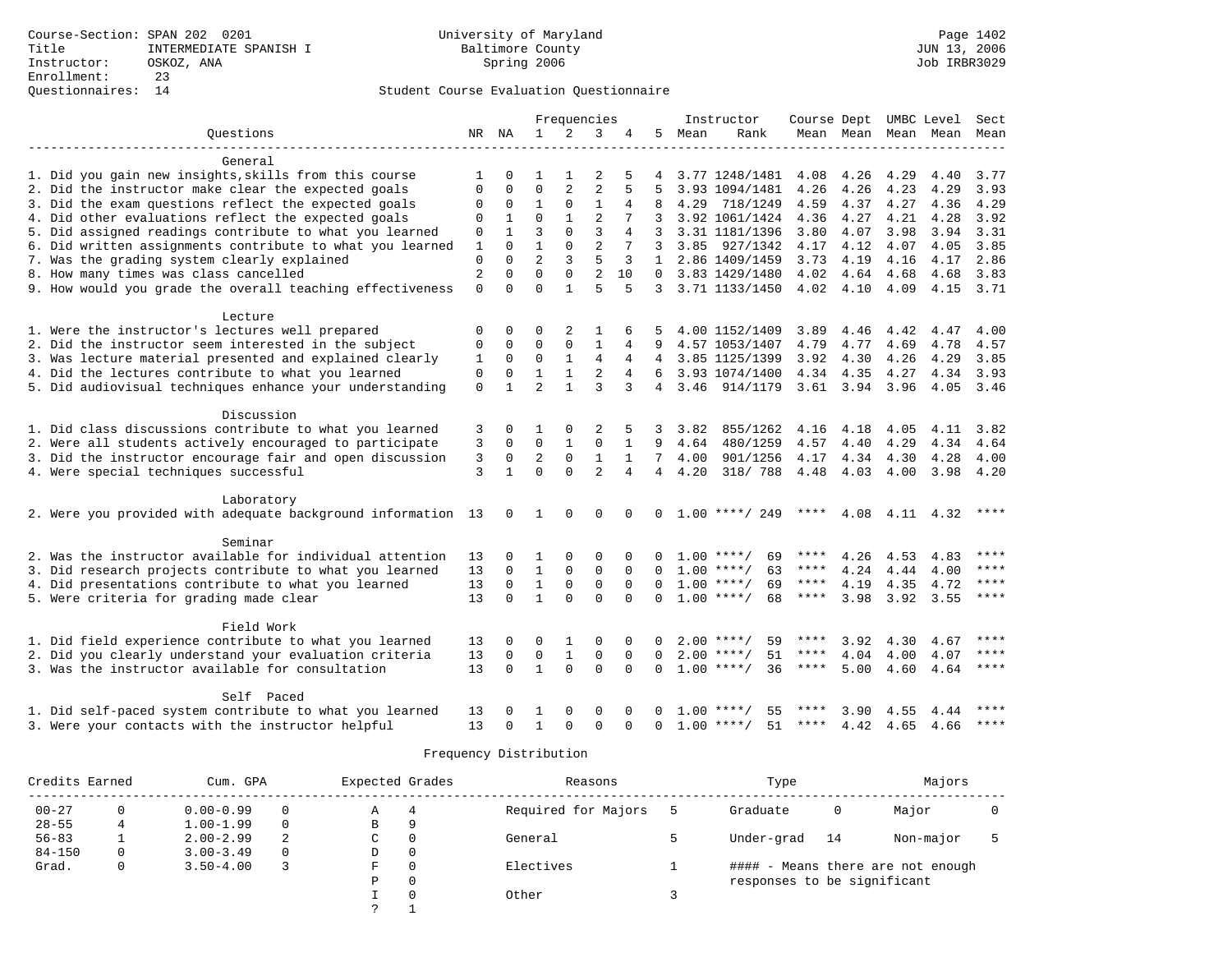|                                                           |             |              |          |             | Frequencies |          |              |      | Instructor     | Course Dept |      | UMBC Level |      | Sect |
|-----------------------------------------------------------|-------------|--------------|----------|-------------|-------------|----------|--------------|------|----------------|-------------|------|------------|------|------|
| Ouestions                                                 | NR.         | ΝA           |          |             | 3           |          | 5.           | Mean | Rank           | Mean        | Mean | Mean       | Mean | Mean |
| General                                                   |             |              |          |             |             |          |              |      |                |             |      |            |      |      |
| 1. Did you gain new insights, skills from this course     |             | $\Omega$     | O        | $\Omega$    | O           |          |              | 5.00 | 1/1481         | 5.00        | 4.26 | 4.29       | 4.40 | 5.00 |
| 2. Did the instructor make clear the expected goals       | O           | $\Omega$     | $\Omega$ | $\Omega$    | $\Omega$    |          | 5.           | 4.83 | 162/1481       | 4.83        | 4.26 | 4.23       | 4.29 | 4.83 |
| 3. Did the exam questions reflect the expected goals      |             | $\Omega$     | 0        | $\Omega$    | $\Omega$    |          | 4            | 4.67 | 334/1249       | 4.67        | 4.37 | 4.27       | 4.36 | 4.67 |
| 4. Did other evaluations reflect the expected goals       | O           | $\Omega$     | $\Omega$ | $\Omega$    | $\Omega$    |          | 4            | 4.67 | 287/1424       | 4.67        | 4.27 | 4.21       | 4.28 | 4.67 |
| 5. Did assigned readings contribute to what you learned   | $\mathbf 0$ |              | $\Omega$ | $\Omega$    | $\Omega$    |          | 4            | 4.67 | 193/1396       | 4.67        | 4.07 | 3.98       | 3.94 | 4.67 |
| 6. Did written assignments contribute to what you learned | $\mathbf 0$ | $\Omega$     | $\Omega$ |             | $\Omega$    |          | 4            | 4.67 | 190/1342       | 4.67        | 4.12 | 4.07       | 4.05 | 4.67 |
| 7. Was the grading system clearly explained               | $\Omega$    | $\Omega$     | $\Omega$ | $\Omega$    | $\Omega$    |          |              | 4.50 | 460/1459       | 4.50        | 4.19 | 4.16       | 4.17 | 4.50 |
| 8. How many times was class cancelled                     | $\Omega$    | $\Omega$     | $\Omega$ | $\Omega$    | $\Omega$    |          |              |      | 4.17 1281/1480 | 4.17        | 4.64 | 4.68       | 4.68 | 4.17 |
| 9. How would you grade the overall teaching effectiveness |             | <sup>n</sup> | U        | ∩           | $\cap$      |          | 3            | 4.60 | 259/1450       | 4.60        | 4.10 | 4.09       | 4.15 | 4.60 |
| Lecture                                                   |             |              |          |             |             |          |              |      |                |             |      |            |      |      |
| 1. Were the instructor's lectures well prepared           |             |              |          | $\Omega$    | $\Omega$    |          |              | 4.80 | 334/1409       | 4.80        | 4.46 | 4.42       | 4.47 | 4.80 |
| 2. Did the instructor seem interested in the subject      |             | $\Omega$     | $\Omega$ | $\mathbf 0$ | $\mathbf 0$ | $\Omega$ | 5            | 5.00 | 1/1407         | 5.00        | 4.77 | 4.69       | 4.78 | 5.00 |
| 3. Was lecture material presented and explained clearly   |             | $\Omega$     | $\Omega$ | $\Omega$    | $\Omega$    |          | 4            | 4.80 | 212/1399       | 4.80        | 4.30 | 4.26       | 4.29 | 4.80 |
| 4. Did the lectures contribute to what you learned        |             | $\Omega$     | $\Omega$ | $\Omega$    | $\Omega$    |          | 4            | 4.80 | 250/1400       | 4.80        | 4.35 | 4.27       | 4.34 | 4.80 |
| 5. Did audiovisual techniques enhance your understanding  |             |              |          |             |             |          |              | 4.25 | 442/1179       | 4.25        | 3.94 | 3.96       | 4.05 | 4.25 |
| Discussion                                                |             |              |          |             |             |          |              |      |                |             |      |            |      |      |
| 1. Did class discussions contribute to what you learned   | 4           | $\Omega$     | O        | $\Omega$    | $\Omega$    |          |              | 4.50 | 345/1262       | 4.50        | 4.18 | 4.05       | 4.11 | 4.50 |
| 2. Were all students actively encouraged to participate   | 3           | $\Omega$     | $\Omega$ | $\Omega$    | $\Omega$    |          |              | 5.00 | 1/1259         | 5.00        | 4.40 | 4.29       | 4.34 | 5.00 |
| 3. Did the instructor encourage fair and open discussion  | 3           | $\Omega$     | 0        | $\Omega$    |             |          |              | 4.00 | 901/1256       | 4.00        | 4.34 | 4.30       | 4.28 | 4.00 |
| 4. Were special techniques successful                     | 4           |              |          |             |             |          | <sup>n</sup> | 3.50 | 604/788        | 3.50        | 4.03 | 4.00       | 3.98 | 3.50 |

| Credits Earned |   | Cum. GPA      | Expected Grades |             | Reasons  |                     | Type | Majors                      |   |                                   |  |
|----------------|---|---------------|-----------------|-------------|----------|---------------------|------|-----------------------------|---|-----------------------------------|--|
| $00 - 27$      |   | $0.00 - 0.99$ |                 | Α           | 5        | Required for Majors | 0    | Graduate                    | 0 | Major                             |  |
| $28 - 55$      | ᅩ | $1.00 - 1.99$ |                 | В           |          |                     |      |                             |   |                                   |  |
| $56 - 83$      |   | $2.00 - 2.99$ |                 | $\sim$<br>◡ | 0        | General             |      | Under-grad                  | 6 | Non-major                         |  |
| $84 - 150$     | 2 | $3.00 - 3.49$ |                 | D           | 0        |                     |      |                             |   |                                   |  |
| Grad.          | 0 | $3.50 - 4.00$ |                 | F           | 0        | Electives           | 0    |                             |   | #### - Means there are not enough |  |
|                |   |               |                 | Ρ           | 0        |                     |      | responses to be significant |   |                                   |  |
|                |   |               |                 |             | $\Omega$ | Other               |      |                             |   |                                   |  |
|                |   |               |                 |             |          |                     |      |                             |   |                                   |  |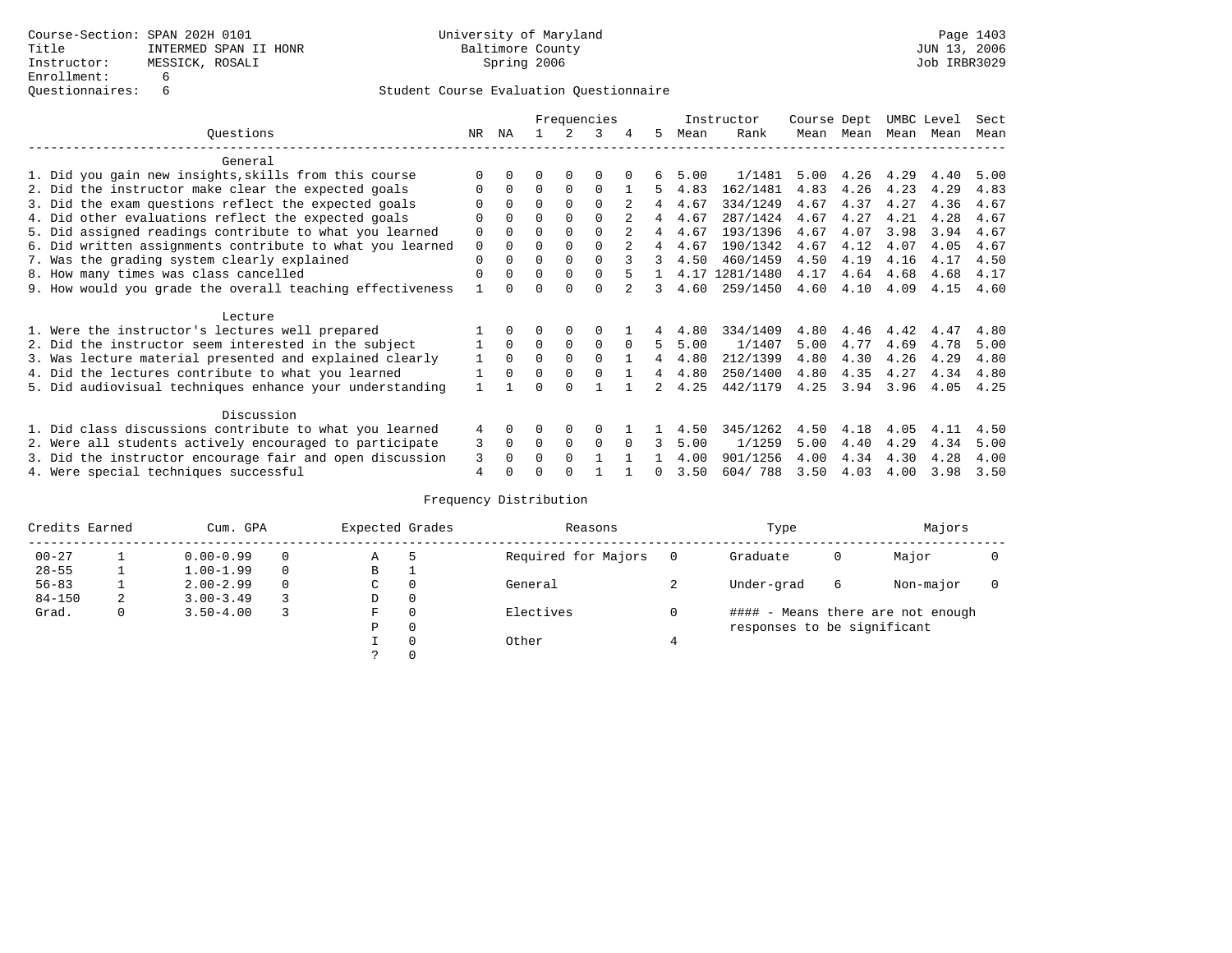|                                                           |          |          |          |             | Frequencies    |          |               |      | Instructor | Course Dept |      | UMBC Level |      | Sect |
|-----------------------------------------------------------|----------|----------|----------|-------------|----------------|----------|---------------|------|------------|-------------|------|------------|------|------|
| Questions                                                 | NR       | ΝA       |          |             |                | 4        | 5             | Mean | Rank       | Mean        | Mean | Mean       | Mean | Mean |
| General                                                   |          |          |          |             |                |          |               |      |            |             |      |            |      |      |
| 1. Did you gain new insights, skills from this course     |          |          |          |             |                |          |               | 4.00 | 1069/1481  | 4.00        | 4.26 | 4.29       | 4.29 | 4.00 |
| 2. Did the instructor make clear the expected goals       |          | $\Omega$ | $\Omega$ |             | O              |          | 4             | 4.25 | 822/1481   | 4.25        | 4.26 | 4.23       | 4.23 | 4.25 |
| 3. Did the exam questions reflect the expected goals      |          | $\Omega$ | $\Omega$ | $\Omega$    |                |          |               | 4.50 | 498/1249   | 4.50        | 4.37 | 4.27       | 4.28 | 4.50 |
| 4. Did other evaluations reflect the expected goals       | O        |          | 0        | $\Omega$    | $\mathfrak{D}$ |          |               | 4.43 | 533/1424   | 4.43        | 4.27 | 4.21       | 4.27 | 4.43 |
| 5. Did assigned readings contribute to what you learned   |          | $\cap$   | $\Omega$ |             |                |          |               | 4.43 | 363/1396   | 4.43        | 4.07 | 3.98       | 4.00 | 4.43 |
| 6. Did written assignments contribute to what you learned | $\Omega$ |          | U        |             |                |          | 3             | 4.00 | 755/1342   | 4.00        | 4.12 | 4.07       | 4.12 | 4.00 |
| 7. Was the grading system clearly explained               | $\Omega$ | $\Omega$ |          |             |                |          |               | 3.25 | 1337/1459  | 3.25        | 4.19 | 4.16       | 4.17 | 3.25 |
| 8. How many times was class cancelled                     | 0        |          | 0        | $\Omega$    | $\Omega$       | $\cap$   |               | 5.00 | 1/1480     | 5.00        | 4.64 | 4.68       | 4.65 | 5.00 |
| 9. How would you grade the overall teaching effectiveness | $\Omega$ |          | ∩        |             |                |          | $\mathcal{L}$ | 4.14 | 741/1450   | 4.14        | 4.10 | 4.09       | 4.10 | 4.14 |
| Lecture                                                   |          |          |          |             |                |          |               |      |            |             |      |            |      |      |
| 1. Were the instructor's lectures well prepared           |          |          |          |             |                |          |               | 4.50 | 762/1409   | 4.50        | 4.46 | 4.42       | 4.43 | 4.50 |
| 2. Did the instructor seem interested in the subject      | 0        | $\Omega$ | $\Omega$ | $\mathbf 0$ | 0              | $\Omega$ | 8             | 5.00 | 1/1407     | 5.00        | 4.77 | 4.69       | 4.67 | 5.00 |
| 3. Was lecture material presented and explained clearly   | 0        | $\Omega$ | $\Omega$ |             |                |          | 3             | 4.13 | 947/1399   | 4.13        | 4.30 | 4.26       | 4.27 | 4.13 |
| 4. Did the lectures contribute to what you learned        | 0        | $\Omega$ | 0        | $\Omega$    |                |          | 4             | 4.25 | 867/1400   | 4.25        | 4.35 | 4.27       | 4.28 | 4.25 |
| 5. Did audiovisual techniques enhance your understanding  | $\Omega$ |          |          | $\cap$      | $\cap$         |          |               | 4.67 | 177/1179   | 4.67        | 3.94 | 3.96       | 4.02 | 4.67 |
| Discussion                                                |          |          |          |             |                |          |               |      |            |             |      |            |      |      |
| 1. Did class discussions contribute to what you learned   |          | 0        | 0        | O           |                |          |               | 4.71 | 236/1262   | 4.71        | 4.18 | 4.05       | 4.14 | 4.71 |
| 2. Were all students actively encouraged to participate   |          | $\Omega$ | $\Omega$ | $\Omega$    |                | $\Omega$ | 6             | 4.71 | 402/1259   | 4.71        | 4.40 | 4.29       | 4.34 | 4.71 |
| 3. Did the instructor encourage fair and open discussion  | 1        | $\Omega$ | 0        | $\Omega$    | $\Omega$       | $\Omega$ |               | 5.00 | 1/1256     | 5.00        | 4.34 | 4.30       | 4.34 | 5.00 |
| 4. Were special techniques successful                     |          |          |          |             |                |          |               | 4.80 | 89/788     | 4.80        | 4.03 | 4.00       | 4.07 | 4.80 |

| Credits Earned |   | Cum. GPA      |   | Expected Grades |          | Reasons             | Type                        |   | Majors                            |  |
|----------------|---|---------------|---|-----------------|----------|---------------------|-----------------------------|---|-----------------------------------|--|
| $00 - 27$      |   | $0.00 - 0.99$ |   | Α               | -2       | Required for Majors | Graduate                    | 0 | Major                             |  |
| $28 - 55$      | 0 | $1.00 - 1.99$ |   | B               | 4        |                     |                             |   |                                   |  |
| $56 - 83$      |   | $2.00 - 2.99$ |   | ◡               |          | General             | Under-grad                  | 8 | Non-major                         |  |
| $84 - 150$     |   | $3.00 - 3.49$ |   | D               | 0        |                     |                             |   |                                   |  |
| Grad.          | 0 | $3.50 - 4.00$ | 4 | F               | 0        | Electives           |                             |   | #### - Means there are not enough |  |
|                |   |               |   | Ρ               | 0        |                     | responses to be significant |   |                                   |  |
|                |   |               |   |                 | $\Omega$ | Other               |                             |   |                                   |  |
|                |   |               |   |                 |          |                     |                             |   |                                   |  |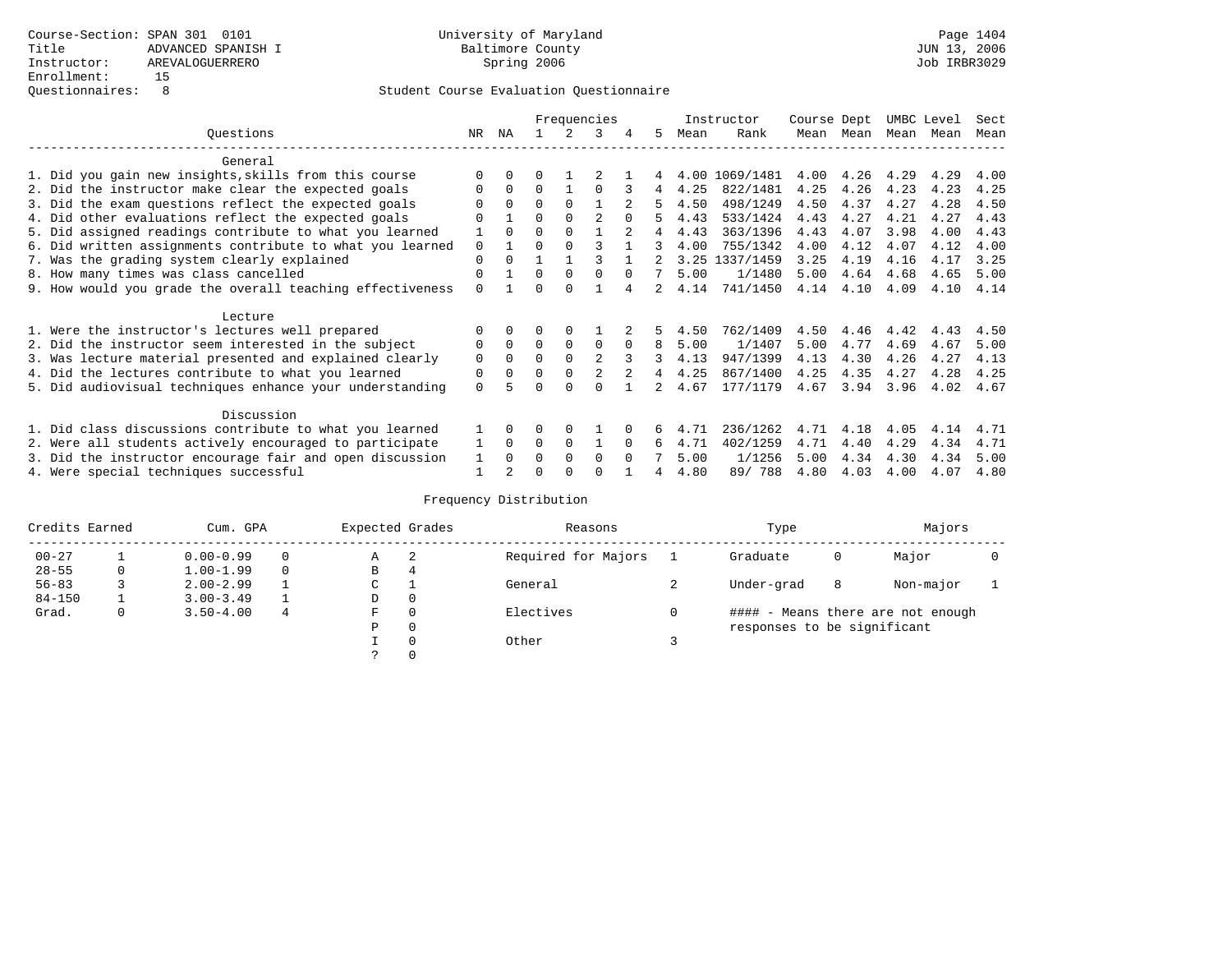## Questionnaires: 17 Student Course Evaluation Questionnaire

|                                                           |              |                |              |              | Frequencies    |              |                |      | Instructor         | Course Dept |           | UMBC Level |      | Sect |
|-----------------------------------------------------------|--------------|----------------|--------------|--------------|----------------|--------------|----------------|------|--------------------|-------------|-----------|------------|------|------|
| Ouestions                                                 | NR           | ΝA             | $\mathbf{1}$ | 2            | 3              |              | 5.             | Mean | Rank               |             | Mean Mean | Mean       | Mean | Mean |
| General                                                   |              |                |              |              |                |              |                |      |                    |             |           |            |      |      |
| 1. Did you gain new insights, skills from this course     |              | 0              | O            |              |                |              |                | 4.25 | 844/1481           | 4.25        | 4.26      | 4.29       | 4.29 | 4.25 |
| 2. Did the instructor make clear the expected goals       | -1           | 0              | $\Omega$     | $\Omega$     | 5              |              | 4              |      | 3.94 1082/1481     | 3.94        | 4.26      | 4.23       | 4.23 | 3.94 |
| 3. Did the exam questions reflect the expected goals      |              | $\Omega$       | $\Omega$     | $\mathbf{1}$ | 5              | 4            |                | 3.94 | 953/1249           | 3.94        | 4.37      | 4.27       | 4.28 | 3.94 |
| 4. Did other evaluations reflect the expected goals       |              | $\Omega$       | $\Omega$     | $\Omega$     | $\overline{4}$ |              |                | 4.31 | 671/1424           | 4.31        | 4.27      | 4.21       | 4.27 | 4.31 |
| 5. Did assigned readings contribute to what you learned   | 1            | 0              | 1            | $\mathbf{1}$ | 3              |              | 6              | 3.88 | 823/1396           | 3.88        | 4.07      | 3.98       | 4.00 | 3.88 |
| 6. Did written assignments contribute to what you learned | $\mathbf{1}$ | $\Omega$       | $\Omega$     | $\Omega$     | 5              |              | R              | 4.19 | 603/1342           | 4.19        | 4.12      | 4.07       | 4.12 | 4.19 |
| 7. Was the grading system clearly explained               | $\mathbf{1}$ | $\Omega$       | 1            | 7            | $\mathbf{1}$   | 4            | २              |      | 3.06 1373/1459     | 3.06        | 4.19      | 4.16       | 4.17 | 3.06 |
| 8. How many times was class cancelled                     | $\mathbf{1}$ | $\Omega$       | $\Omega$     | $\Omega$     | $\Omega$       |              | 1.5            | 4.94 | 491/1480           | 4.94        | 4.64      | 4.68       | 4.65 | 4.94 |
| 9. How would you grade the overall teaching effectiveness | 3            | $\cap$         | $\Omega$     | $\Omega$     | $\overline{a}$ | 9            | 3              | 4.07 | 797/1450           | 4.07        | 4.10      | 4.09       | 4.10 | 4.07 |
| Lecture                                                   |              |                |              |              |                |              |                |      |                    |             |           |            |      |      |
| 1. Were the instructor's lectures well prepared           |              | 0              | 0            | $\Omega$     |                |              |                | 4.31 | 990/1409           | 4.31        | 4.46      | 4.42       | 4.43 | 4.31 |
| 2. Did the instructor seem interested in the subject      | 1            | $\Omega$       | $\Omega$     | $\Omega$     | $\Omega$       |              | 15             | 4.94 | 350/1407           | 4.94        | 4.77      | 4.69       | 4.67 | 4.94 |
| 3. Was lecture material presented and explained clearly   | 1            | $\Omega$       | $\Omega$     | $\Omega$     | $\overline{4}$ |              | 5              | 4.06 | 980/1399           | 4.06        | 4.30      | 4.26       | 4.27 | 4.06 |
| 4. Did the lectures contribute to what you learned        | 1            | $\Omega$       | $\Omega$     |              | 3              |              |                | 4.13 | 969/1400           | 4.13        | 4.35      | 4.27       | 4.28 | 4.13 |
| 5. Did audiovisual techniques enhance your understanding  | $\mathbf{1}$ | ζ              | $\Omega$     |              | 5              | 3            | $\overline{4}$ | 3.77 | 786/1179           | 3.77        | 3.94      | 3.96       | 4.02 | 3.77 |
| Discussion                                                |              |                |              |              |                |              |                |      |                    |             |           |            |      |      |
| 1. Did class discussions contribute to what you learned   | 8            | 0              | O            | 0            |                | 4            | 4              | 4.33 | 507/1262           | 4.33        | 4.18      | 4.05       | 4.14 | 4.33 |
| 2. Were all students actively encouraged to participate   | 8            | $\Omega$       | $\Omega$     | $\mathbf 0$  | $\overline{2}$ | $\mathbf{1}$ | 6              | 4.44 | 643/1259           | 4.44        | 4.40      | 4.29       | 4.34 | 4.44 |
| 3. Did the instructor encourage fair and open discussion  | 8            | $\Omega$       | $\mathbf 0$  | $\mathbf 0$  | 2              |              | 5              | 4.33 | 723/1256           | 4.33        | 4.34      | 4.30       | 4.34 | 4.33 |
| 4. Were special techniques successful                     | 8            | $\overline{a}$ | $\cap$       | $\cap$       | $\mathcal{D}$  | $2^{1}$      | 3              | 4.14 | 347/788            | 4.14 4.03   |           | 4.00       | 4.07 | 4.14 |
| Seminar                                                   |              |                |              |              |                |              |                |      |                    |             |           |            |      |      |
| 1. Were assigned topics relevant to the announced theme   | 16           | 0              | 0            | 0            | 0              |              |                |      | 68<br>$4.00$ ****/ | ****        | 4.66      | 4.49       | 4.70 | **** |
| 2. Was the instructor available for individual attention  | 16           | $\Omega$       | $\Omega$     | $\Omega$     | $\Omega$       | $\Omega$     | 1.             |      | $5.00$ ****/<br>69 | ****        | 4.26      | 4.53       | 4.66 | **** |
| 3. Did research projects contribute to what you learned   | 16           | $\Omega$       | $\mathbf 0$  | $\Omega$     | $\Omega$       |              | 0              |      | $4.00$ ****/<br>63 | $***$ * * * | 4.24      | 4.44       | 4.56 | **** |
| 4. Did presentations contribute to what you learned       | 16           | $\Omega$       | $\Omega$     | $\Omega$     | $\Omega$       |              | <sup>n</sup>   |      | $4.00$ ****/<br>69 | ****        | 4.19      | 4.35       | 4.48 | **** |
| 5. Were criteria for grading made clear                   | 16           |                | U            | ∩            |                | $\cap$       |                |      | $3.00$ ****/<br>68 | ****        | 3.98      | 3.92       | 4.43 | **** |

| Credits Earned |   | Cum. GPA      |   | Expected Grades |          | Reasons             |                     | Type                        |    | Majors                            |  |
|----------------|---|---------------|---|-----------------|----------|---------------------|---------------------|-----------------------------|----|-----------------------------------|--|
| $00 - 27$      |   | $0.00 - 0.99$ |   | Α               |          | Required for Majors |                     | Graduate                    | 0  | Major                             |  |
| $28 - 55$      | 2 | $1.00 - 1.99$ |   | B               | 4        |                     |                     |                             |    |                                   |  |
| $56 - 83$      |   | $2.00 - 2.99$ |   | C               |          | General             |                     | Under-grad                  | 17 | Non-major                         |  |
| $84 - 150$     |   | $3.00 - 3.49$ |   | D               | $\Omega$ |                     |                     |                             |    |                                   |  |
| Grad.          | 0 | $3.50 - 4.00$ | 8 | F               | $\Omega$ | Electives           |                     |                             |    | #### - Means there are not enough |  |
|                |   |               |   | P               | $\Omega$ |                     |                     | responses to be significant |    |                                   |  |
|                |   |               |   |                 |          | Other               | $\sim$ $\sim$<br>⊥⊥ |                             |    |                                   |  |
|                |   |               |   |                 |          |                     |                     |                             |    |                                   |  |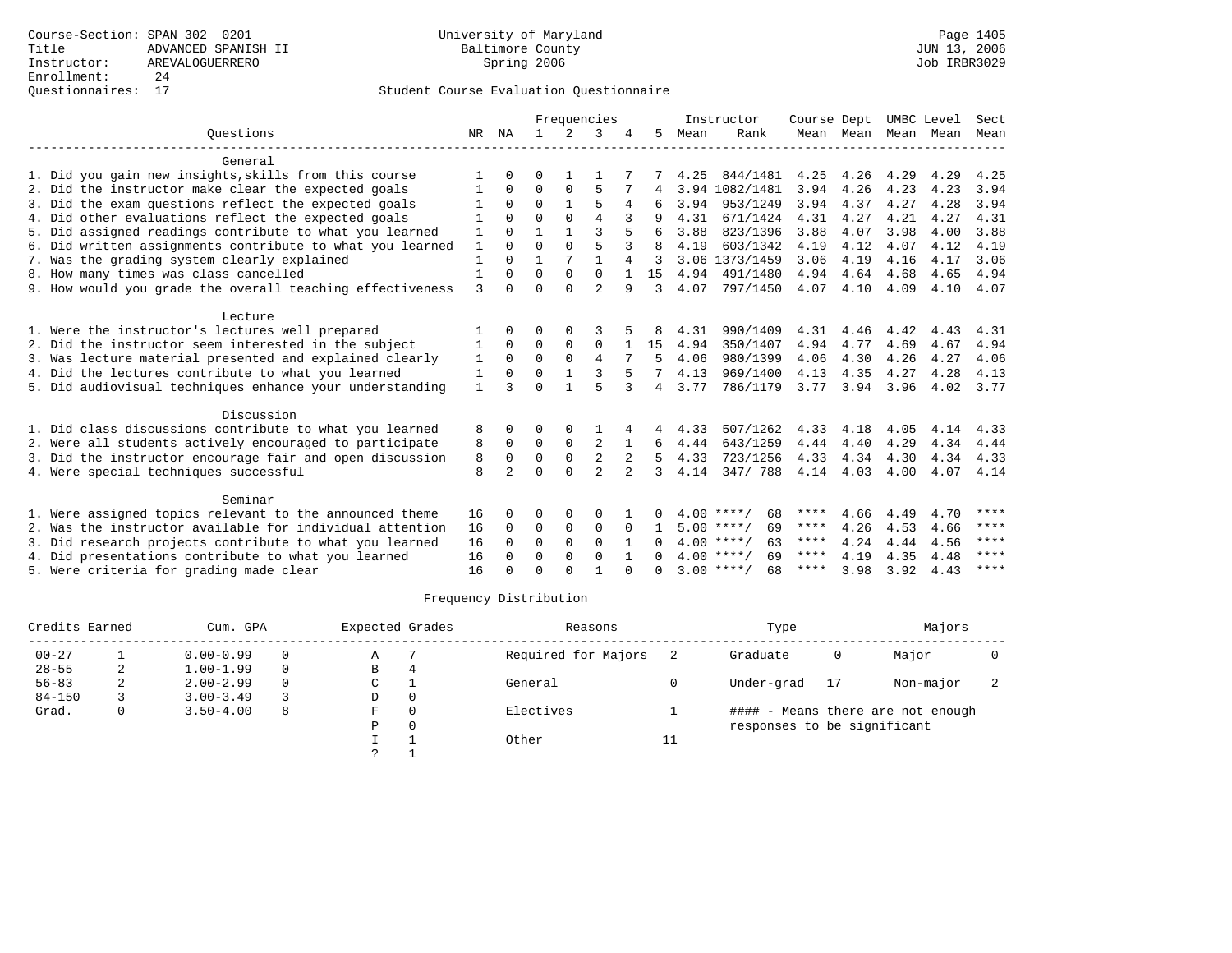|                                                           |     |              |          |                | Frequencies    |   |     |      | Instructor     | Course Dept |      | UMBC Level |      | Sect |
|-----------------------------------------------------------|-----|--------------|----------|----------------|----------------|---|-----|------|----------------|-------------|------|------------|------|------|
| Questions                                                 | NR. | ΝA           |          |                | 3              | 4 | 5.  | Mean | Rank           | Mean        | Mean | Mean       | Mean | Mean |
| General                                                   |     |              |          |                |                |   |     |      |                |             |      |            |      |      |
| 1. Did you gain new insights, skills from this course     |     | 0            |          | $\Omega$       |                |   |     | 4.19 | 928/1481       | 4.19        | 4.26 | 4.29       | 4.29 | 4.19 |
| 2. Did the instructor make clear the expected goals       |     | $\Omega$     |          | $\Omega$       | 4              |   | 8   | 4.06 | 975/1481       | 4.06        | 4.26 | 4.23       | 4.23 | 4.06 |
| 3. Did the exam questions reflect the expected goals      |     | $\Omega$     | $\Omega$ |                | 4              | 4 |     | 4.06 | 869/1249       | 4.06        | 4.37 | 4.27       | 4.28 | 4.06 |
| 4. Did other evaluations reflect the expected goals       | O   | $\Omega$     | 0        |                |                |   |     | 4.19 | 818/1424       | 4.19        | 4.27 | 4.21       | 4.27 | 4.19 |
| 5. Did assigned readings contribute to what you learned   | 0   | $\Omega$     |          | $\Omega$       |                |   |     | 4.19 | 564/1396       | 4.19        | 4.07 | 3.98       | 4.00 | 4.19 |
| 6. Did written assignments contribute to what you learned |     | $\Omega$     |          |                |                |   | 6   | 3.93 | 845/1342       | 3.93        | 4.12 | 4.07       | 4.12 | 3.93 |
| 7. Was the grading system clearly explained               |     | $\Omega$     | ς        |                |                |   |     | 3.27 | 1335/1459      | 3.27        | 4.19 | 4.16       | 4.17 | 3.27 |
| 8. How many times was class cancelled                     |     | $\Omega$     | O        | $\Omega$       | 0              |   | 14  | 5.00 | 1/1480         | 5.00        | 4.64 | 4.68       | 4.65 | 5.00 |
| 9. How would you grade the overall teaching effectiveness | ζ   | <sup>n</sup> |          | $\cap$         | $\mathfrak{D}$ |   | 6   | 4.08 | 797/1450       | 4.08        | 4.10 | 4.09       | 4.10 | 4.08 |
| Lecture                                                   |     |              |          |                |                |   |     |      |                |             |      |            |      |      |
| 1. Were the instructor's lectures well prepared           |     |              |          |                |                |   | 1 N | 4.38 | 924/1409       | 4.38        | 4.46 | 4.42       | 4.43 | 4.38 |
| 2. Did the instructor seem interested in the subject      | 0   | $\Omega$     | $\Omega$ |                |                |   | 10  |      | 4.44 1160/1407 | 4.44        | 4.77 | 4.69       | 4.67 | 4.44 |
| 3. Was lecture material presented and explained clearly   | 0   | $\Omega$     | 0        |                | ς              |   | 8   | 4.06 | 980/1399       | 4.06        | 4.30 | 4.26       | 4.27 | 4.06 |
| 4. Did the lectures contribute to what you learned        | 0   | 0            | O        | $\Omega$       |                |   | 9   | 4.38 | 741/1400       | 4.38        | 4.35 | 4.27       | 4.28 | 4.38 |
| 5. Did audiovisual techniques enhance your understanding  |     |              |          |                |                |   |     | 3.47 | 914/1179       | 3.47        | 3.94 | 3.96       | 4.02 | 3.47 |
| Discussion                                                |     |              |          |                |                |   |     |      |                |             |      |            |      |      |
| 1. Did class discussions contribute to what you learned   | 5   | $\Omega$     |          |                |                |   |     | 4.18 | 617/1262       | 4.18        | 4.18 | 4.05       | 4.14 | 4.18 |
| 2. Were all students actively encouraged to participate   | 5   | $\Omega$     | 0        |                |                |   | 6   | 4.00 | 895/1259       | 4.00        | 4.40 | 4.29       | 4.34 | 4.00 |
| 3. Did the instructor encourage fair and open discussion  | 5   |              | U        | $\mathfrak{D}$ | $\mathfrak{D}$ |   |     | 4.00 | 901/1256       | 4.00        | 4.34 | 4.30       | 4.34 | 4.00 |
| 4. Were special techniques successful                     | 4   |              |          |                |                |   |     | 3.83 | 506/788        | 3.83        | 4.03 | 4.00       | 4.07 | 3.83 |

| Credits Earned |   | Cum. GPA      |          | Expected Grades |          | Reasons             |   | Type                        |    | Majors                            |  |
|----------------|---|---------------|----------|-----------------|----------|---------------------|---|-----------------------------|----|-----------------------------------|--|
| $00 - 27$      |   | $0.00 - 0.99$ | $\Omega$ | Α               | 6        | Required for Majors | 6 | Graduate                    | 0  | Major                             |  |
| $28 - 55$      | 2 | $1.00 - 1.99$ | $\Omega$ | В               | 4        |                     |   |                             |    |                                   |  |
| $56 - 83$      | 2 | $2.00 - 2.99$ | 3        | С               | 2        | General             |   | Under-grad                  | 16 | Non-major                         |  |
| $84 - 150$     |   | $3.00 - 3.49$ |          | D               | 0        |                     |   |                             |    |                                   |  |
| Grad.          | 0 | $3.50 - 4.00$ | 3        | F               | 0        | Electives           |   |                             |    | #### - Means there are not enough |  |
|                |   |               |          | Ρ               | 0        |                     |   | responses to be significant |    |                                   |  |
|                |   |               |          |                 | $\Omega$ | Other               |   |                             |    |                                   |  |
|                |   |               |          | っ               | 0        |                     |   |                             |    |                                   |  |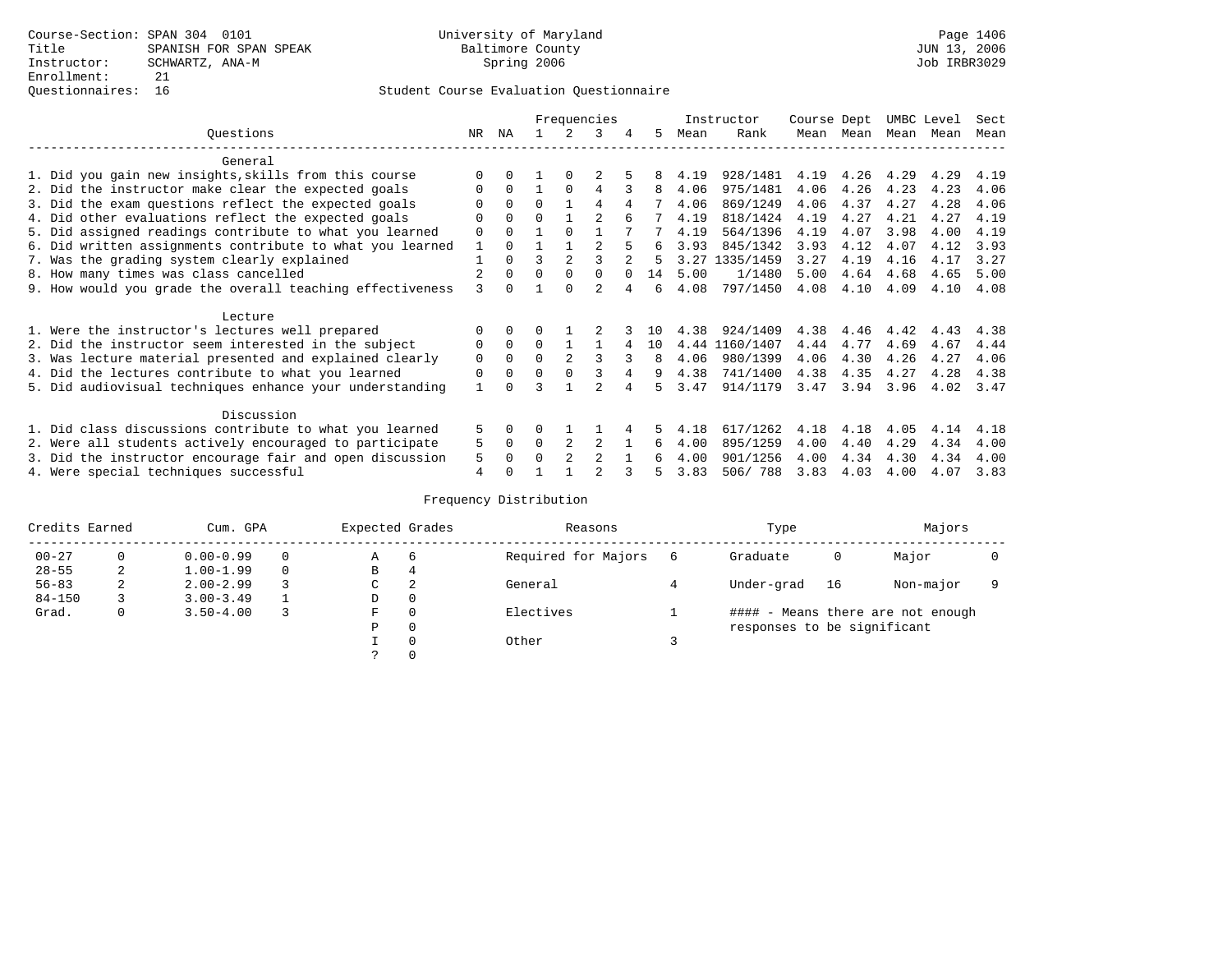|                                                           |                |             |          |                | Frequencies    |              |        |      | Instructor         | Course Dept |           | UMBC Level |      | Sect |
|-----------------------------------------------------------|----------------|-------------|----------|----------------|----------------|--------------|--------|------|--------------------|-------------|-----------|------------|------|------|
| Ouestions                                                 | NR             | ΝA          |          | $2^{1}$        | 3              |              | 5.     | Mean | Rank               |             | Mean Mean | Mean Mean  |      | Mean |
| General                                                   |                |             |          |                |                |              |        |      |                    |             |           |            |      |      |
| 1. Did you gain new insights, skills from this course     | $\Omega$       |             | U        |                |                |              |        | 4.25 | 844/1481           | 4.25        | 4.26      | 4.29       | 4.29 | 4.25 |
| 2. Did the instructor make clear the expected goals       | O              | $\Omega$    |          |                | 3              |              |        | 3.50 | 1320/1481          | 3.50        | 4.26      | 4.23       | 4.23 | 3.50 |
| 3. Did the exam questions reflect the expected goals      | $\Omega$       | $\Omega$    | $\Omega$ | $\Omega$       | ς              |              | 6      | 4.25 | 742/1249           | 4.25        | 4.37      | 4.27       | 4.28 | 4.25 |
| 4. Did other evaluations reflect the expected goals       | 0              | $\Omega$    |          | $\Omega$       | $\overline{2}$ |              |        |      | 3.75 1186/1424     | 3.75        | 4.27      | 4.21       | 4.27 | 3.75 |
| 5. Did assigned readings contribute to what you learned   | 0              | $\Omega$    | $\Omega$ | $\Omega$       | 5              |              |        | 4.08 | 655/1396           | 4.08        | 4.07      | 3.98       | 4.00 | 4.08 |
| 6. Did written assignments contribute to what you learned | 0              | $\Omega$    | U        | $\mathbf{1}$   |                | 5            |        | 3.83 | 934/1342           | 3.83        | 4.12      | 4.07       | 4.12 | 3.83 |
| 7. Was the grading system clearly explained               | $\Omega$       | $\Omega$    |          | $\overline{a}$ | 3              |              |        |      | 3.58 1233/1459     | 3.58        | 4.19      | 4.16       | 4.17 | 3.58 |
| 8. How many times was class cancelled                     | 0              | $\Omega$    | $\Omega$ | $\Omega$       | $\Omega$       | $\Omega$     | 12     | 5.00 | 1/1480             | 5.00        | 4.64      | 4.68       | 4.65 | 5.00 |
| 9. How would you grade the overall teaching effectiveness | $\overline{1}$ | $\Omega$    |          | っ              | $\overline{2}$ | 5            |        |      | 3.27 1301/1450     | 3.27        | 4.10      | 4.09       | 4.10 | 3.27 |
| Lecture                                                   |                |             |          |                |                |              |        |      |                    |             |           |            |      |      |
| 1. Were the instructor's lectures well prepared           |                | $\Omega$    | O        |                | 3              |              |        |      | 4.09 1125/1409     | 4.09        | 4.46      | 4.42       | 4.43 | 4.09 |
| 2. Did the instructor seem interested in the subject      |                | $\Omega$    | $\Omega$ | $\Omega$       |                |              |        |      | 4.36 1205/1407     | 4.36        | 4.77      | 4.69       | 4.67 | 4.36 |
| 3. Was lecture material presented and explained clearly   | 1              | $\mathbf 0$ | 0        | $\mathbf{1}$   | 3              | 2            |        |      | 4.00 1002/1399     | 4.00        | 4.30      | 4.26       | 4.27 | 4.00 |
| 4. Did the lectures contribute to what you learned        | 1              | $\Omega$    |          | $\Omega$       | 5              | $\mathbf{1}$ |        |      | 3.64 1193/1400     | 3.64        | 4.35      | 4.27       | 4.28 | 3.64 |
| 5. Did audiovisual techniques enhance your understanding  | $\mathbf{1}$   | $\cap$      | U        |                | $\mathcal{D}$  |              |        | 4.09 | 560/1179           | 4.09        | 3.94      | 3.96       | 4.02 | 4.09 |
| Discussion                                                |                |             |          |                |                |              |        |      |                    |             |           |            |      |      |
| 1. Did class discussions contribute to what you learned   | 6              | $\Omega$    | 0        | 0              |                |              |        | 4.17 | 631/1262           | 4.17        | 4.18      | 4.05       | 4.14 | 4.17 |
| 2. Were all students actively encouraged to participate   | 6              | $\Omega$    | 1        | $\mathbf 0$    | 1              | $\Omega$     | 4      | 4.00 | 895/1259           | 4.00        | 4.40      | 4.29       | 4.34 | 4.00 |
| 3. Did the instructor encourage fair and open discussion  | 6              | 0           | 2        | $\mathbf{1}$   | $\Omega$       | $\Omega$     |        |      | 3.17 1156/1256     | 3.17        | 4.34      | 4.30       | 4.34 | 3.17 |
| 4. Were special techniques successful                     | 6              | -1          |          | $\Omega$       | $\mathbf{1}$   | $\Omega$     |        | 3.80 | 515/788            | 3.80        | 4.03      | 4.00       | 4.07 | 3.80 |
|                                                           |                |             |          |                |                |              |        |      |                    |             |           |            |      |      |
| Seminar                                                   |                |             |          |                |                |              |        |      |                    |             |           |            |      |      |
| 1. Were assigned topics relevant to the announced theme   | 11             | $\Omega$    | U        | $\Omega$       |                |              | 0      |      | $3.00$ ****/<br>68 | ****        | 4.66      | 4.49       | 4.70 | **** |
| 2. Was the instructor available for individual attention  | 11             | $\Omega$    | 0        | $\Omega$       | $\mathbf{1}$   | $\Omega$     | 0      |      | 69<br>$3.00$ ****/ | ****        | 4.26      | 4.53       | 4.66 | **** |
| 3. Did research projects contribute to what you learned   | 11             | $\Omega$    | 0        | $\cap$         |                |              | $\cap$ |      | $3.00$ ****/<br>63 | ****        | 4.24      | 4.44       | 4.56 | **** |

| Credits Earned |   | Cum. GPA      |          | Expected Grades |          | Reasons             |     | Type                        |    | Majors                            |  |
|----------------|---|---------------|----------|-----------------|----------|---------------------|-----|-----------------------------|----|-----------------------------------|--|
| $00 - 27$      |   | $0.00 - 0.99$ | 0        | Α               | b        | Required for Majors | - 0 | Graduate                    | 0  | Major                             |  |
| $28 - 55$      | 0 | $1.00 - 1.99$ | $\Omega$ | B               |          |                     |     |                             |    |                                   |  |
| $56 - 83$      | 4 | $2.00 - 2.99$ | $\Omega$ | C               | ◠        | General             |     | Under-grad                  | 12 | Non-major                         |  |
| $84 - 150$     | 4 | $3.00 - 3.49$ | 4        | D               | 0        |                     |     |                             |    |                                   |  |
| Grad.          | 0 | $3.50 - 4.00$ | 4        | F.              | $\Omega$ | Electives           |     |                             |    | #### - Means there are not enough |  |
|                |   |               |          | Ρ               | 0        |                     |     | responses to be significant |    |                                   |  |
|                |   |               |          |                 |          | Other               | 10  |                             |    |                                   |  |
|                |   |               |          |                 |          |                     |     |                             |    |                                   |  |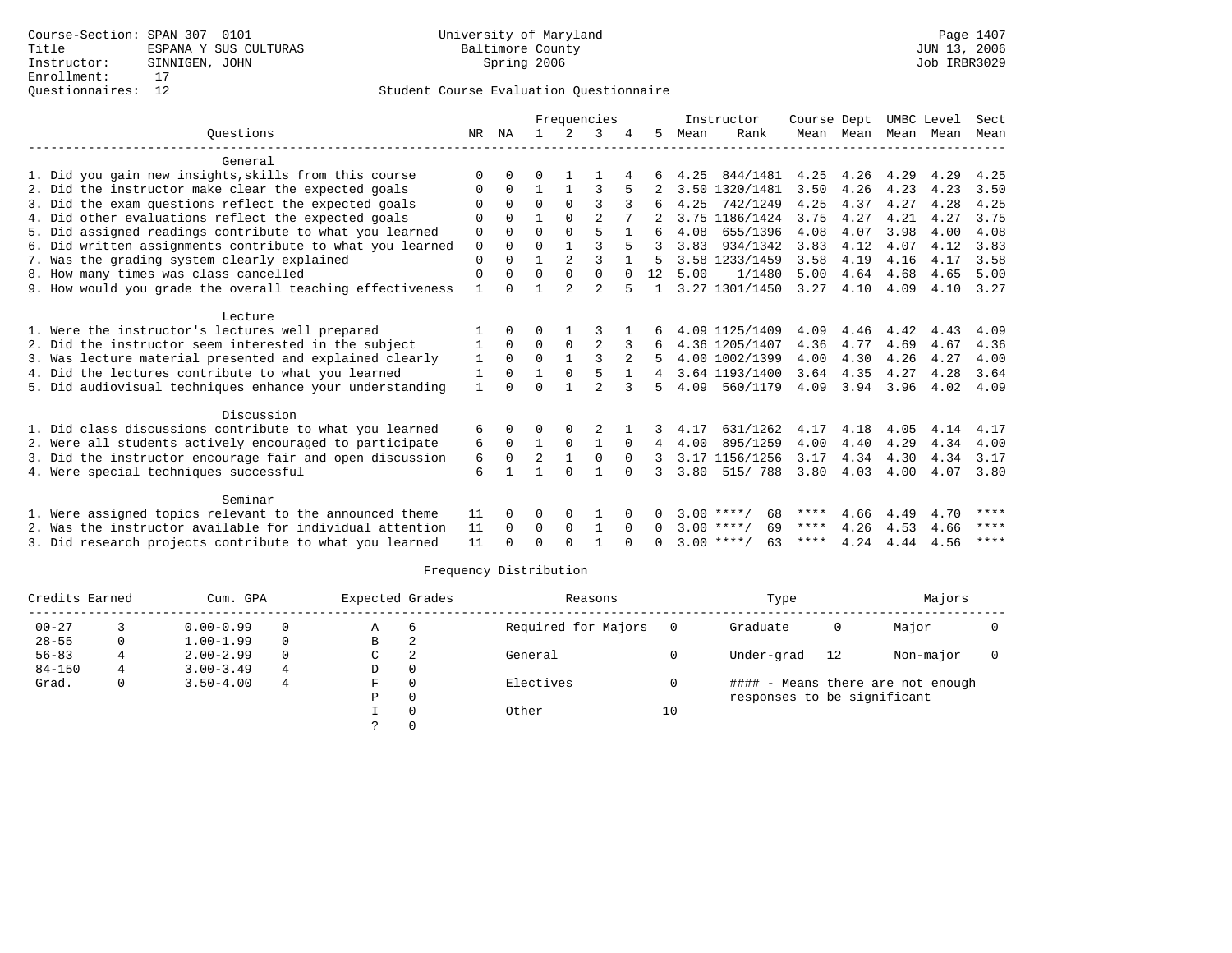|                                                           |                |          |              | Frequencies  |                |          |    |      | Instructor     | Course Dept |      | UMBC Level |      | Sect |
|-----------------------------------------------------------|----------------|----------|--------------|--------------|----------------|----------|----|------|----------------|-------------|------|------------|------|------|
| Ouestions                                                 | NR.            | ΝA       |              |              | 3              | 4        | 5  | Mean | Rank           | Mean        | Mean | Mean       | Mean | Mean |
| General                                                   |                |          |              |              |                |          |    |      |                |             |      |            |      |      |
| 1. Did you gain new insights, skills from this course     |                | 0        | U            | 0            |                |          |    | 4.23 | 870/1481       | 4.23        | 4.26 | 4.29       | 4.29 | 4.23 |
| 2. Did the instructor make clear the expected goals       |                | $\Omega$ | $\Omega$     |              | 5              | 4        |    | 3.69 | 1237/1481      | 3.69        | 4.26 | 4.23       | 4.23 | 3.69 |
| 3. Did the exam questions reflect the expected goals      |                | $\Omega$ | $\Omega$     | $\Omega$     | 2              |          | 6  | 4.31 | 703/1249       | 4.31        | 4.37 | 4.27       | 4.28 | 4.31 |
| 4. Did other evaluations reflect the expected goals       |                | $\Omega$ | 0            | $\Omega$     | $\mathfrak{D}$ |          | 6  | 4.31 | 684/1424       | 4.31        | 4.27 | 4.21       | 4.27 | 4.31 |
| 5. Did assigned readings contribute to what you learned   |                | $\Omega$ | U            | $\Omega$     |                |          | 11 | 4.77 | 131/1396       | 4.77        | 4.07 | 3.98       | 4.00 | 4.77 |
| 6. Did written assignments contribute to what you learned |                | $\Omega$ |              |              |                |          | F  | 4.15 | 638/1342       | 4.15        | 4.12 | 4.07       | 4.12 | 4.15 |
| 7. Was the grading system clearly explained               |                |          |              | <sup>0</sup> | F              | $\Omega$ | б. |      | 3.77 1148/1459 | 3.77        | 4.19 | 4.16       | 4.17 | 3.77 |
| 8. How many times was class cancelled                     |                | $\Omega$ | 0            | $\Omega$     | $\Omega$       | 10       | 3  |      | 4.23 1230/1480 | 4.23        | 4.64 | 4.68       | 4.65 | 4.23 |
| 9. How would you grade the overall teaching effectiveness | $\mathfrak{D}$ |          |              | <sup>n</sup> |                |          | 2. | 3.92 | 959/1450       | 3.92        | 4.10 | 4.09       | 4.10 | 3.92 |
| Lecture                                                   |                |          |              |              |                |          |    |      |                |             |      |            |      |      |
| 1. Were the instructor's lectures well prepared           |                |          |              |              |                |          |    |      | 4.08 1131/1409 | 4.08        | 4.46 | 4.42       | 4.43 | 4.08 |
| 2. Did the instructor seem interested in the subject      |                | $\Omega$ | 0            | 0            | $\Omega$       |          | 11 | 4.85 | 636/1407       | 4.85        | 4.77 | 4.69       | 4.67 | 4.85 |
| 3. Was lecture material presented and explained clearly   |                | $\Omega$ |              |              |                | 5        |    |      | 3.85 1125/1399 | 3.85        | 4.30 | 4.26       | 4.27 | 3.85 |
| 4. Did the lectures contribute to what you learned        |                | $\Omega$ | <sup>0</sup> |              |                |          | 4  |      | 3.92 1074/1400 | 3.92        | 4.35 | 4.27       | 4.28 | 3.92 |
| 5. Did audiovisual techniques enhance your understanding  |                |          |              |              |                |          |    | 4.00 | 590/1179       | 4.00        | 3.94 | 3.96       | 4.02 | 4.00 |
| Discussion                                                |                |          |              |              |                |          |    |      |                |             |      |            |      |      |
| 1. Did class discussions contribute to what you learned   | 4              | 0        |              |              |                |          |    | 3.70 | 913/1262       | 3.70        | 4.18 | 4.05       | 4.14 | 3.70 |
| 2. Were all students actively encouraged to participate   | 4              | $\Omega$ | 0            |              | 2              |          | 5  | 4.10 | 867/1259       | 4.10        | 4.40 | 4.29       | 4.34 | 4.10 |
| 3. Did the instructor encourage fair and open discussion  | 4              |          |              | <sup>0</sup> | 0              |          |    | 4.10 | 860/1256       | 4.10        | 4.34 | 4.30       | 4.34 | 4.10 |
| 4. Were special techniques successful                     | 4              |          |              |              |                |          |    | 4.33 | 254/788        | 4.33        | 4.03 | 4.00       | 4.07 | 4.33 |

| Credits Earned |   | Cum. GPA      |   | Expected Grades |          | Reasons             |    | Type                        |    | Majors                            |  |
|----------------|---|---------------|---|-----------------|----------|---------------------|----|-----------------------------|----|-----------------------------------|--|
| $00 - 27$      |   | $0.00 - 0.99$ |   | Α               | 9        | Required for Majors |    | Graduate                    | 0  | Major                             |  |
| $28 - 55$      |   | $1.00 - 1.99$ |   | B               |          |                     |    |                             |    |                                   |  |
| $56 - 83$      | 2 | $2.00 - 2.99$ |   | ◡               |          | General             |    | Under-grad                  | 14 | Non-major                         |  |
| $84 - 150$     |   | $3.00 - 3.49$ |   | D               | 0        |                     |    |                             |    |                                   |  |
| Grad.          | 0 | $3.50 - 4.00$ | 4 | F               | 0        | Electives           |    |                             |    | #### - Means there are not enough |  |
|                |   |               |   | Ρ               | 0        |                     |    | responses to be significant |    |                                   |  |
|                |   |               |   |                 | $\Omega$ | Other               | 10 |                             |    |                                   |  |
|                |   |               |   | っ               |          |                     |    |                             |    |                                   |  |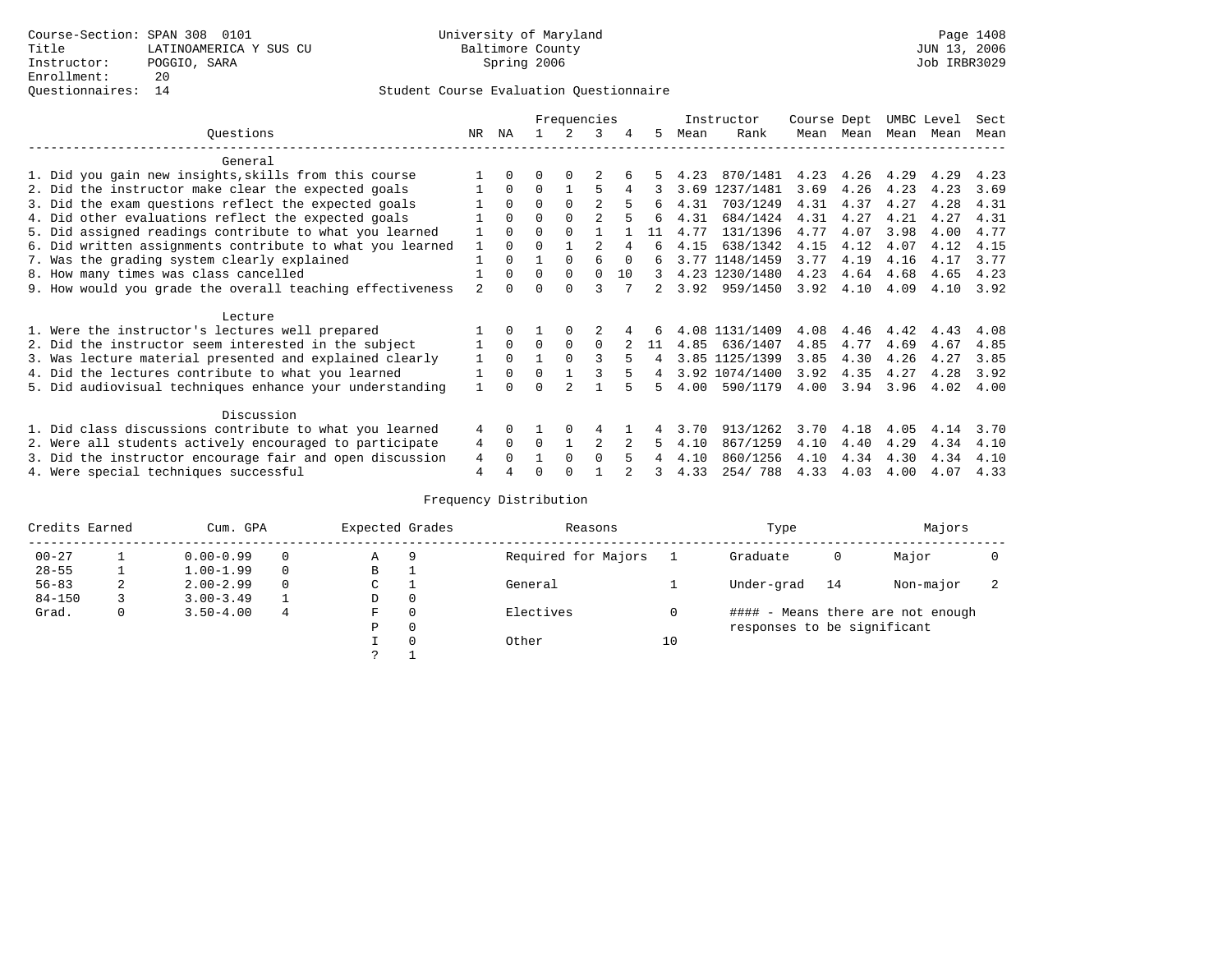|                                                           |     |              |          |          | Frequencies    |   |    |      | Instructor     | Course Dept |      | UMBC Level |      | Sect |
|-----------------------------------------------------------|-----|--------------|----------|----------|----------------|---|----|------|----------------|-------------|------|------------|------|------|
| Ouestions                                                 | NR. | ΝA           |          |          | 3              | 4 | 5  | Mean | Rank           | Mean        | Mean | Mean       | Mean | Mean |
| General                                                   |     |              |          |          |                |   |    |      |                |             |      |            |      |      |
| 1. Did you gain new insights, skills from this course     |     |              |          | $\Omega$ |                |   |    | 3.77 | 1248/1481      | 3.77        | 4.26 | 4.29       | 4.29 | 3.77 |
| 2. Did the instructor make clear the expected goals       |     | $\Omega$     |          | $\Omega$ |                | 4 | 6  | 4.08 | 971/1481       | 4.08        | 4.26 | 4.23       | 4.23 | 4.08 |
| 3. Did the exam questions reflect the expected goals      |     |              | $\Omega$ | $\Omega$ | 2              | 5 | 5  | 4.25 | 742/1249       | 4.25        | 4.37 | 4.27       | 4.28 | 4.25 |
| 4. Did other evaluations reflect the expected goals       | O   | $\Omega$     | 0        |          | $\mathfrak{D}$ | б | 4  | 4.00 | 959/1424       | 4.00        | 4.27 | 4.21       | 4.27 | 4.00 |
| 5. Did assigned readings contribute to what you learned   | 0   | <sup>0</sup> | U        |          | $\Omega$       | 6 | б. | 4.31 | 459/1396       | 4.31        | 4.07 | 3.98       | 4.00 | 4.31 |
| 6. Did written assignments contribute to what you learned | 0   |              |          |          | 0              | 8 | 4  | 4.08 | 713/1342       | 4.08        | 4.12 | 4.07       | 4.12 | 4.08 |
| 7. Was the grading system clearly explained               | 0   |              |          |          | $\mathfrak{D}$ |   |    | 3.85 | 1094/1459      | 3.85        | 4.19 | 4.16       | 4.17 | 3.85 |
| 8. How many times was class cancelled                     | 0   | $\Omega$     | 0        | $\Omega$ | 0              |   | 11 | 4.85 | 784/1480       | 4.85        | 4.64 | 4.68       | 4.65 | 4.85 |
| 9. How would you grade the overall teaching effectiveness |     | <sup>n</sup> |          |          | U              |   | 3  | 4.08 | 792/1450       | 4.08        | 4.10 | 4.09       | 4.10 | 4.08 |
|                                                           |     |              |          |          |                |   |    |      |                |             |      |            |      |      |
| Lecture                                                   |     |              |          |          |                |   |    |      |                |             |      |            |      |      |
| 1. Were the instructor's lectures well prepared           |     |              |          |          |                |   |    |      | 3.69 1265/1409 | 3.69        | 4.46 | 4.42       | 4.43 | 3.69 |
| 2. Did the instructor seem interested in the subject      | 0   | $\Omega$     | 0        | $\Omega$ | $\Omega$       |   | 10 | 4.77 | 804/1407       | 4.77        | 4.77 | 4.69       | 4.67 | 4.77 |
| 3. Was lecture material presented and explained clearly   | 0   | $\Omega$     |          |          |                |   |    |      | 3.69 1185/1399 | 3.69        | 4.30 | 4.26       | 4.27 | 3.69 |
| 4. Did the lectures contribute to what you learned        | 0   | $\Omega$     |          |          |                |   | 6  |      | 4.00 1017/1400 | 4.00        | 4.35 | 4.27       | 4.28 | 4.00 |
| 5. Did audiovisual techniques enhance your understanding  | 0   |              |          |          |                |   |    | 3.27 | 992/1179       | 3.27        | 3.94 | 3.96       | 4.02 | 3.27 |
|                                                           |     |              |          |          |                |   |    |      |                |             |      |            |      |      |
| Discussion                                                |     |              |          |          |                |   |    |      |                |             |      |            |      |      |
| 1. Did class discussions contribute to what you learned   | 5.  | <sup>0</sup> |          |          |                |   |    | 4.00 | 708/1262       | 4.00        | 4.18 | 4.05       | 4.14 | 4.00 |
| 2. Were all students actively encouraged to participate   | 5   | $\Omega$     | 0        | 0        | 0              |   | 6  | 4.75 | 358/1259       | 4.75        | 4.40 | 4.29       | 4.34 | 4.75 |
| 3. Did the instructor encourage fair and open discussion  | 5   |              |          | $\Omega$ | 0              |   |    | 4.63 | 496/1256       | 4.63        | 4.34 | 4.30       | 4.34 | 4.63 |
| 4. Were special techniques successful                     | 5   |              |          |          |                |   |    | 4.25 | 291/ 788       | 4.25        | 4.03 | 4.00       | 4.07 | 4.25 |

| Credits Earned |   | Cum. GPA      |   | Expected Grades |          | Reasons             | Type                        |    | Majors                            |  |
|----------------|---|---------------|---|-----------------|----------|---------------------|-----------------------------|----|-----------------------------------|--|
| $00 - 27$      | 0 | $0.00 - 0.99$ |   | Α               | 4        | Required for Majors | Graduate                    | 0  | Major                             |  |
| $28 - 55$      |   | $1.00 - 1.99$ |   | B               | 6        |                     |                             |    |                                   |  |
| $56 - 83$      |   | $2.00 - 2.99$ |   | C               | 0        | General             | Under-grad                  | 13 | Non-major                         |  |
| $84 - 150$     | 5 | $3.00 - 3.49$ |   | D               | 0        |                     |                             |    |                                   |  |
| Grad.          | 0 | $3.50 - 4.00$ | 2 | F               |          | Electives           |                             |    | #### - Means there are not enough |  |
|                |   |               |   | Ρ               | 0        |                     | responses to be significant |    |                                   |  |
|                |   |               |   |                 | $\Omega$ | Other               |                             |    |                                   |  |
|                |   |               |   | っ               |          |                     |                             |    |                                   |  |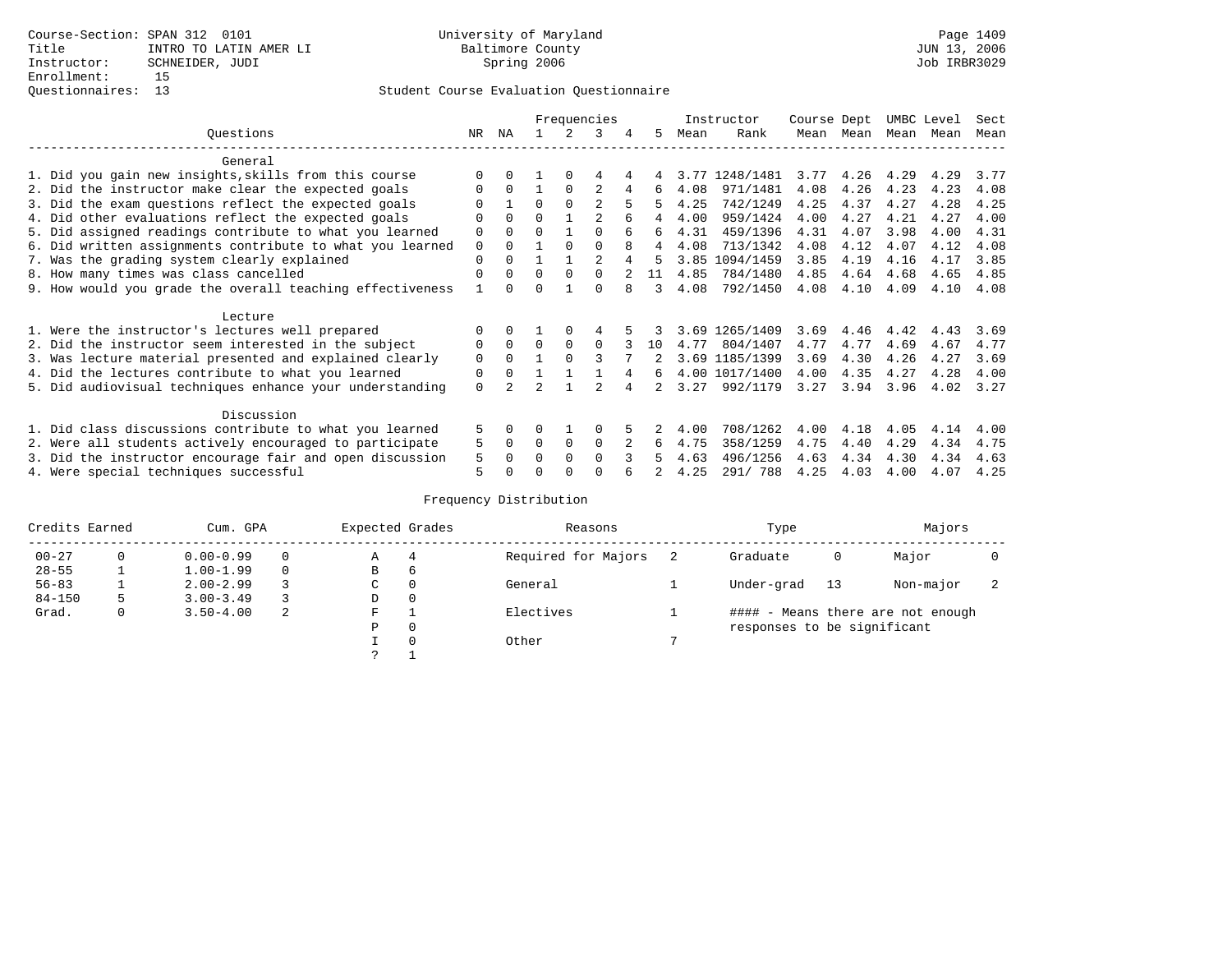|                                                           |             | Frequencies  |          |          |                |          |             |      | Instructor     | Course Dept |      | UMBC Level |      | Sect |
|-----------------------------------------------------------|-------------|--------------|----------|----------|----------------|----------|-------------|------|----------------|-------------|------|------------|------|------|
| Ouestions                                                 | NR.         | ΝA           |          |          | 3              |          | 5.          | Mean | Rank           | Mean        | Mean | Mean       | Mean | Mean |
| General                                                   |             |              |          |          |                |          |             |      |                |             |      |            |      |      |
| 1. Did you gain new insights, skills from this course     |             | $\Omega$     | O        | $\Omega$ | O              |          |             | 4.71 | 340/1481       | 4.71        | 4.26 | 4.29       | 4.45 | 4.71 |
| 2. Did the instructor make clear the expected goals       | O           | $\Omega$     | $\Omega$ | $\Omega$ | $\Omega$       |          | 5.          | 4.71 | 264/1481       | 4.71        | 4.26 | 4.23       | 4.32 | 4.71 |
| 3. Did the exam questions reflect the expected goals      |             | $\Omega$     | $\Omega$ | $\Omega$ | $\Omega$       |          | 5.          | 4.71 | 278/1249       | 4.71        | 4.37 | 4.27       | 4.44 | 4.71 |
| 4. Did other evaluations reflect the expected goals       | O           |              | $\Omega$ | $\Omega$ | $\Omega$       |          | 4           | 4.67 | 287/1424       | 4.67        | 4.27 | 4.21       | 4.35 | 4.67 |
| 5. Did assigned readings contribute to what you learned   | $\mathbf 0$ |              | $\Omega$ |          | $\Omega$       |          | 3           | 4.17 | 584/1396       | 4.17        | 4.07 | 3.98       | 4.09 | 4.17 |
| 6. Did written assignments contribute to what you learned | $\mathbf 0$ | $\Omega$     | $\Omega$ | $\Omega$ |                |          | 4           | 4.43 | 384/1342       | 4.43        | 4.12 | 4.07       | 4.21 | 4.43 |
| 7. Was the grading system clearly explained               | $\Omega$    | $\Omega$     | $\Omega$ |          | $\Omega$       |          | 4           | 4.29 | 749/1459       | 4.29        | 4.19 | 4.16       | 4.25 | 4.29 |
| 8. How many times was class cancelled                     | $\Omega$    | $\Omega$     | $\Omega$ | $\Omega$ | $\Omega$       |          | $2^{\circ}$ |      | 4.29 1193/1480 | 4.29        | 4.64 | 4.68       | 4.74 | 4.29 |
| 9. How would you grade the overall teaching effectiveness | 2           | <sup>n</sup> | U        | ∩        | $\cap$         |          | 2           | 4.40 | 473/1450       | 4.40        | 4.10 | 4.09       | 4.28 | 4.40 |
| Lecture                                                   |             |              |          |          |                |          |             |      |                |             |      |            |      |      |
| 1. Were the instructor's lectures well prepared           |             |              |          |          |                |          |             | 4.71 | 483/1409       | 4.71        | 4.46 | 4.42       | 4.51 | 4.71 |
| 2. Did the instructor seem interested in the subject      | 0           | $\Omega$     | $\Omega$ | $\Omega$ | $\mathbf 0$    | $\Omega$ |             | 5.00 | 1/1407         | 5.00        | 4.77 | 4.69       | 4.79 | 5.00 |
| 3. Was lecture material presented and explained clearly   | $\mathbf 0$ | $\Omega$     | $\Omega$ |          | $\mathfrak{D}$ |          | 3           | 4.14 | 929/1399       | 4.14        | 4.30 | 4.26       | 4.36 | 4.14 |
| 4. Did the lectures contribute to what you learned        | 0           | $\Omega$     | $\Omega$ | $\Omega$ |                |          | 3           | 4.29 | 844/1400       | 4.29        | 4.35 | 4.27       | 4.38 | 4.29 |
| 5. Did audiovisual techniques enhance your understanding  | $\Omega$    |              |          |          |                |          | б.          | 4.71 | 152/1179       | 4.71        | 3.94 | 3.96       | 4.07 | 4.71 |
| Discussion                                                |             |              |          |          |                |          |             |      |                |             |      |            |      |      |
| 1. Did class discussions contribute to what you learned   | $\Omega$    | $\Omega$     | U        | $\Omega$ |                |          |             | 4.71 | 236/1262       | 4.71        | 4.18 | 4.05       | 4.33 | 4.71 |
| 2. Were all students actively encouraged to participate   | 0           | $\Omega$     | $\Omega$ | $\Omega$ |                |          | 6           | 4.71 | 402/1259       | 4.71        | 4.40 | 4.29       | 4.57 | 4.71 |
| 3. Did the instructor encourage fair and open discussion  | 0           |              | O        | $\Omega$ | $\Omega$       |          |             | 4.57 | 532/1256       | 4.57        | 4.34 | 4.30       | 4.60 | 4.57 |
| 4. Were special techniques successful                     | $\Omega$    |              |          |          |                |          |             | 4.57 | 159/788        | 4.57        | 4.03 | 4.00       | 4.26 | 4.57 |

| Credits Earned<br>Cum. GPA |          |               | Expected Grades |             | Reasons  |                     | Type     | Majors                      |   |                                   |  |
|----------------------------|----------|---------------|-----------------|-------------|----------|---------------------|----------|-----------------------------|---|-----------------------------------|--|
| $00 - 27$                  | $\Omega$ | $0.00 - 0.99$ |                 | А           | 4        | Required for Majors | $\Omega$ | Graduate                    | 0 | Major                             |  |
| $28 - 55$                  | 0        | $1.00 - 1.99$ |                 | В           | 2        |                     |          |                             |   |                                   |  |
| $56 - 83$                  | 0        | $2.00 - 2.99$ |                 | $\sim$<br>◡ |          | General             |          | Under-grad                  |   | Non-major                         |  |
| $84 - 150$                 |          | $3.00 - 3.49$ |                 | D           | 0        |                     |          |                             |   |                                   |  |
| Grad.                      | 0        | $3.50 - 4.00$ | 2               | F           | 0        | Electives           | 0        |                             |   | #### - Means there are not enough |  |
|                            |          |               |                 | Ρ           | 0        |                     |          | responses to be significant |   |                                   |  |
|                            |          |               |                 |             | $\Omega$ | Other               | 6        |                             |   |                                   |  |
|                            |          |               |                 | っ           |          |                     |          |                             |   |                                   |  |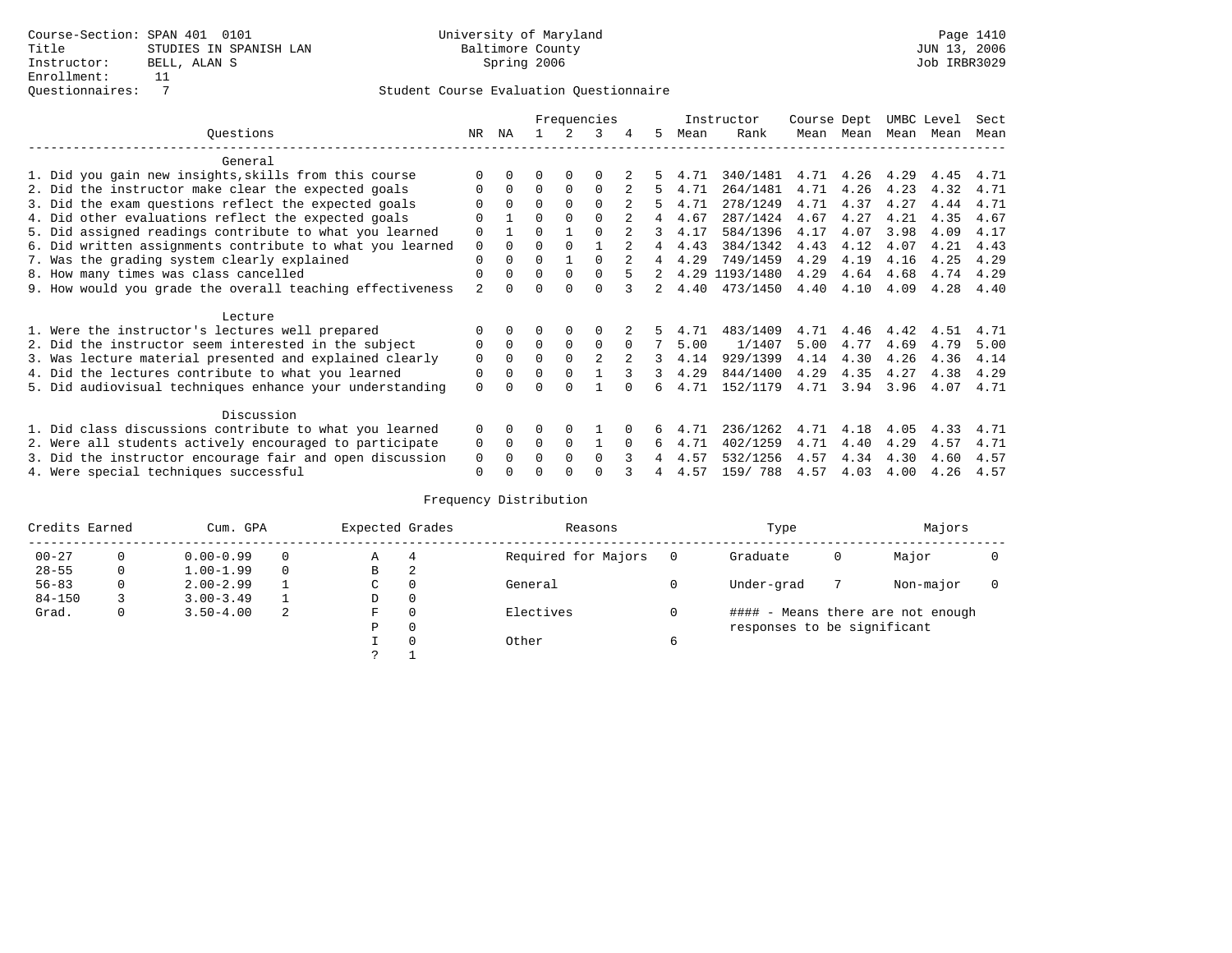|                                                           |     |          |          |          | Frequencies |          |    |      | Instructor | Course Dept |      | UMBC Level |      | Sect |
|-----------------------------------------------------------|-----|----------|----------|----------|-------------|----------|----|------|------------|-------------|------|------------|------|------|
| Ouestions                                                 | NR. | ΝA       |          |          | ર           | 4        | 5. | Mean | Rank       | Mean        | Mean | Mean       | Mean | Mean |
| General                                                   |     |          |          |          |             |          |    |      |            |             |      |            |      |      |
| 1. Did you gain new insights, skills from this course     |     |          | 0        | O        | $\Omega$    |          |    | 5.00 | 1/1481     | 5.00        | 4.26 | 4.29       | 4.45 | 5.00 |
| 2. Did the instructor make clear the expected goals       |     | 0        | $\Omega$ | $\Omega$ | $\Omega$    |          | 6  | 4.86 | 149/1481   | 4.86        | 4.26 | 4.23       | 4.32 | 4.86 |
| 3. Did the exam questions reflect the expected goals      |     | $\Omega$ | $\Omega$ | $\Omega$ | $\Omega$    | $\Omega$ |    | 5.00 | 1/1249     | 5.00        | 4.37 | 4.27       | 4.44 | 5.00 |
| 4. Did other evaluations reflect the expected goals       |     |          | $\Omega$ |          | $\Omega$    |          |    | 5.00 | 1/1424     | 5.00        | 4.27 | 4.21       | 4.35 | 5.00 |
| 5. Did assigned readings contribute to what you learned   |     |          |          |          | $\Omega$    |          |    | 5.00 | 1/1396     | 5.00        | 4.07 | 3.98       | 4.09 | 5.00 |
| 6. Did written assignments contribute to what you learned |     |          |          |          | $\Omega$    | $\Omega$ |    | 5.00 | 1/1342     | 5.00        | 4.12 | 4.07       | 4.21 | 5.00 |
| 7. Was the grading system clearly explained               |     |          | $\Omega$ | $\Omega$ | $\Omega$    |          |    | 4.83 | 143/1459   | 4.83        | 4.19 | 4.16       | 4.25 | 4.83 |
| 8. How many times was class cancelled                     |     | 0        | $\Omega$ | $\Omega$ | $\Omega$    | $\Omega$ |    | 5.00 | 1/1480     | 5.00        | 4.64 | 4.68       | 4.74 | 5.00 |
| 9. How would you grade the overall teaching effectiveness |     |          | U        | $\cap$   | $\cap$      |          | 5. | 4.71 | 184/1450   | 4.71        | 4.10 | 4.09       | 4.28 | 4.71 |
| Lecture                                                   |     |          |          |          |             |          |    |      |            |             |      |            |      |      |
| 1. Were the instructor's lectures well prepared           |     |          |          |          | $\Omega$    |          |    | 4.86 | 261/1409   | 4.86        | 4.46 | 4.42       | 4.51 | 4.86 |
| 2. Did the instructor seem interested in the subject      |     | $\Omega$ | $\Omega$ | 0        | $\mathbf 0$ | $\Omega$ |    | 5.00 | 1/1407     | 5.00        | 4.77 | 4.69       | 4.79 | 5.00 |
| 3. Was lecture material presented and explained clearly   |     | $\Omega$ | $\Omega$ |          | $\Omega$    |          | б. | 4.86 | 170/1399   | 4.86        | 4.30 | 4.26       | 4.36 | 4.86 |
| 4. Did the lectures contribute to what you learned        |     | $\Omega$ | $\Omega$ | $\Omega$ | $\Omega$    |          | б. | 4.86 | 198/1400   | 4.86        | 4.35 | 4.27       | 4.38 | 4.86 |
| 5. Did audiovisual techniques enhance your understanding  |     |          |          |          |             |          | Б. | 4.57 | 223/1179   | 4.57        | 3.94 | 3.96       | 4.07 | 4.57 |
| Discussion                                                |     |          |          |          |             |          |    |      |            |             |      |            |      |      |
| 1. Did class discussions contribute to what you learned   |     |          | 0        | 0        | $\Omega$    |          |    | 5.00 | 1/1262     | 5.00        | 4.18 | 4.05       | 4.33 | 5.00 |
| 2. Were all students actively encouraged to participate   |     | $\Omega$ | $\Omega$ | 0        | $\Omega$    |          |    | 5.00 | 1/1259     | 5.00        | 4.40 | 4.29       | 4.57 | 5.00 |
| 3. Did the instructor encourage fair and open discussion  |     |          | O        | $\Omega$ |             |          |    | 4.43 | 658/1256   | 4.43        | 4.34 | 4.30       | 4.60 | 4.43 |
| 4. Were special techniques successful                     |     |          |          |          | ∩           |          | 6  | 4.86 | 83/788     | 4.86        | 4.03 | 4.00       | 4.26 | 4.86 |

| Credits Earned<br>Cum. GPA |   |               | Expected Grades |             | Reasons  | Type                | Majors                      |  |                                   |  |
|----------------------------|---|---------------|-----------------|-------------|----------|---------------------|-----------------------------|--|-----------------------------------|--|
| $00 - 27$                  | 0 | $0.00 - 0.99$ |                 | Α           | $\Omega$ | Required for Majors | Graduate                    |  | Major                             |  |
| $28 - 55$                  | 0 | $1.00 - 1.99$ |                 | B           | 6        |                     |                             |  |                                   |  |
| $56 - 83$                  | 0 | $2.00 - 2.99$ | 0               | $\sim$<br>◡ | 0        | General             | Under-grad                  |  | Non-major                         |  |
| $84 - 150$                 | 2 | $3.00 - 3.49$ |                 | D           | 0        |                     |                             |  |                                   |  |
| Grad.                      |   | $3.50 - 4.00$ |                 | F           | $\Omega$ | Electives           |                             |  | #### - Means there are not enough |  |
|                            |   |               |                 | Ρ           | 0        |                     | responses to be significant |  |                                   |  |
|                            |   |               |                 |             | 0        | Other               |                             |  |                                   |  |
|                            |   |               |                 | C.          |          |                     |                             |  |                                   |  |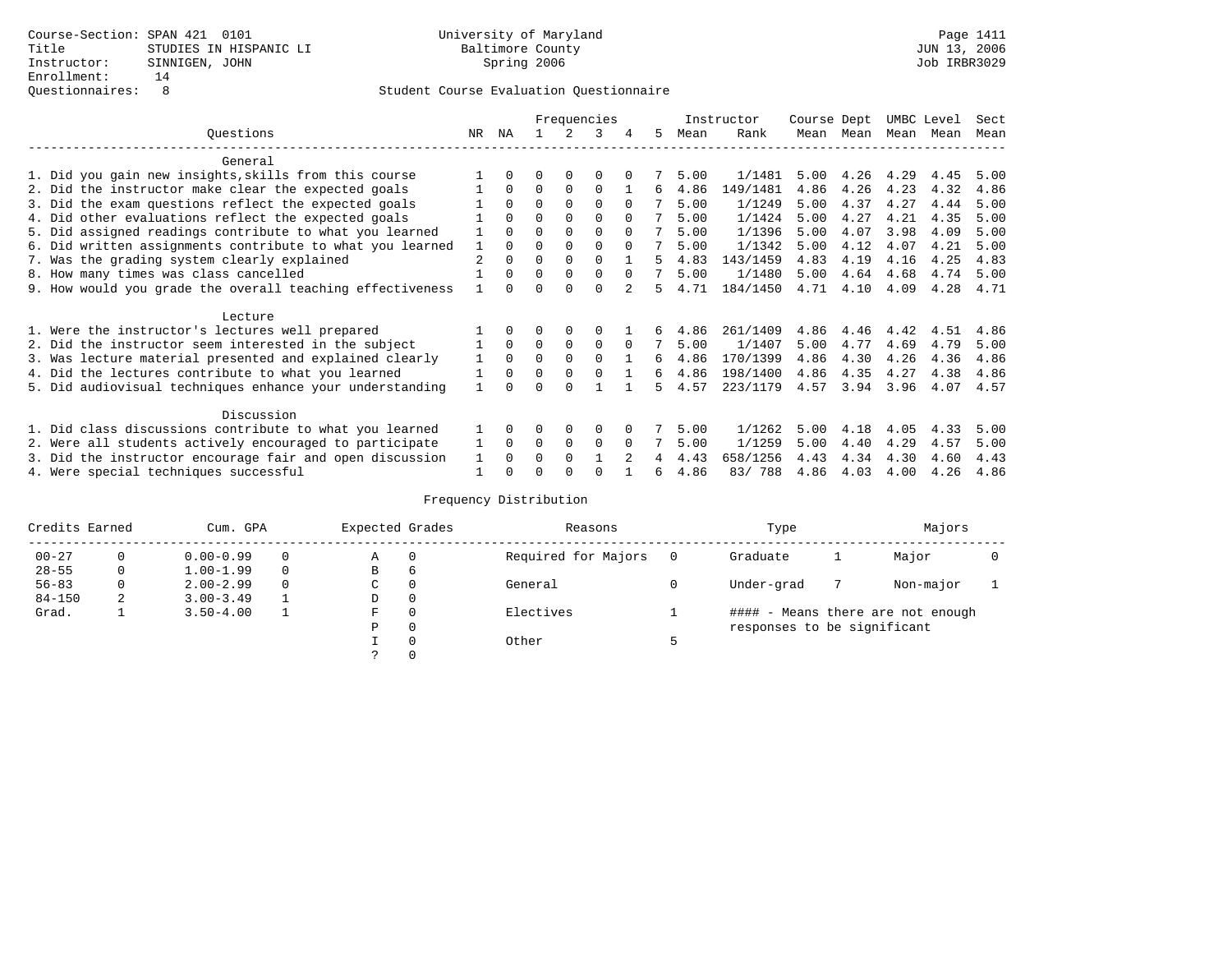|                                                           |                |          | Frequencies |          |          |          |     | Instructor |          | Course Dept |      | UMBC Level |      | Sect |
|-----------------------------------------------------------|----------------|----------|-------------|----------|----------|----------|-----|------------|----------|-------------|------|------------|------|------|
| Ouestions                                                 | NR.            | ΝA       |             |          | ર        | 4        | 5.  | Mean       | Rank     | Mean        | Mean | Mean       | Mean | Mean |
| General                                                   |                |          |             |          |          |          |     |            |          |             |      |            |      |      |
| 1. Did you gain new insights, skills from this course     |                |          | O           | O        | ∩        |          |     | 4.92       | 127/1481 | 4.92        | 4.26 | 4.29       | 4.45 | 4.92 |
| 2. Did the instructor make clear the expected goals       |                | $\Omega$ | $\Omega$    | $\Omega$ | $\Omega$ |          | 10  | 4.77       | 219/1481 | 4.77        | 4.26 | 4.23       | 4.32 | 4.77 |
| 3. Did the exam questions reflect the expected goals      |                |          | $\Omega$    | $\Omega$ | $\Omega$ |          |     | 4.88       | 160/1249 | 4.88        | 4.37 | 4.27       | 4.44 | 4.88 |
| 4. Did other evaluations reflect the expected goals       |                |          | $\Omega$    |          | ∩        |          | 11  | 4.69       | 263/1424 | 4.69        | 4.27 | 4.21       | 4.35 | 4.69 |
| 5. Did assigned readings contribute to what you learned   |                |          |             |          | $\cap$   |          | 10  | 4.83       | 102/1396 | 4.83        | 4.07 | 3.98       | 4.09 | 4.83 |
| 6. Did written assignments contribute to what you learned |                |          |             |          |          |          | 11  | 4.92       | 77/1342  | 4.92        | 4.12 | 4.07       | 4.21 | 4.92 |
| 7. Was the grading system clearly explained               |                |          | O           |          |          |          | 10  | 4.75       | 196/1459 | 4.75        | 4.19 | 4.16       | 4.25 | 4.75 |
| 8. How many times was class cancelled                     |                | $\Omega$ | $\Omega$    | $\Omega$ | $\cap$   |          | 1 O | 4.83       | 797/1480 | 4.83        | 4.64 | 4.68       | 4.74 | 4.83 |
| 9. How would you grade the overall teaching effectiveness | 3              |          | U           | $\cap$   | $\cap$   |          | 9   | 4.90       | 99/1450  | 4.90        | 4.10 | 4.09       | 4.28 | 4.90 |
| Lecture                                                   |                |          |             |          |          |          |     |            |          |             |      |            |      |      |
| 1. Were the instructor's lectures well prepared           |                |          |             | $\Omega$ | $\Omega$ |          | 13  | 5.00       | 1/1409   | 5.00        | 4.46 | 4.42       | 4.51 | 5.00 |
| 2. Did the instructor seem interested in the subject      | 0              | $\Omega$ | $\Omega$    |          | $\Omega$ | $\Omega$ | 13  | 5.00       | 1/1407   | 5.00        | 4.77 | 4.69       | 4.79 | 5.00 |
| 3. Was lecture material presented and explained clearly   | $\mathbf 0$    | 0        | $\Omega$    |          | $\Omega$ |          | 12  | 4.92       | 103/1399 | 4.92        | 4.30 | 4.26       | 4.36 | 4.92 |
| 4. Did the lectures contribute to what you learned        | 0              |          | $\Omega$    |          | $\Omega$ |          | 11  | 4.85       | 208/1400 | 4.85        | 4.35 | 4.27       | 4.38 | 4.85 |
| 5. Did audiovisual techniques enhance your understanding  | $\Omega$       |          |             |          | ∩        |          | 12  | 4.92       | 70/1179  | 4.92        | 3.94 | 3.96       | 4.07 | 4.92 |
| Discussion                                                |                |          |             |          |          |          |     |            |          |             |      |            |      |      |
| 1. Did class discussions contribute to what you learned   | 2              |          | 0           | $\Omega$ | $\Omega$ |          | 1 N | 4.91       | 126/1262 | 4.91        | 4.18 | 4.05       | 4.33 | 4.91 |
| 2. Were all students actively encouraged to participate   | 2              | $\Omega$ | $\Omega$    | $\Omega$ | $\Omega$ |          | -11 | 5.00       | 1/1259   | 5.00        | 4.40 | 4.29       | 4.57 | 5.00 |
| 3. Did the instructor encourage fair and open discussion  | 2              |          | $\Omega$    | $\Omega$ | $\Omega$ |          | 11  | 5.00       | 1/1256   | 5.00        | 4.34 | 4.30       | 4.60 | 5.00 |
| 4. Were special techniques successful                     | $\overline{2}$ |          |             |          |          |          |     | 4.67       | 133/ 788 | 4.67        | 4.03 | 4.00       | 4.26 | 4.67 |

| Credits Earned<br>Cum. GPA |         |               | Expected Grades |             | Reasons  |                     | Type | Majors                      |    |                                   |  |
|----------------------------|---------|---------------|-----------------|-------------|----------|---------------------|------|-----------------------------|----|-----------------------------------|--|
| $00 - 27$                  |         | $0.00 - 0.99$ |                 | А           | 8        | Required for Majors | 0    | Graduate                    |    | Major                             |  |
| $28 - 55$                  | $\circ$ | $1.00 - 1.99$ |                 | В           | 5        |                     |      |                             |    |                                   |  |
| $56 - 83$                  | 0       | $2.00 - 2.99$ |                 | $\sim$<br>◡ |          | General             |      | Under-grad                  | 12 | Non-major                         |  |
| $84 - 150$                 | 5       | $3.00 - 3.49$ |                 | D           | 0        |                     |      |                             |    |                                   |  |
| Grad.                      |         | $3.50 - 4.00$ |                 | F           | 0        | Electives           | 0    |                             |    | #### - Means there are not enough |  |
|                            |         |               |                 | Ρ           | 0        |                     |      | responses to be significant |    |                                   |  |
|                            |         |               |                 |             | $\Omega$ | Other               | Q    |                             |    |                                   |  |
|                            |         |               |                 |             |          |                     |      |                             |    |                                   |  |